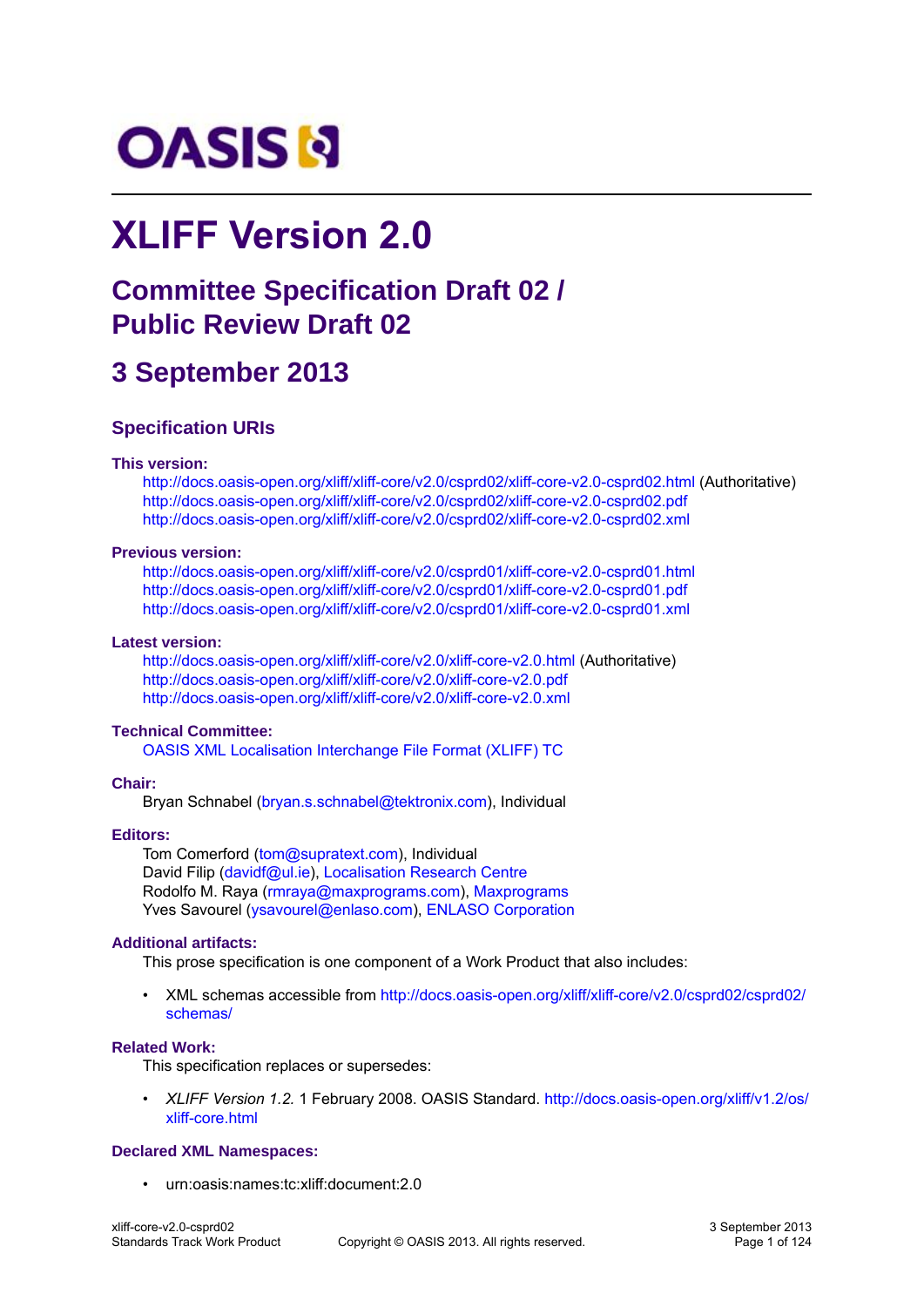- urn:oasis:names:tc:xliff:matches:2.0
- urn:oasis:names:tc:xliff:glossary:2.0
- urn:oasis:names:tc:xliff:fs:2.0
- urn:oasis:names:tc:xliff:metadata:2.0
- urn:oasis:names:tc:xliff:resourcedata:2.0
- urn:oasis:names:tc:xliff:changetracking:2.0
- urn:oasis:names:tc:xliff:sizerestriction:2.0
- urn:oasis:names:tc:xliff:validation:2.0

#### **Abstract:**

This document defines version 2.0 of the XML Localisation Interchange File Format (XLIFF). The purpose of this vocabulary is to store localizable data and carry it from one step of the localization process to the other, while allowing interoperability between tools.

#### **Status:**

This document was last revised or approved by the OASIS XML Localisation Interchange File Format (XLIFF) TC on the above date. The level of approval is also listed above. Check the "Latest version" location noted above for possible later revisions of this document.

Technical Committee members should send comments on this specification to the Technical Committee's email list. Others should send comments to the Technical Committee by using the "[Send A Comment](http://www.oasis-open.org/committees/comments/index.php?wg_abbrev=xliff)" button on the Technical Committee's web page at [http://www.oasis-open.org/](http://www.oasis-open.org/committees/xliff/) [committees/xliff/](http://www.oasis-open.org/committees/xliff/).

For information on whether any patents have been disclosed that may be essential to implementing this specification, and any offers of patent licensing terms, please refer to the Intellectual Property Rights section of the Technical Committee web page [\(http://www.oasis](http://www.oasis-open.org/committees/xliff/ipr.php)[open.org/committees/xliff/ipr.php\)](http://www.oasis-open.org/committees/xliff/ipr.php).

#### **Citation format:**

When referencing this specification the following citation format should be used:

#### [XLIFF v2.0]

*XLIFF Version 2.0*. 3 September 2013. OASIS Committee Specification Draft 02 / Public Review Draft 02. [http://docs.oasis-open.org/xliff/xliff-core/v2.0/csprd02/csprd02/xliff-core-v2.0](http://docs.oasis-open.org/xliff/xliff-core/v2.0/csprd02/csprd02/xliff-core-v2.0-csprd02.html) [csprd02.html](http://docs.oasis-open.org/xliff/xliff-core/v2.0/csprd02/csprd02/xliff-core-v2.0-csprd02.html).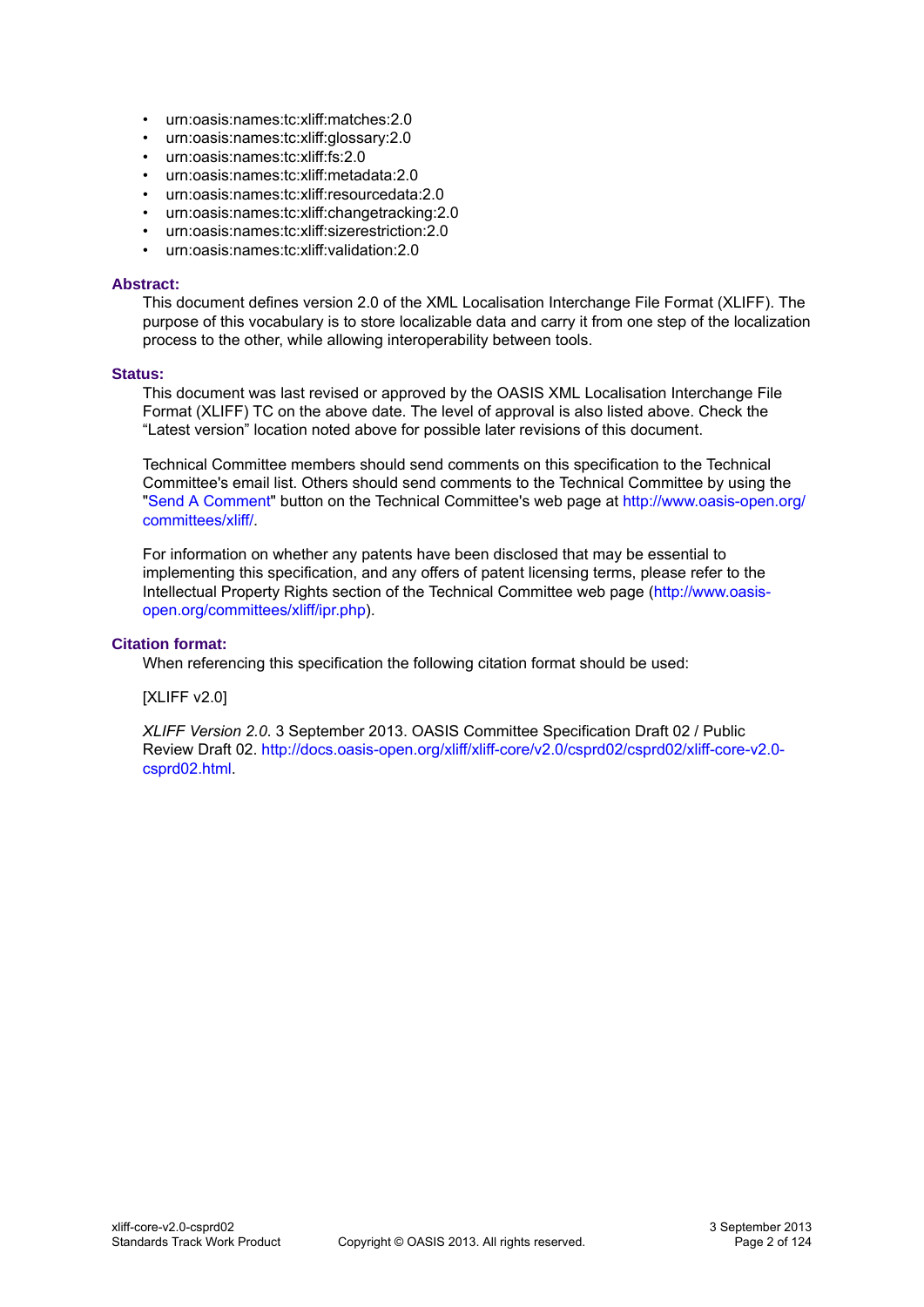# **Notices**

Copyright © OASIS Open 2013. All Rights Reserved.

All capitalized terms in the following text have the meanings assigned to them in the OASIS Intellectual Property Rights Policy (the "OASIS IPR Policy"). The full [Policy](http://www.oasis-open.org/policies-guidelines/ipr) may be found at the OASIS website.

This document and translations of it may be copied and furnished to others, and derivative works that comment on or otherwise explain it or assist in its implementation may be prepared, copied, published, and distributed, in whole or in part, without restriction of any kind, provided that the above copyright notice and this section are included on all such copies and derivative works. However, this document itself may not be modified in any way, including by removing the copyright notice or references to OASIS, except as needed for the purpose of developing any document or deliverable produced by an OASIS Technical Committee (in which case the rules applicable to copyrights, as set forth in the OASIS IPR Policy, must be followed) or as required to translate it into languages other than English.

The limited permissions granted above are perpetual and will not be revoked by OASIS or its successors or assigns.

This document and the information contained herein is provided on an "AS IS" basis and OASIS DISCLAIMS ALL WARRANTIES, EXPRESS OR IMPLIED, INCLUDING BUT NOT LIMITED TO ANY WARRANTY THAT THE USE OF THE INFORMATION HEREIN WILL NOT INFRINGE ANY OWNERSHIP RIGHTS OR ANY IMPLIED WARRANTIES OF MERCHANTABILITY OR FITNESS FOR A PARTICULAR PURPOSE.

OASIS requests that any OASIS Party or any other party that believes it has patent claims that would necessarily be infringed by implementations of this OASIS Committee Specification or OASIS Standard, to notify OASIS TC Administrator and provide an indication of its willingness to grant patent licenses to such patent claims in a manner consistent with the IPR Mode of the OASIS Technical Committee that produced this specification.

OASIS invites any party to contact the OASIS TC Administrator if it is aware of a claim of ownership of any patent claims that would necessarily be infringed by implementations of this specification by a patent holder that is not willing to provide a license to such patent claims in a manner consistent with the IPR Mode of the OASIS Technical Committee that produced this specification. OASIS may include such claims on its website, but disclaims any obligation to do so.

OASIS takes no position regarding the validity or scope of any intellectual property or other rights that might be claimed to pertain to the implementation or use of the technology described in this document or the extent to which any license under such rights might or might not be available; neither does it represent that it has made any effort to identify any such rights. Information on OASIS' procedures with respect to rights in any document or deliverable produced by an OASIS Technical Committee can be found on the OASIS website. Copies of claims of rights made available for publication and any assurances of licenses to be made available, or the result of an attempt made to obtain a general license or permission for the use of such proprietary rights by implementers or users of this OASIS Committee Specification or OASIS Standard, can be obtained from the OASIS TC Administrator. OASIS makes no representation that any information or list of intellectual property rights will at any time be complete, or that any claims in such list are, in fact, Essential Claims.

The name "OASIS" is a trademark of [OASIS,](http://www.oasis-open.org) the owner and developer of this specification, and should be used only to refer to the organization and its official outputs. OASIS welcomes reference to, and implementation and use of, specifications, while reserving the right to enforce its marks against misleading uses. Please see<http://www.oasis-open.org/policies-guidelines/trademark>for above guidance.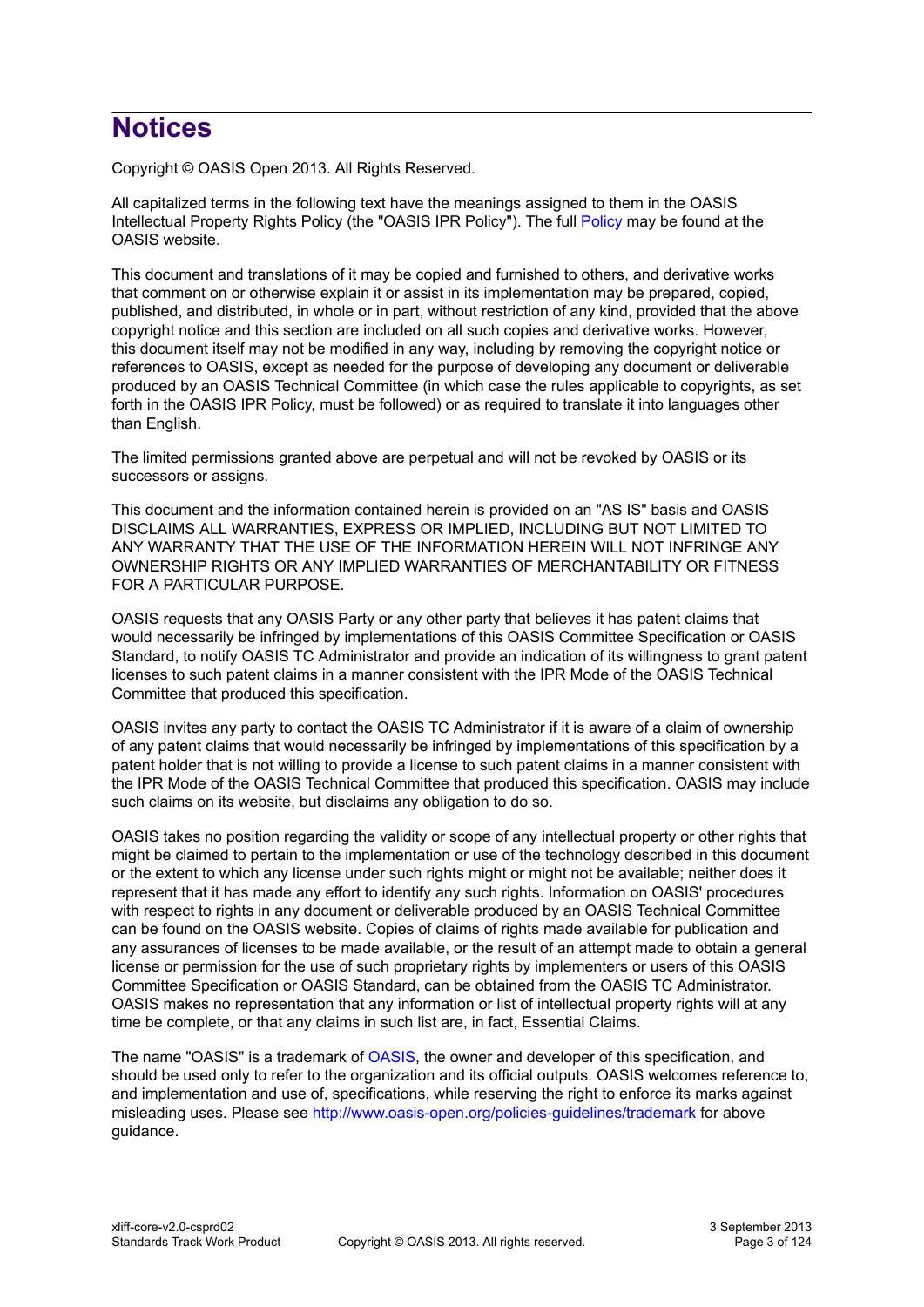# **Table of Contents**

| 40 |
|----|
| 40 |
| 40 |
| 41 |
|    |
|    |
|    |
|    |
|    |
|    |
|    |
|    |
|    |
|    |
|    |
|    |
|    |
|    |
|    |
|    |
|    |

# **Appendixes**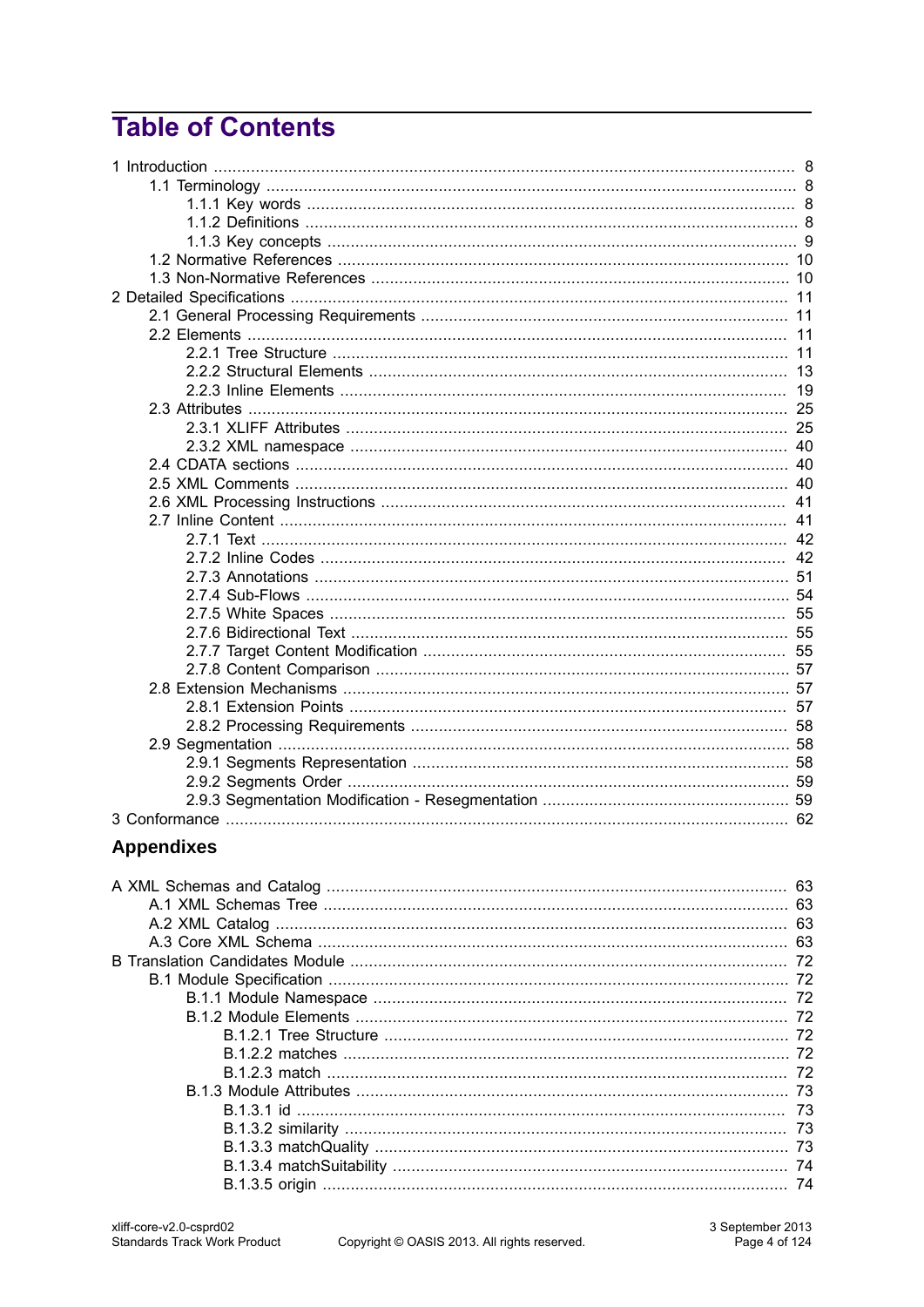| 76 |
|----|
|    |
|    |
|    |
|    |
|    |
|    |
|    |
|    |
| 79 |
|    |
|    |
|    |
| 79 |
| 80 |
| 80 |
| 80 |
|    |
|    |
|    |
|    |
|    |
| 82 |
|    |
| 86 |
|    |
| 86 |
| 86 |
|    |
| 86 |
|    |
|    |
| 88 |
|    |
|    |
| 88 |
| 88 |
| 89 |
| 90 |
| 90 |
| 90 |
| 90 |
| 90 |
| 90 |
| 90 |
| 91 |
| 92 |
| 92 |
| 93 |
| 93 |
| 94 |
| 94 |
| 94 |
| 94 |
| 94 |
| 95 |
|    |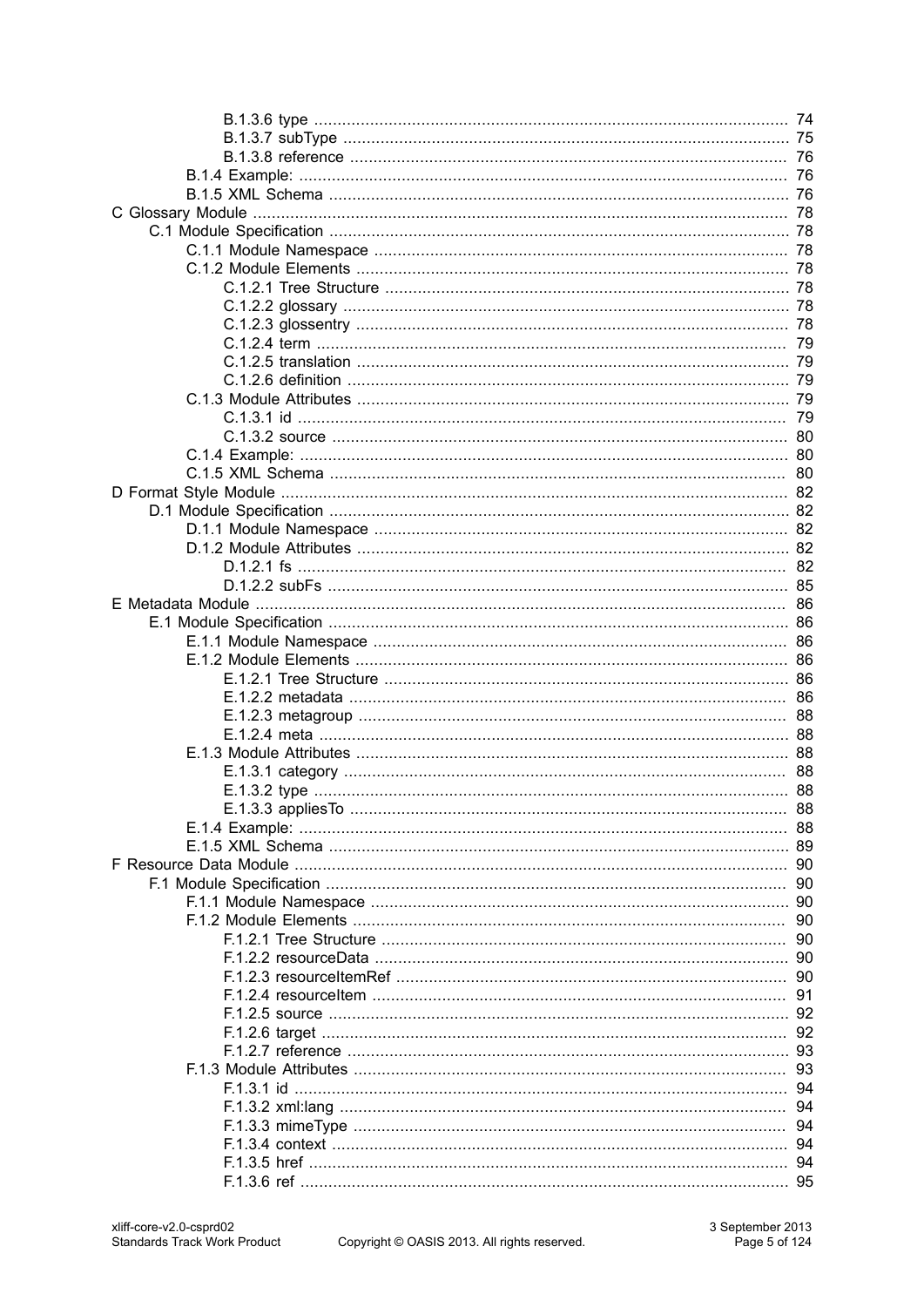|                                                                                    | 98         |
|------------------------------------------------------------------------------------|------------|
|                                                                                    | 98         |
|                                                                                    | 98         |
|                                                                                    | 98         |
|                                                                                    | 98         |
|                                                                                    |            |
|                                                                                    |            |
|                                                                                    | -99        |
|                                                                                    | 99         |
|                                                                                    |            |
|                                                                                    | 100        |
|                                                                                    | 100        |
|                                                                                    | 100        |
|                                                                                    | 101        |
|                                                                                    | 101        |
|                                                                                    | 101        |
|                                                                                    | 101        |
|                                                                                    |            |
|                                                                                    | 101        |
|                                                                                    | 102        |
|                                                                                    | 104        |
|                                                                                    | 104        |
|                                                                                    | 104        |
|                                                                                    | 104        |
|                                                                                    | 104        |
|                                                                                    | 104        |
|                                                                                    | 104        |
|                                                                                    | 105        |
|                                                                                    | 105        |
|                                                                                    | 105        |
|                                                                                    | 106        |
|                                                                                    | 106        |
|                                                                                    | 106        |
|                                                                                    | 106        |
|                                                                                    | 107        |
|                                                                                    | 107        |
|                                                                                    |            |
|                                                                                    |            |
|                                                                                    |            |
|                                                                                    |            |
|                                                                                    | 108        |
|                                                                                    |            |
| H.1.5.2 Storage restriction profiles "xliff:utf8", "xliff:utf16" and "xliff:utf32" | 109        |
|                                                                                    | 109        |
|                                                                                    |            |
|                                                                                    | 110        |
|                                                                                    |            |
|                                                                                    |            |
|                                                                                    | 112<br>112 |
|                                                                                    |            |
|                                                                                    |            |
|                                                                                    | 112        |
|                                                                                    | 112        |
|                                                                                    |            |
|                                                                                    | 112        |
|                                                                                    | 113        |
|                                                                                    |            |
|                                                                                    |            |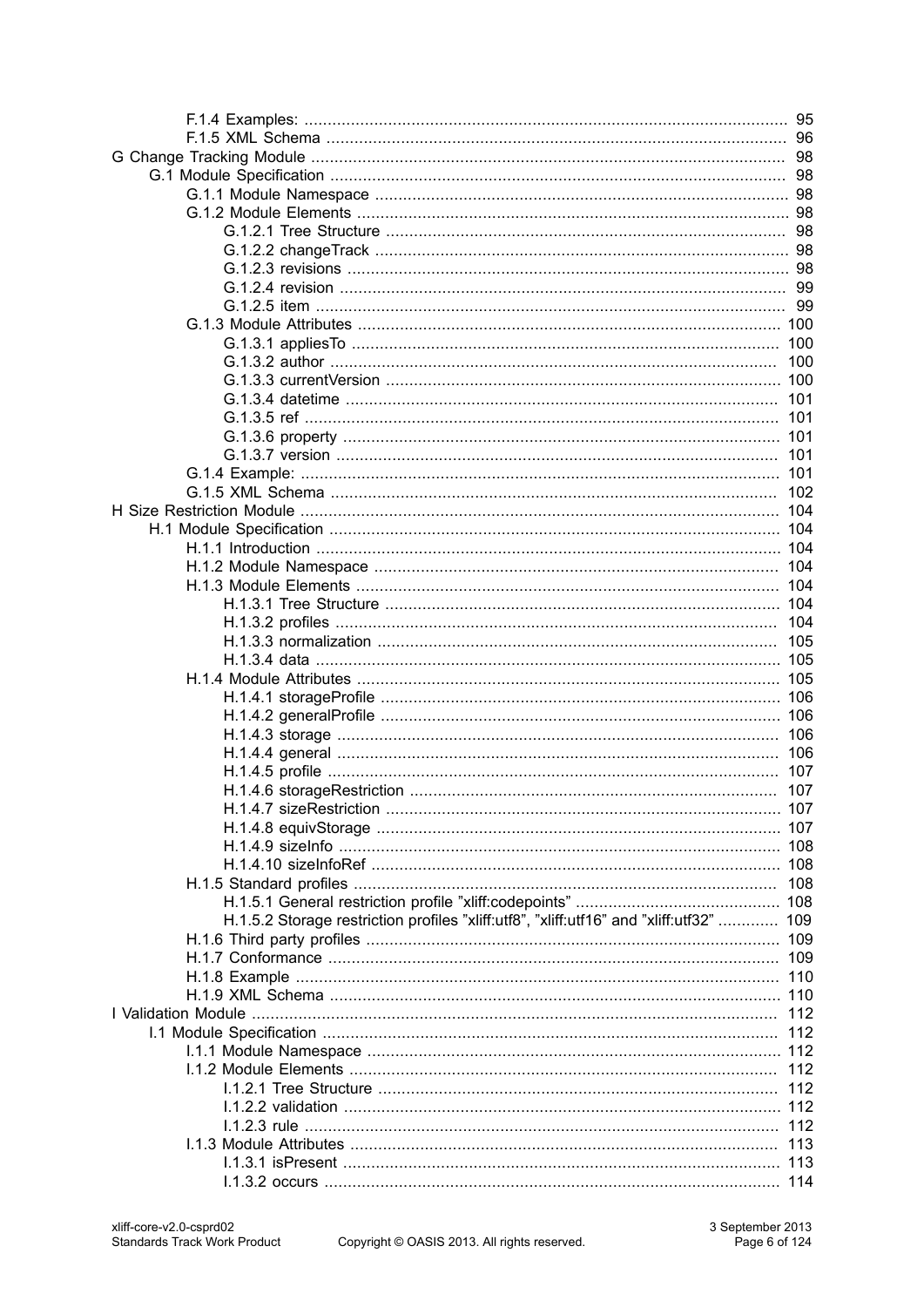| J.1.1 Tracking of changes in response to the 1st Public Review  122 |  |
|---------------------------------------------------------------------|--|
|                                                                     |  |
|                                                                     |  |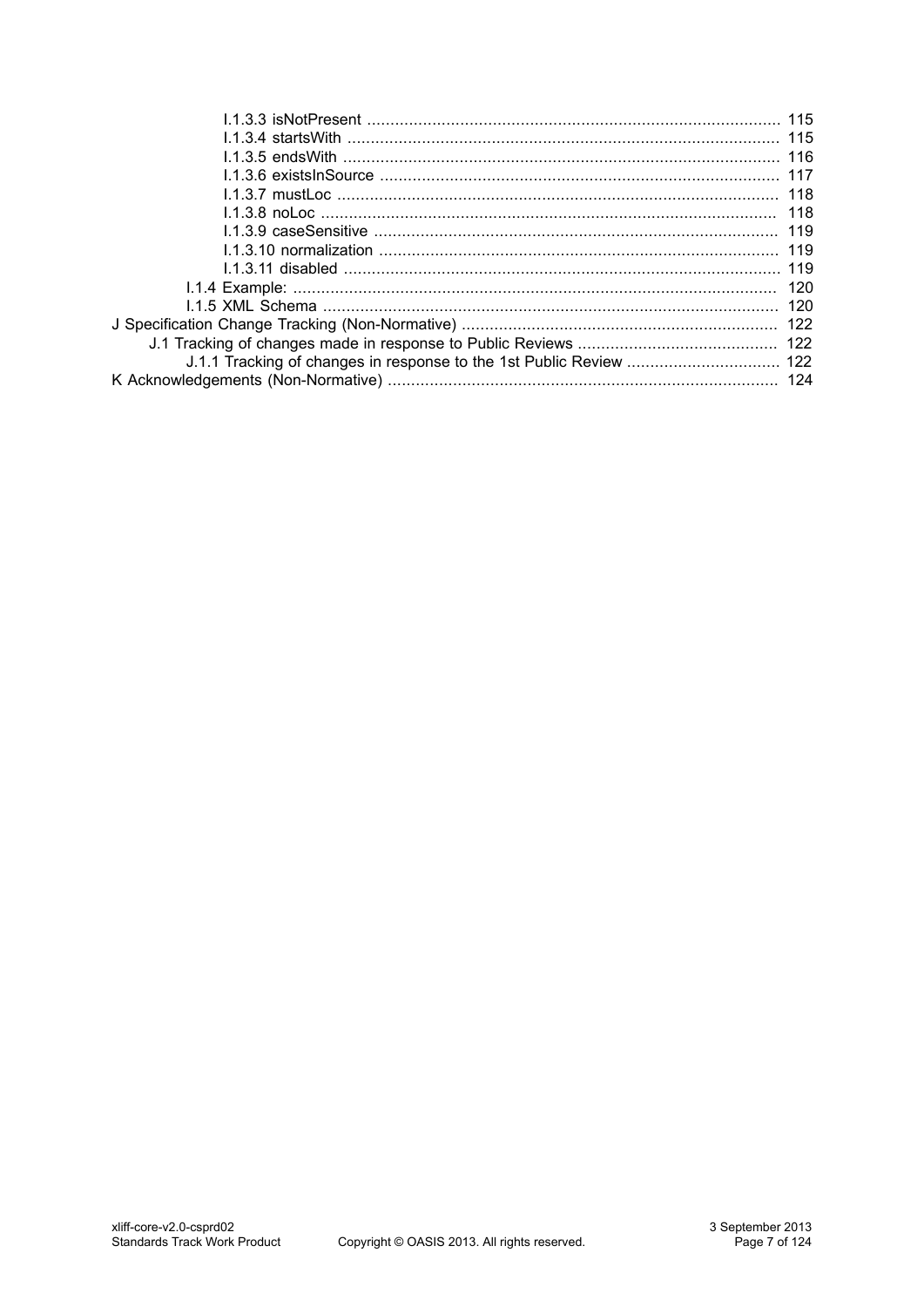# <span id="page-7-0"></span>**1 Introduction**

XLIFF is the *XML Localisation Interchange File Format* designed by a group of software providers, localization service providers, and localization tools providers. It is intended to give any software provider a single interchange file format that can be understood by any localization provider.

*All text is normative unless otherwise labeled.*

# <span id="page-7-1"></span>**1.1 Terminology**

# <span id="page-7-2"></span>**1.1.1 Key words**

The key words MUST, MUST NOT, REQUIRED, SHALL, SHALL NOT, SHOULD, SHOULD NOT, RECOMMENDED, MAY, and OPTIONAL are to be interpreted as described in [**[RFC 2119](#page-9-2)**].

# <span id="page-7-3"></span>**1.1.2 Definitions**

Agent

any application or tool that generates (creates), reads, edits, writes, processes, stores, renders or otherwise handles *XLIFF Documents*.

*Agent* is the most general application conformance target that subsumes all other specialized user agents disregarding whether they are defined in this specification or not.

Enrich, Enriching

the process of associating module and extension based metadata and resources with the *Extracted* XLIFF payload

#### *Processing Requirements*

• *Enriching* MAY happen at the time of *Extraction*.

#### **Note**

*Extractor* knowledge of the native format is not assumed while *Enriching*.

Extract, Extraction

the process of encoding localizable content from a native content or User Interface format as XLIFF payload, so that localizable parts of the content in the source language are available for *Translation* into the target language along with the necessary context information

#### Extractor, Extractor Agent

any *Agent* that performs the *Extraction* process

Merge, Merging

the process of importing XLIFF payload back to the originating native format, based on the *full knowledge* of the *Extraction* mechanism, so that the localized content or User Interface strings replace the source language in the native format

#### Merger, Merger Agent

an *Agent* that performs the *Merge* process

#### **Warning**

Unless specified otherwise, any *Merger* is deemed to have the same knowledge of the native format as the *Extractor* throughout the specification.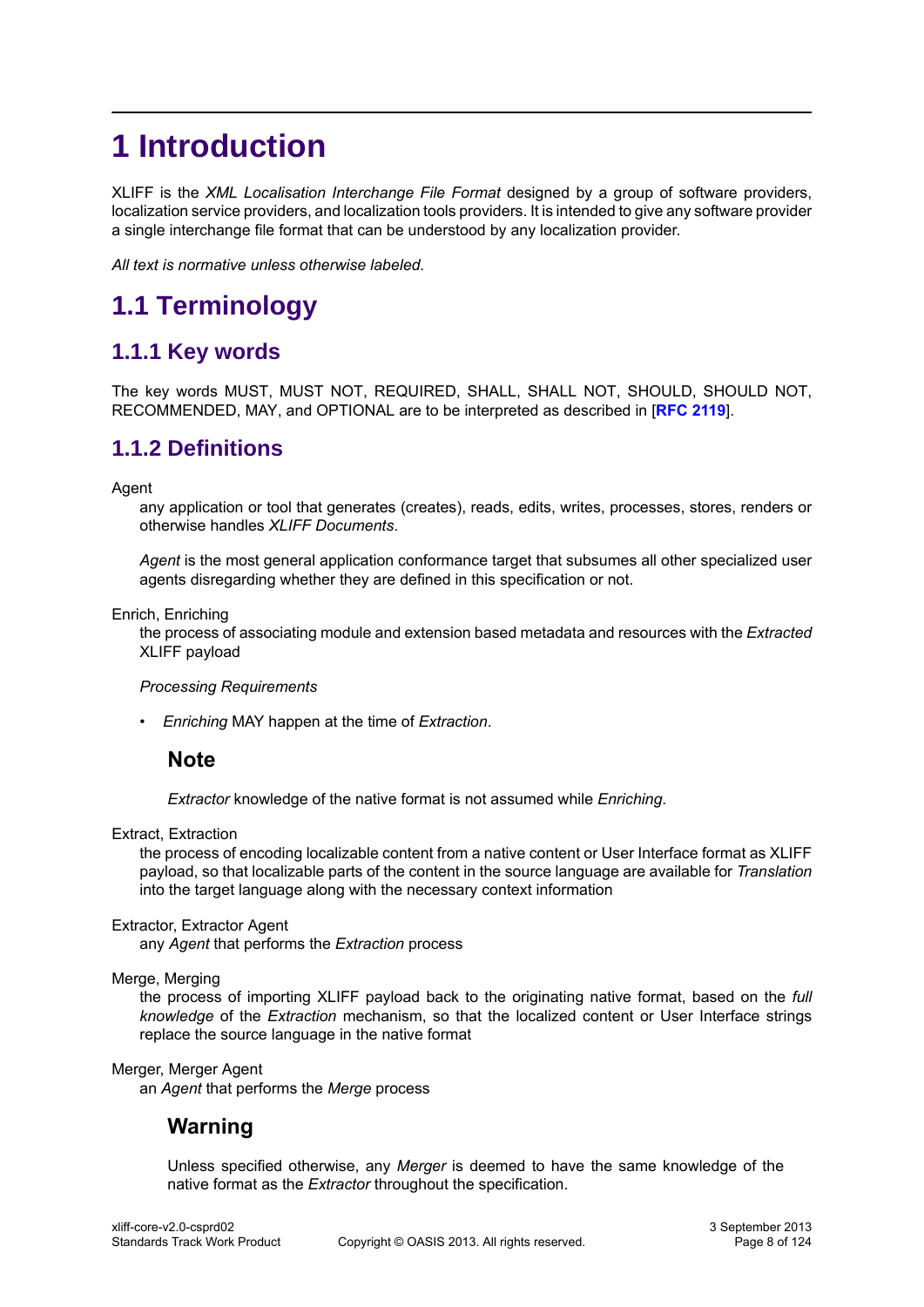*Mergers* independent of *Extractors* can succeed, but it is out of scope of this specification to specify interoperability for *Merging* back without the full *Extractor* knowledge of the native format.

Modify, Modification

the process of changing core and module XLIFF structural and inline elements that were previously created by other *Writers*

#### *Processing Requirements*

• XLIFF elements MAY be *Modified* and *Enriched* at the same time.

#### **Note**

*Extractor* or *Enricher* knowledge of the native format is not assumed while *Modifying*.

Modifier, Modifier Agent

an *Agent* that performs the *Modification* process

#### **Warning**

Unless specified otherwise, any *Merger* is deemed to have the same knowledge of the native format as the *Extractor* throughout the specification.

*Mergers* independent of *Extractors* can succeed, but it is out of scope of this specification to specify interoperability for *Merging* back without the full *Extractor* knowledge of the native format.

Translation, Translate

a rendering of the meaning of the source text, expressed in the target language

Writer, Writer Agent

an *Agent* that creates, generates, or otherwise writes an *XLIFF Document* for whatever purpose, including but not limited to *Extractor*, *Modifier*, and *Enricher Agents*.

#### **Note**

Since XLIFF is intended as an exchange format rather than a processinmg format, many applications will need to generate *XLIFF Documents* from their internal processing formats, even in cases when they are processing *XLIFF Documents* created by another *Extractor*.

XLIFF Document

```
any XML document that declares the namespace
"urn:oasis:names:tc:xliff:document:2.0" as its main namespace, has <xliff> as the
root element and complies with the XML Schemas and the declared Constraints that are part of
this specification.
```
# <span id="page-8-0"></span>**1.1.3 Key concepts**

#### XLIFF Core

The core of XLIFF 2.0 consists of the minimum set of XML elements and attributes required to (a) prepare a document that contains text extracted from one or more files for localization, (b) allow it to be completed with the translation of the extracted text, and (c) allow the generation of *Translated* versions of the original document.

The XML namespace that corresponds to the core subset of XLIFF 2.0 is "urn:oasis:names:tc:xliff:document:2.0".

XLIFF Module

A module is an optional set of XML elements and attributes that stores information about a process applied to an *XLIFF Document* and the data incorporated into the document as result of that process.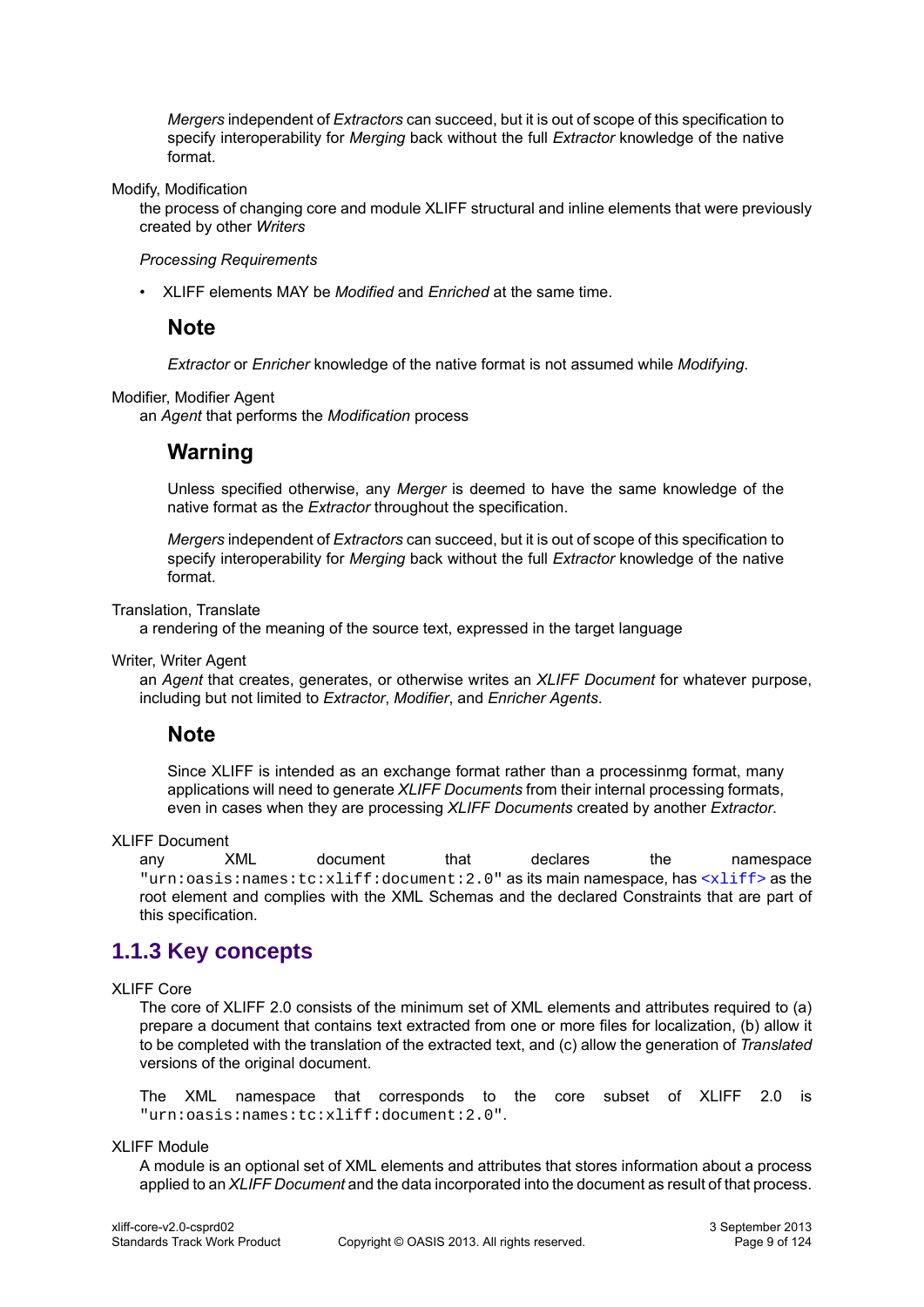Each official module defined for XLIFF 2.0 has its grammar defined in an independent XML Schema with a separate namespace.

# <span id="page-9-0"></span>**1.2 Normative References**

- <span id="page-9-5"></span>[**BCP 47**] M. Davis, *Tags for Identifying Languages*, *<http://tools.ietf.org/html/bcp47>* IETF (Internet Engineering Task Force).
- [**HTML5**] W3C, *HTML5. A vocabulary and associated APIs for HTML and XHTML*, *[http://www.w3.org/](http://www.w3.org/TR/html5/) [TR/html5/](http://www.w3.org/TR/html5/)* W3C Candidate Recommendation 17 December 2012.
- [**NOTE-datetime**] M. Wolf, C. Wicksteed, *Date and Time Formats*, *[http://www.w3.org/TR/NOTE](http://www.w3.org/TR/NOTE-datetime)[datetime](http://www.w3.org/TR/NOTE-datetime)* W3C Note, 15th Setember 1997.
- <span id="page-9-2"></span>[**RFC 2119**] S. Bradner, *Key words for use in RFCs to Indicate Requirement Levels*, *[http://www.ietf.org/](http://www.ietf.org/rfc/rfc2119.txt) [rfc/rfc2119.txt](http://www.ietf.org/rfc/rfc2119.txt)* IETF (Internet Engineering Task Force) RFC 2119, March 1997.
- [**UAX #9**] M. Davis, *UNICODE BIDIRECTIONAL ALGORITHM*, *<http://www.unicode.org/reports/tr9/>* Unicode Bidirectional Algorithm.
- [**UAX #15**] M. Davis, K. Whistler, *UNICODE NORMALIZATION FORMS*, *[http://www.unicode.org/](http://www.unicode.org/reports/tr15/) [reports/tr15/](http://www.unicode.org/reports/tr15/)* Unicode Normalization Forms.
- [**Unicode**] The Unicode Consortium, *The Unicode Standard*, *<http://www.unicode.org/versions/latest/>* Mountain View, CA: The Unicode Consortium, 2012.
- [**XML**] W3C, *Extensible Markup Language (XML) 1.0*, *<http://www.w3.org/TR/xml/>* (Fifth Edition) W3C Recommendation 26 November 2008.
- <span id="page-9-3"></span>[**XML Schema Datatypes**] W3C, *XML Schema Part 2: Datatypes*, *<http://www.w3.org/TR/xmlschema-2/>* (Second Edition) W3C Recommendation 28 October 2004.

# <span id="page-9-1"></span>**1.3 Non-Normative References**

- <span id="page-9-4"></span>[**ITS**] MultilingualWeb-LT WG *Internationalization Tag Set (ITS) Version 2.0*, 13 February 2008, *[http://](http://www.w3.org/TR/its20/) [www.w3.org/TR/its20/](http://www.w3.org/TR/its20/)* W3C Working Group.
- [**LDML**] *Unicode Locale Data Markup Language <http://unicode.org/reports/tr35/>*
- [**SRX**] *Segmentation Rules eXchange <http://www.gala-global.org/oscarStandards/srx/>*
- [**UAX #29**] M. Davis, *UNICODE TEXT SEGMENTATION*, *<http://www.unicode.org/reports/tr29/>* Unicode text Segmentation.
- [**XML I18N BP**] *Best Practices for XML Internationalization*, 13 February 2008, *[http://www.w3.org/TR/](http://www.w3.org/TR/xml-i18n-bp/) [xml-i18n-bp/](http://www.w3.org/TR/xml-i18n-bp/)* W3C Working Group.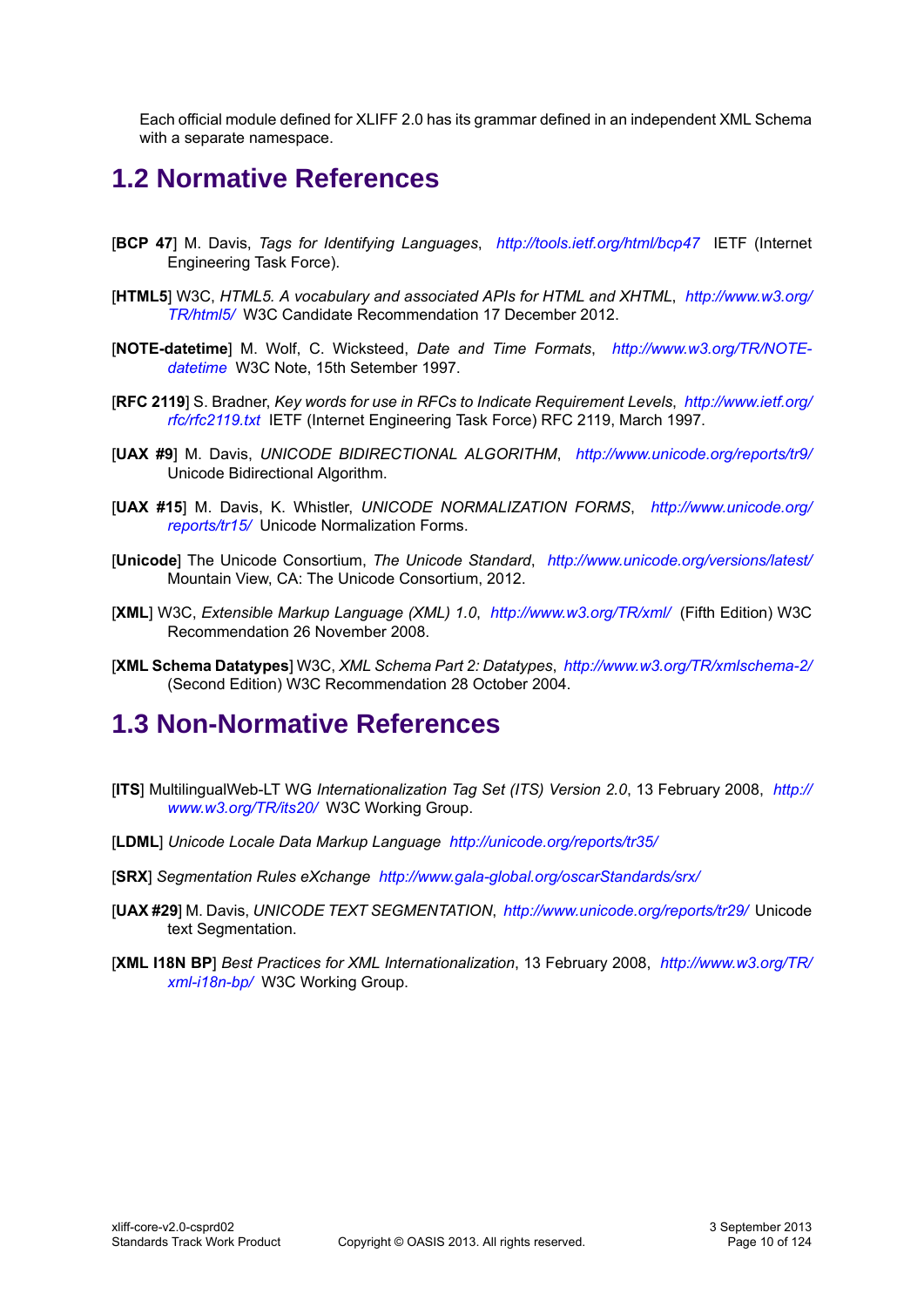# <span id="page-10-0"></span>**2 Detailed Specifications**

XLIFF is a bilingual document format designed for containing text that needs translation, its corresponding translation and auxiliary data that makes the translation proccess possible.

At creation time, an XLIFF file MAY contain only text in source language. Translations expressed in target language MAY be added at a later time.

The root element of an XLIFF document is  $\langle$ xliff>. It contains a collection of  $\langle$ file> elements. Each  $\le$  file> element contains a set of  $\le$ unit> elements that contain the text to be translated in the [<source>](#page-17-0) child of one or more [<segment>](#page-15-0) elements. Translations are stored in the [<target>](#page-17-1) child of each [<segment>](#page-15-0) element.

# <span id="page-10-1"></span>**2.1 General Processing Requirements**

- An *Agent* processing a valid *XLIFF Document* that contains XLIFF-defined elements that it cannot handle MUST preserve those elements.
- An *Agent* processing a valid *XLIFF Document* that contains custom elements that it cannot handle SHOULD preserve those elements.

# <span id="page-10-2"></span>**2.2 Elements**

This section contains a description of all elements used in XLIFF 2.0.

# <span id="page-10-3"></span>**2.2.1 Tree Structure**

Legend:

 $1 = one$  $+$  = one or more ? = zero or one \* = zero, one or more

```
\langle x \rangle\overline{\phantom{a}}+---<file> +
  \| +---<skeleton> ?
   | |
    | +---<any> *
 |
   +---<notes> ?
   | |
    +---<note> + |
   +---<mda:metadata> ?
 |
   +---<res:resourceData> *
 |
   +---<slr:profiles> ?
 |
   +---<slr:data> ?
 |
   +---<val:validation> ?
```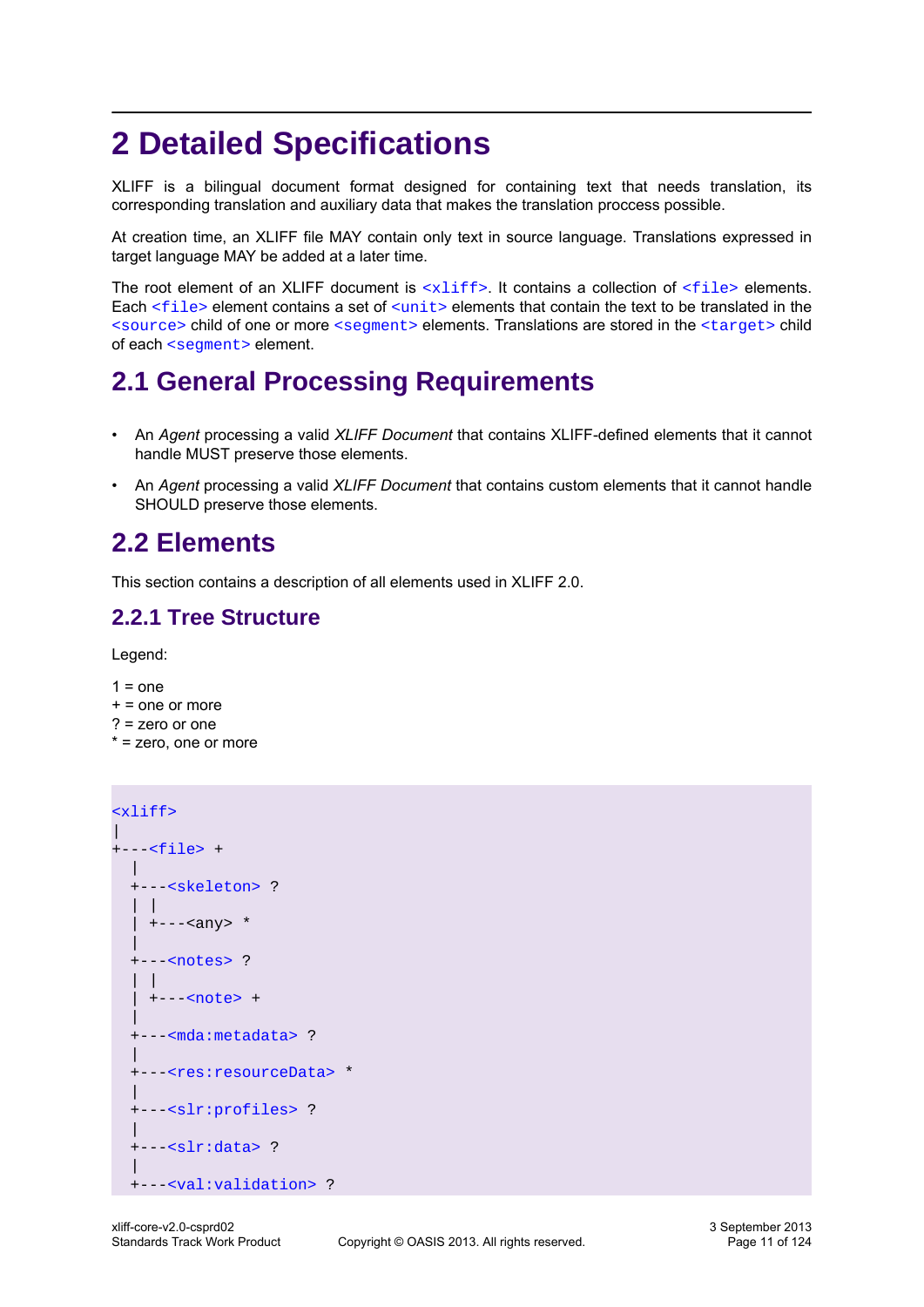```
 |
  +---At least one of (<unit> or <group>)
 |
  +---<unit>
   | |
   | +---At least one of (<segment> or <ignorable>)
 | |
    | +---<segment>
     | | |
    |<source> 1
     | | |
    | | +---<target> ?
 | |
    | +---<ignorable>
    | ||<source> 1
     | | |
     | | +---<target> ?
 | |
    | +---<notes> ?
     | | |
    |<note> +
 | |
     | +---<originalData> ?
     | | |
    |<data> +
       \|+---<CD> *
 | |
    | +---<mtc:matches> ?
 | |
    | +---<gls:glossary> ?
    | |
    | +---<mda:metadata> ?
 | |
    | +---<res:resourceData> *
 | |
     | +---<slr:data> ?
 | |
    | +---<val:validation> ?
    | |
    | +---<any> *
 |
  +---<group>
  | \cdot | | +---At least one of (<unit> or <group>)
 | |
    | +---<unit>
    | | |
    | | +---At least one of (<segment> or <ignorable>)
 | | |
    <segment>
     | | | |
    \vert \vert<source> 1
 | | | |
     | | | +---<target> ?
 | | |
    | | +---<ignorable>
```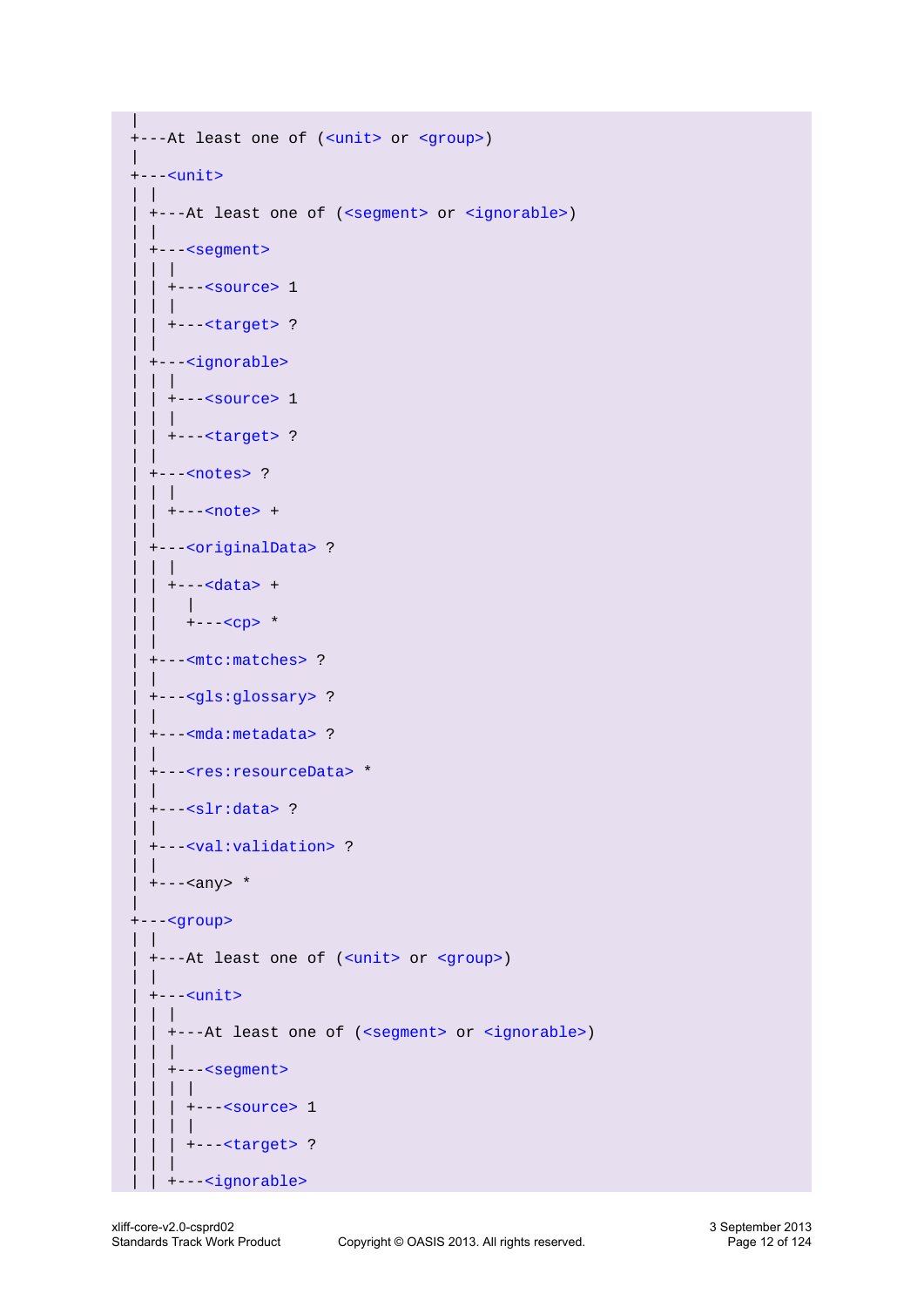```
 | | | |
          | | | +---<source> 1
     | | | |
     | | | +---<target> ?
 | | |
       | | +---<notes> ?
     | | | |
       |<note> +
 | | |
       | | +---<originalData> ?
       | | | |
         | | | +---<data> +
           \perp| +---<CD> * | | |
       | | +---<mtc:matches> ?
 | | |
       | | +---<gls:glossary> ?
     | | |
     | | +---<mda:metadata> ?
     | | |
     | | +---<res:resourceData> *
 | | |
     | +---<\text{slr:data} ?
 | | |
     | | +---<val:validation> ?
 | | |
    | +----<any> *
 | |
     | +---<notes> ?
     | | |
    |<note> +
     | |
     | +---<mda:metadata> ?
 | |
    +--<sub>s</sub>lr:data> ?
 | |
     | +---<val:validation> ?
 | |
    +---<i>any</i> * |
   +---<any> *
```
# <span id="page-12-0"></span>**2.2.2 Structural Elements**

The structural elements used in XLIFF 2.0 are:  $\langle$ xliff>,  $\langle$ file>,  $\langle$ skeleton>,  $\langle$ qroup>, [<unit>](#page-14-0), [<segment>](#page-15-0), [<ignorable>](#page-15-1), [<notes>](#page-16-0), [<note>](#page-16-1), [<originalData>](#page-16-2), [<data>](#page-16-3), [<source>](#page-17-0) and [<target>](#page-17-1).

#### <span id="page-12-1"></span>**2.2.2.1 xliff**

Root element for XLIFF documents.

*Contains:*

- One or more [<file>](#page-13-0) elements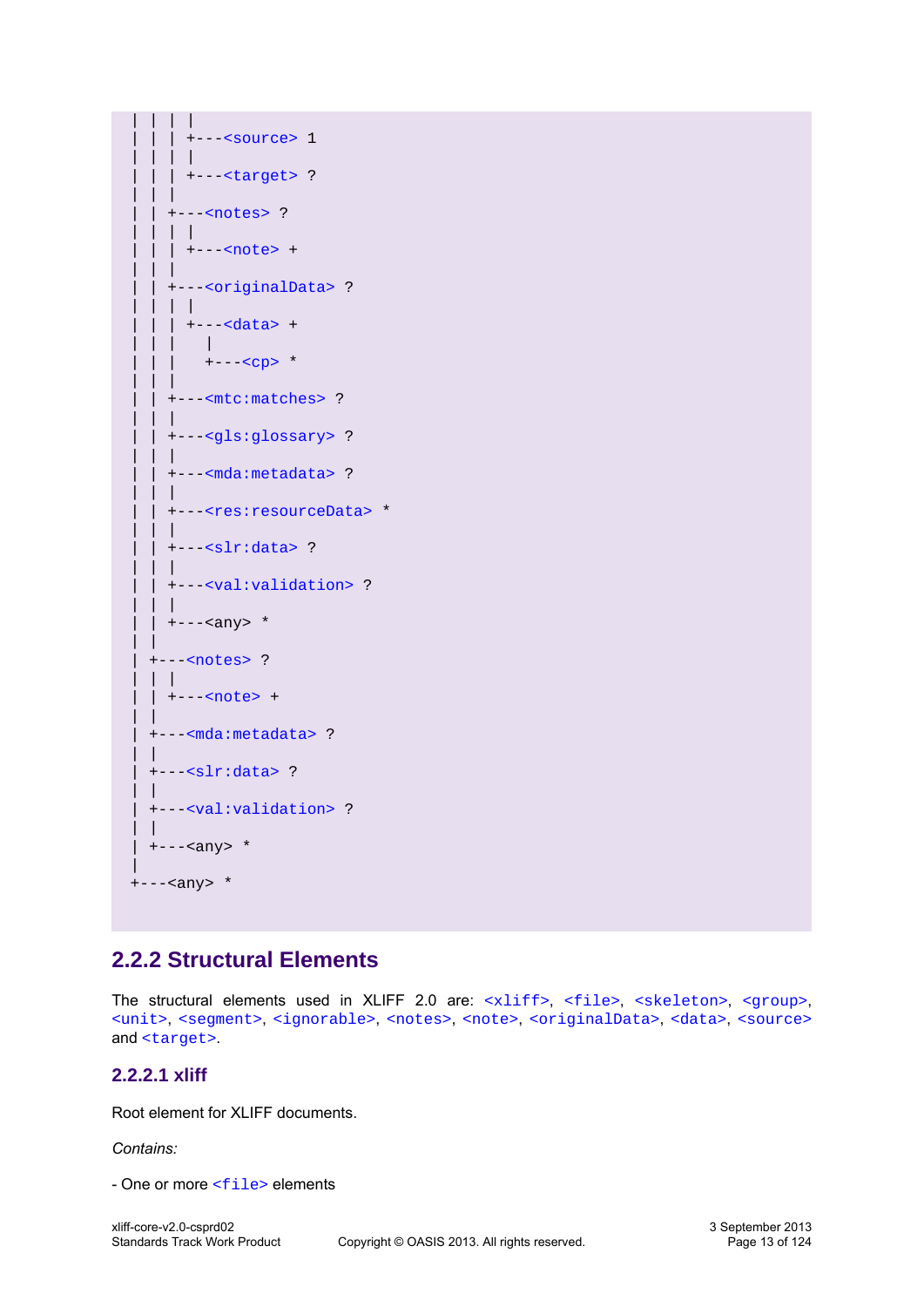#### *Attributes:*

- [version](#page-38-0), REQUIRED
- [srcLang](#page-35-0), REQUIRED
- [trgLang](#page-37-0), OPTIONAL
- attributes from any namespace, OPTIONAL

#### *Constraints*

• The [trgLang](#page-37-0) attribute is REQUIRED if and only if the *XLIFF Document* contains [<target>](#page-17-1) elements that are children of [<segment>](#page-15-0) or [<ignorable>](#page-15-1).

#### <span id="page-13-0"></span>**2.2.2.2 file**

Container for localization material extracted from an entire single document, or another high level self cotained logical node in a conetnt structure that cannot be described in the terms of of documents.

#### **Note**

Sub-document artifacts such as particular sheets, pages, chapters and similar are better mapped onto the  $\langle q \rangle$  element. The  $\langle$ file> element is intended for the highest logical level. For instance a collection of papers would map to a single *XLIFF Document*, each paper will be represented with one <file> element, whereas chapters and subsections will map onto nested [<group>](#page-14-1) elements.

#### *Contains:*

- Zero or one [<skeleton>](#page-13-1) element followed by
- Zero or one [<notes>](#page-16-0) element followed by
- Zero or one [<mda:metadata>](#page-85-5) elements followed by
- Zero, one or more <res: resourceData> elements followed by
- Zero or one [<slr:profiles>](#page-103-6) elements followed by
- Zero or one [<slr:data>](#page-104-1) elements followed by
- Zero or one <val: validation> elements followed by
- One or more  $\langle \text{unit} \rangle$  or  $\langle \text{aroup} \rangle$  elements in any order followed by
- Zero, one or more elements from any namespace.

#### *Attributes:*

- [id](#page-30-0), OPTIONAL
- [canResegment](#page-25-0), OPTIONAL
- [original](#page-33-0), OPTIONAL
- [translate](#page-37-1), OPTIONAL
- [srcDir](#page-34-0), OPTIONAL
- [trgDir](#page-37-2), OPTIONAL
- [fs:fs](#page-81-4), OPTIONAL
- [fs:subFs](#page-84-0), OPTIONAL
- [slr:storageRestriction](#page-106-1), OPTIONAL
- [slr:sizeRestriction](#page-106-2), OPTIONAL
- [slr:sizeInfo](#page-107-0), OPTIONAL
- [slr:sizeInfoRef](#page-107-1), OPTIONAL
- attributes from any namespace, OPTIONAL

#### *Constraints*

The value of the OPTIONAL [id](#page-30-0) attribute MUST be unique among all  $\le$ file> children of the enclosing [<xliff>](#page-12-1) element.

#### <span id="page-13-1"></span>**2.2.2.3 skeleton**

Container for untranslatable material pertaining to the parent  $\leq$  file  $>$  element.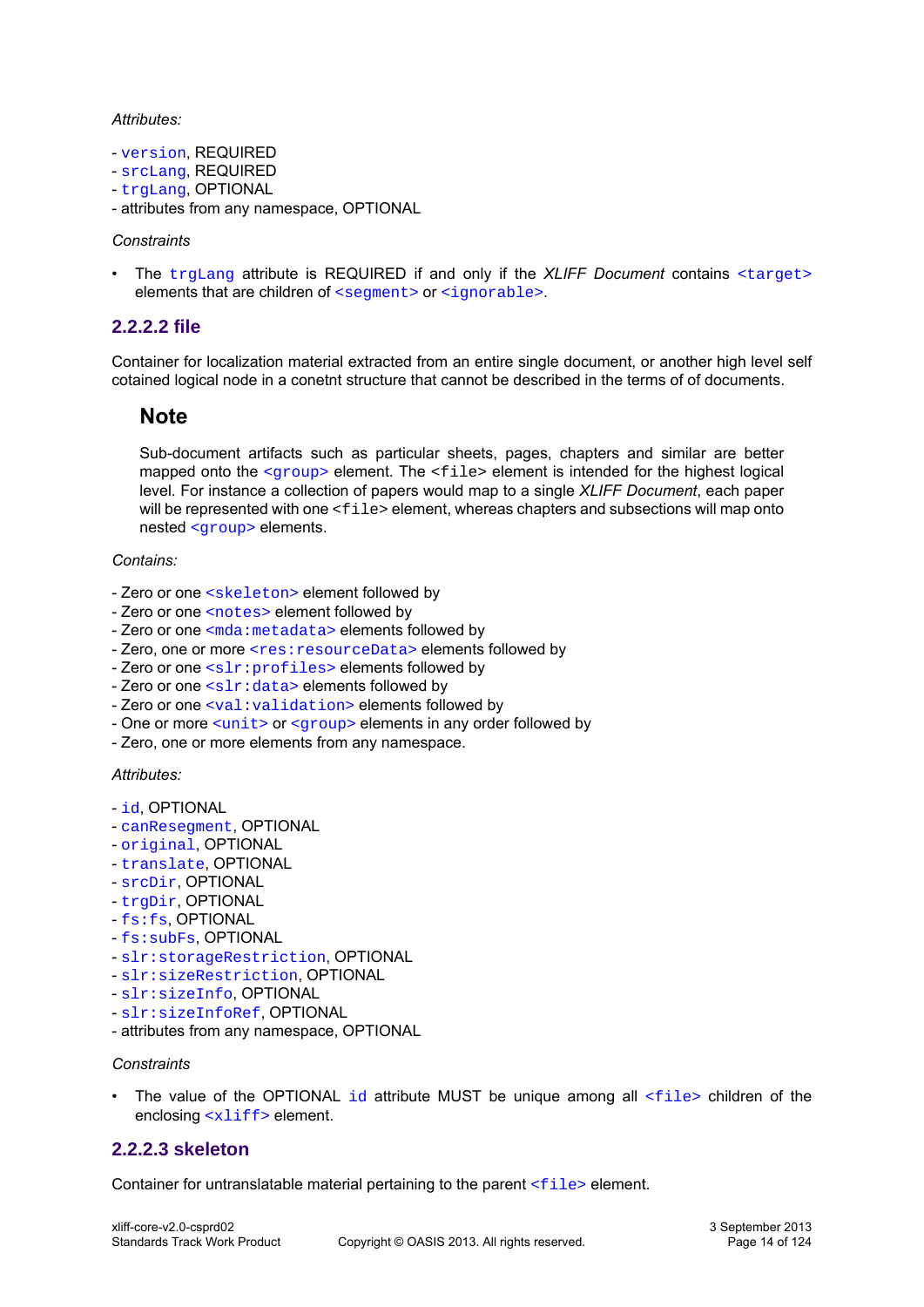*Contains:*

Either

- Untranslatable text
- XML elements from any namespace

or

- is empty.

*Attributes:*

- [href](#page-30-1), OPTIONAL

*Constraints*

• The attribute [href](#page-30-1) is REQUIRED if and only if the [<skeleton>](#page-13-1) element is empty.

#### *Processing Requirements*

- *Modifiers* and *Enrichers* procesing an *XLIFF Document* that contains [<skeleton>](#page-13-1) elements MUST NOT change those elements.
- *Extractors* creating an *XLIFF Document* with [<skeleton>](#page-13-1) elements MUST leave the [<skeleton>](#page-13-1) element empty if and only if they specify the attribute [href](#page-30-1).

#### <span id="page-14-1"></span>**2.2.2.4 group**

Provides a way to organize units into a structured hierarchy.

Note that this is especially useful for mirroring a source format's hierarchical structure.

*Contains:*

- One or more [<unit>](#page-14-0) or [<group>](#page-14-1) elements in any order followed by
- Zero or one [<notes>](#page-16-0) element followed by
- Zero or one [<mda:metadata>](#page-85-5) elements followed by
- Zero or one [<slr:data>](#page-104-1) elements followed by
- Zero or one <val: validation> elements followed by
- Zero, one or more elements from any namespace.

*Attributes:*

- [id](#page-30-0), OPTIONAL
- [name](#page-31-0), OPTIONAL
- [canResegment](#page-25-0), OPTIONAL
- [translate](#page-37-1), OPTIONAL
- [srcDir](#page-34-0), OPTIONAL
- [trgDir](#page-37-2), OPTIONAL
- [fs:fs](#page-81-4), OPTIONAL
- [fs:subFs](#page-84-0), OPTIONAL
- [slr:storageRestriction](#page-106-1), OPTIONAL
- [slr:sizeRestriction](#page-106-2), OPTIONAL
- [slr:sizeInfo](#page-107-0), OPTIONAL
- [slr:sizeInfoRef](#page-107-1), OPTIONAL
- attributes from any namespace, OPTIONAL

#### <span id="page-14-0"></span>**2.2.2.5 unit**

Extracted translatable text.

*Contains:*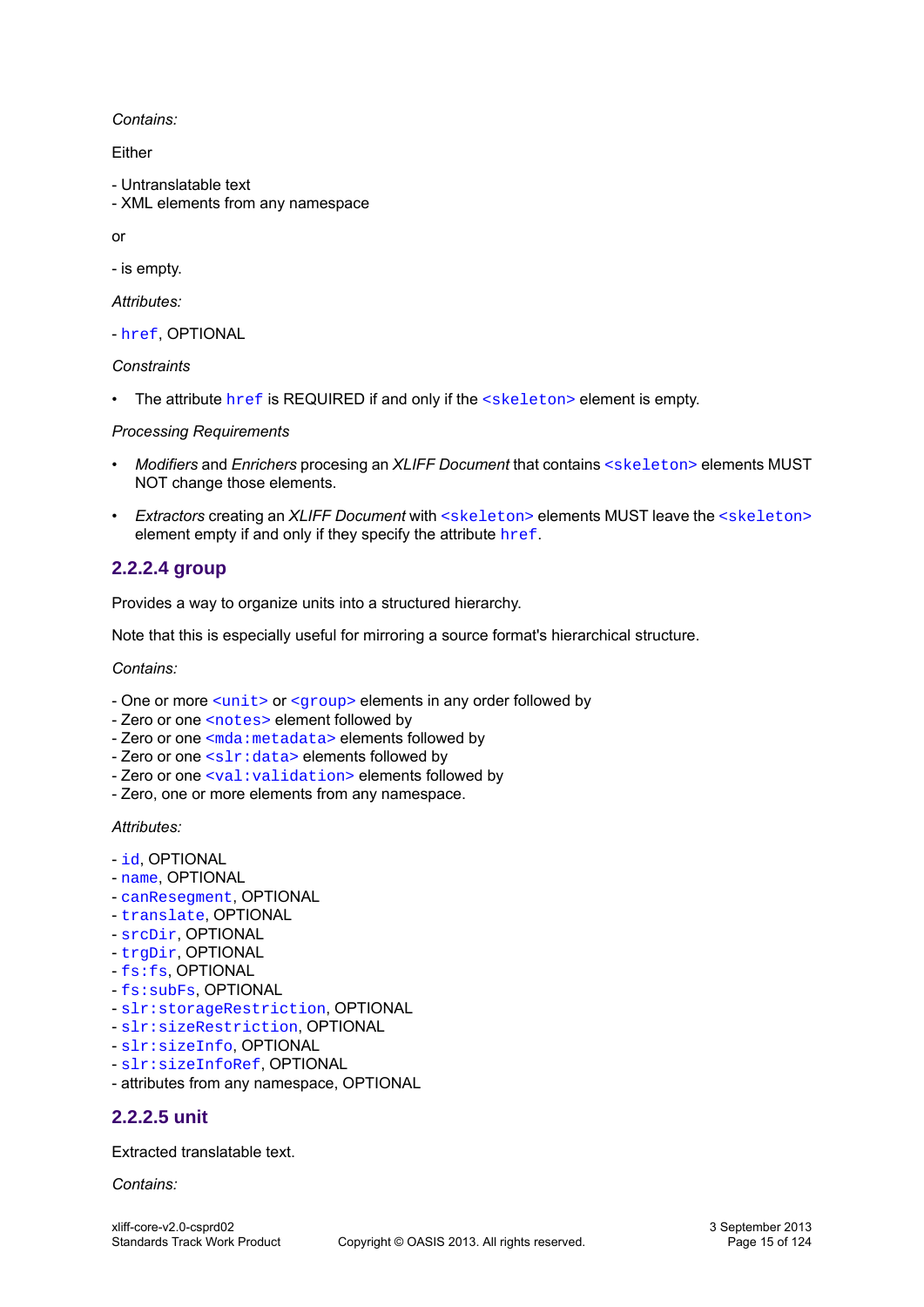- One or more [<segment>](#page-15-0) or [<ignorable>](#page-15-1) elements in any order followed by
- Zero or one [<notes>](#page-16-0) element followed by
- Zero or one [<originalData>](#page-16-2) element followed by
- Zero or one [<mtc:matches>](#page-71-5) element followed by
- Zero or one [<gls:glossary>](#page-77-5) element followed by
- Zero or one [<mda:metadata>](#page-85-5) elements followed by
- Zero, one or more <res: resourceData> elements followed by
- Zero or one [<slr:data>](#page-104-1) elements followed by
- Zero or one [<val:validation>](#page-111-5) elements followed by
- Zero, one or more elements from any namespace.

#### *Attributes:*

- [id](#page-30-0), REQUIRED
- [name](#page-31-0), OPTIONAL
- [canResegment](#page-25-0), OPTIONAL
- [translate](#page-37-1), OPTIONAL
- [srcDir](#page-34-0), OPTIONAL
- [trgDir](#page-37-2), OPTIONAL
- $-fs:fs,$  $-fs:fs,$  $-fs:fs,$  OPTIONAL
- [fs:subFs](#page-84-0), OPTIONAL
- [slr:storageRestriction](#page-106-1), OPTIONAL
- [slr:sizeRestriction](#page-106-2), OPTIONAL
- [slr:sizeInfo](#page-107-0), OPTIONAL
- [slr:sizeInfoRef](#page-107-1), OPTIONAL
- attributes from any namespace, OPTIONAL

#### *Constraints*

- A [<unit>](#page-14-0) MUST contain at least one [<segment>](#page-15-0) element.
- The value of the  $id$  attribute MUST be unique among all  $\langle unit \rangle$  children of the enclosing  $\langle file \rangle$ element.

#### <span id="page-15-0"></span>**2.2.2.6 segment**

This element is a container to hold in its aligned pair of children elements the minimum portion of translatable source text and its *Translation* in the given [Segmentation](#page-57-1).

#### *Contains:*

- One [<source>](#page-17-0) element followed by
- Zero or one [<target>](#page-17-1) element

#### *Attributes:*

- [id](#page-30-0), OPTIONAL
- [canResegment](#page-25-0), OPTIONAL
- [translate](#page-37-1), OPTIONAL
- [state](#page-36-0), OPTIONAL
- [subState](#page-36-1), OPTIONAL

#### *Constraints*

The value of the OPTIONAL [id](#page-30-0) attribute MUST be unique among all [<segment>](#page-15-0) and [<ignorable>](#page-15-1) children of the enclosing [<unit>](#page-14-0) element.

#### <span id="page-15-1"></span>**2.2.2.7 ignorable**

Part of the extracted content that is not included in a segment (and therefore not translatable). For example tools can use  $\leq$  ignorable> to store the white space and/or codes that are between two segments.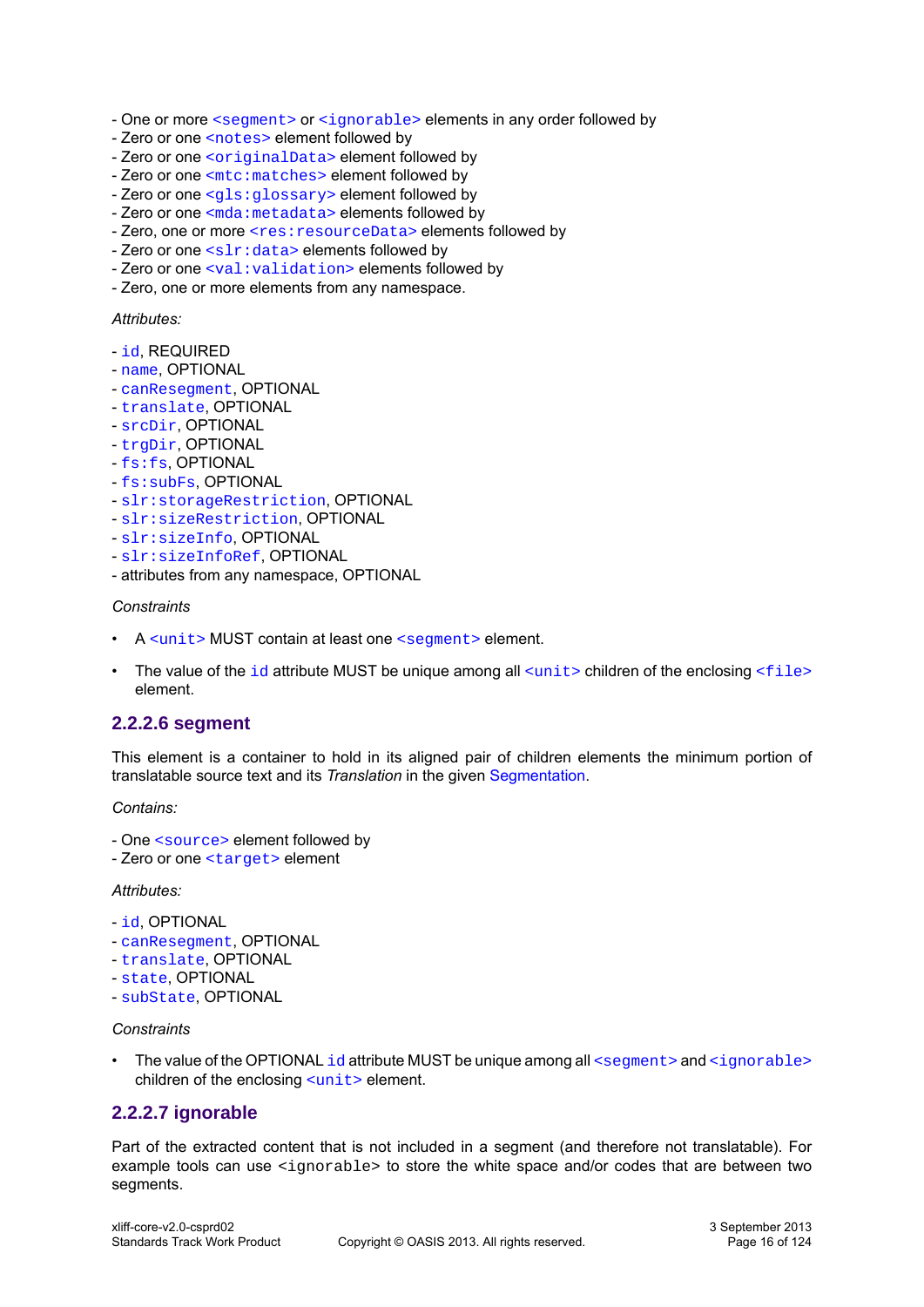#### *Contains:*

- One [<source>](#page-17-0) element followed by
- Zero or one [<target>](#page-17-1) element

*Attributes:*

- [id](#page-30-0), OPTIONAL

*Constraints*

• The value of the OPTIONAL [id](#page-30-0) attribute MUST be unique among all  $\leq$  seqment  $\geq$  and  $\leq$  ignorable  $\geq$ children of the enclosing [<unit>](#page-14-0) element.

#### <span id="page-16-0"></span>**2.2.2.8 notes**

Collection of comments.

Contains:

- One or more [<note>](#page-16-1) elements

*Attributes:*

- [fs:fs](#page-81-4), OPTIONAL - [fs:subFs](#page-84-0), OPTIONAL

#### <span id="page-16-1"></span>**2.2.2.9 note**

A comment that contains information about [<source>](#page-17-0), [<target>](#page-17-1), [<segment>](#page-15-0) or [<unit>](#page-14-0) elements.

*Contains:*

- Text

*Attributes:*

- [id](#page-30-0), OPTIONAL
- [appliestTo](#page-24-2), OPTIONAL
- [category](#page-26-0), OPTIONAL
- [priority](#page-33-1), OPTIONAL
- attributes from any namespace, OPTIONAL
- [fs:fs](#page-81-4), OPTIONAL
- [fs:subFs](#page-84-0), OPTIONAL

#### <span id="page-16-2"></span>**2.2.2.10 originalData**

Unit-level collection of original data for the inline codes.

*Contains:*

- One or more [<data>](#page-16-3) elements

#### *Attributes:*

- [fs:fs](#page-81-4), OPTIONAL
- [fs:subFs](#page-84-0), OPTIONAL

#### <span id="page-16-3"></span>**2.2.2.11 data**

Storage for the original data of an inline code.

#### *Contains:*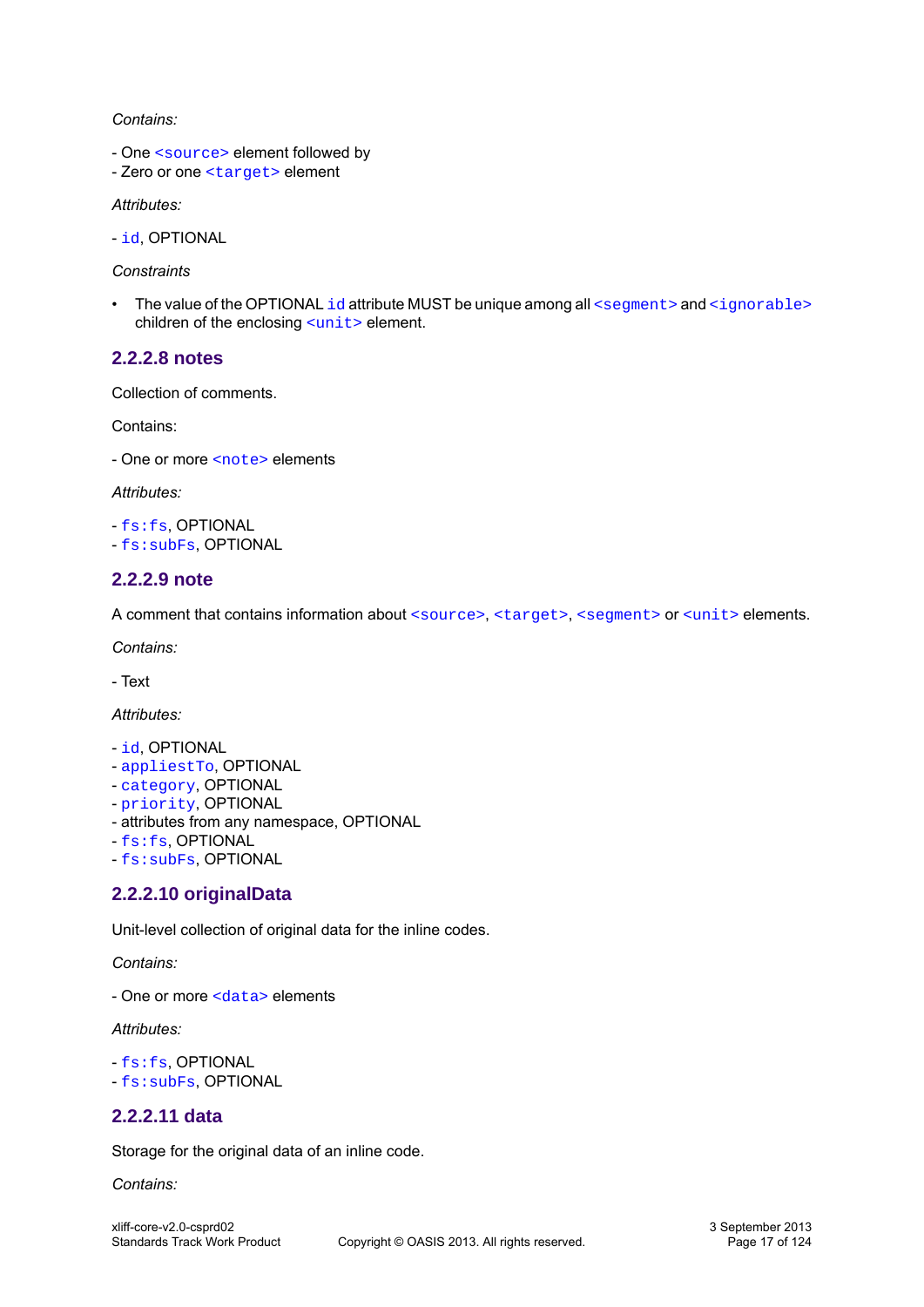- Untranslatable text

- Zero, one or more [<cp>](#page-18-1) elements.

Untranslatable text and  $\langle cp \rangle$  elements MAY appear in any order.

*Attributes:*

- [id](#page-30-0), REQUIRED
- [dir](#page-26-1), OPTIONAL
- [fs:fs](#page-81-4), OPTIONAL
- [fs:subFs](#page-84-0), OPTIONAL

#### *Constraints*

• The value of the  $id$  attribute MUST be unique among all  $\langle data \rangle$  children of the enclosing [<originalData>](#page-16-2) element.

#### <span id="page-17-0"></span>**2.2.2.12 source**

Portion of text to be translated.

*Contains:*

- Text
- Zero, one or more [<cp>](#page-18-1) elements
- Zero, one or more  $\leq$ ph> elements
- Zero, one or more [<pc>](#page-19-1) elements
- Zero, one or more [<sc>](#page-20-0) elements
- Zero, one or more [<ec>](#page-21-0) elements
- Zero, one or more  $\leq mrk$  elements
- Zero, one or more [<sm>](#page-23-1) elements
- Zero, one or more [<em>](#page-24-3) elements

Text and inline elements may appear in any order.

#### *Attributes:*

- [xml:lang](#page-39-3), OPTIONAL
- [xml:space](#page-39-4), OPTIONAL
- [dir](#page-26-1), OPTIONAL

#### *Constraints*

• When a [<source>](#page-17-0) element is a child of [<segment>](#page-15-0) or [<ignorable>](#page-15-1) and the OPTIONAL xml: lang attribute is present, its value MUST be equal to the value of the [srcLang](#page-35-0) attribute of the enclosing  $\langle \times 1 \text{if} f \rangle$  element.

#### <span id="page-17-1"></span>**2.2.2.13 target**

The translation of the sibling [<source>](#page-17-0) element.

*Contains:*

- Text
- Zero, one or more [<cp>](#page-18-1) elements
- Zero, one or more [<ph>](#page-19-0) elements
- Zero, one or more  $<sub>pc</sub>$  elements</sub>
- Zero, one or more [<sc>](#page-20-0) elements
- Zero, one or more [<ec>](#page-21-0) elements
- Zero, one or more  $\langle m r k \rangle$  elements
- Zero, one or more [<sm>](#page-23-1) elements
- Zero, one or more [<em>](#page-24-3) elements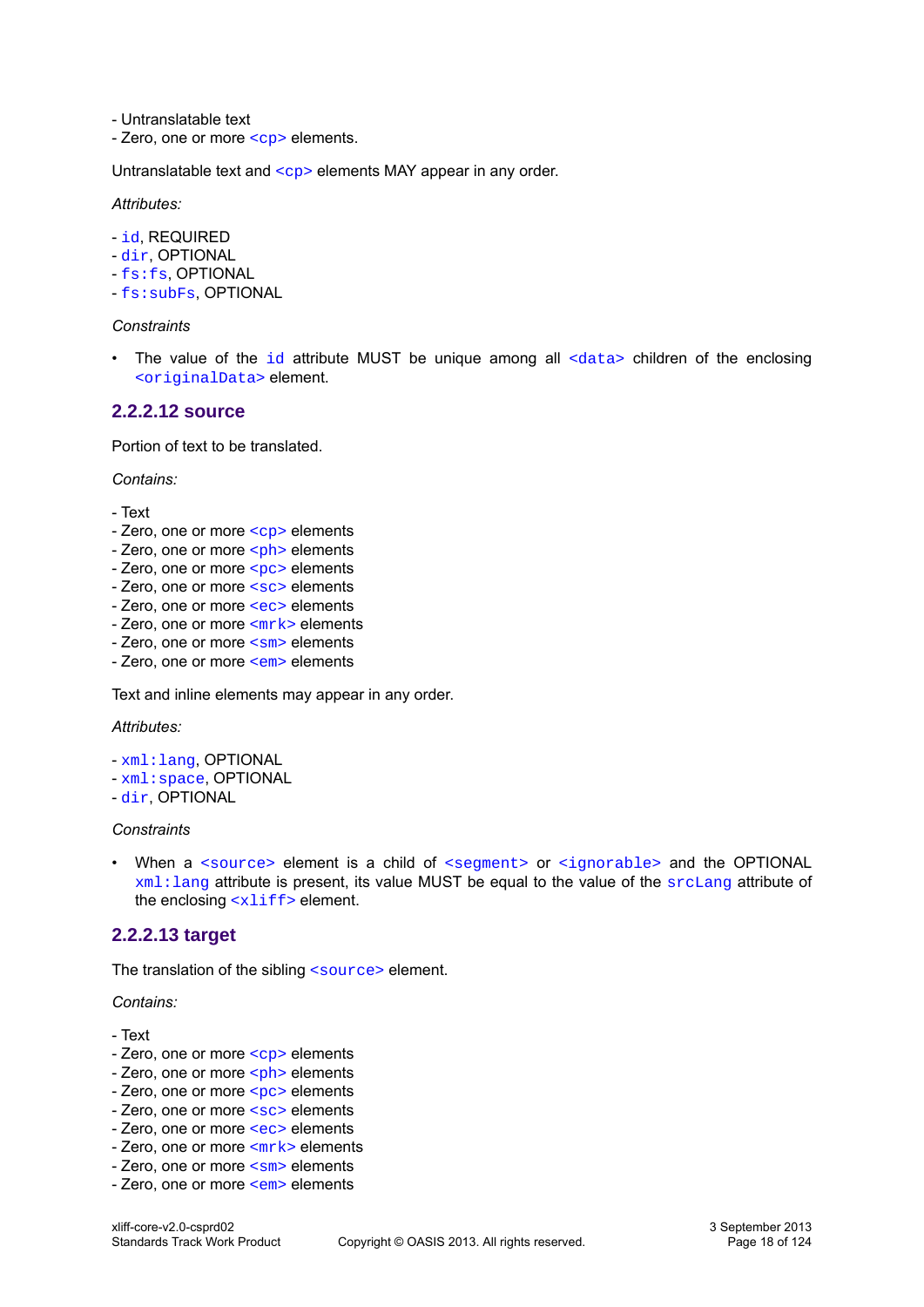Text and inline elements may appear in any order.

*Attributes:*

- [xml:lang](#page-39-3), OPTIONAL
- [xml:space](#page-39-4), OPTIONAL

- [dir](#page-26-1), OPTIONAL

- [order](#page-33-2), OPTIONAL

#### *Constraints*

- When a [<target>](#page-17-1) element is a child of [<segment>](#page-15-0) or [<ignorable>](#page-15-1) and the OPTIONAL  $xml:$ lang attribute is present, its value MUST be equal to the value of the  $trajLang$  attribute of the enclosing  $\langle \text{xlift} \rangle$  element.
- When a  $\langle$  target> child is added to a  $\langle$  segment> element, the value of its  $xml$ : space attribute MUST be set to preserve if the  $xml:space$  attribute of the sibling  $\langle source \rangle$  element is set to preserve.

# <span id="page-18-0"></span>**2.2.3 Inline Elements**

The inline elements at the [<source>](#page-17-0) or [<target>](#page-17-1) level are: [<cp>](#page-18-1), [<ph>](#page-19-0), [<pc>](#page-19-1), [<sc>](#page-20-0), <sc>, [<ec>](#page-21-0), [<mrk>](#page-23-0), [<sm>](#page-23-1) and [<em>](#page-24-3).

The elements at the [<unit>](#page-14-0) level directly related to inline elements are: [<originalData>](#page-16-2) and [<data>](#page-16-3).

#### <span id="page-18-1"></span>**2.2.3.1 cp**

Represents a Unicode character that is invalid in XML.

*Contains:*

This element is always empty.

*Parents:*

[<data>](#page-16-3), [<mrk>](#page-23-0), [<source>](#page-17-0), [<target>](#page-17-1) and [<pc>](#page-19-1)

*Attributes:*

- [hex](#page-29-0), REQUIRED - [fs:fs](#page-81-4), OPTIONAL

- [fs:subFs](#page-84-0), OPTIONAL

*Example:*

```
<unit id="1">
 <segment>
  <source>Ctrl+C=<cp hex="0003"/></source>
 </segment>
</unit>
```
The example above shows a character U+0003 (Control C) as it has to be represented in XLIFF.

#### *Processing Requirements*

- *Writers* MUST encode all invalid XML characters of the content using [<cp>](#page-18-1).
- *Writers* MUST NOT encode valid XML characters of the content using [<cp>](#page-18-1).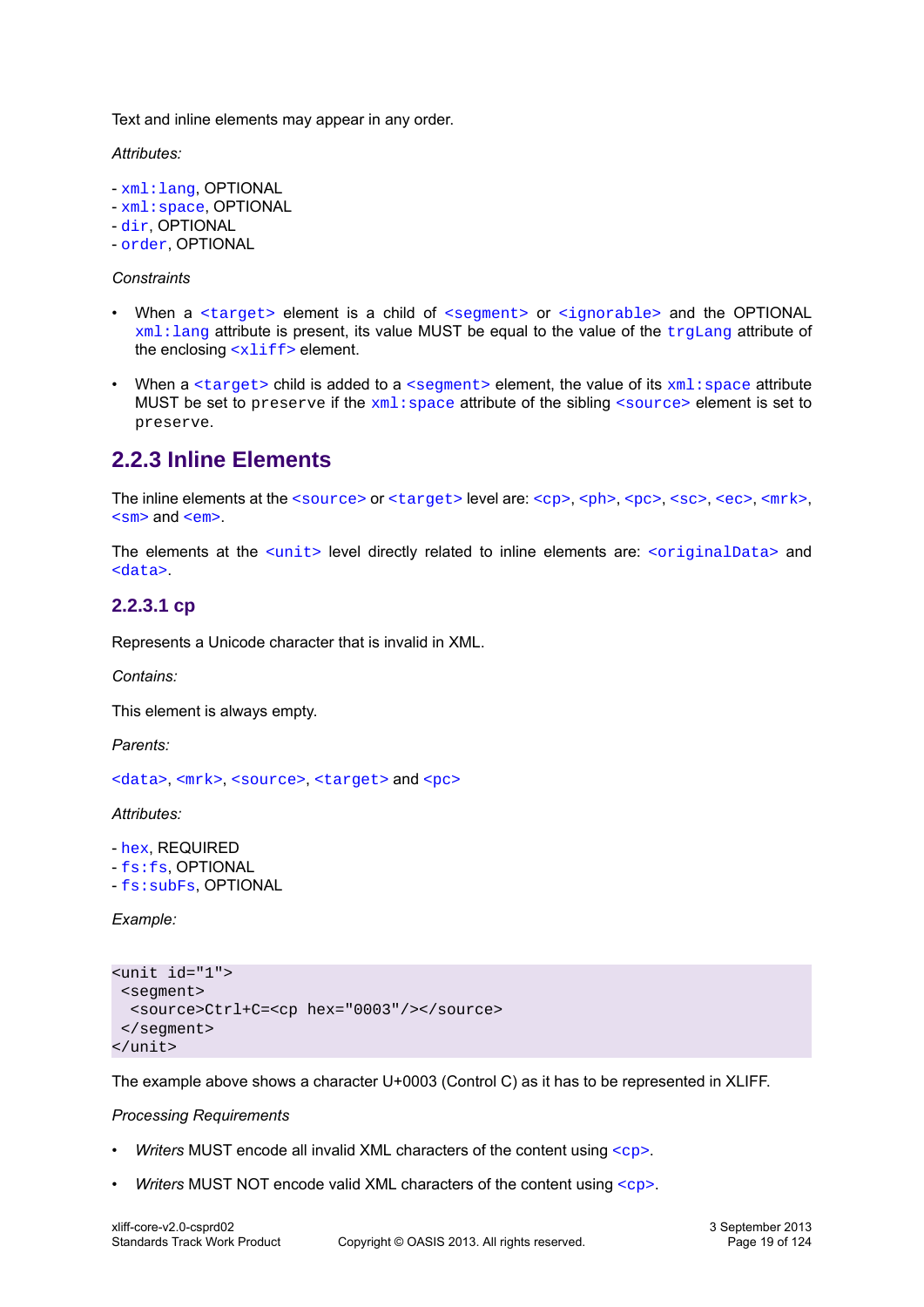#### <span id="page-19-0"></span>**2.2.3.2 ph**

Represents a standalone code of the original format.

*Contains:*

This element is always empty.

*Parents:*

[<source>](#page-17-0), [<target>](#page-17-1), [<pc>](#page-19-1) and [<mrk>](#page-23-0)

#### *Attributes:*

- [canCopy](#page-24-4), OPTIONAL
- [canDelete](#page-24-4), OPTIONAL
- [canReorder](#page-25-1), OPTIONAL
- [copyOf](#page-26-2), OPTIONAL
- [disp](#page-26-3), OPTIONAL
- [equiv](#page-28-0), OPTIONAL
- [id](#page-30-0), REQUIRED.
- [dataRef](#page-31-1), OPTIONAL
- [subFlows](#page-35-1), OPTIONAL
- [subType](#page-35-2), OPTIONAL
- [type](#page-38-1), OPTIONAL
- [fs:fs](#page-81-4), OPTIONAL
- [fs:subFs](#page-84-0), OPTIONAL
- [slr:equivStorage](#page-106-3), OPTIONAL
- [slr:sizeInfo](#page-107-0), OPTIONAL
- [slr:sizeInfoRef](#page-107-1), OPTIONAL

*Example:*

```
<unit id="1">
 <segment>
  <source>Number of entries: <ph id="1" dataRef="d1" />
<ph id="2" dataRef="d2"/>(These entries are only the ones matching the 
current filter settings)</source>
 </segment>
 <originalData>
   <data id="d1">%d</data> 
 <data id="d2">&lt;br/></data>
 </originalData>
</unit>
```
#### <span id="page-19-1"></span>**2.2.3.3 pc**

Represents a well-formed spanning original code.

*Contains:*

- Text
- Zero, one or more [<cp>](#page-18-1) elements
- Zero, one or more  $\leq$ ph> elements
- Zero, one or more [<pc>](#page-19-1) elements
- Zero, one or more [<sc>](#page-20-0) elements
- Zero, one or more [<ec>](#page-21-0) elements
- Zero, one or more  $\langle m r k \rangle$  elements
- Zero, one or more [<sm>](#page-23-1) elements
- Zero, one or more [<em>](#page-24-3) elements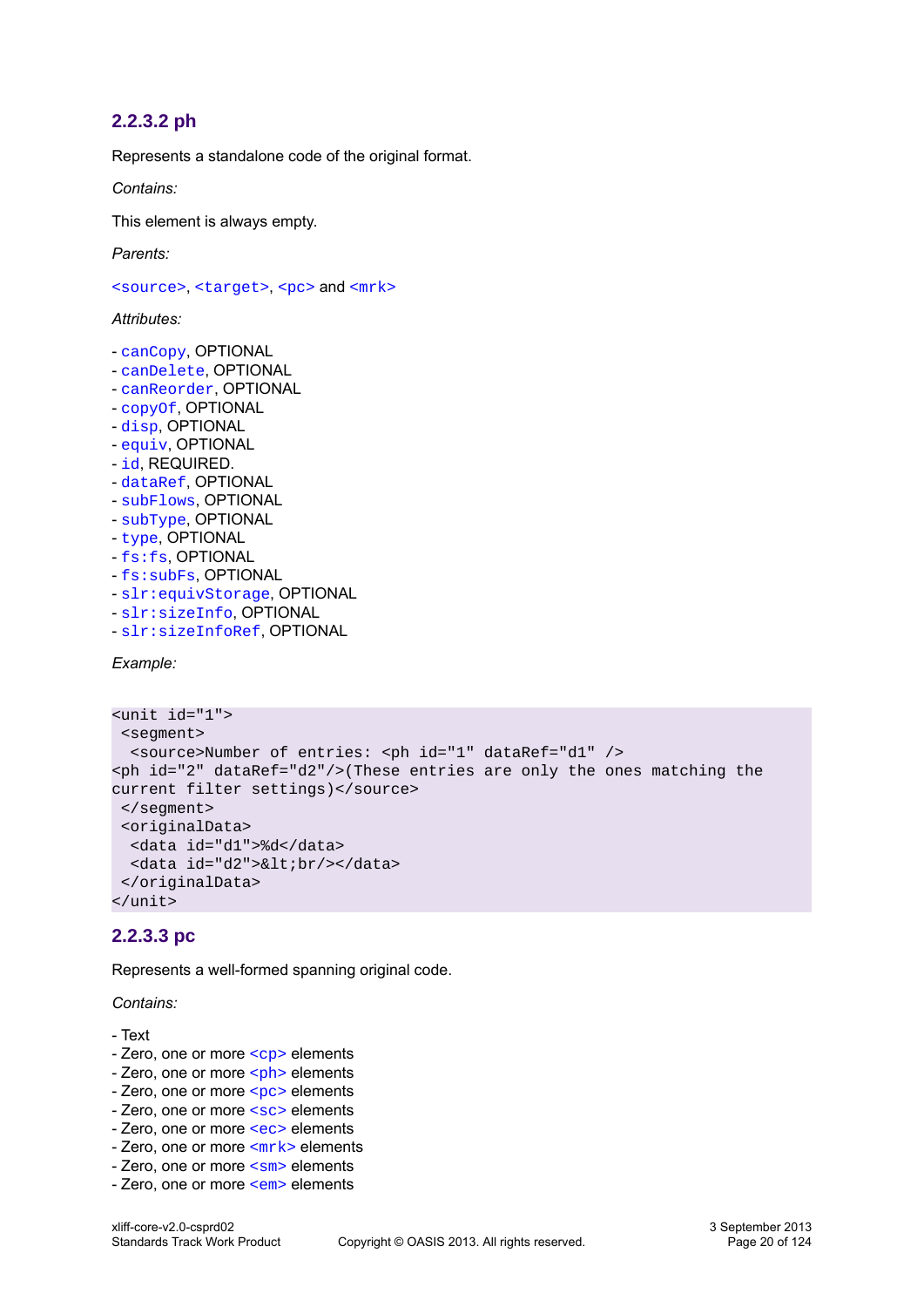Text and inline elements may appear in any order.

*Parents:*

[<source>](#page-17-0), [<target>](#page-17-1), [<pc>](#page-19-1) and [<mrk>](#page-23-0)

*Attributes:*

- [canCopy](#page-24-4), OPTIONAL
- [canDelete](#page-24-4), OPTIONAL
- [canOverlap](#page-25-2), OPTIONAL
- [canReorder](#page-25-1), OPTIONAL
- [copyOf](#page-26-2), OPTIONAL
- [dispEnd](#page-27-0), OPTIONAL
- [dispStart](#page-27-1), OPTIONAL
- [equivEnd](#page-28-1), OPTIONAL
- [equivStart](#page-29-1), OPTIONAL
- [id](#page-30-0), REQUIRED
- [dataRefEnd](#page-32-0), OPTIONAL
- [dataRefStart](#page-32-1), OPTIONAL
- [subFlowsEnd](#page-35-3), OPTIONAL
- [subFlowsStart](#page-35-4), OPTIONAL
- [subType](#page-35-2), OPTIONAL
- [type](#page-38-1), OPTIONAL
- [dir](#page-26-1), OPTIONAL
- [fs:fs](#page-81-4), OPTIONAL
- [fs:subFs](#page-84-0), OPTIONAL
- [slr:storageRestriction](#page-106-1), OPTIONAL
- [slr:sizeRestriction](#page-106-2), OPTIONAL
- [slr:equivStorage](#page-106-3), OPTIONAL
- [slr:sizeInfo](#page-107-0), OPTIONAL
- [slr:sizeInfoRef](#page-107-1), OPTIONAL

*Example:*

```
<unit id="1">
 <segment><pc id="1" dataRefStart="1" dataRefEnd="2">Important</pc> 
text</source>
 </segment>
 <originalData>
 <data>&lt;B&qt;</data>
 <data>&lt;/B&qt;</data>
 </originalData>
</unit>
```
#### *Processing Requirements*

• *Extractors* MUST NOT use the [<pc>](#page-19-1) element to represent standalone codes.

Rationale: Using a spanning code for a standalone code can easily result in having text inside a span where the original format does not allow it.

#### <span id="page-20-0"></span>**2.2.3.4 sc**

Start of a spanning original code.

*Contains:*

This element is always empty.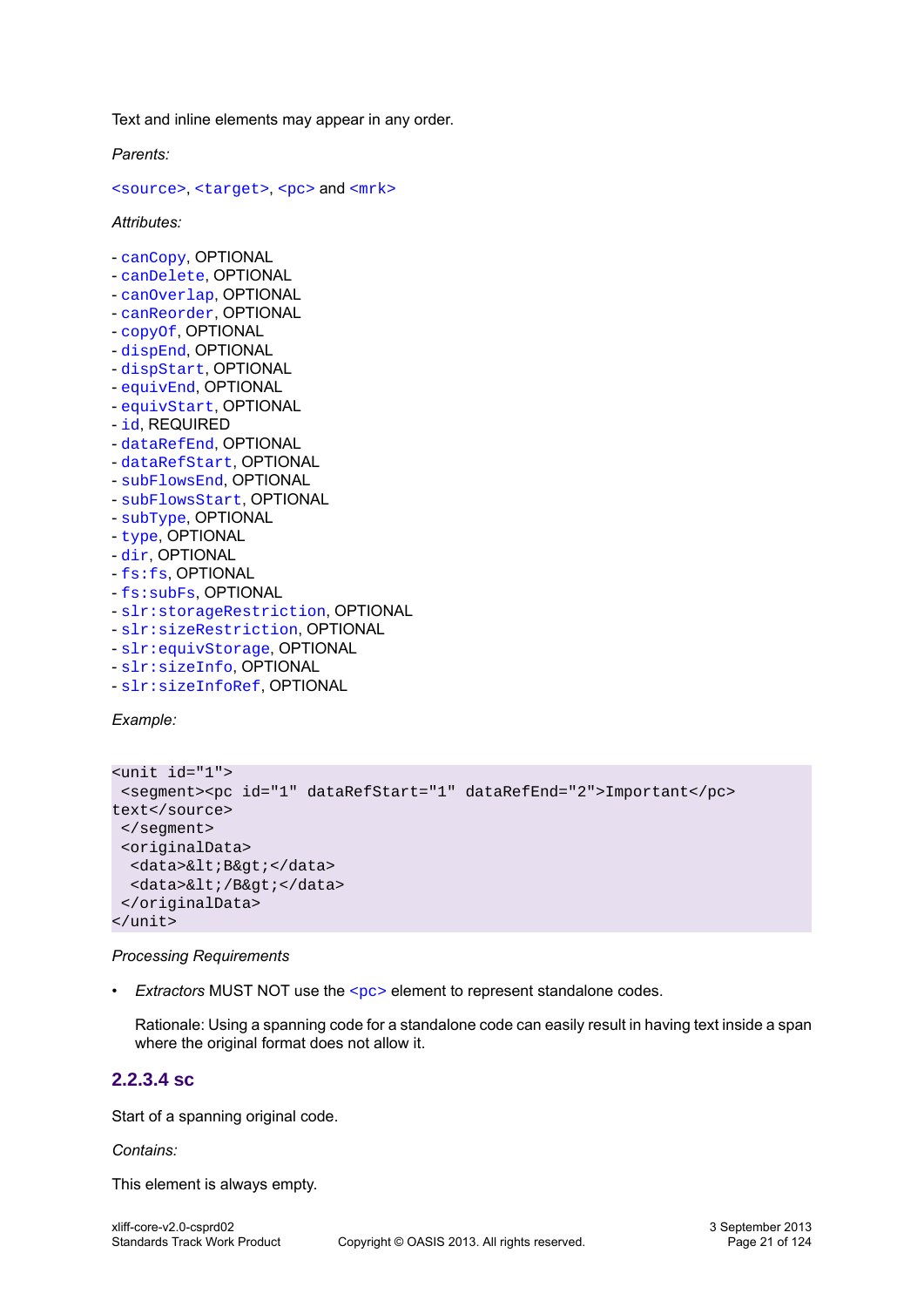*Parents*:

[<source>](#page-17-0), [<target>](#page-17-1), [<pc>](#page-19-1) and [<mrk>](#page-23-0)

*Attributes:*

- [canCopy](#page-24-4), OPTIONAL
- [canDelete](#page-24-4), OPTIONAL
- [canOverlap](#page-25-2), OPTIONAL
- [canReorder](#page-25-1), OPTIONAL
- [copyOf](#page-26-2), OPTIONAL
- [disp](#page-26-3), OPTIONAL
- [equiv](#page-28-0), OPTIONAL
- [id](#page-30-0), REQUIRED
- [isolated](#page-30-2), OPTIONAL
- [dataRef](#page-31-1), OPTIONAL
- [subFlows](#page-35-1), OPTIONAL
- [subType](#page-35-2), OPTIONAL
- [type](#page-38-1), OPTIONAL
- [dir](#page-26-1), OPTIONAL
- [fs:fs](#page-81-4), OPTIONAL
- [fs:subFs](#page-84-0), OPTIONAL
- [slr:storageRestriction](#page-106-1), OPTIONAL
- [slr:sizeRestriction](#page-106-2), OPTIONAL
- [slr:equivStorage](#page-106-3), OPTIONAL
- [slr:sizeInfo](#page-107-0), OPTIONAL
- [slr:sizeInfoRef](#page-107-1), OPTIONAL

*Example:*

```
<unit id="1">
 <segment>
  <source><sc id="1" type="fmt" subType="xlf:b"/>First sentence. </source>
 </segment>
 <segment>
  <source>Second sentence.<ec startRef="1" type="fmt" subType="xlf:b"/></source>
 </segment>
</unit>
```
#### *Constraints*

- The values of the attributes [canCopy](#page-24-4), [canDelete](#page-24-5), [canReorder](#page-25-1) and [canOverlap](#page-25-2) MUST be the same as the values the ones in the [<ec>](#page-21-0) element corresponding to this start code.
- The attribute [isolated](#page-30-2) MUST be set to yes when the [<ec>](#page-21-0) element corresponding to this start marker is not in the same  $\frac{1}{12}$ , and set to no otherwise.

#### *Processing Requirements*

• *Extractors* MUST NOT use the [<sc>](#page-20-0) / [<ec>](#page-21-0) pair to represent standalone codes.

Rationale: Using a spanning code for a standalone code can easily result in having text inside a span where the original format does not allow it.

#### <span id="page-21-0"></span>**2.2.3.5 ec**

End of a spanning original code.

*Contains:*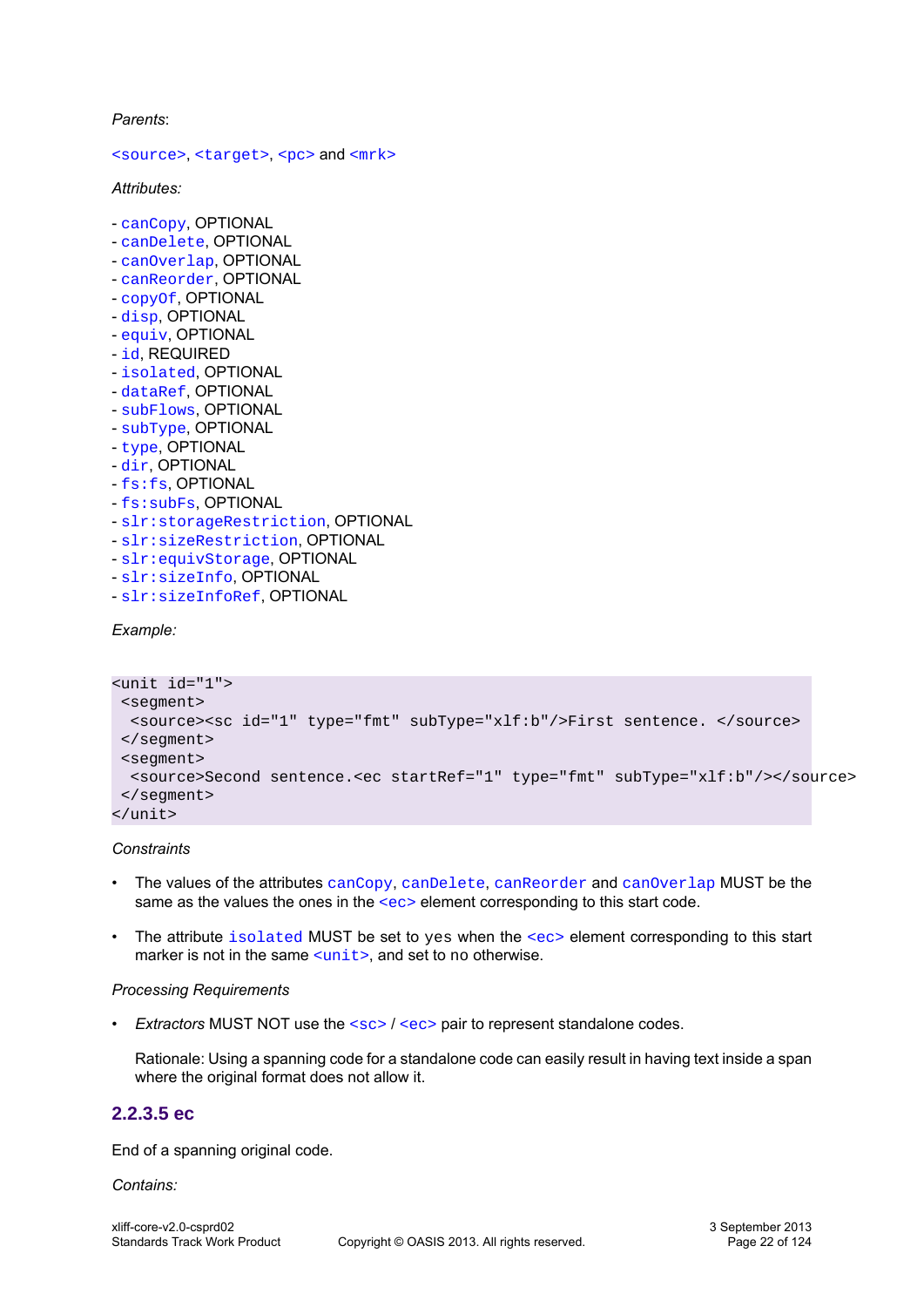This element is always empty.

*Parents:*

[<source>](#page-17-0), [<target>](#page-17-1), [<pc>](#page-19-1) and [<mrk>](#page-23-0)

*Attributes:*

- [canCopy](#page-24-4), OPTIONAL
- [canDelete](#page-24-4), OPTIONAL
- [canOverlap](#page-25-2), OPTIONAL
- [canReorder](#page-25-1), OPTIONAL
- [copyOf](#page-26-2), OPTIONAL
- [disp](#page-26-3), OPTIONAL
- [equiv](#page-28-0), OPTIONAL
- [id](#page-30-0), OPTIONAL
- [isolated](#page-30-2), OPTIONAL
- [dataRef](#page-31-1), OPTIONAL
- [startRef](#page-34-1), OPTIONAL
- [subFlows](#page-35-1), OPTIONAL
- [subType](#page-35-2), OPTIONAL
- [type](#page-38-1), OPTIONAL
- [fs:fs](#page-81-4), OPTIONAL
- [fs:subFs](#page-84-0), OPTIONAL
- [slr:equivStorage](#page-106-3), OPTIONAL
- [slr:sizeInfo](#page-107-0), OPTIONAL
- [slr:sizeInfoRef](#page-107-1), OPTIONAL

*Example:*

```
<unit id="1">
 <segment>
  <source>Text in <sc id="1" dataRef="d1"/>bold <sc id="2" dataRef="d2"/>
and<ec startRef="1" dataRef="d3"/> italics<ec startRef="2" dataRef="d4"/>.</source>
  </segment>
  <originalData>
   <data id="d1">\b </data>
   <data id="d2">\i </data>
   <data id="d3">\b0 </data>
  <data id="d4">\i0 </data>
  </originalData>
</unit>
```
*Constraints*

- The values of the attributes [canCopy](#page-24-4), [canDelete](#page-24-5), [canReorder](#page-25-1) and [canOverlap](#page-25-2) MUST be the same as the values the ones in the  $\langle \sec \theta \rangle$  element corresponding to this end code.
- The attribute [isolated](#page-30-2) MUST be set to yes when the  $\langle \sec s \rangle$  element corresponding to this end code is not in the same  $\frac{1}{x}$  and set to no otherwise.
- When the attribute  $isolated$  is set to yes, the attribute  $id$  MUST be used instead of the attribute [startRef](#page-34-1).

#### *Processing Requirements*

• *Extractors* MUST NOT use the  $<sub>SC</sub>$  /  $<sub>CC</sub>$  pair to represent standalone codes.</sub></sub>

Rationale: Using a spanning code for a standalone code can easily result in having text inside a span where the original format does not allow it.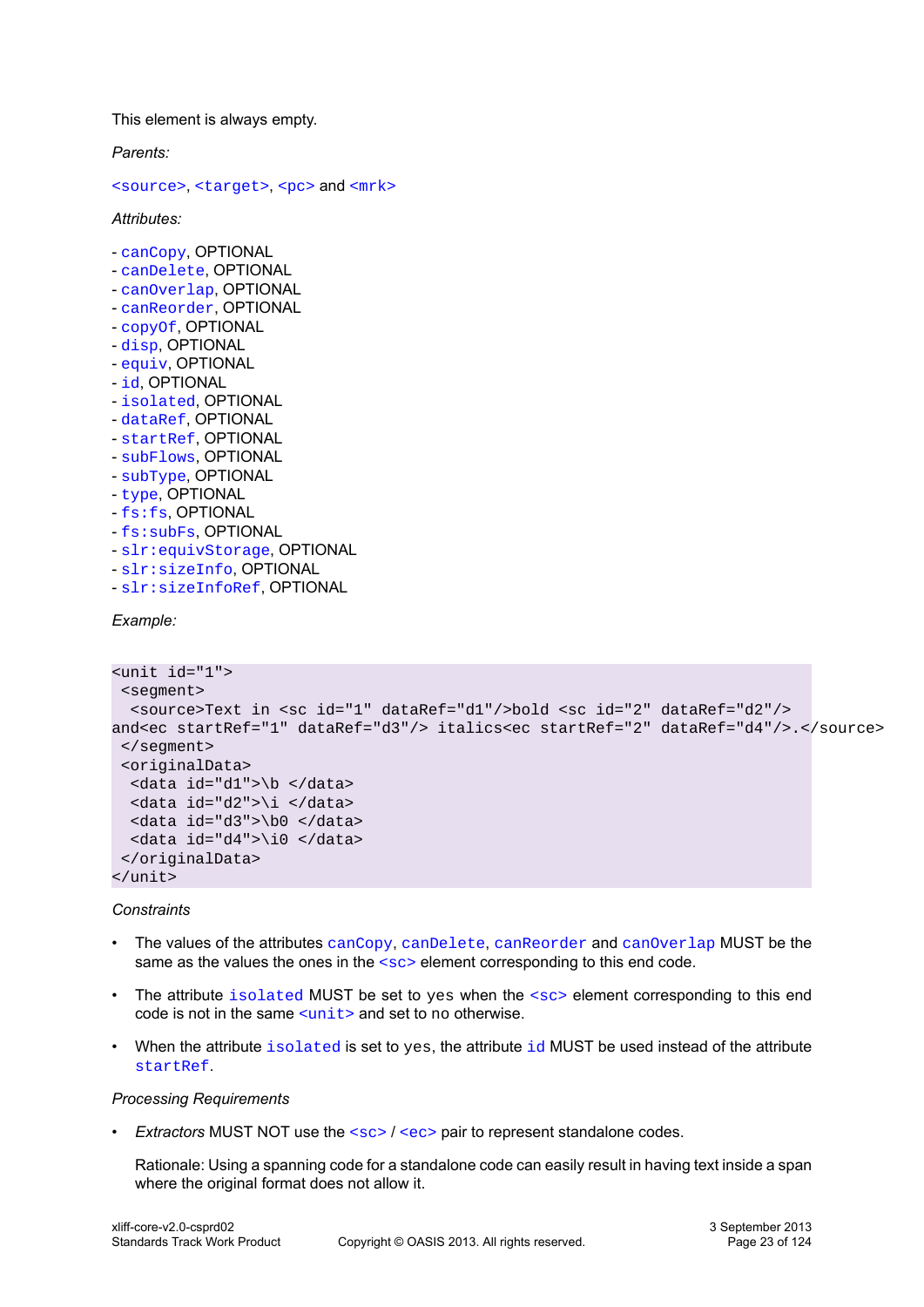#### <span id="page-23-0"></span>**2.2.3.6 mrk**

Represents an annotation pertaining to the marked span.

*Contains:*

- Text
- Zero, one or more [<cp>](#page-18-1) elements
- Zero, one or more  $\langle$ <sub>ph</sub>> elements
- Zero, one or more [<pc>](#page-19-1) elements
- Zero, one or more [<sc>](#page-20-0) elements
- Zero, one or more [<ec>](#page-21-0) elements
- Zero, one or more  $\leq m$ rk > elements
- Zero, one or more  $\leq$ sm> elements
- Zero, one or more [<em>](#page-24-3) elements

Text and inline elements may appear in any order.

*Parents:*

[<source>](#page-17-0), [<target>](#page-17-1), [<pc>](#page-19-1) and [<mrk>](#page-23-0)

*Attributes:*

- [id](#page-30-0), REQUIRED
- [translate](#page-37-1), OPTIONAL
- [type](#page-38-1), OPTIONAL
- [ref](#page-33-3), OPTIONAL
- [value](#page-38-2), OPTIONAL
- [fs:fs](#page-81-4), OPTIONAL
- [fs:subFs](#page-84-0), OPTIONAL
- [slr:storageRestriction](#page-106-1), OPTIONAL
- [slr:sizeRestriction](#page-106-2), OPTIONAL
- attributes from any namespace, OPTIONAL

See the [Annotations section](#page-50-0) for more details and examples on how to use the <mr k> element.

#### <span id="page-23-1"></span>**2.2.3.7 sm**

Start marker of an annotation where the spanning marker cannot be used for wellformedness reasons.

*Contains:*

This element is always empty.

*Parents:*

[<source>](#page-17-0), [<target>](#page-17-1), [<pc>](#page-19-1) and [<mrk>](#page-23-0)

#### *Attributes:*

- [id](#page-30-0), REQUIRED
- [translate](#page-37-1), OPTIONAL
- [type](#page-38-1), OPTIONAL
- [ref](#page-33-3), OPTIONAL
- [value](#page-38-2), OPTIONAL
- [fs:fs](#page-81-4), OPTIONAL
- [fs:subFs](#page-84-0), OPTIONAL
- [slr:storageRestriction](#page-106-1), OPTIONAL
- [slr:sizeRestriction](#page-106-2), OPTIONAL
- attributes from any namespace, OPTIONAL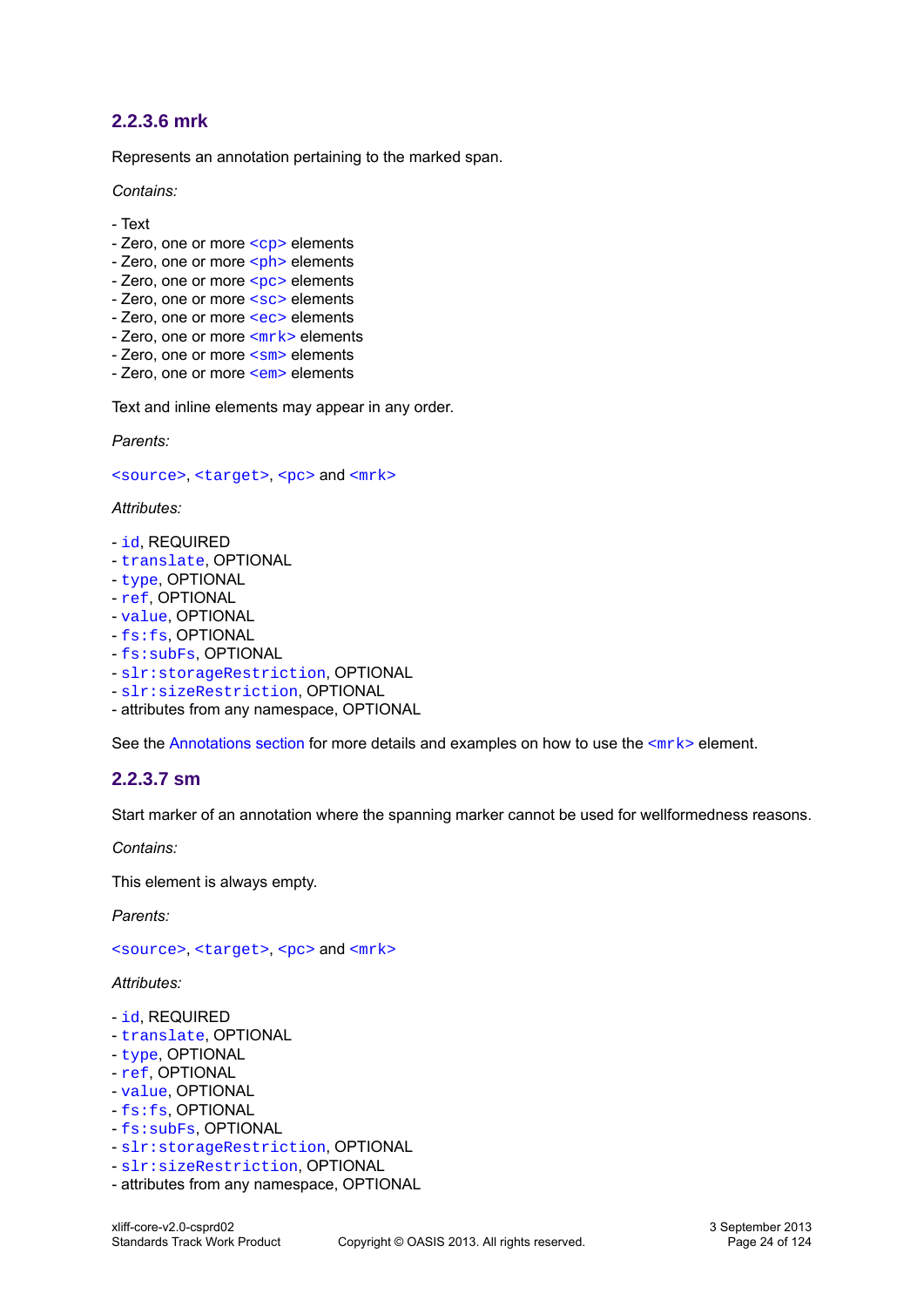See the [Annotations section](#page-50-0) for more details and examples on how to use the  $\langle sm \rangle$  element.

#### <span id="page-24-3"></span>**2.2.3.8 em**

End marker of an annotation where the spanning marker cannot be used for wellformedness reasons.

*Contains:*

This element is always empty.

*Parents:*

[<source>](#page-17-0), [<target>](#page-17-1), [<pc>](#page-19-1) and [<mrk>](#page-23-0)

*Attributes:*

- [startRef](#page-34-1), REQUIRED

See the [Annotations section](#page-50-0) for more details and examples on how to use the  $\leq$ em> element.

# <span id="page-24-0"></span>**2.3 Attributes**

This section lists all the various attributes used in XLIFF core elements.

# <span id="page-24-1"></span>**2.3.1 XLIFF Attributes**

The attributes defined in XLIFF 2.0 are: [appliesTo](#page-24-2), [canCopy](#page-24-4), [canDelete](#page-24-5), [canOverlap](#page-25-2), [canReorder](#page-25-1), [canResegment](#page-25-0), [category](#page-26-0), [copyOf](#page-26-2), [name](#page-26-1), [dataRef](#page-31-1), [dataRefEnd](#page-32-0), [dataRefStart](#page-32-1), [dir](#page-33-0), [disp](#page-26-3), [dispEnd](#page-27-0), [dispStart](#page-27-1), [equiv](#page-28-0), [equivEnd](#page-28-1), [equivStart](#page-29-1), [hex](#page-29-0), [href](#page-30-1), [id](#page-30-0), [isolated](#page-30-2), [original](#page-31-0), [order](#page-33-2), [original](#page-33-0), [priority](#page-33-1), [ref](#page-33-3), [startRef](#page-34-1), [srcDir](#page-34-0), [srcLang](#page-35-0), [subFlows](#page-35-1), [subFlowsEnd](#page-35-3), [subFlowsStart](#page-35-4), [subType](#page-35-2), [subState](#page-36-1), [state](#page-36-0), [trgLang](#page-37-0), [translate](#page-37-1), [trgDir](#page-37-2), [type](#page-38-1), [value](#page-38-2) and [version](#page-38-0).

#### <span id="page-24-2"></span>**2.3.1.1 appliesTo**

Comment target - indicates the element to what the content of the note applies.

*Value description:* source or target.

*Default value:* undefined.

*Used in:* [<note>](#page-16-1).

#### <span id="page-24-4"></span>**2.3.1.2 canCopy**

Replication editing hint - indicates whether or not the inline code can be copied.

*Value description:* yes if the code can be copied, no if the code is not intended to be copied.

*Default value:* yes.

*Used in:* [<pc>](#page-19-1), [<sc>](#page-20-0), [<ec>](#page-21-0), [<ph>](#page-19-0).

#### <span id="page-24-5"></span>**2.3.1.3 canDelete**

Deletion editing hint - indicates whether or not the inline code can be deleted.

*Value description:* yes if the code can be deleted, no if the code is not allowed to be deleted.

*Default value:* yes.

*Used in:* [<pc>](#page-19-1), [<sc>](#page-20-0), [<ec>](#page-21-0), [<ph>](#page-19-0).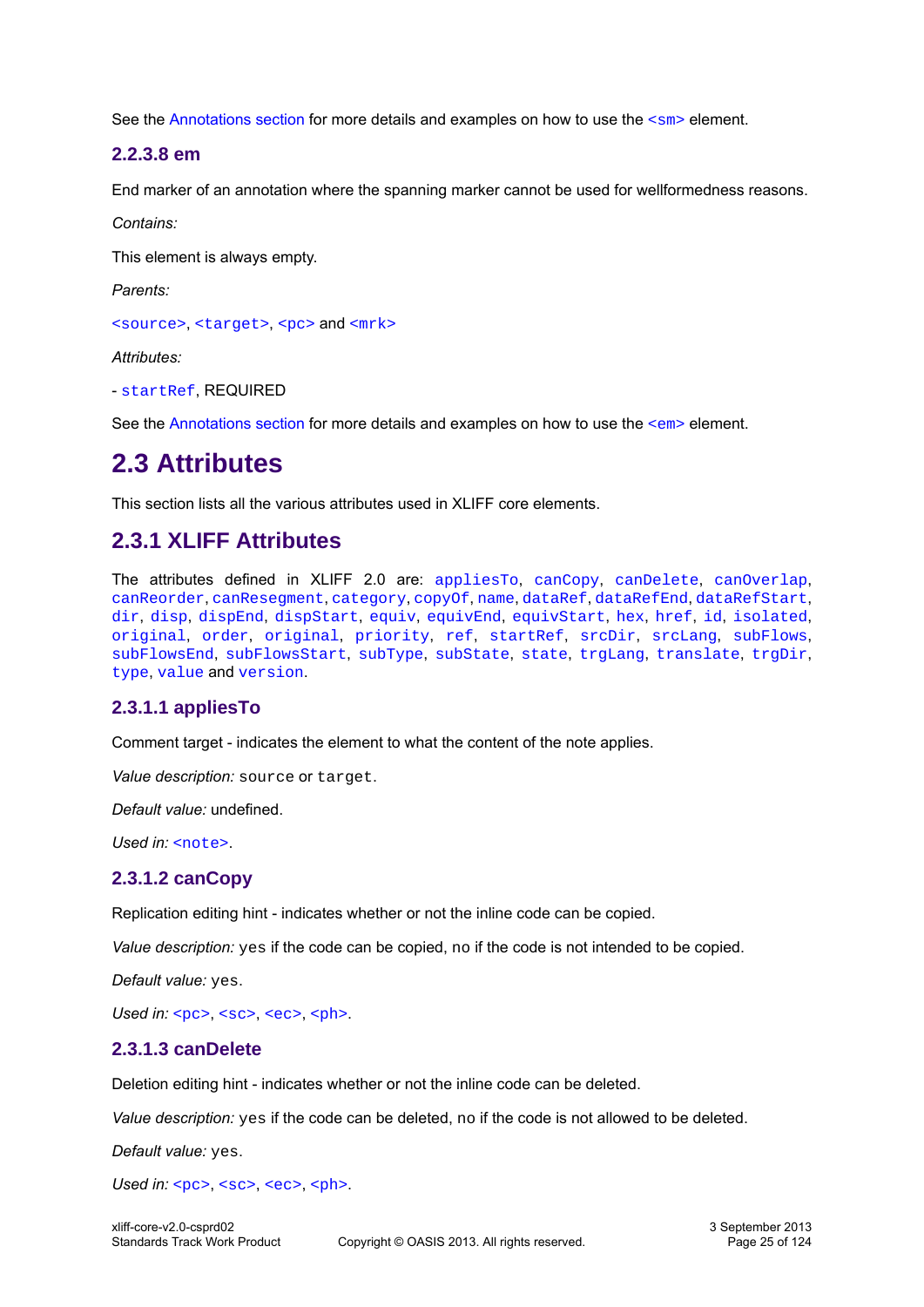#### <span id="page-25-2"></span>**2.3.1.4 canOverlap**

Code can overlap - indicates whether or not the spanning code where this attribute is used can enclose partial spanning codes (i.e. a start code without its corresponding end code, or an end code without its corresponding start code).

*Value description:* yes or no.

*Default value:* the default value for this attribute depends on the element in which it is used:

- When used in  $$ : no.
- When used in  $<$ sc  $>$  or  $<$ ec $>$ : yes.

*Used in:* [<pc>](#page-19-1), [<sc>](#page-20-0) and [<ec>](#page-21-0)

*Example:*

```
<unit id="1">
 <segment>
  <source><pc id="1" dataRefStart="3" dataRefEnd="4" canOverlap="no"/>Bold, 
<sc id="2" dataRef="1" canOverlap="yes"/>both</pc>, 
italics<ec startRef="2" dataRef="2"/></source>
 </segment>
  <originalData>
  <data id="1">\i1 </data>
  <data id="2">\i0 </data>
  <data id="3">{\b </data>
  <data id="4">}</data>
 </originalData>
</unit>
```
#### <span id="page-25-1"></span>**2.3.1.5 canReorder**

Re-ordering editing hint - indicates whether or not the inline code can be re-ordered. See [Editing Hints](#page-49-0) [section](#page-49-0) for more details.

*Value description:* yes in case the code can be re-ordered, no in case the code cannot be re-ordered.

*Default value:* yes.

*Used in:* [<pc>](#page-19-1), [<sc>](#page-20-0), [<ec>](#page-21-0), [<ph>](#page-19-0).

#### <span id="page-25-0"></span>**2.3.1.6 canResegment**

Can resegment - indicates whether or not the source text in the scope of the given canResegment flag can be reorganized into a different structure of  $\leq$  segment  $\geq$  elements within the same parent  $\leq$ unit  $\geq$ .

*Value description:* yes or no.

*Default value:* default values for this attribute depend on the element in which it is used:

• When used in  $\leq$  files:

The value yes.

• When used in any other element:

The value of the [canResegment](#page-25-0) attribute of its parent element.

Used in: [<file>](#page-13-0) [<group>](#page-14-1) [<unit>](#page-14-0), and [<segment>](#page-15-0).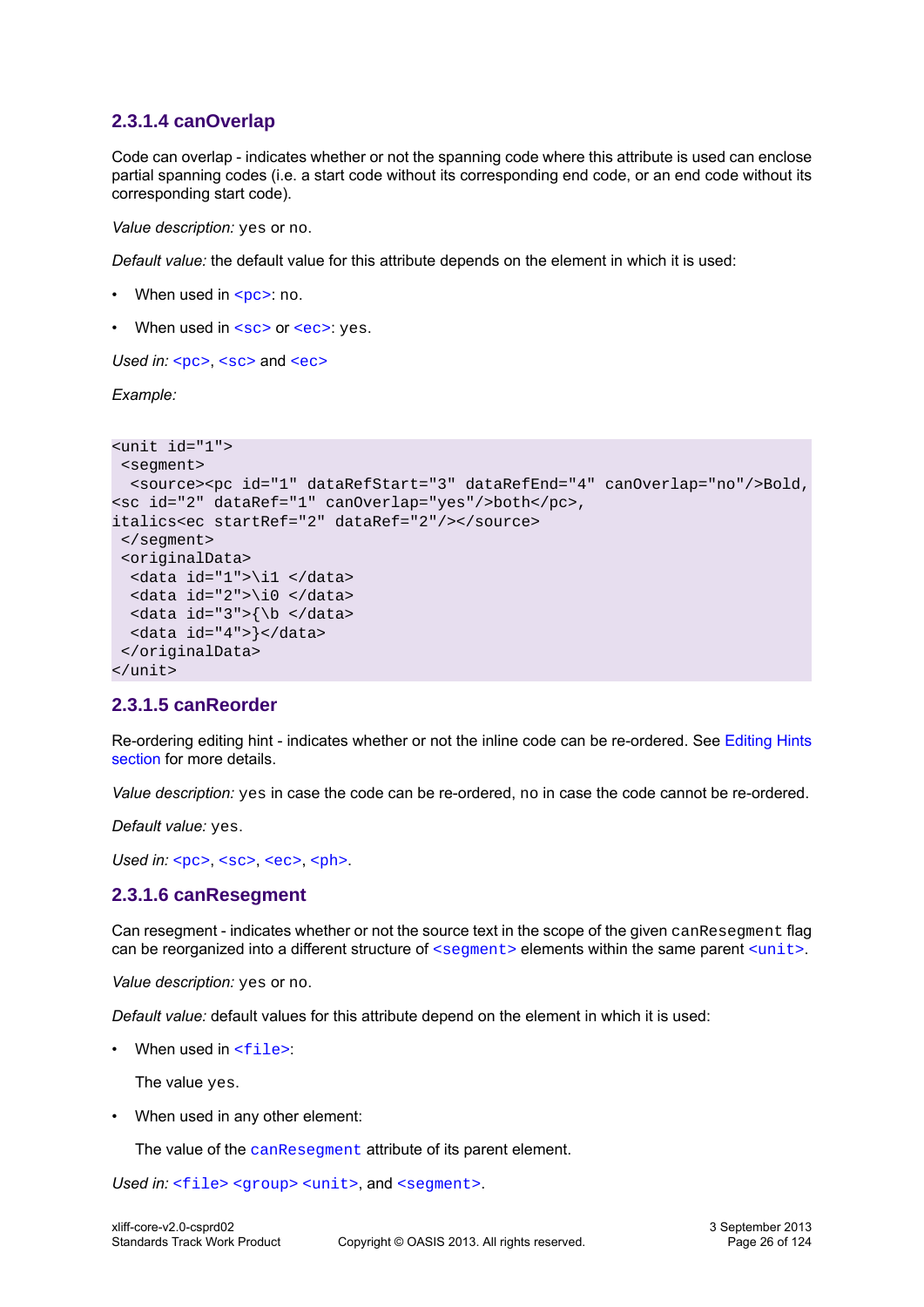#### <span id="page-26-0"></span>**2.3.1.7 category**

Category - provides a way to categorize notes.

*Value description:* Text.

*Default value:* undefined

*Used in:* [<note>](#page-16-1).

#### <span id="page-26-2"></span>**2.3.1.8 copyOf**

Reference to base code - holds the [id](#page-30-0) of the base code of a copied code.

*Value description:* NMTOKEN. The [id](#page-30-0) value of the base code of which this code is a copy.

*Default value:* undefined

Used in: [<ph>](#page-19-0), [<pc>](#page-19-1), [<sc>](#page-20-0), [<ec>](#page-21-0).

*Example:*

```
<unit id="1">
 <segment>
  <source>Äter <pc id="1">katter möss</pc>?</source>
  <target>Do <pc id="1">cats</pc> eat <pc id="2"
copyOf="1">mice</pc>?</target>
 </segment>
</unit>
```
#### <span id="page-26-1"></span>**2.3.1.9 dir**

Deirectionality - indicates the directionality of content.

*Value description:*  $ltr$  (Left-To-Right) or  $rtl$  (Right-To-Left)

*Default value:* default values for this attribute depend on the element in which it is used:

• When used in [<source>](#page-17-0):

The value of the  $\frac{\text{srcl}}{\text{cm}}$  attribute of the  $\frac{\text{cm}}{\text{cm}}$  element in which the unit is located.

• When used in [<target>](#page-17-1):

The value of the  $trgDir$  attribute of the  $\langle unit \rangle$  element in which the unit is located.

• When used in  $, or  $$ :$ 

The value of the [dir](#page-26-1) attribute of the lowermost  $\langle$ source>,  $\langle$ target>, or  $\langle$ pc> element, in which the element in question is located.

• When used in  $\langle data \rangle$ :

The value ltr.

Used in: [<source>](#page-17-0), [<target>](#page-17-1), [<data>](#page-16-3), [<pc>](#page-19-1) and [<sc>](#page-20-0).

#### <span id="page-26-3"></span>**2.3.1.10 disp**

Display text - holds an alternative user-friendly display representation of the original data of the inline code.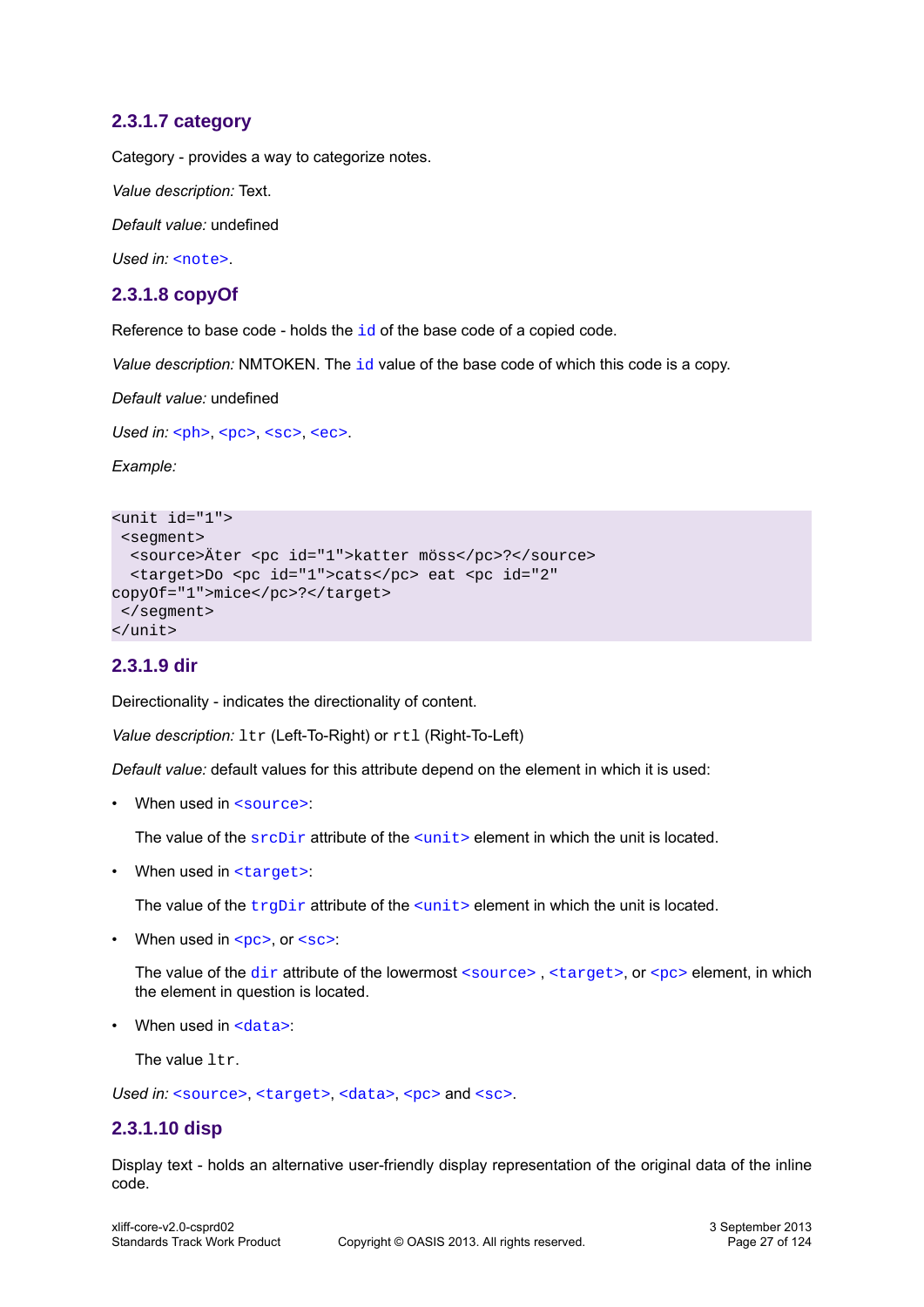*Value description:* Text

*Default value:* undefined

*Used in:* [<ph>](#page-19-0), [<sc>](#page-20-0), [<ec>](#page-21-0).

*Example:*

```
<unit id="1">
 <segment>
  <source>Welcome back <ph id="1" disp="[UserName]" dataRef="d1"/>!</source>
 </segment>
 <originalData>
 \frac{1}{d} <data id="d1">{1}</data>
 </originalData>
</unit>
```
#### **Note**

To provide a plain text [equiv](#page-28-0)alent of the code, use the  $equiv$  attribute.

#### <span id="page-27-0"></span>**2.3.1.11 dispEnd**

Display text - holds an alternative user-friendly display representation of the original data of the end marker of an inline code.

*Value description:* Text

*Default value:* undefined

*Used in:* [<pc>](#page-19-1).

*Example:*

```
<unit id="1">
 <segment>
  <source>Example of <pc id="1" dataRefStart="d1" dataRefEnd="d2"
dispStart="< span>" dispEnd="&lt; / span>">formatted
text</pc>.</source>
  </segment>
  <originalData>
   <data id="d1">\cf1\ul\b\f1\fs24 </data>
  <data id="d2">\cf0\ulnone\b0\f0\fs22 </data>
 </originalData>
</unit>
```
In the example above, the  $dis$  $Bat$  and  $dis$  $End$  attributes provide a more user-friendly representation of the original formatting codes.

#### **Note**

To provide a plain text equivalent of the code, use the  $\epsilon$  [equivEnd](#page-28-1) attribute.

#### <span id="page-27-1"></span>**2.3.1.12 dispStart**

Display text - holds an alternative user-friendly display representation of the original data of the start marker of an inline code.

*Value description:* Text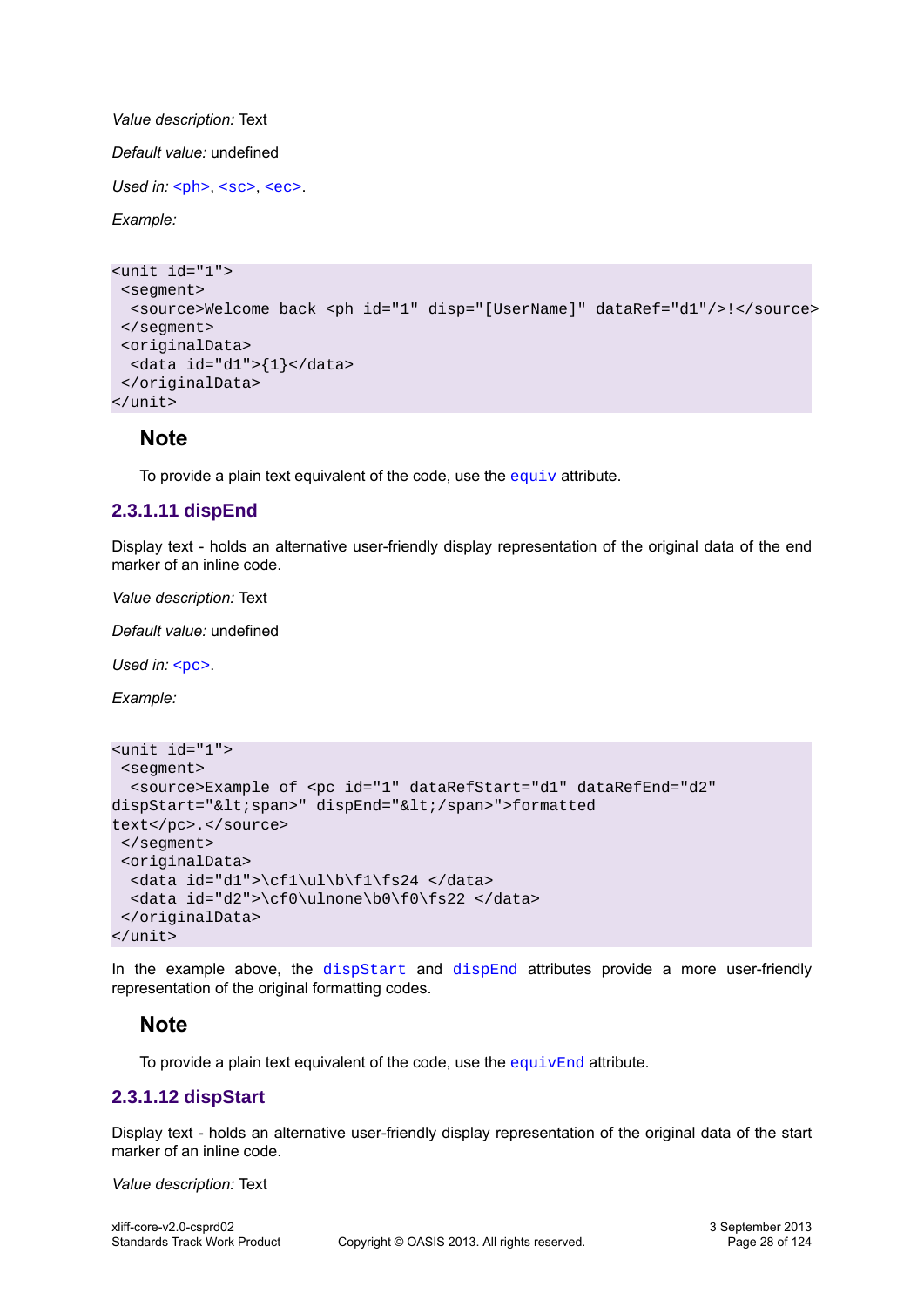#### *Default value:* undefined

*Used in:* [<pc>](#page-19-1).

*Example:*

```
<unit id="1">
 <segment>
  <source>Example of <pc id="1" dataRefStart="d1" dataRefEnd="d2"
dispStart="< span>" dispEnd="&lt; / span>">formatted
text</pc>.</source>
  </segment>
  <originalData>
 \cdotdata id="d1">\cf1\ul\b\f1\fs24 </data>
   <data id="d2">\cf0\ulnone\b0\f0\fs22 </data>
  </originalData>
</unit>
```
In the example above, the  $dis$  $B$  and  $dis$  $B$  attributes provide a more user-friendly representation of the original formatting codes.

#### **Note**

To provide a plain text equivalent of the code, use the [equivStart](#page-29-1) attribute.

#### <span id="page-28-0"></span>**2.3.1.13 equiv**

Equivalent text - holds a plain text representation of the original data of the inline code that can be used when generating a plain text representation of the content.

*Value description:* Text

*Default value:* an empty string.

Used in: [<ph>](#page-19-0), [<sc>](#page-20-0), [<ec>](#page-21-0).

*Example:*

```
<unit id="1">
 <segment>
  <source>Open <ph id="1" equiv="" dataRef="d1"/>File</source>
 </segment>
 <originalData>
   <data id="d1">&amp;</data>
 </originalData>
</unit>
```
In this example the [equiv](#page-28-0) attribute of the  $\langle$ ph> element is used to indicate that the original data of the code can be ignored in the text representation of the string. This could, for instance, help a spellchecker tool to process the content as "Open File".

#### **Note**

To provide a user-friendly representation, use the [disp](#page-26-3) attribute.

#### <span id="page-28-1"></span>**2.3.1.14 equivEnd**

Equivalent text - holds a plain text representation of the original data of the end marker of an inline code that can be used when generating a plain text representation of the content.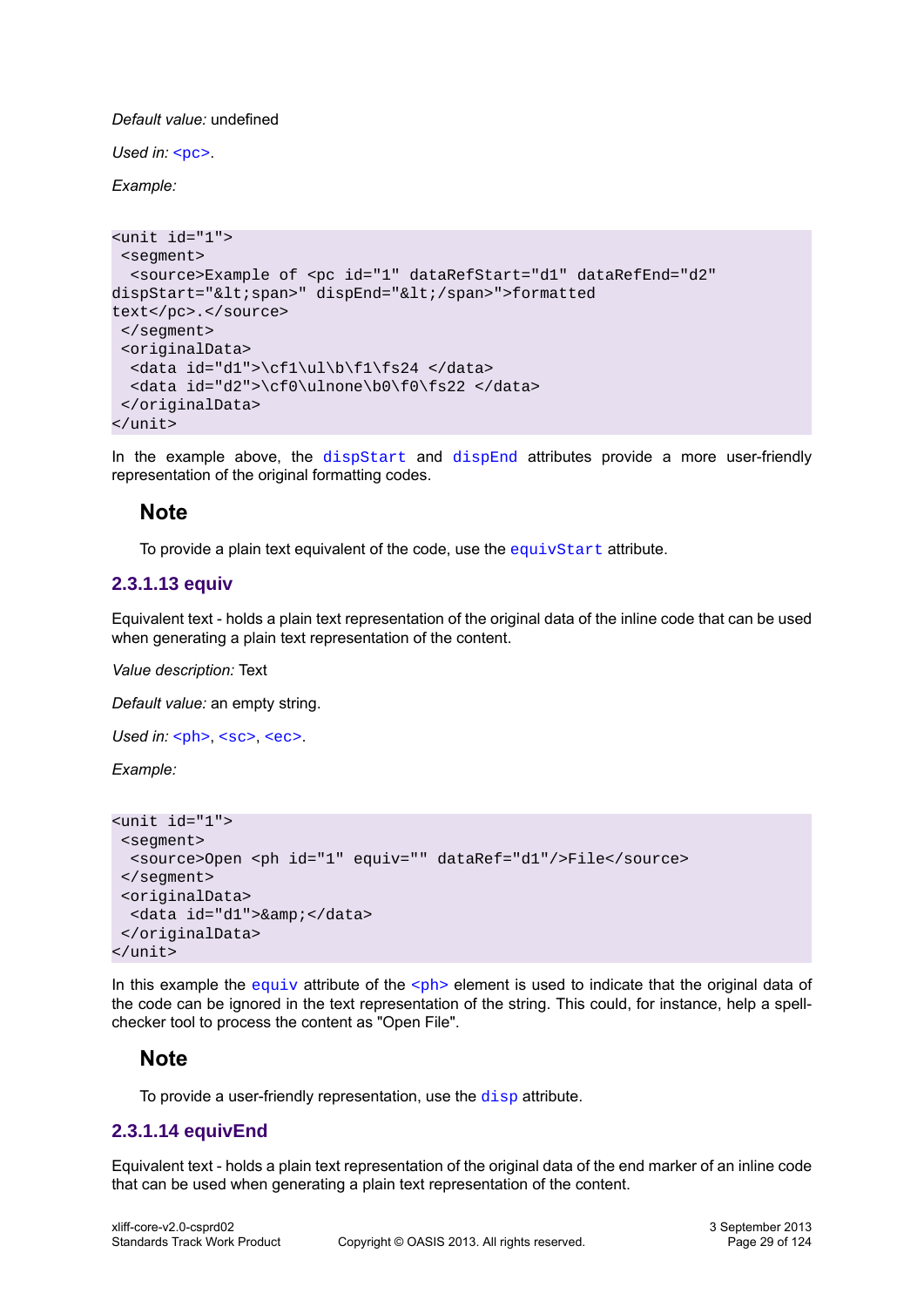*Value description:* Text

*Default value:* an empty string

*Used in:* [<pc>](#page-19-1).

*Example:*

```
<unit id="1">
  <segment>
  <source>The jam made of <pc id="1" dataRefStart="d1" equivStart=""
dataRefEnd="d2" equivEnd="">lingonberries</pc> is quite tasty.</source>
  </segment>
  <originalData>
  <data id="d1">&lt;span class="link" onclick="linkTo('dbId5345')"></data>
  <data id="d2">&lt;/span></data>
  </originalData>
</unit>
```
#### **Note**

To provide a user-friendly representation, use the [dispEnd](#page-27-0) attribute.

#### <span id="page-29-1"></span>**2.3.1.15 equivStart**

Equivalent text - holds a plain text representation of the original data of the start marker of an inline code that can be used when generating a plain text representation of the content.

*Value description:* Text

*Default value:* an empty string

*Used in:* [<pc>](#page-19-1).

*Example:*

```
<unit id="1">
 <segment>
  <source>The jam made of <pc id="1" dataRefStart="d1" equivStart=""
dataRefEnd="d2" equivEnd="">lingonberries</pc> is quite tasty.</source>
  </segment>
  <originalData>
  <data id="d1">&lt;span class="link" onclick="linkTo('dbId5345')"></data>
  <data id="d2">&lt;/span></data>
  </originalData>
</unit>
```
#### **Note**

To provide a user-friendly representation, use the [dispStart](#page-27-1) attribute.

#### <span id="page-29-0"></span>**2.3.1.16 hex**

Hexadecimal code point - holds the value of a Unicode code point that is invalid in XML.

*Value description:* A canonical representation of the hexBinary [\[XML Schema Datatypes\]](#page-9-3) data type: Two hexadecimal digits to represent each octet of the Unicode code point. The allowed values are any of the values representing code points invalid in XML, between hexadecimal 0000 and 10FFFF (both included).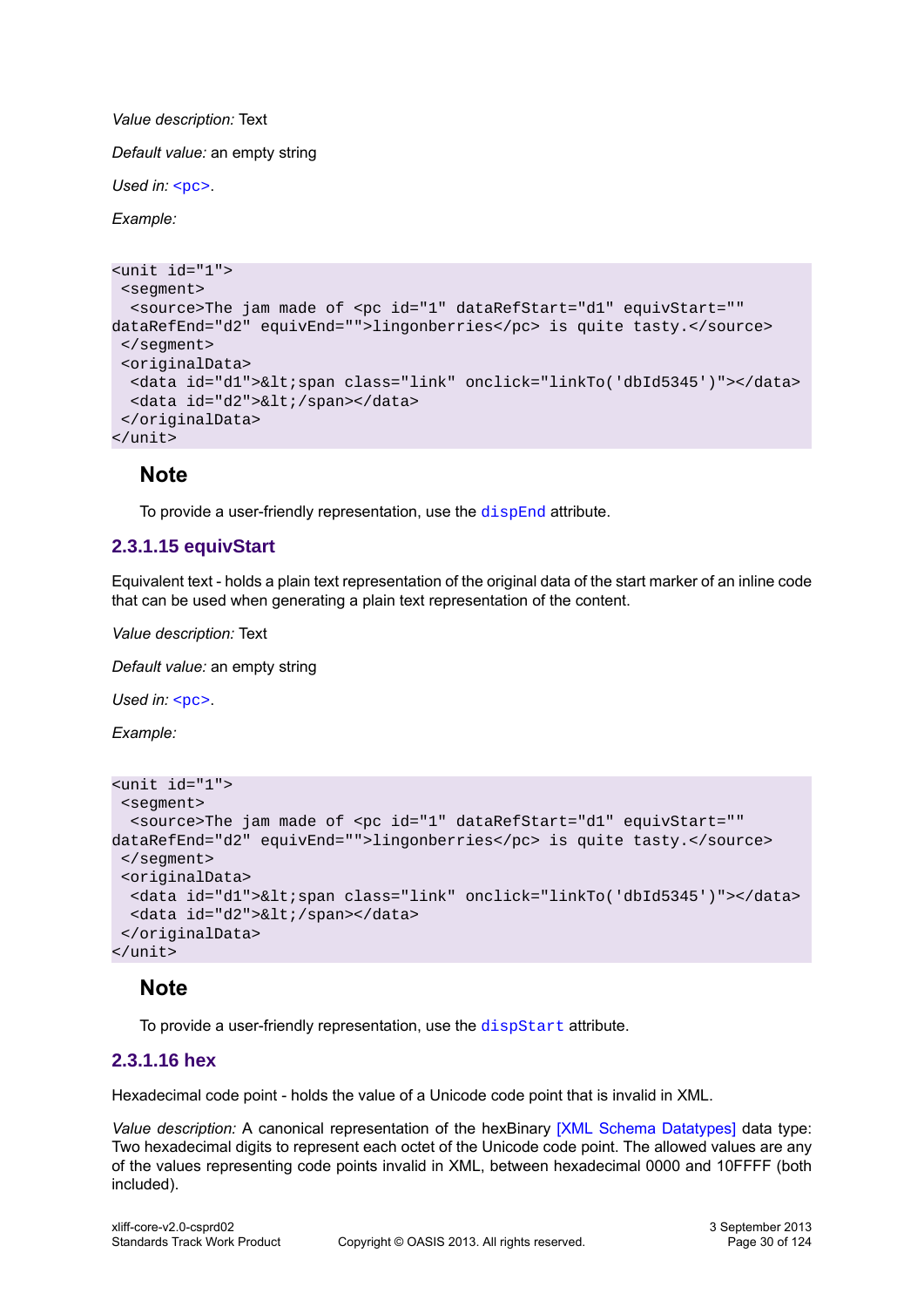#### *Default value:* undefined

Used in: [<cp>](#page-18-1).

*Example*:

<cp hex="001A"/><cp hex="0003"/>

The example above shows a character U+001A and a character U+0003 as they have to be represented in XI IFF.

#### <span id="page-30-1"></span>**2.3.1.17 href**

href - a pointer to the location of an external skeleton file pertaining to the enclosing  $\langle$ file> element..

*Value description:* IRI.

*Default value:* undefined

*Used in:* [<skeleton>](#page-13-1).

#### <span id="page-30-0"></span>**2.3.1.18 id**

Identifier - a character string used to identify an element.

*Value description:* NMTOKEN. The scope of the values for this attribute depend on the element, in which it is used

• When used in [<group>](#page-14-1):

The value MUST be unique within the parent  $\langle q_{\text{rough}} \rangle$  or  $\langle \text{file} \rangle$  element.

• When used in [<unit>](#page-14-0):

The value MUST be unique within the parent  $\langle\text{group}\rangle$  or  $\langle\text{file}\rangle$  element.

• When used in [<segment>](#page-15-0) or [<ignorable>](#page-15-1):

The value MUST be unique within the  $\langle$ unit> element.

• When used in  $\leq$ data>:

The value MUST be unique within the [<originalData>](#page-16-2) element.

• When used in  $\langle \frac{mrk}{s}, \langle \frac{sm}{s}, \langle \frac{sc}{s}, \langle \frac{sc}{s} \rangle \rangle$ 

The value MUST be unique within the  $\leq$  seqment > or  $\leq$  ignorable > elements and inline elements with the same id in both source and target MUST be corresponding elements.

#### *Default value:* undefined

Used in: [<file>](#page-13-0), [<unit>](#page-14-0), [<segment>](#page-15-0), [<ignorable>](#page-15-1), [<match>](#page-71-6), [<data>](#page-16-3), [<sc>](#page-20-0), [<ec>](#page-21-0), <en>, [<pc>](#page-19-1),  $<sub>mrk</sub> >$  and  $<sub>sm</sub> >$ .</sub></sub>

#### <span id="page-30-2"></span>**2.3.1.19 isolated**

Orphan code flag - indicates if the start or end marker of a spanning inline code is not in the same [<unit>](#page-14-0) as its corresponding end or start code.

*Value description:* yes if this start or end code is not in the same  $\langle$ unit> as its corresponding end or start code, no if both codes are in the same  $\langle$ unit>.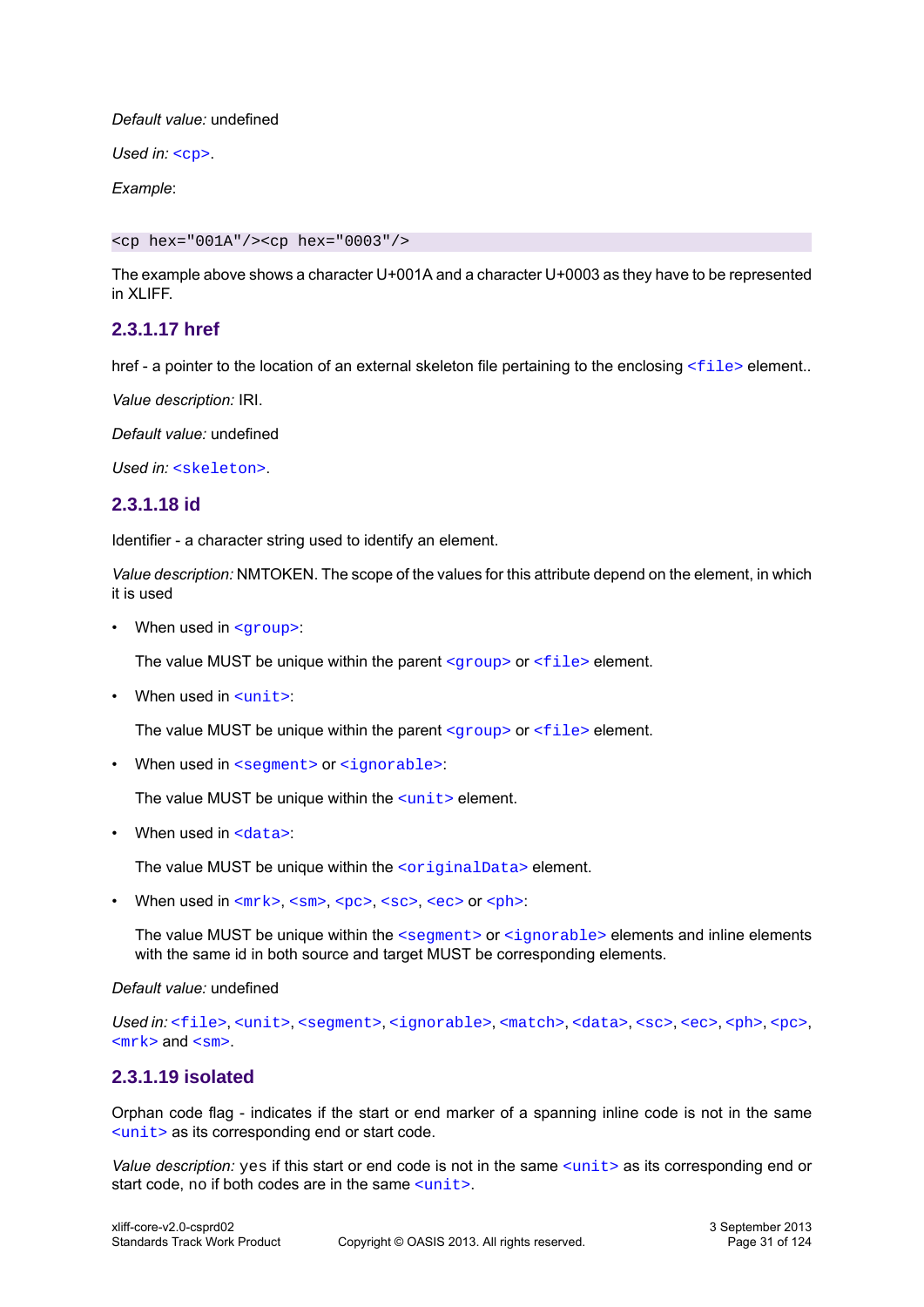*Default value:* no

Used in: [<sc>](#page-20-0), [<ec>](#page-21-0).

*Example:*

```
<unit id="1">
 <segment>
  <source><pc id="1">Warning: File not found.</pc></source>
 </segment>
 <mtc:matches>
  <mtc:match>
     <source><sc id="1" isolated="yes"/>Warning:</source>
     <target><sc id="1" isolated="yes"/>Attention :</target>
  </mtc:match>
 </match>
</unit>
```
In the example above the  $\langle \text{sc} \rangle$  elements have their [isolated](#page-30-2) attribute set to yes because they do not have their corresponding [<ec>](#page-21-0) elements.

#### <span id="page-31-0"></span>**2.3.1.20 name**

Resource name - the original identifier of the resource corresponding to the *Extracted* [<unit>](#page-14-0) or [<group>](#page-14-0).

For example: the key in the key/value pair in a Java properties file, the ID of a string in a Windows string table, the index value of an entry in a database table, etc.

*Value description:* Text string.

*Default value:* undefined.

Used in: [<unit>](#page-14-0) and [<group>](#page-14-0).

#### <span id="page-31-1"></span>**2.3.1.21 dataRef**

Original data reference - holds the identifier of the [<data>](#page-16-3) element that contains the original data for a given inline code.

*Value description:* An [\[XML Schema Datatypes\]](#page-9-3) NMTOKEN that MUST be the value of the [id](#page-30-0) attribute of one of the [<data>](#page-16-3) element listed in the same [<unit>](#page-14-0) element.

*Default value:* undefined.

Used in: [<ph>](#page-19-0), [<sc>](#page-20-0), [<ec>](#page-21-0).

*Example:*

```
<unit id="1">
 <segment>
  <source>Error in '<ph id="1" dataRef="d1"/>'.</source>
  <target>Erreur dans '<ph id="1" dataRef="d1"/>'.</target>
 </segment>
 <originalData>
 <data id="d1">{0}</data>
 </originalData>
</unit>
```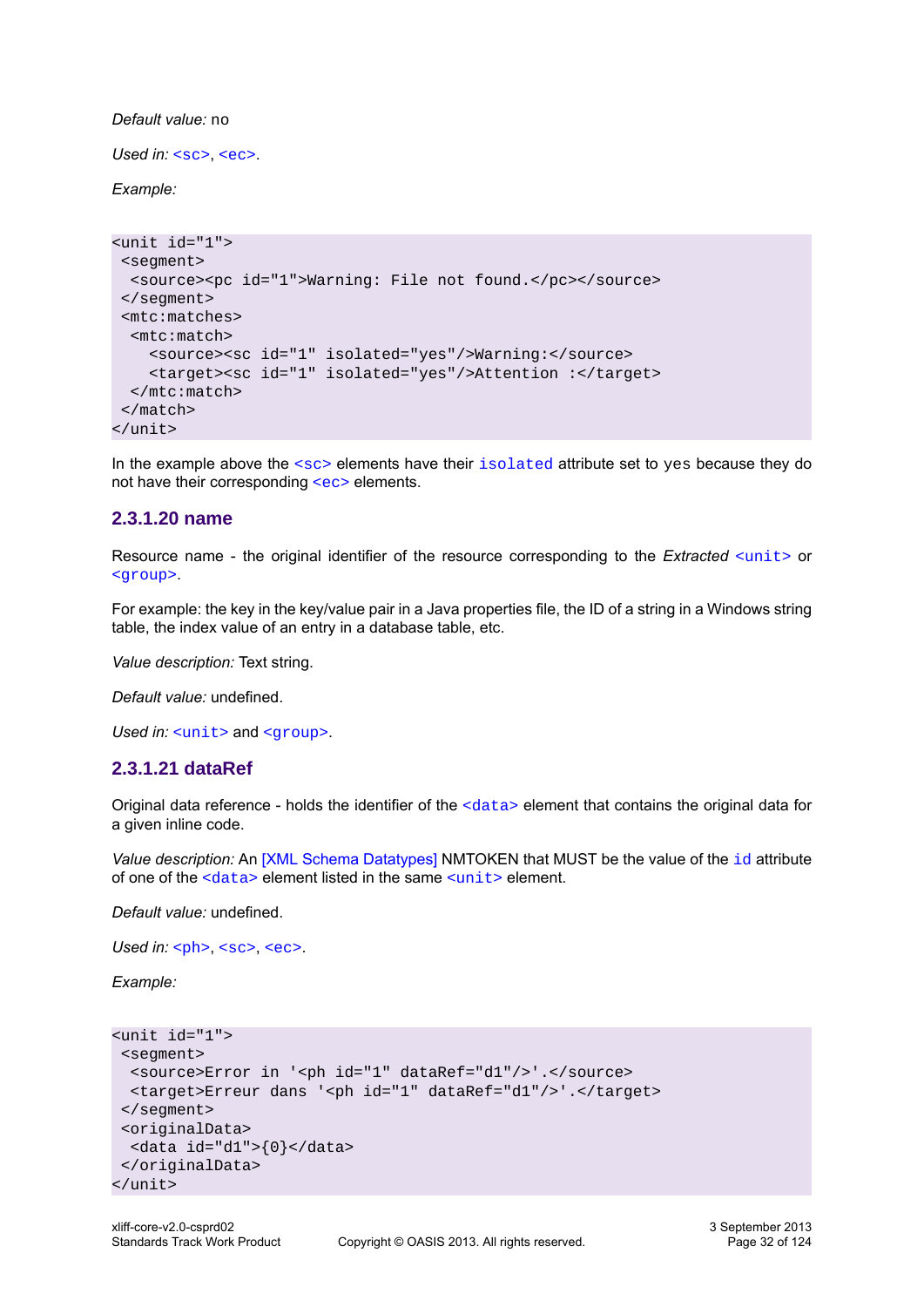The example above shows a  $\langle$ ph> element that has its original data stored outside the content, in a [<data>](#page-16-3) element.

#### <span id="page-32-0"></span>**2.3.1.22 dataRefEnd**

Original data reference - holds the identifier of the  $\langle data \rangle$  element that contains the original data for the end marker of a given inline code.

*Value description:* An [\[XML Schema Datatypes\]](#page-9-3) NMTOKEN that MUST be the value of the [id](#page-30-0) attribute of one of the  $\langle data \rangle$  element listed in the same  $\langle units \rangle$  element.

*Default value:* undefined.

*Used in:* [<pc>](#page-19-1).

*Example:*

```
<unit id="1">
 <segment>
  <source><pc id="1" dataRefStart="d1" dataRefEnd="d2">Efficiency<pc>
is the operative word here.</source>
  <target><pc id="1" dataRefStart="d1" dataRefEnd="d2">Efficacité<pc>
est le mot clé ici.</target>
  </segment>
  <originalData>
 <data id="d1">&lt;EM></data>
  <data id="d2">&lt;/EM></data>
  </originalData>
</unit>
```
The example above shows two  $<sub>PC</sub>$  elements with their original data stored outside the content, in</sub> two [<data>](#page-16-3) elements.

#### <span id="page-32-1"></span>**2.3.1.23 dataRefStart**

Original data reference - holds the identifier of the [<data>](#page-16-3) element that contains the original data for the start marker of a given inline code.

*Value description:* An [\[XML Schema Datatypes\]](#page-9-3) NMTOKEN that MUST be the value of the [id](#page-30-0) attribute of one of the  $\langle data \rangle$  element listed in the same  $\langle units \rangle$  element.

*Default value:* undefined.

*Used in:* [<pc>](#page-19-1).

*Example:*

```
<unit id="1">
 <segment>
  <source><pc id="1" dataRefStart="d1" dataRefEnd="d2">Efficiency</pc>
is the operative word here.</source>
  <target><pc id="1" dataRefStart="d1" dataRefEnd="d2">Efficacité</pc>
est le mot clé ici.</target>
 </segment>
 <originalData>
 <data id="d1">&lt;EM></data>
  <data id="d2">&lt;/EM></data>
 </originalData>
</unit>
```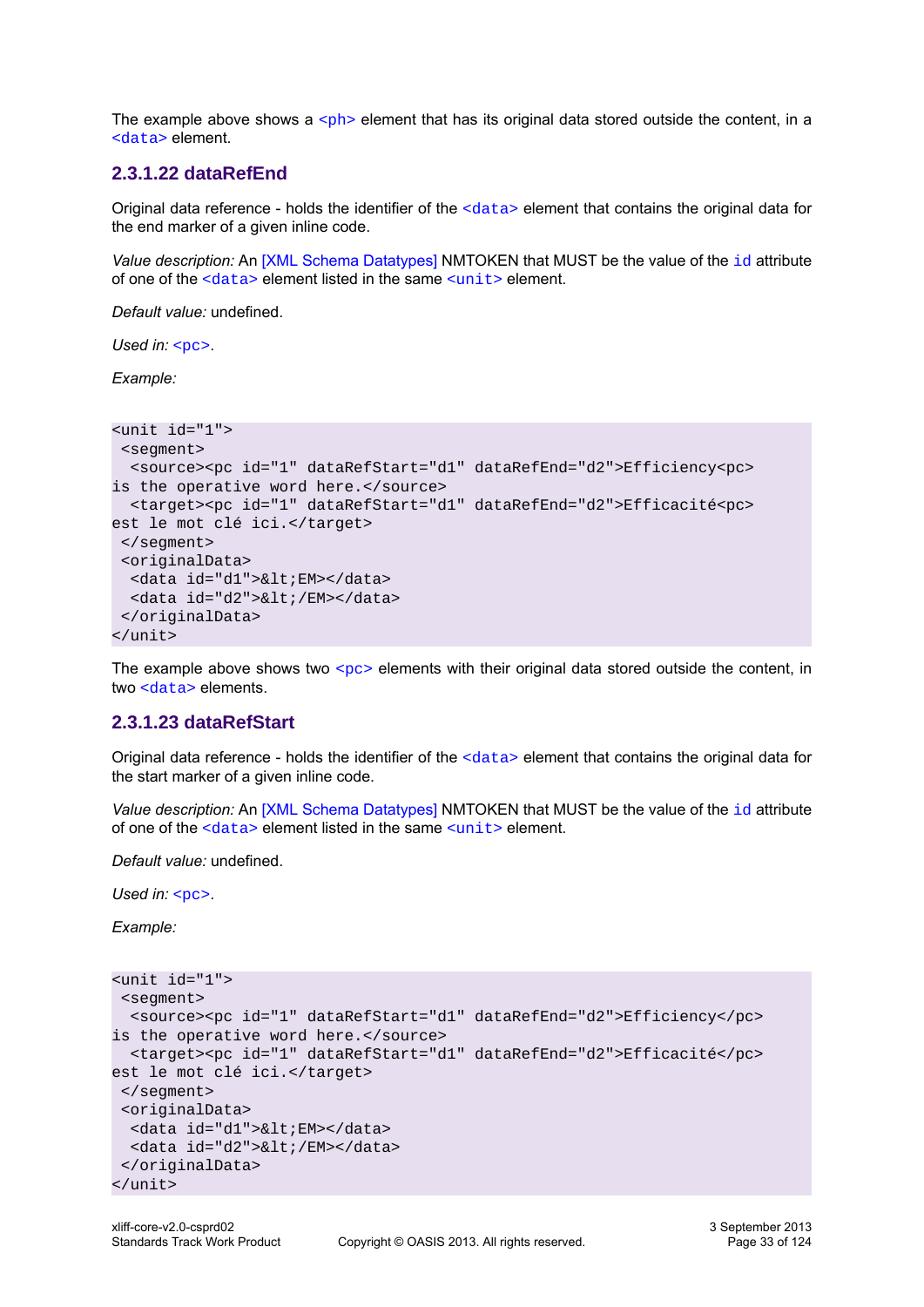The example above shows two  $p \sim$  elements with their original data stored outside the content, in two [<data>](#page-16-3) elements.

#### <span id="page-33-2"></span>**2.3.1.24 order**

target order - indicates the order, in which to compose the target content parts.

*Value description:* A positive integer.

*Default value:* undefined

*Used in:* [<target>](#page-17-1).

#### *Constraints*

• The value of the  $order$  attribute MUST be unique within the enclosing  $\langle unit \rangle$  element.

See the [Segments Order](#page-58-0) section for the normative usage description.

#### <span id="page-33-0"></span>**2.3.1.25 original**

Original file - a pointer to the location of the original document from which the content of the enclosing [<file>](#page-13-0) element is extracted.

*Value description:* IRI.

*Default value:* undefined

*Used in:* [<file>](#page-13-0).

#### <span id="page-33-1"></span>**2.3.1.26 priority**

Priority - provides a way to prioritize notes.

*Value description:* Integer 1-10.

*Default value:* 1

Used in: [<note>](#page-16-1).

#### **Note**

Please note that 1 is the highest priority that can be interpreted as an alert, e.g. an [\[ITS\]](#page-9-4) [Localization Note](http://www.w3.org/TR/its20/#locNote-datacat) [http://www.w3.org/TR/its20/#locNote-datacat] of the type alert. The best practice is to use only one alert per an annotated element, and the full scale of 2-10 can be used for prioritizing notes of lesser importance than the alert.

#### <span id="page-33-3"></span>**2.3.1.27 ref**

Reference - holds a reference for the associated annotation.

*Value description:* A value of the [\[XML Schema Datatypes\]](#page-9-3) type anyURI. The semantics of the value depends on the type of annotation:

- When used in a [term annotation,](#page-50-1) the value is referring to a <qlossentry> element or another URI providing information about the term.
- When used in a [translation candidates annotation,](#page-51-0) the value is referring to a  $\epsilon_{\text{match}}$  element or another URI containing the translation candidate.
- When used in a [comment annotation,](#page-51-1) the value is referring to a  $\epsilon_{\text{note}}$  element.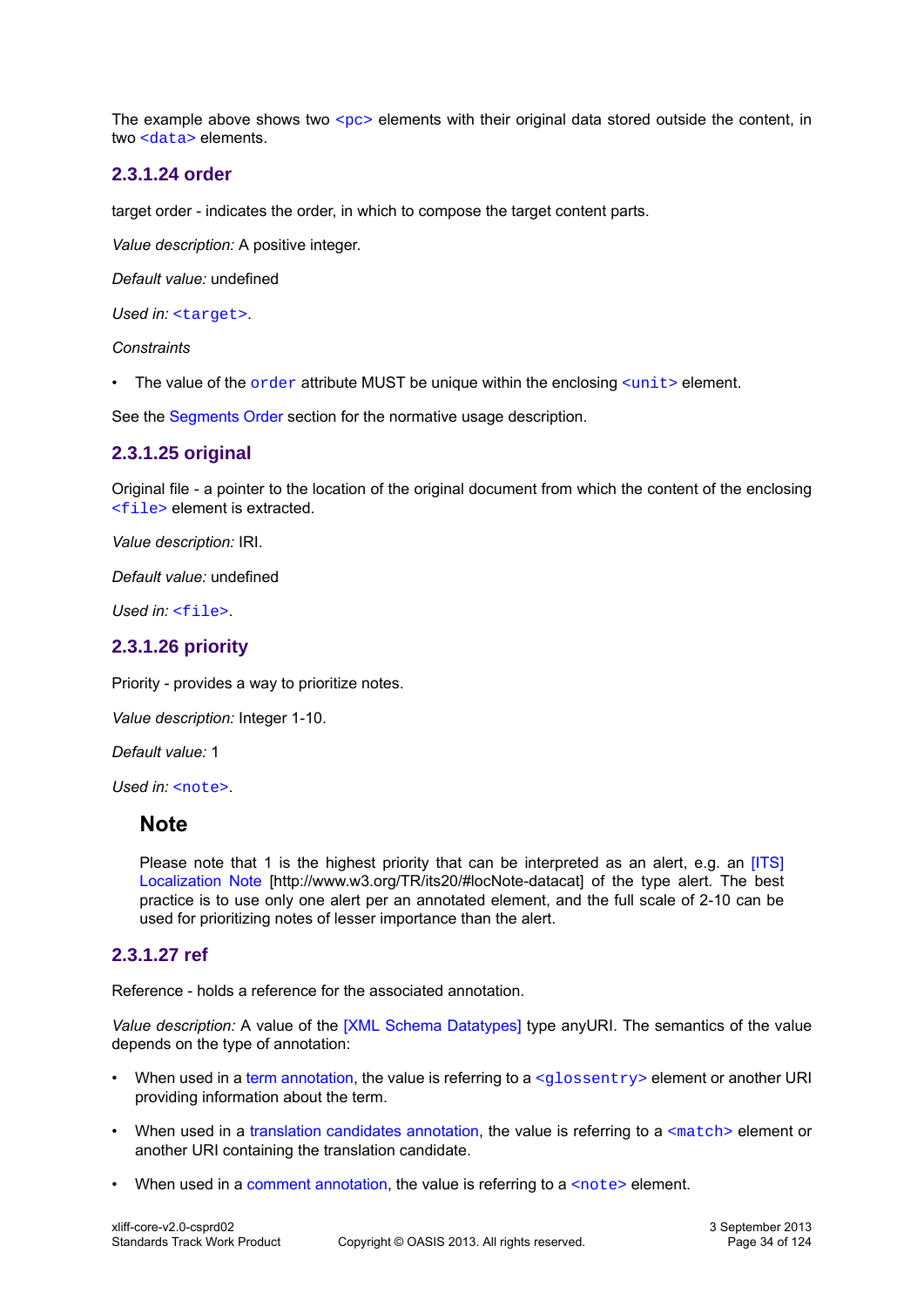• When used in a [custom annotation,](#page-52-0) the value is defined by each custom annotation.

#### *Default value:* undefined

*Used in:*  $\langle m r k \rangle$  or  $\langle s m \rangle$ .

#### *Example*:

```
<unit id="1">
 <segment>
  <source>The <pc id="1">ref</pc> attribute of a term 
annotation holds a <mrk id="m1" type="term" 
ref="http://dbpedia.org/page/Uniform_Resource_Identifier">URI</mrk>
pointing to more information about the given term.</source>
 </segment>
</unit>
```
*Constraints*

The value of the  $ref$  attribute SHOULD point to an element that is a child of the  $\langle$ unit> element where the parent of the attribute is located.

Rationale: Pointing to an element located elsewhere is likley to prevent proper execution of Processing Requirements.

#### <span id="page-34-1"></span>**2.3.1.28 startRef**

Start code or marker reference - The  $\pm d$  of the  $<$ sc> element or the  $<$ sm> element a given  $<$ ec> element or [<em>](#page-24-3) element corresponds.

*Value description:* NMTOKEN.

*Default value:* undefined

Used in: **[<ec>](#page-21-0), [<em>](#page-24-3)**.

*Example:*

```
<unit id="1">
 <segment>
  <source><sc id="1"/>Bold, <sc id="2"/>both<ec startRef="1"/>,
italics<ec startRef="2"/></source>
 </segment>
</unit>
```
#### <span id="page-34-0"></span>**2.3.1.29 srcDir**

Source directionality - indicates the directionality of the source content.

*Value description:*  $ltr$  (Left-To-Right) or  $rtl$  (Right-To-Left)

*Default value:* default values for this attribute depend on the element, in which it is used:

• When used in  $\leq f \leq 1$ 

The value  $1+r$ .

• When used in any other elements:

The value of the  $\frac{\text{arcDir}}{\text{arcl}}$  attribute of its parent element.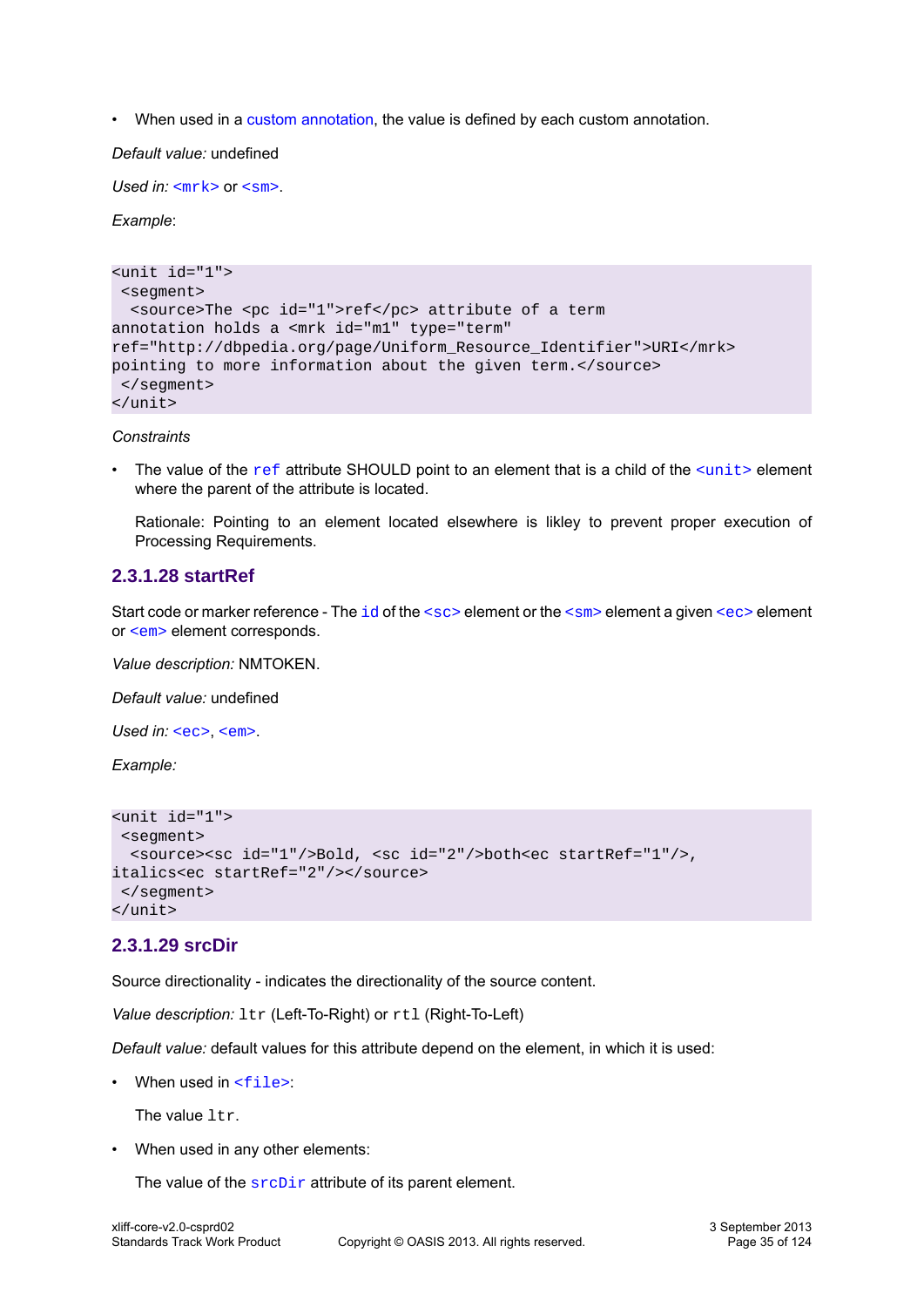Used in: [<file>](#page-13-0), [<group>](#page-14-1), and [<unit>](#page-14-0).

#### <span id="page-35-0"></span>**2.3.1.30 srcLang**

Source language - the code of the language, in which the text to be *Translated* is expressed.

*Value description:* A language code as described in [\[BCP 47\].](#page-9-5)

*Default value:* undefined

*Used in:* [<xliff>](#page-12-1).

#### <span id="page-35-1"></span>**2.3.1.31 subFlows**

Sub-flows list - holds a list of  $id$  attributes corresponding to the  $\langle unit \rangle$  elements that contain the subflows for a given inline code.

*Value description:* A list of NMTOKEN values separated by spaces. Each value corresponds to the [id](#page-30-0) attribute of a [<unit>](#page-14-0) element.

*Default value:* undefined

```
<ph><sc><ec>.
```
*Example:*

See the example in the [Sub-Flows section.](#page-53-0)

#### <span id="page-35-3"></span>**2.3.1.32 subFlowsEnd**

Sub-flows list - holds a list of  $id$  attributes corresponding to the  $\langle unit \rangle$  elements that contain the subflows for the end marker of a given inline code.

*Value description:* A list of NMTOKEN values separated by spaces. Each value corresponds to the [id](#page-30-0) attribute of a [<unit>](#page-14-0) element.

*Default value:* undefined

*Used in:* [<pc>](#page-19-1).

*Example:*

See the example in the [Sub-Flows section.](#page-53-0)

#### <span id="page-35-4"></span>**2.3.1.33 subFlowsStart**

Sub-flows list - holds a list of  $id$  attributes corresponding to the  $\langle unit \rangle$  elements that contain the subflows for the start marker of a given inline code.

*Value description:* A list of NMTOKEN values separated by spaces. Each value corresponds to the [id](#page-30-0) attribute of a [<unit>](#page-14-0) element.

*Default value:* undefined

*Used in:* [<pc>](#page-19-1).

*Example:*

See the example in the [Sub-Flows section.](#page-53-0)

#### <span id="page-35-2"></span>**2.3.1.34 subType**

subType - indicates the secondary level type of an inline code.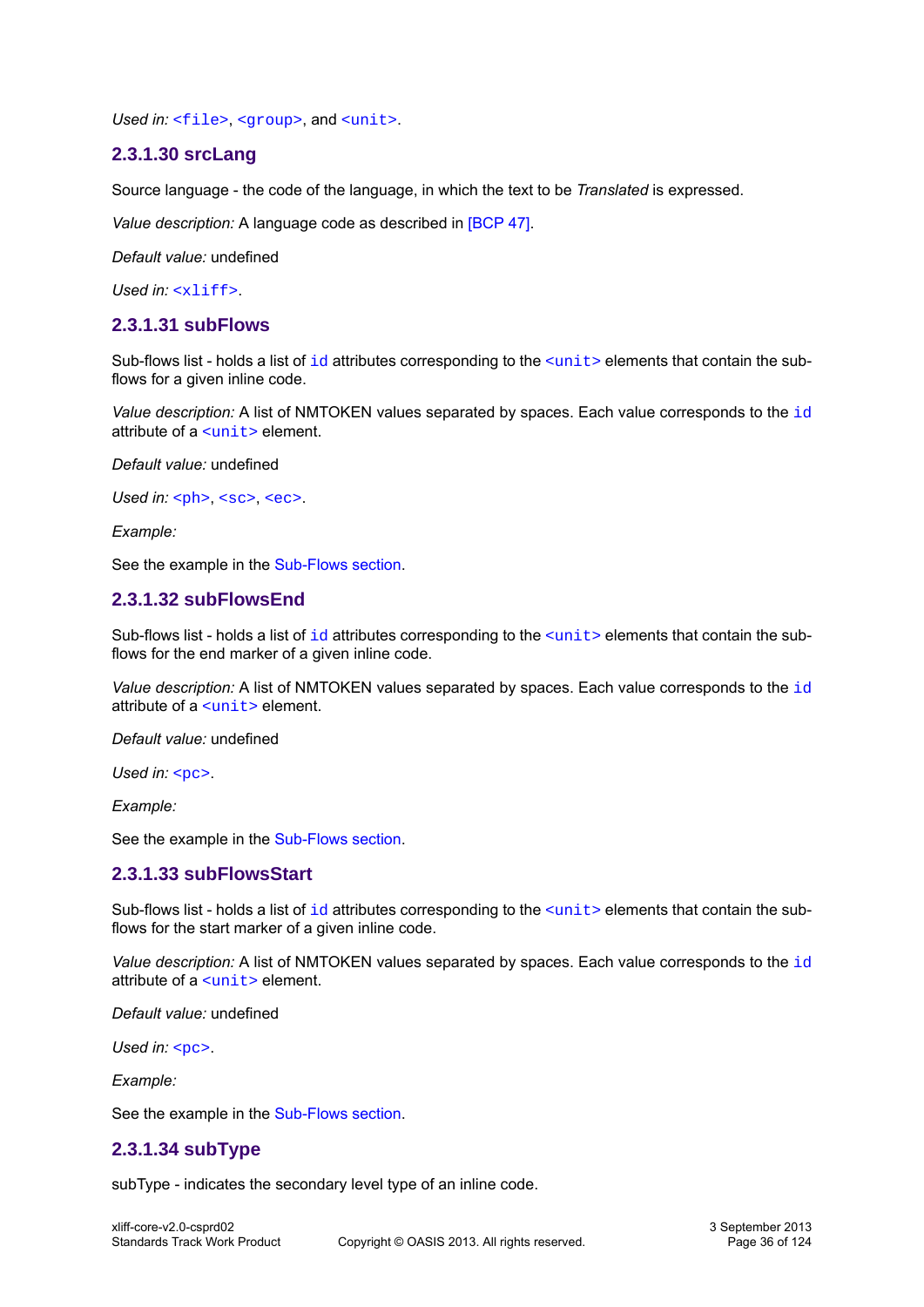### *Value description:*

The value is composed of a prefix and a sub-value separated by a character : (U+003A).

The prefix is a string uniquely identifying a collection of values for a specific authority. The sub-value is any string value defined by the authority.

The prefix  $x1f$  is reserved for this specification, and the following sub-values are defined:

xlf:lb - Line break xlf:pb - Page break xlf:b - Bold xlf:i - Italics xlf:u - Underlined xlf:var - Variable

Other prefixes and sub-values MAY be defined by the users.

*Default value:* undefined

*Used in:* [<pc>](#page-19-0), [<sc>](#page-20-0), [<ec>](#page-21-0) and [<ph>](#page-19-1)

### *Constraints*

• If the attribute  $subType$  is used, the attribute  $type$  MUST be specified as well.

### *Processing Requirements*

• *Writers* updating the attribute [type](#page-38-0) MUST also update or delete [subType](#page-35-0).

### <span id="page-36-0"></span>**2.3.1.35 subState**

subState - indicates a user-defined status for the [<segment>](#page-15-0) element.

#### *Value description:*

The value is composed of a prefix and a sub-value separated by a character : (U+003A).

The prefix is a string uniquely identifying a collection of values for a specific authority. The sub-value is any string value defined by an authority.

The prefix  $x1f$  is reserved for this specification.

Other prefixes and sub-values MAY be defined by the users.

*Default value:* undefined

Used in: [<segment>](#page-15-0)

*Constraints*

• If the attribute [subState](#page-36-0) is used, the attribute [state](#page-36-1) MUST be specified as well.

#### *Processing Requirements*

Writers updating the attribute [state](#page-36-1) MUST also update or delete [subState](#page-36-0).

### <span id="page-36-1"></span>**2.3.1.36 state**

Type - indicates the state of the translation of a segment.

*Value description:* The value MUST be set to one of the following values: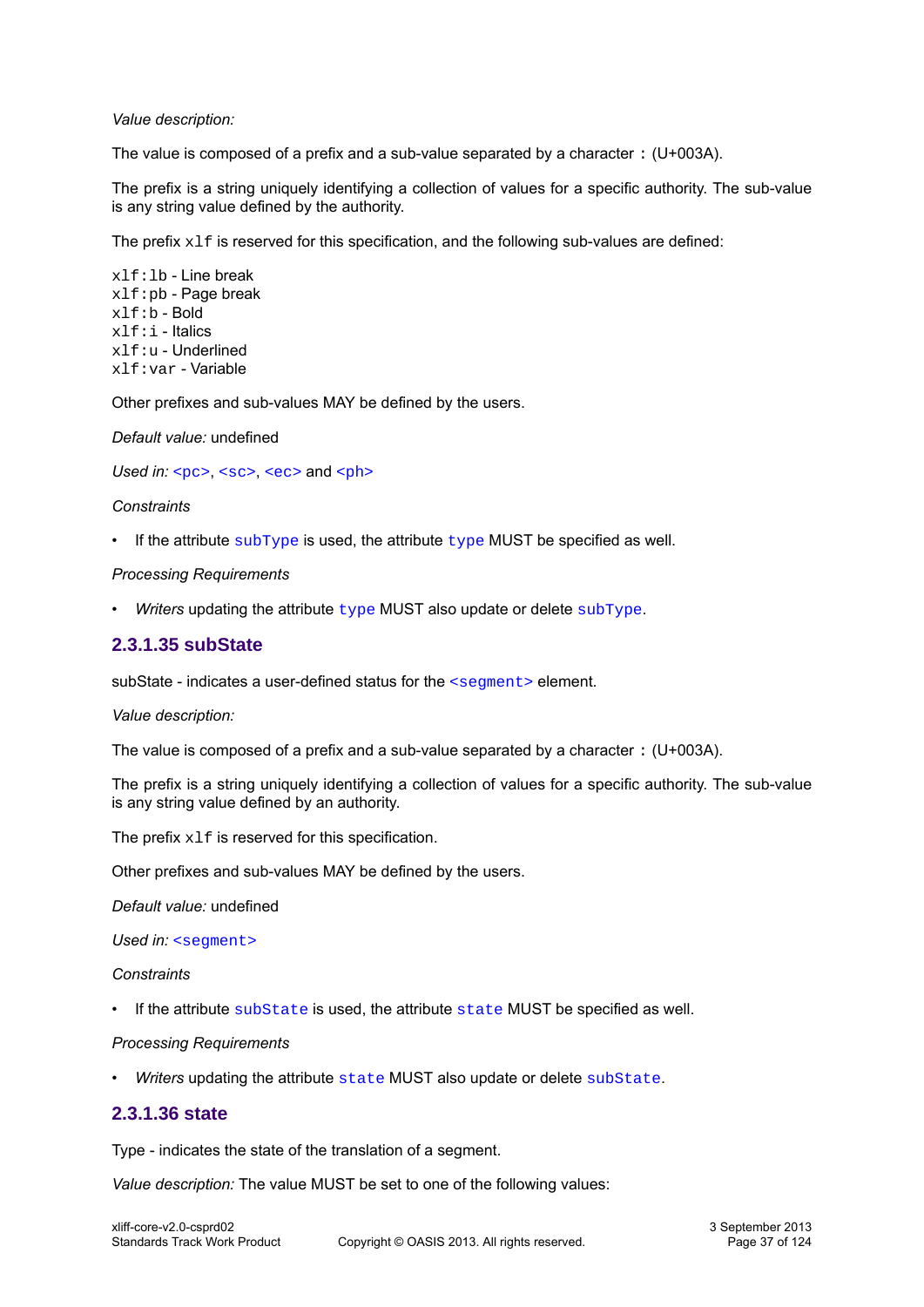initial - indicates the segment is in its initial state. translated - indicates the segment has been translated. reviewed - indicates the segment has been reviewed. final - indicates the segment is finalized and ready to be used.

One can further specify the state of the *Translation* using the [subState](#page-36-0) attribute.

*Default value:* initial

Used in: [<segment>](#page-15-0)

*Processing Requirements*

• *Writers* updating the attribute [state](#page-36-1) MUST also update or delete [subState](#page-36-0).

### **2.3.1.37 trgLang**

Target language - the code of the language, in which the *Translated* text is expressed.

*Value description:* A language code as described in [\[BCP 47\].](#page-9-0)

*Default value:* undefined

*Used in:* [<xliff>](#page-12-0).

### <span id="page-37-0"></span>**2.3.1.38 translate**

Translate - indicates whether or not the source text in the scope of the given translate flag is intended for *Translation*.

*Value description:* yes or no.

*Default value:* default values for this attribute depend on the element in which it is used:

• When used in  $\leq$  file>:

The value yes.

• When used in any other admissible structural element:

The value of the *[translate](#page-37-0)* attribute of its parent element.

• When used in annotations markers  $\langle m r k \rangle$  or  $\langle s m \rangle$ :

The value of the  $translate$  attribute of the lowermost  $\langle m \rangle$  or  $\langle segment \rangle$  elment, in which the marker in question is located.

Used in: [<file>](#page-13-0) [<group>](#page-14-0) [<unit>](#page-14-1), [<segment>](#page-15-0), and [<mrk>](#page-23-0) and [<sm>](#page-23-1).

### <span id="page-37-1"></span>**2.3.1.39 trgDir**

Target directionality - indicates the directionality of the target content.

*Value description:*  $ltr$  (Left-To-Right) or  $rtl$  (Right-To-Left)

*Default value:* default values for this attribute depend on the element in which it is used:

• When used in  $\leq$ file>

The value  $1tr.$ 

• When used in any other elements: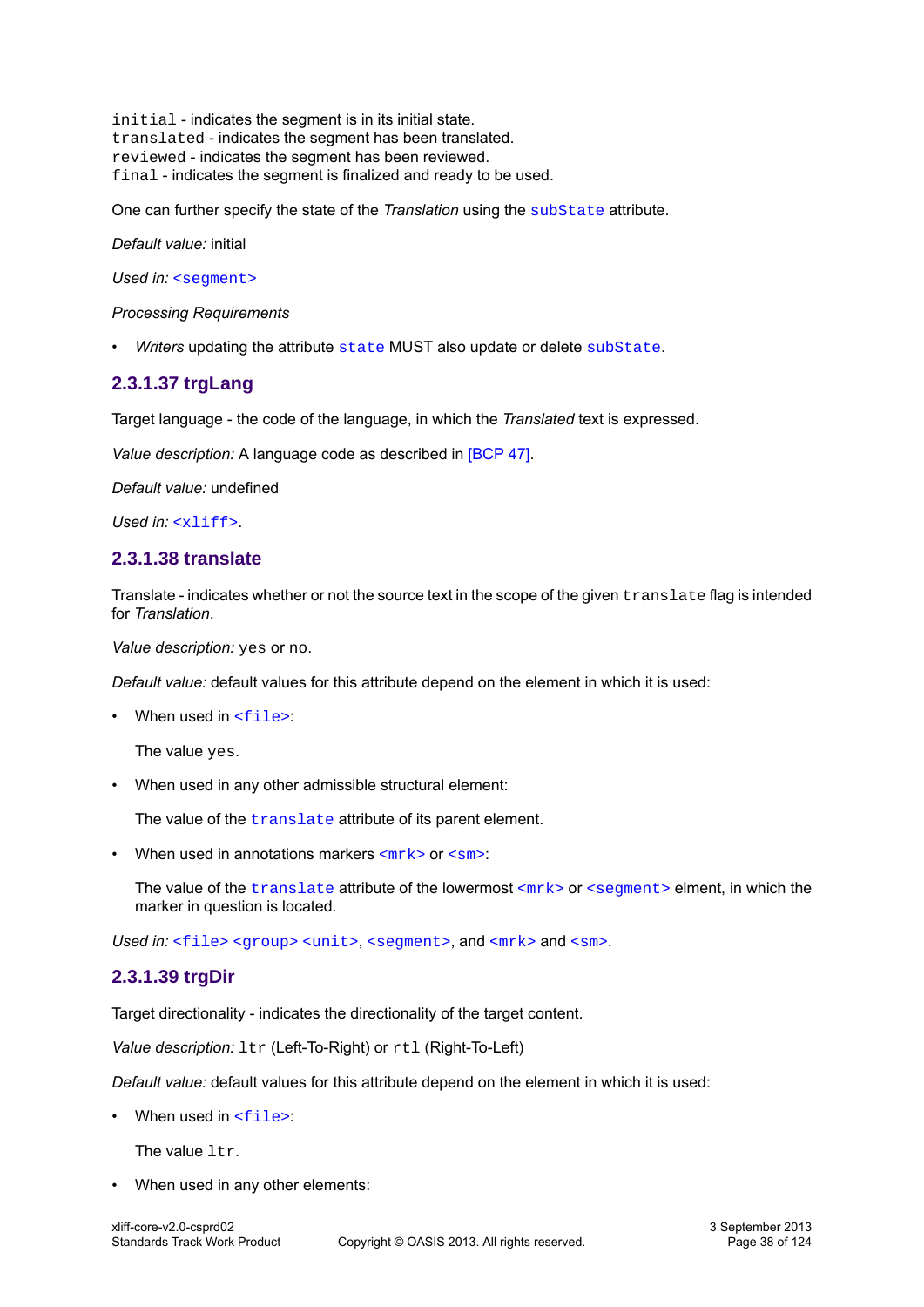The value of the  $trgDir$  attribute of its parent element.

Used in: [<file>](#page-13-0), [<group>](#page-14-0), and [<unit>](#page-14-1).

### <span id="page-38-0"></span>**2.3.1.40 type**

Type - indicates the type of an element.

*Value description:* allowed values for this attribute depend on the element, in which it is used.

• When used in  $<sub>pc</sub>$ ,  $<sub>sc</sub>$ ,  $<sub>ec</sub>$  or  $<sub>ph</sub>$ :</sub></sub></sub></sub>

The value MUST be set to one of the following values:

fmt - Formatting (e.g. a <b> element in HTML) ui - User interface element quot - Inline quotation link - Link (e.g. an <a> element in HTML) image - Image or graphic other - Type of element not covered by any of the other top-level types.

One can further specify the type of a code using the [subType](#page-35-0) attribute.

*Default value:* Undefined

• When used in  $\langle m r k \rangle$  or  $\langle s m \rangle$ :

One of the following values: generic, comment, term, match, or a user-defined value that is composed of a prefix and a value separated by a character : (U+003A).

*Default value:* generic

Used in: [<pc>](#page-19-0), [<sc>](#page-20-0), [<ec>](#page-21-0), [<mrk>](#page-23-0) and [<ph>](#page-19-1)

#### *Processing Requirements*

• *Writers* updating the attribute [type](#page-38-0) MUST also update or delete [subType](#page-35-0).

### <span id="page-38-1"></span>**2.3.1.41 value**

Value - holds a value for the associated annotation.

*Value description:* Text.

- When used in a [term annotation,](#page-50-0) the value is a definition of the term.
- When used in a [comment annotation,](#page-51-0) the value is the text of the comment.
- When used in a [custom annotation,](#page-52-0) the value is defined by each custom annotation.

*Default value:* undefined

*Used in:* [<mrk>](#page-23-0) and [<sm>](#page-23-1).

### **2.3.1.42 version**

XLIFF Version - is used to specify the Version of the *XLIFF Document*. This corresponds to the Version number of the XLIFF specification that the *XLIFF Document* adhers to.

*Value description:* Text.

*Default value:* 2.0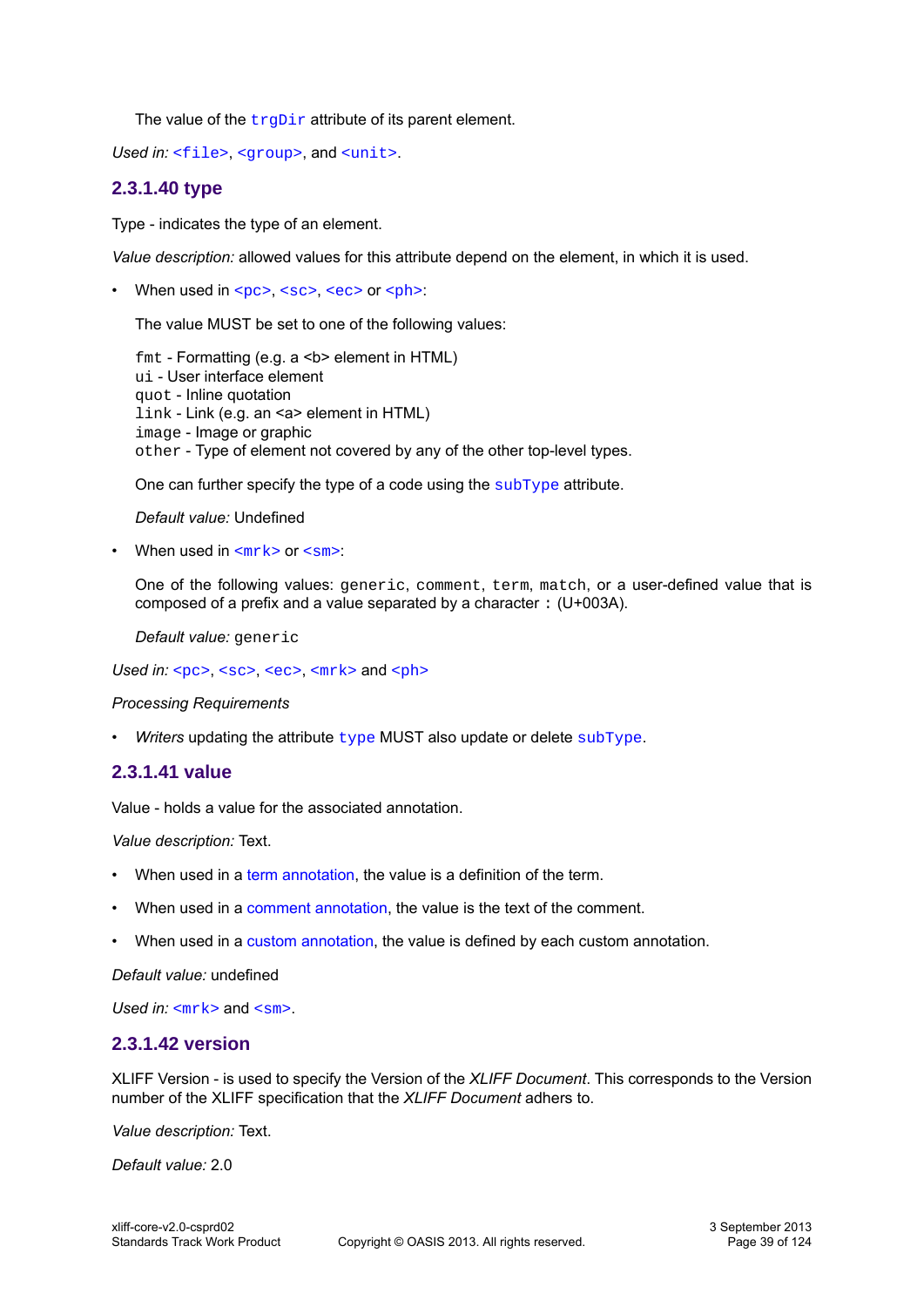*Used in:* [<xliff>](#page-12-0).

## **2.3.2 XML namespace**

The attributes from XML namespace used in XLIFF 2.0 are [xml:lang](#page-39-0) and [xml:space.](#page-39-1)

### <span id="page-39-0"></span>**2.3.2.1 xml:lang**

Language - the xml:lang attribute specifies the language variant of the text of a given element. For example: xml:lang="fr-FR" indicates the French language as spoken in France.

*Value description:* A language code as described in [\[BCP 47\].](#page-9-0)

*Default value:* undefined

<span id="page-39-1"></span>Used in: [<source>](#page-17-0), [<target>](#page-17-1).

### **2.3.2.2 xml:space**

White spaces - the xml:space attribute specifies how white spaces (ASCII spaces, tabs and line-breaks) are ti be treated.

*Value description:* default or preserve. The value default signals that an application's default white-space processing modes are acceptable for this element; the value preserve indicates the intent that applications preserve all the white space. This declared intent is considered to apply to all elements within the content of the element where it is specified, unless overridden with another instance of the xml:space attribute. For more information see the section on xml:space in the XML specification.

*Default value:* default

Used in: [<source>](#page-17-0), [<target>](#page-17-1).

# **2.4 CDATA sections**

CDATA sections  $\langle \langle \cdot | \cdot | \cdot \rangle$  are allowed in XLIFF content, but on output they MAY be changed into normal escaped content.

Note that avoiding CDATA sections is considered a best practice from the internationalization viewpoint [\[XML I18N BP\]](#page-9-1).

*Processing Requirements*

- *Agents* MUST process CDATA sections.
- *Writers* MAY preserve the original CDATA sections.

# **2.5 XML Comments**

XML comments  $(\langle \cdot \rangle - \langle \cdot \rangle - \langle \cdot \rangle)$  are allowed in XLIFF content, but they are ignored in the parsed content.

For example:

<source>Text content <!--IMPORTANT-->that is important</source>

and

<source>Text content that is important</source>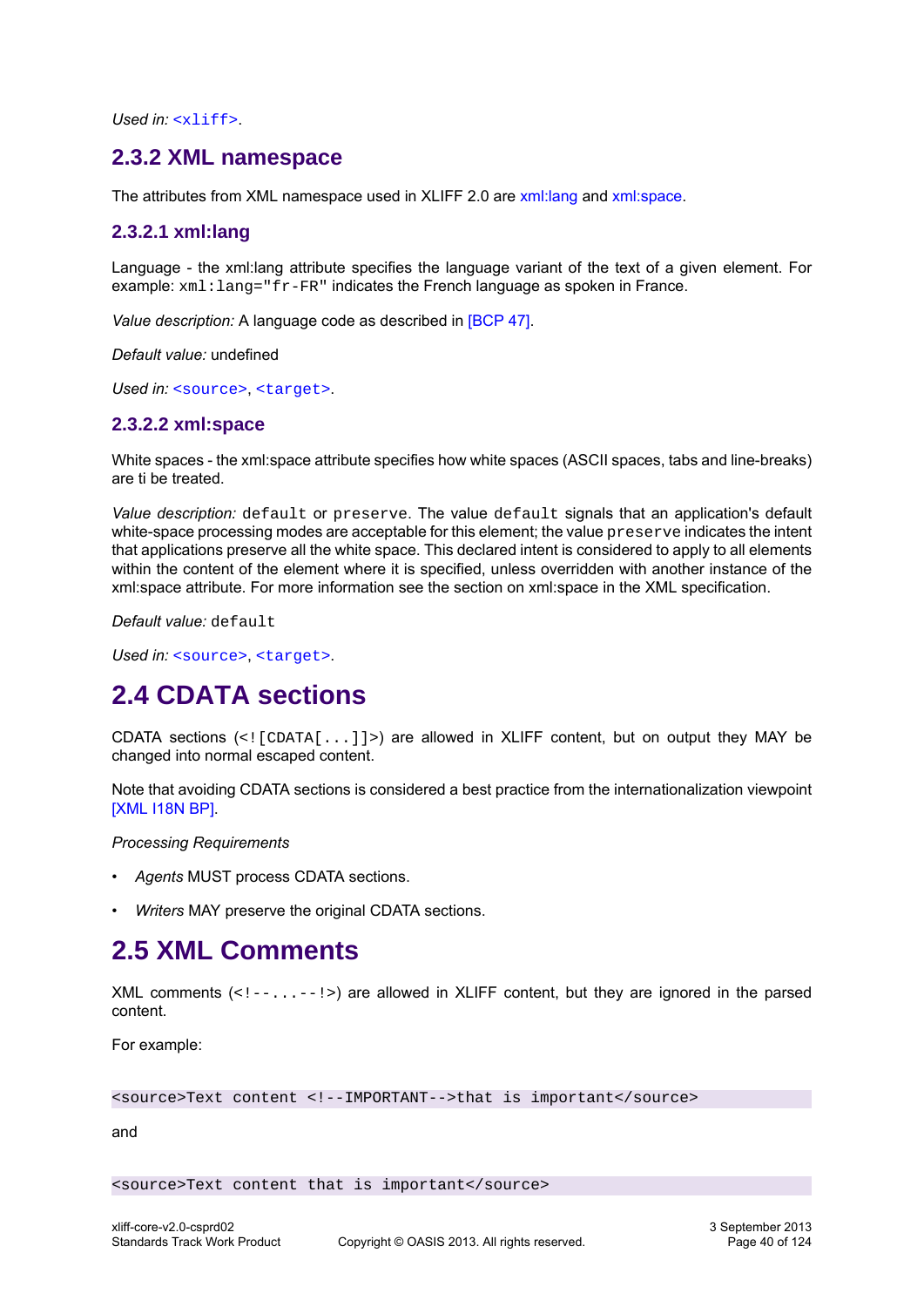are identical after parsing and correspond to the same following parsed content:

Text content that is important

To annotate a section of the content with a comment that is recognized and preserved by XLIFF user agents, use the  $<sub>note</sub>$  element, or the  $<sub>mrk</sub>$  element.</sub></sub>

#### *Processing Requirements*

- *Agents* MUST ignore XML comments. That is the XLIFF parsed content is the same whether or not there is an XML comment in the document.
- Writers MAY preserve XML comments on output.

# **2.6 XML Processing Instructions**

XML Processing Instructions [\[XML\]](#page-9-2) (see specifically [http://www.w3.org/TR/REC-xml/#sec-pi\)](http://www.w3.org/TR/REC-xml/#sec-pi) are an XML mechanism to "allow documents to contain instructions for applications." XML Processing Instructions are allowed in XLIFF content but they are ignored in the parsed content in the same sense as XML Comments.

#### *Processing Requirements*

- *Agents* MUST NOT use Processing Instructions as a means to implement a feature already specified in XLIFF core or modules.
- *Writers* SHOULD preserve XML Processing Instructions in an XLIFF Document.

## **Warning**

Please note that *Agents* using Processing Instruction to implenmet *XLIFF Core* or *Module* fetaures are not compliant XLIFF applications disregaring wheteher they are otherwise conformant.

# **Warning**

Although this specification encourages XLIFF *Agents* to preserve XML Processing Instructions, it is not and cannot be, for valid processing reasons, an absolute protection and it is for instance highly unlikely that Processing Instructions could survive an XLIFF roundtrip at the [<segment>](#page-15-0) level or lower. Hence implementers are dsicouraged from using XML Processing Instructions at the [<segment>](#page-15-0) and lower levels.

# **2.7 Inline Content**

The XLIFF inline content defines how to encode the content *Extracted* from the original source. The content includes the following types of data:

- [Text](#page-41-0) -- Textual content.
- [Inline codes](#page-41-1) -- Sequences of content that are not linguistic text, such as formatting codes, variable placeholders, etc.

For example: the element  $\langle b \rangle$  in HTML, or the placeholder  $\{0\}$  in a Java string.

• [Annotations](#page-50-1) -- Markers that delimit a span of the content and carry or point to information about the specified content.

For example: a flag indicating that a given section of text is not intended for translation, or an element indicating that a given expression in the text is a term associated with a definition.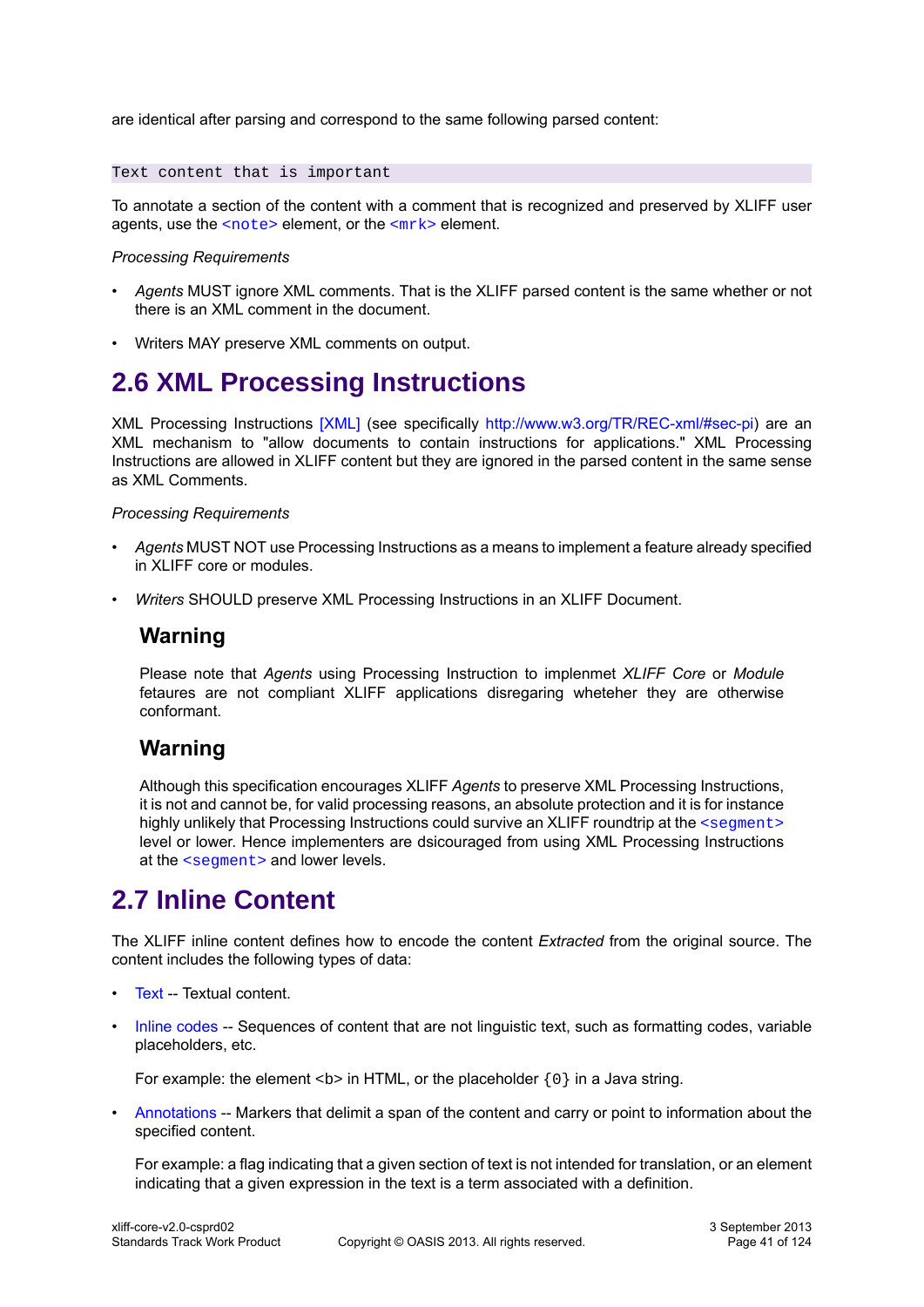There are two elements that contain inline markup in  $XLIFF:  and .$ 

In some cases, data directly associated with inline elements MAY also be stored at the  $\langle$ unit> level in an [<originalData>](#page-16-1) element.

## <span id="page-41-0"></span>**2.7.1 Text**

The XLIFF inline markup does not prescribe how to represent normal text, besides that it MUST be valid XML.

### **2.7.1.1 Characters invalid in XML**

Because the content represented in XLIFF can be extracted from anywhere, including software resources and other material that can contain control characters, XLIFF needs to be able to represent all Unicode code points [\[Unicode\]](#page-9-3).

However, XML does not have the capability to represent all Unicode code points [\[Unicode\],](#page-9-3) and does not provide any official mechanism to escape the forbidden code points.

To remedy this, the inline markup provides the  $\langle$  cp> element.

The syntax and semantic of  $\langle$ cp> in XLIFF are similar to the ones of  $\langle$ cp> in the Unicode Locale Data Markup Language [\[LDML\].](#page-9-4)

# <span id="page-41-1"></span>**2.7.2 Inline Codes**

The specification takes into account two types of codes:

Original code

An *original code* is a code that exists in the original document being extracted into XLIFF.

Added code

An *added code* is a code that does not exist in the original document, but has been added to the content at some point after extraction.

Any code (original or added) belongs to one of the two following categories:

**Standalone** 

A *standalone* code is a code that corresponds to a single position in the content. An example of such code is the  $\langle \text{Br}/\rangle$  element in HTML.

Spanning

A *spanning* code is a code that encloses a section of the content using a start and an end marker. There are two kinds of spanning codes:

- Codes that can overlap, that is: they can enclose a non-closing or a non-opening spanning code. Such codes do not have an XML-like behavior. For example the RTF code  $\bmod$  ...  $\bmod$  is a spanning code that is allowed to overlap.
- Codes that MUST NOT overlap, that is: they cannot enclose a partial spanning code and have an XML-like behavior at the same time. An example of such code is the <emphasis>...</ emphasis> element in DocBook.

When the opening or closing marker of a spanning code does not have its corresponding closing or opening marker in the same unit, it is an *orphan code*.

### **2.7.2.1 Representation of the codes**

Spanning codes present a set of challenges in XLIFF: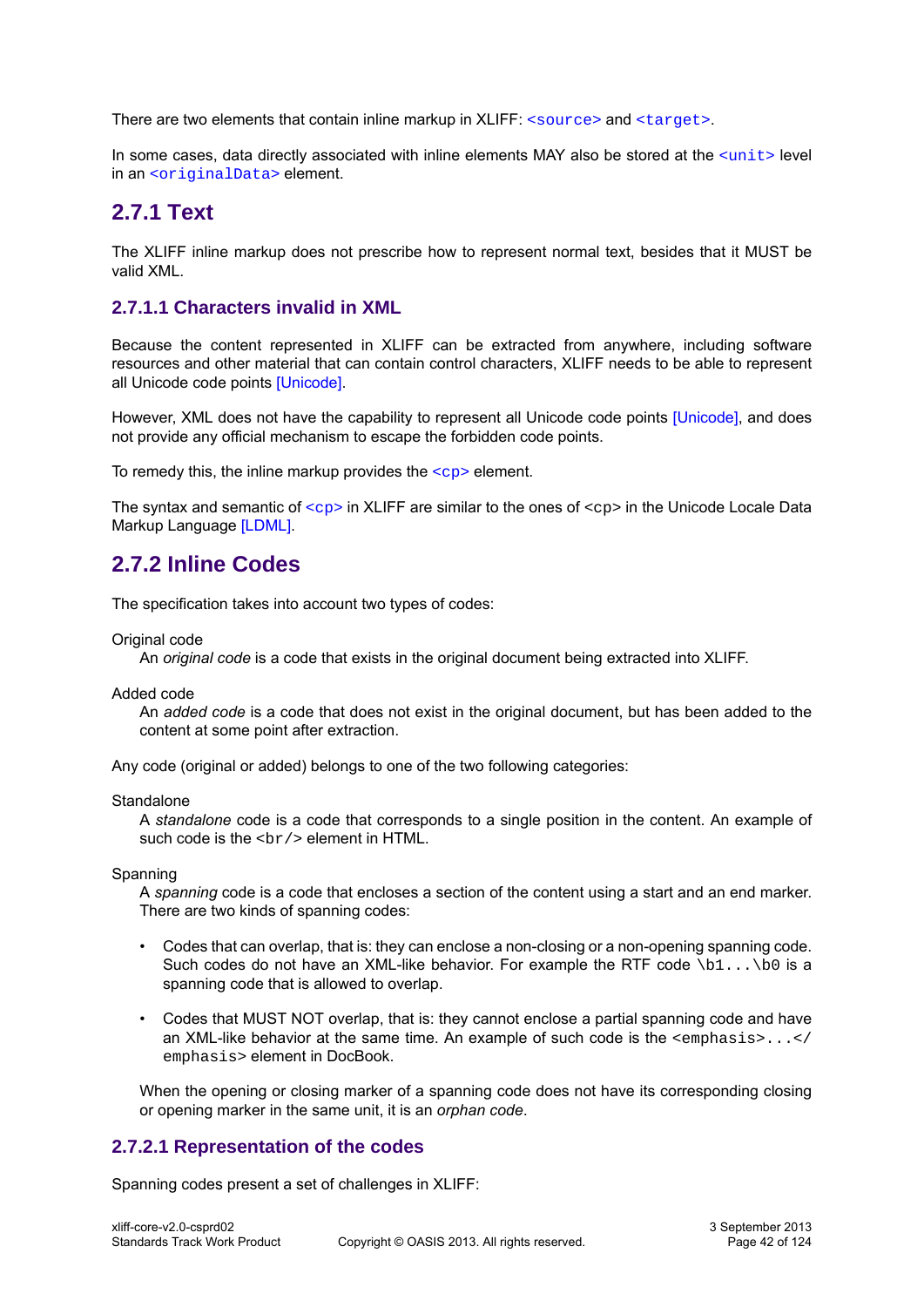First, because the code format of the original data extracted to XLIFF does not need to be XML, spanning codes can overlap.

For example, in the following RTF content, the format markers are in a sequence: start bold, start italics, end bold, end italics. This does not translate into a well-formed mapping.

Text in \b bold \i and\b0 italics\i0

Another challenge is the possible effect of segmentation: A spanning code can start in one segment and end in another.

For example, in the following HTML content, the segmentation splits the text independently of the codes so the starting and ending tags of the  $\langle B \rangle$ ... $\langle B \rangle$  element end up in different parts of the  $\langle \text{unit} \rangle$ element:

[Sentence <B>one. ][Sentence two.][ ][Sentence</B> three.]

Finally, a third potential cause of complication is that the start or the end markers of a spanning code can become orphans if their segment is used outside of its original  $\langle$ unit>.

For example, an entry with bold text can be broken down into two segments:

```
Segment 1 = "<b>Warning found: "
Segment 2 = "The file is read-only</b>"
```
And later, one of the segments can be re-used outside its original  $\langle$ unit>, for instance as a translation candidate:

```
New segment = "<b>Warning found - see log</b>"
Fuzzy match = "<b>Warning found: "
```
Because of these use cases, the representation of a spanning code cannot always be mapped to a similar spanning element in XLIFF.

When taking into account these issues, the possible use cases and their corresponding XLIFF representations are as follow:

|  |  | Table 1. Inline code use cases |
|--|--|--------------------------------|
|  |  |                                |

| Use Case                             | <b>Example of Representation</b> |
|--------------------------------------|----------------------------------|
| Standalone code                      | $aph$ id='1'/>                   |
| Well-formed spanning code            | <pc id="1">text</pc>             |
| Start marker of spanning code        | $\text{sc id} = 1'/2$            |
| End marker of spanning code          | $\epsilon$ ec startRef='1'/>     |
| Orphan start marker of spanning code | <sc id="1" isolated="yes"></sc>  |
| Orphan end marker of spanning code   | <ec id="1" isolated="yes"></ec>  |

#### <span id="page-42-0"></span>**2.7.2.2 Usage of <pc> and <sc>/<ec>**

A spanning code MUST be represented using a  $<sub>SC</sub>$  element and a  $<sub>CC</sub>$  element if the code is not</sub></sub> well-formed or orphan.

For example, the following RTF content has two spans of formatting:

Text in \b bold \i and\b0 italics\i0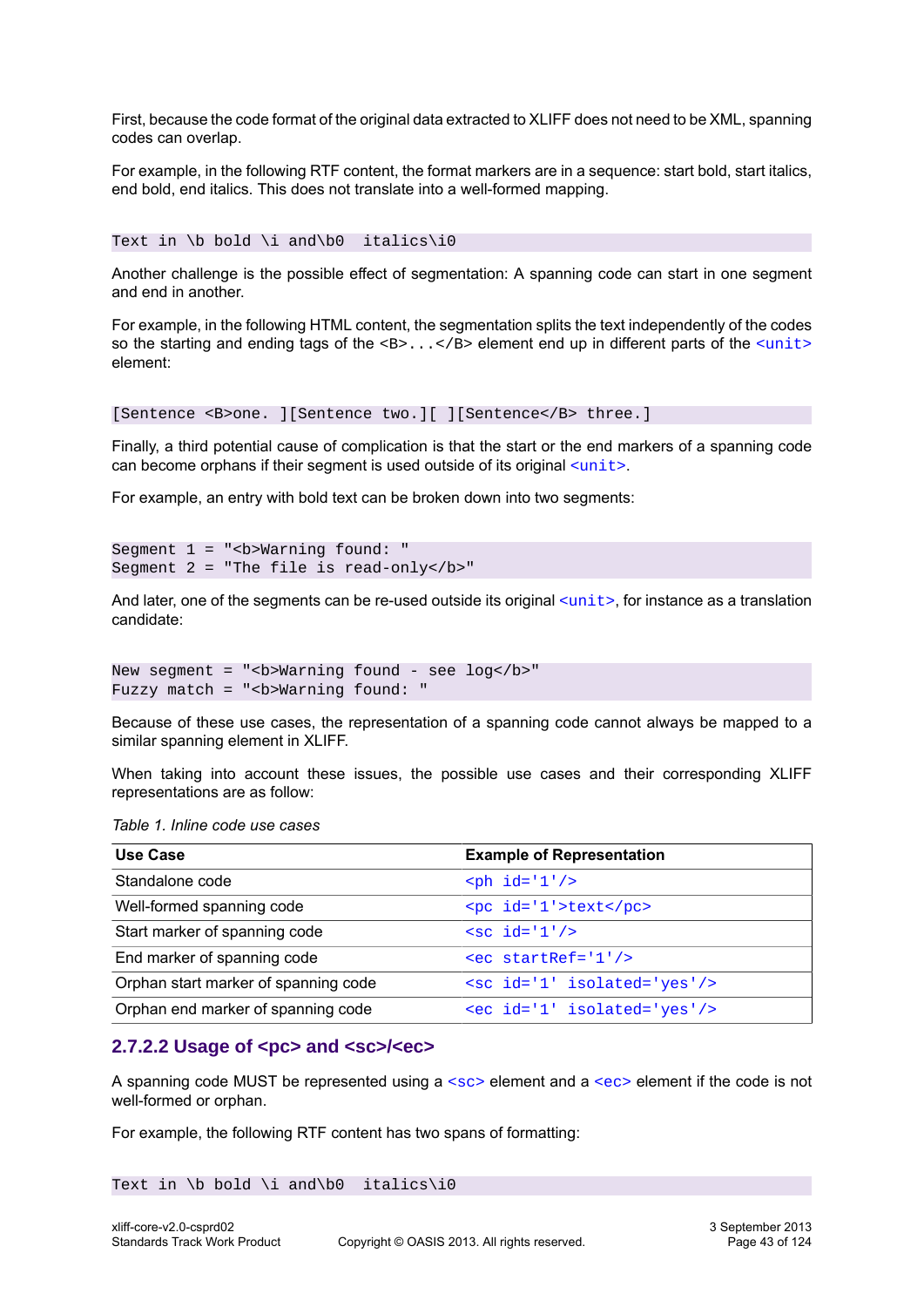They can only be represented using two pairs of  $\langle \sec \rangle$  and  $\langle \sec \rangle$  elements:

```
Text in <sc id="1">\b </sc>bold
 <sc id="2">\i </sc>and<ec startRef="1">\b0 </ec> italics<ec startRef="2">\i0</ec>
```
If the spanning code is well-formed it MAY be represented using either a single  $<sub>pc</sub>$  element or using</sub> a pair of  $\langle \text{sc} \rangle$  and a  $\langle \text{ec} \rangle$  elements.

For example, the following RTF content has a single span of formatting:

Text in  $\b{b}$  bold $\b{b}$ .

It can be represented using either notations:

```
Text in <pc id="1" canOverlap="yes" dataRefStart="c1" dataRefEnd="c2">bold</pc>.
```

```
Text in <sc id="1" dataRef="c1"/>bold<ec startRef="1" dataRef="c2"/>.
```
### *Processing Requirements*

- When both the [<pc>](#page-19-0) and the [<sc>](#page-20-0)/[<ec>](#page-21-0) representations are possible, *Extractors* and *Modifiers* MAY use either one as long as all the information of the inline code (e.g. original data, sub-flow indicators, etc.) are preserved.
- When converting representation between a pair of  $\langle \sec \rangle$  and  $\langle \sec \rangle$  elements and a  $\langle \sec \rangle$  element or vice-versa, *Modifiers* MUST map their attributes as shown in the following table:

| <pc> attributes</pc> | $sec$ attributes | $\epsilon$ ec> attributes |  |
|----------------------|------------------|---------------------------|--|
| id                   | id               | startRef / id             |  |
| type                 | type             | type                      |  |
| dispStart            | disp             |                           |  |
| dispEnd              |                  | disp                      |  |
| equivStart           | equiv            |                           |  |
| equivEnd             |                  | equiv                     |  |
| subFlowsStart        | subFlows         |                           |  |
| subFlowsEnd          |                  | subFlows                  |  |
| dataRefStart         | dataRef          |                           |  |
| dataRefEnd           |                  | dataRef                   |  |
|                      | isolated         | isolated                  |  |
| canCopy              | canCopy          | canCopy                   |  |
| canDelete            | canDelete        | canDelete                 |  |
| canReorder           | canReorder       | canReorder                |  |
| copyOf               | copyOf           | copyOf                    |  |
| canOverlap           | canOverlap       | canOverlap                |  |
| dir                  | dir              |                           |  |
|                      |                  |                           |  |

#### *Table 2. Mapping between attributes*

• *Agents* MUST be able to handle any of the above two types of inline code representation.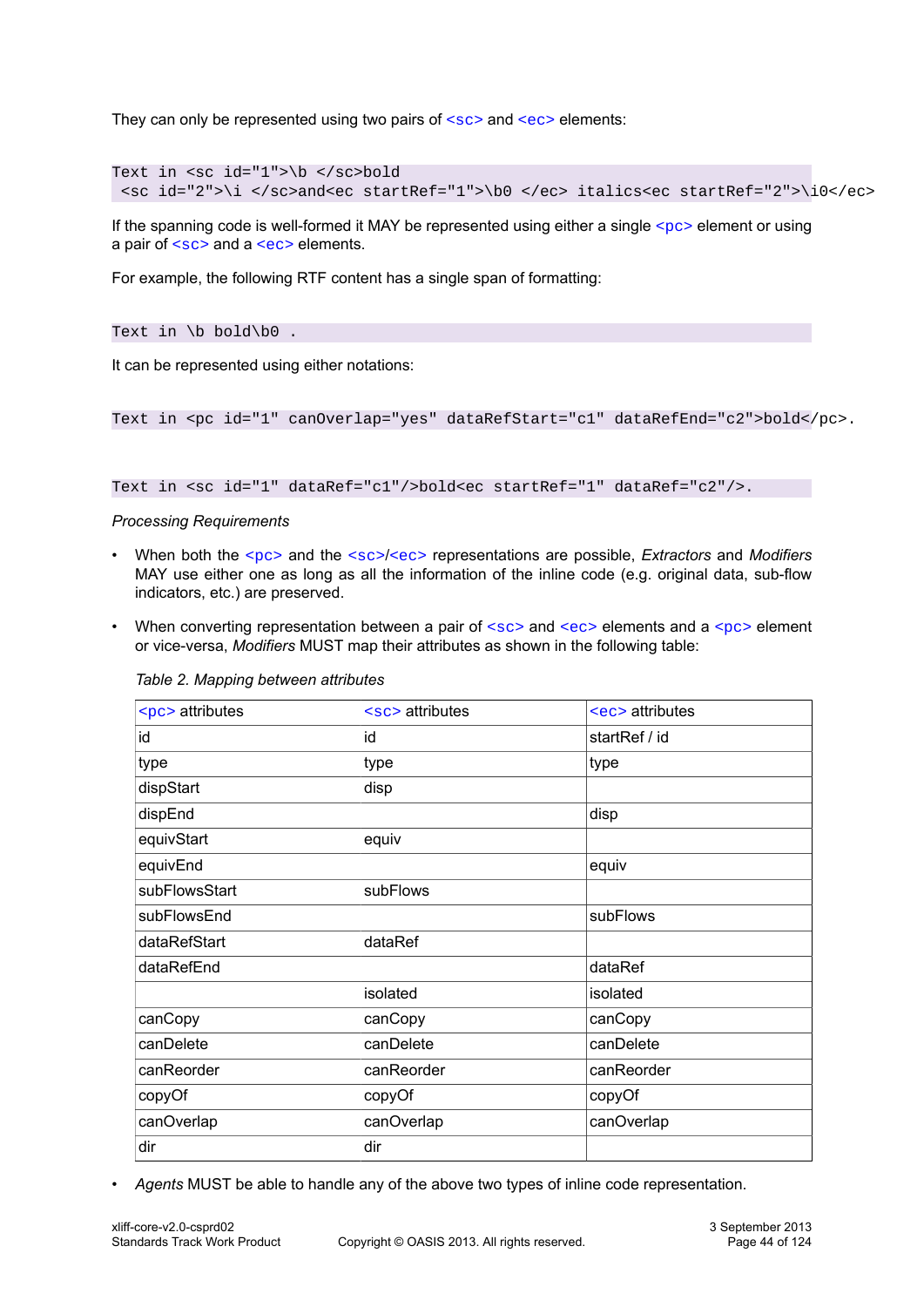### **2.7.2.3 Storage of the original data**

Most of the time, inline codes correspond to an original construct in the format from which the content was extracted. This is the *original data*.

XLIFF tries to abstract and normalize as much as possible the extracted content because this allows a better re-use of the material across projects. Some tools require access to the original data in order to create the translated document back into its original format. Others do not.

### **2.7.2.3.1 No storage of the original data**

In this option, the original data of the inline code is not preserved inside the XLIFF document.

The tool that created the initial XLIFF document is responsible for providing a way to re-create the original format properly when merging back the content.

For example, for the following HTML content:

This <B>naked mole rat</B> is <B>pretty ugly</B>.

one possible XLIFF representation is the following:

```
<unit id="1">
 <segment>
  <source>This <pc id="1">naked mole rat</pc>
is <pc id="2">pretty ugly</pc>.</source>
  <target>Cet <pc id="1">hétérocéphale</pc>
est <pc id="2">plutôt laid</pc>.</target>
 </segment>
</unit>
```
#### **2.7.2.3.2 Storage of the original data**

In this option, the original data of the inline code is stored in a structure that resides outside the content (i.e. outside [<source>](#page-17-0) or [<target>](#page-17-1)) but still inside the [<unit>](#page-14-1) element.

The structure is an element [<originalData>](#page-16-1) that contains a list of [<data>](#page-16-2) entries uniquely identified within the  $\le$ unit> by an [id](#page-30-0) attribute. In the content, each inline code using this mechanism includes a [dataRef](#page-31-0) attribute that points to a  $\langle \text{data} \rangle$  element where its corresponding original data is stored.

For example, for the following HTML content:

This <B>naked mole rat</B> is <B>pretty ugly</B>.

The following XLIFF representation stores the original data:

```
<unit id="1">
 <segment>
  <source>This <pc id="1" dataRefStart="d1" dataRefEnd="d2">naked mole rat</pc>
is <pc id="2" dataRefStart="d1" dataRefEnd="d2">pretty ugly</pc>.</source>
  <target>Cet <pc id="1" dataRefStart="d1" dataRefEnd="d2">hétérocéphale</pc>
est <pc id="2" dataRefStart="d1" dataRefEnd="d2">plutôt laid</pc>.</target>
 </segment>
  <originalData>
 <data id="d1">&lt;B></data>
 <data id="d2">&lt;/B></data>
 </originalData>
```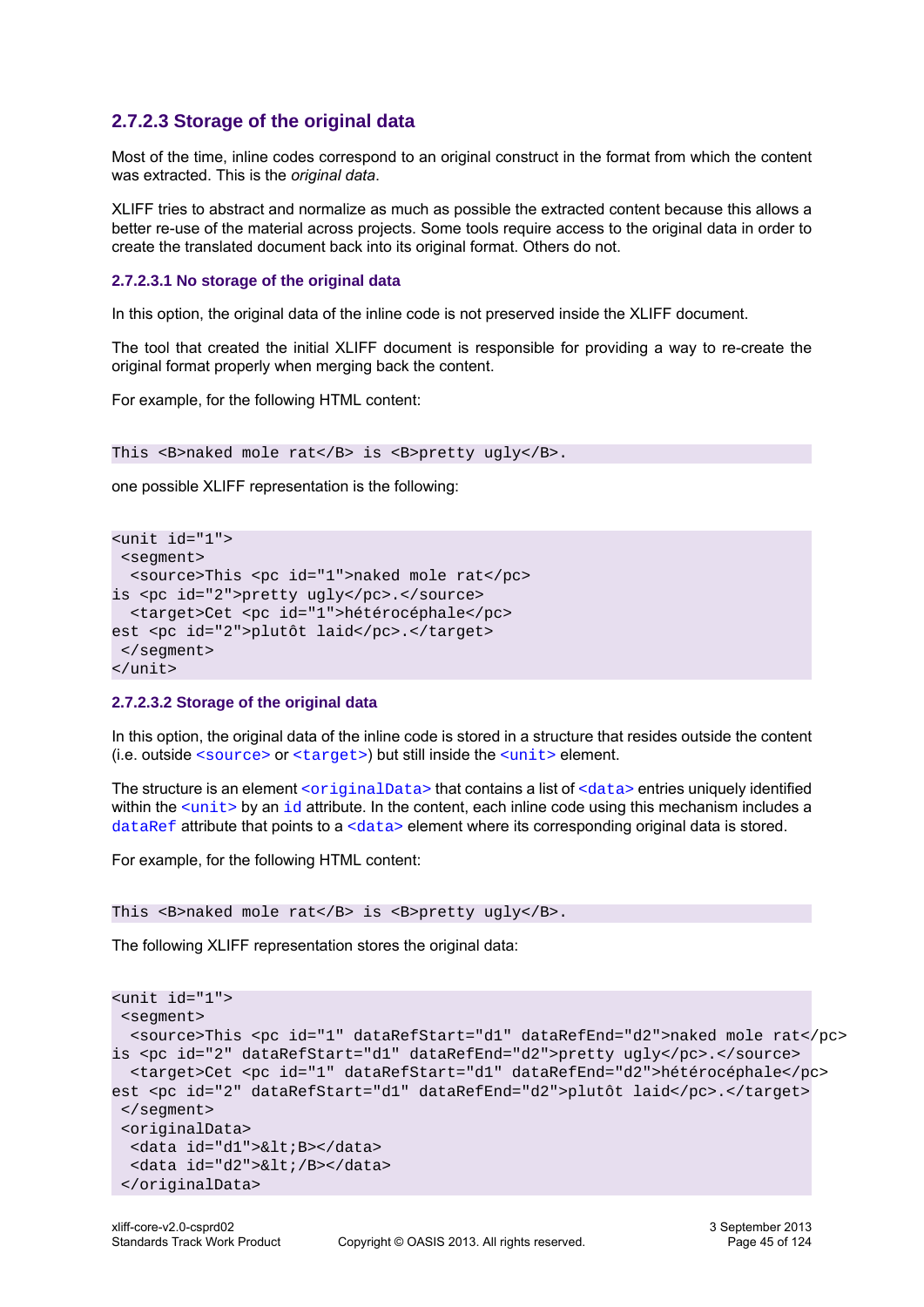</unit>

### **Note**

This mechanism allows to re-use identical original data by pointing to the same [<data>](#page-16-2) element.

### **2.7.2.4 Adding Codes**

When processing a content, there are possible cases when new inline codes need to be added.

For example, in the following HTML help content, the text has the name of a button in bold:

```
Press the <b>Emergency Stop</b> button
to interrupt the count-down sequence.
```
In the translated version, the original label needs to remain in English because the user interface, unlike the help, is not translated. However, for convenience, a translation is also provided and emphasized using another style. That new formatting needs to be added:

```
Appuyez sur le bouton <b>Emergency Stop</b> (<i>Arrêt d'urgence</i>)
pour interrompre le compte à rebours.
```
Having to split a single formatted span of text into several separate parts during translation, can serve as another example. For instance, the following sentence in Swedish uses bold on the names of two animals:

#### Äter <b>katter möss</b>?

But the English translation separates the two names and therefore needs to duplicate the bold codes.

#### Do *sb*>cats</b> eat *sb*>mice</b>?

#### *Processing Requirements*

- *Modifiers* MAY add inline codes.
- The  $id$  value of the added code MUST be different from all  $id$  values in both source and target content of the unit where the new code is added.
- *Mergers* MAY ignore added inline codes when *Merging* the *Translated* content back into the original format.

There are several ways to add codes:

#### <span id="page-45-0"></span>**2.7.2.4.1 Duplicating an existing code**

One way to create a new code is to duplicate an existing one (called the *base code*).

If the base code is associated with some original data: the new code simply use these data.

For example, the translation in the following unit, the second inline code is a duplicate of the first one:

```
<unit id="1">
  <segment>
   <source>Äter <pc id="1" dataRefStart="d1" dataRefEnd="d2">katter
möss</pc>?</source>
   <target>Do <pc id="1" dataRefStart="d1" dataRefEnd="d2">cats</pc>
```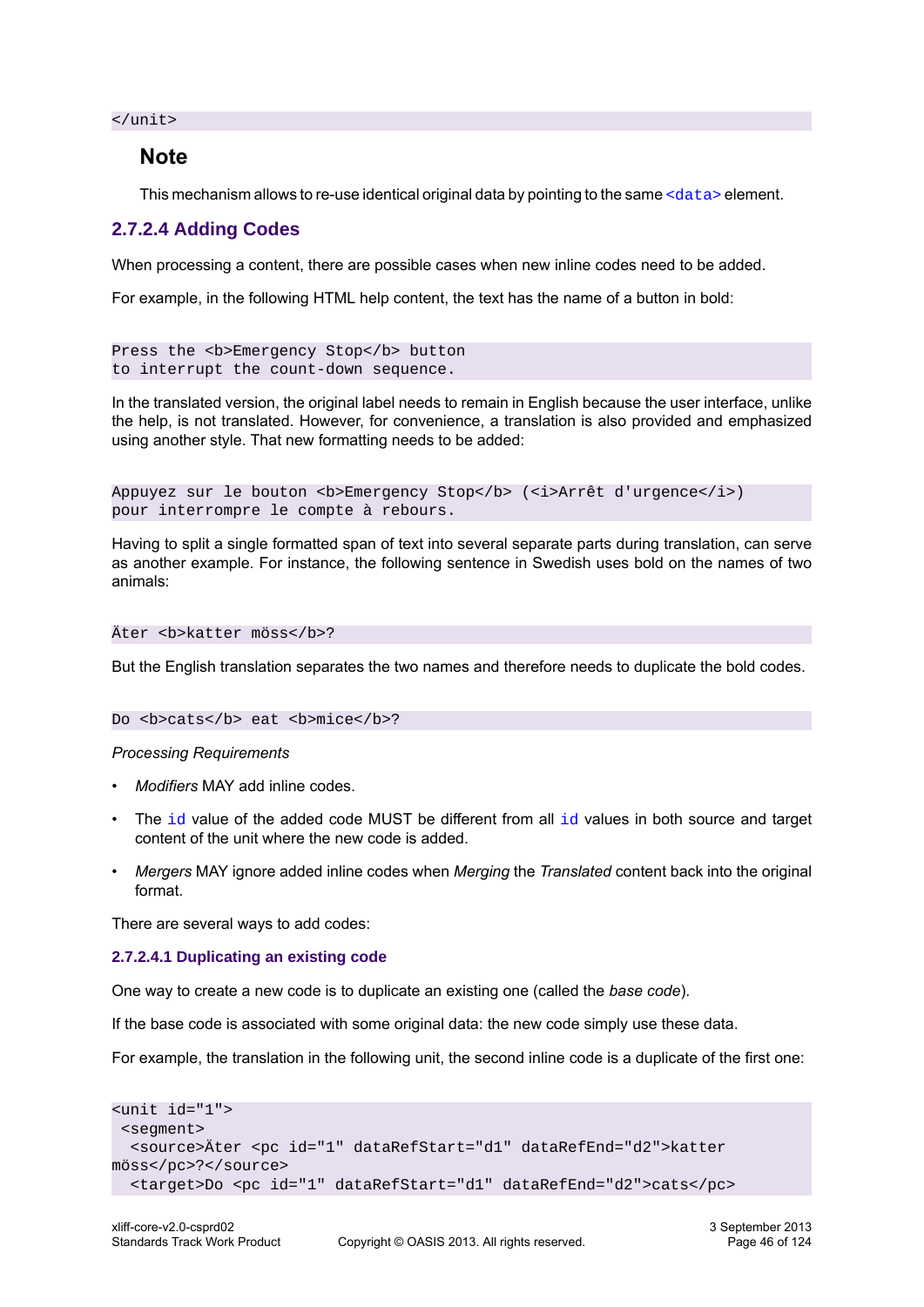```
eat <pc id="2" dataRefStart="d1" dataRefEnd="d2">mice</pc>?</target>
  </segment>
  <originalData>
  <data id="d1">&lt;b></data>
 <data id="d2">&lt;/b></data>
  </originalData>
</unit>
```
If the base code has no associated data, the new code MUST use the  $\sim$ opyOf attribute to indicate the id of the base code. This allows the merging tool to know what original data to re-use.

For example, the translation in the following unit, the second inline code is a duplicate of the first one:

```
<unit id="1">
 <segment>
  <source>Esznek <pc id="1">a magyarok svéd húsgombócot</pc>?</source>
  <target>Do <pc id="1">Hungarians</pc> eat 
<pc id="2" copyOf="1">Swedish meatballs</pc>?</target>
 </segment>
</unit>
```
#### *Processing Requirements*

- Modifiers MUST NOT clone a code that has its [canCopy](#page-24-0) attribute is set to no.
- The  $\mathsf{copyOf}$  $\mathsf{copyOf}$  $\mathsf{copyOf}$  attribute MUST be used when, and only when, the base code has no associated original data.

### **2.7.2.4.2 Creating a brand-new code**

Another way to add a code is to create it from scratch. For example, this can happen when the translated text requires additional formating.

For example, in the following unit, the UI text needs to stay in English, and is also translated into French as a hint for the French user. The French translation for the UI text is formatted in italics:

```
<unit id="1">
  <segment>
  <source>Press the <pc id="1" dataRefStart="d1" dataRefEnd="d2">Emergency Stop</pc>
button to interrupt the count-down sequence.</source>
  <target>Appuyez sur le bouton
<pc id="1" dataRefStart="d1" dataRefEnd="d2">Emergency Stop</pc>
(<pc id="2" dataRefStart="n2" dataRefEnd="n2">Arrêt d'urgence</pc>) pour interrompre
le compte à rebours.</target>
  </segment>
  <originalData>
  <data id="d1">&lt;b></data>
  <data id="d2">&lt;/b></data>
  <data id="n1">&lt;i></data>
  <data id="n2">&lt;/i></data>
  </originalData>
</unit>
```
#### **2.7.2.4.3 Converting text into a code**

Another way to add a code is to convert part of the extracted text into code. In some cases the inline code can be created after extraction, using part of the text content. This can be done, for instance, to get better matches from an existing TM, or better candidates from an MT system.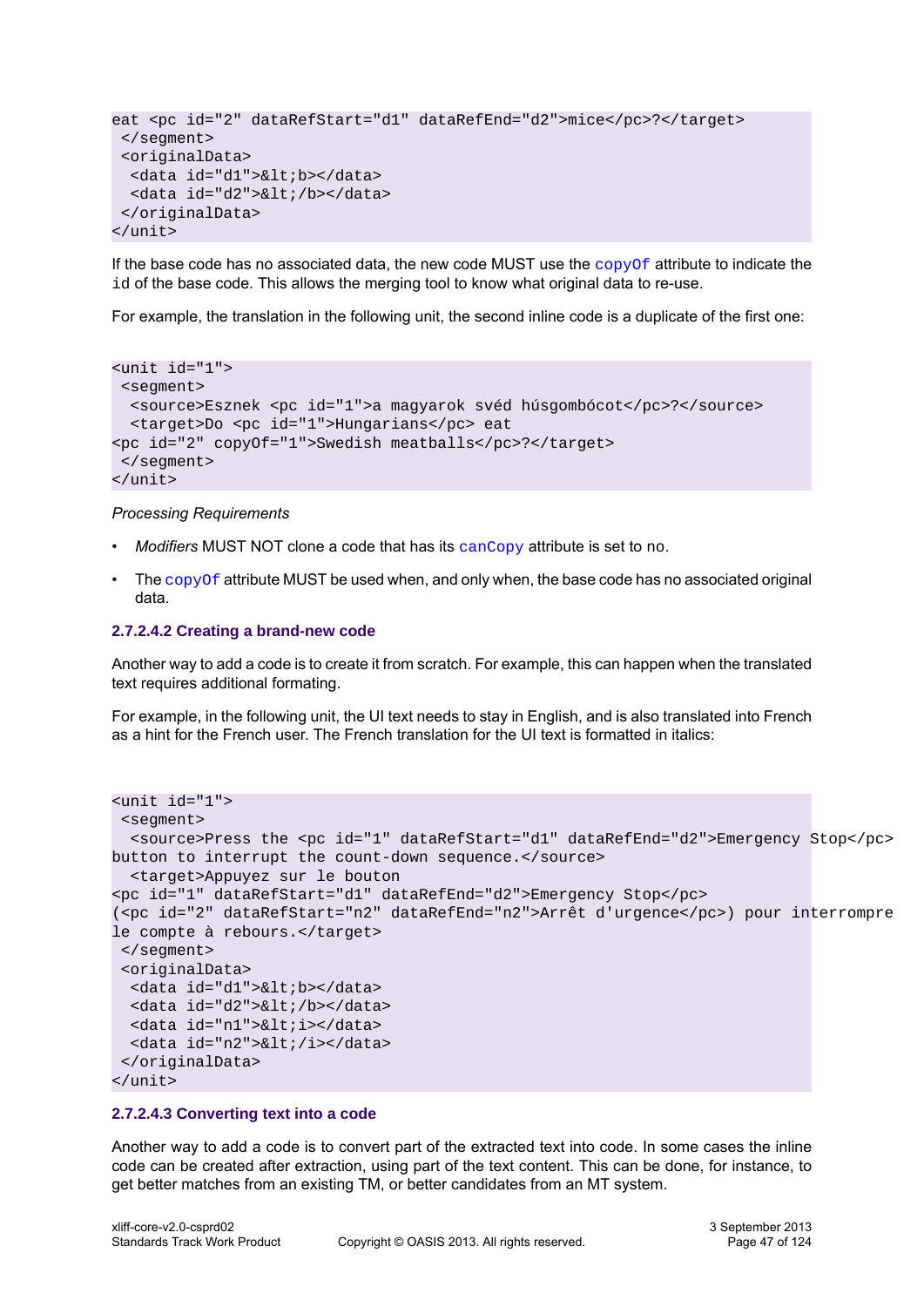For example, it can happen that a tool extracting a Java properties file to XLIFF is not sophisticated enough to treat HTML or XML snippets inside the extracted text as inline code:

```
# text property for the widget 'next'
nextText: Click <ui>Next</ui>
```
Resulting XLIFF content:

```
<unit id="1">
 <segment>
 <source>Click &lt;ui>Next&lt;/ui></source>
 </segment>
</unit>
```
But another tool, later in the process, can be used to process the initial XLIFF document and detect additional inline codes. For instance here the XML elements such as <ui>.

The original data of the new code is the part of the text content that is converted as inline code.

```
<unit id="1">
 <segment>
  <source>Click <pc id="1" dataRefStart="d1" dataRefEnd="d2">Next</pc></source>
 </segment>
 <originalData>
 <data id="d1">&lt;ui></data>
 <data id="d2">&lt;/ui></data>
 </originalData>
</unit>
```
# **Warning**

Converting XLIFF text content into original data for inline code might need a tool-specific process as the tool which did the initial extraction could have applied some conversion to the original content to create the XLIFF content (e.g. un-escape special characters).

### **2.7.2.5 Removing Codes**

When processing a content, there are some possible cases when existing inline codes need to be removed.

For an example the translation of a sentence can result in grouping of several formatted parts into a single one. For instance, the following sentence in English uses bold on the names of two animals:

Do <b>cats</b> eat <b>mice</b>?

But the Swedish translation group the two names and therefore needs only a single bolded part.

Äter <b>katter möss</b>?

#### *Processing Requirements*

- User agents MAY remove a given inline code only if its [canDelete](#page-24-1) attribute is set to yes.
- When removing a given inline code, the user agents MUST remove its associated original data, except if the original data is shared with another inline code that remains in the unit.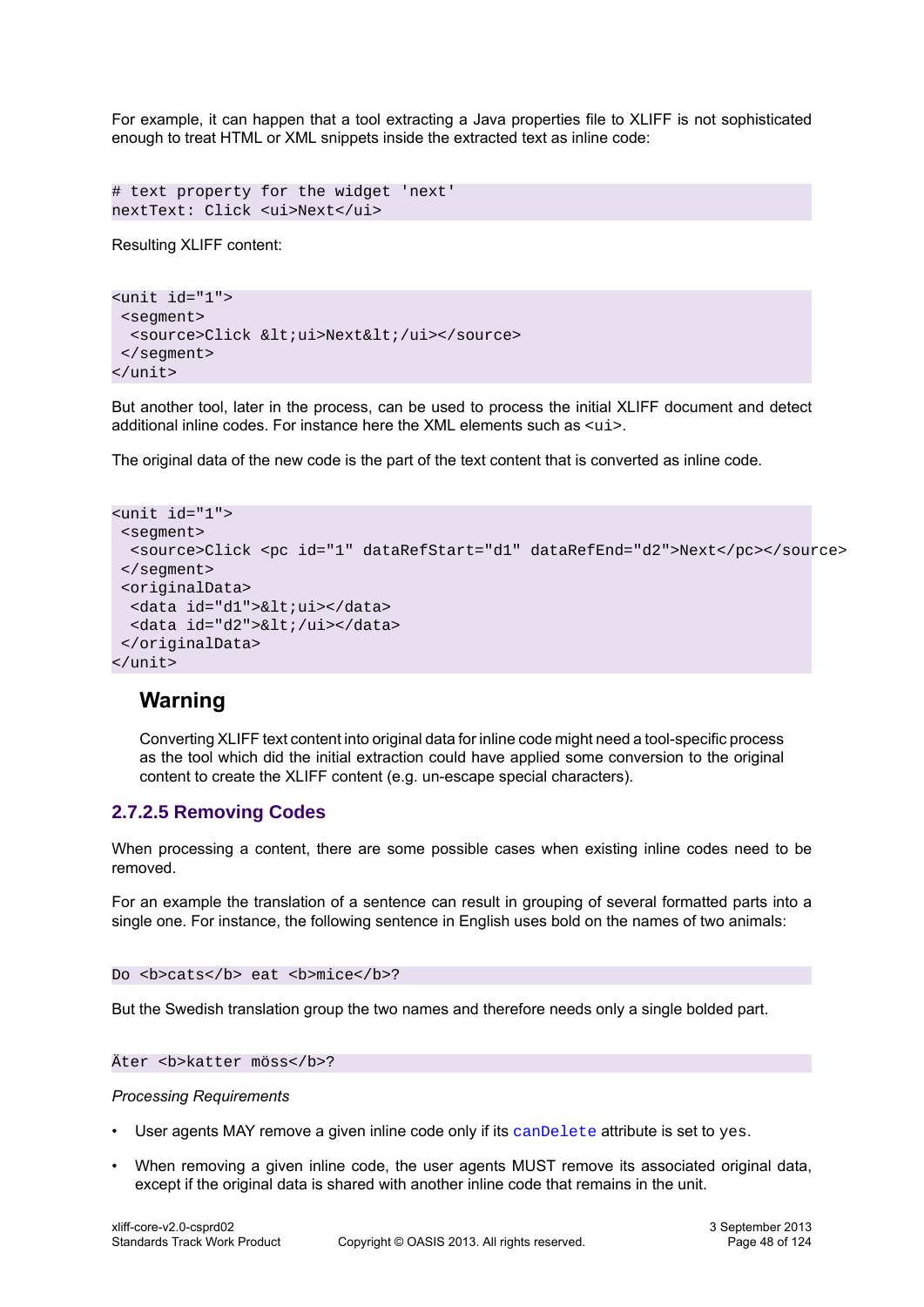Note that having to delete the original data is unlikely because such original data is likely to be associated to an inline code in the source content.

There are several ways to remove codes:

### **2.7.2.5.1 Deleting a code**

One way to remove a code is to delete it from the extracted content. For example, in the following unit, the translated text does not use the italics formatting. It is removed from the target content, but the original data are preserved because they are still used in the source content.

```
<unit id="1">
  <segment>
   <source>I read <pc id="1" dataRefStart="d1" dataRefEnd="d2">Little
House on the Prairie</pc> to my children.</source>
  <target>子供に「大草原の小さな家」を読みました。</target>
  </segment>
  <originalData>
   <data id="d1">&lt;i></data>
 <data id="d2">&lt;/i></data>
  </originalData>
</unit>
```
#### **2.7.2.5.2 Converting a code into text**

Another way to remove an inline code is to convert it into text content. This is likely to be a rare use case. It is equivalant to deleting the code, with the addition to place the original data for the given code into the content, as text. This can be done, for example, to get better matches from an existing TM, or better candidates from an MT system.

For instance, the following unit has an inline code corresponding to a variable place-holder. A tool can temporarily treat this variable as text to get better matches from an existing TM.

```
<unit id="1">
 <segment>
  <source>Cannot find '<ph id="1" dataRef="d1"/>'.</source>
 </segment>
 <originalData>
  <data id="d1">%s</data>
 </originalData>
</unit>
```
The modified unit would end up like as shown below. Note that because the original data was not associated with other inline code it has been removed from the unit:

```
<unit id="1">
 <segment>
   <source>Cannot find '%s'.</source>
 </segment>
</unit>
```
## **Warning**

Converting the original data of an inline code into text content might need a tool-specific process as the tool which did the initial extraction could have applied some conversion to the original content.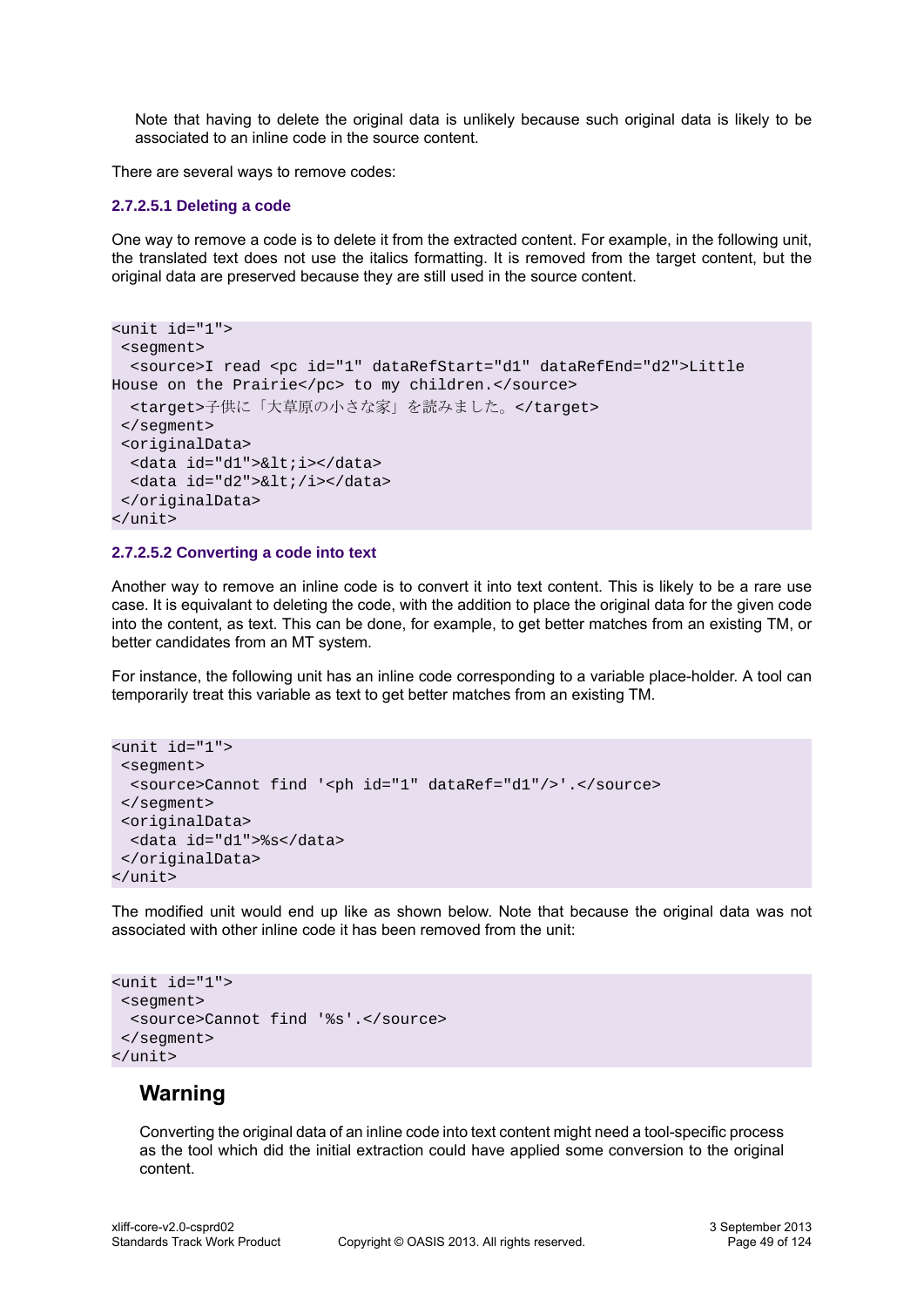### <span id="page-49-0"></span>**2.7.2.6 Editing Hints**

XLIFF provides some information about what editing operations are applicable to inline codes:

• A code can be deleted: That is, the code element as well as its original data (if any are attached) are removed from the document. This hint is represented with the [canDelete](#page-24-1) attribute. The default value is yes: deletion is allowed.

For example, the following extracted C string has the code  $\langle \text{ph } i d = 1 \rangle$  /  $>$  set to be not deletable because removing the original data (the variable placeholder %s) from the string would result in an error when running the application:

- A code can be copied: That is, the code is used as a *base code* for adding another inline code. See [Section 2.7.2.4.1, "Duplicating an existing code"](#page-45-0) for more details. This hint is represented with the [canCopy](#page-24-0) attribute. The default value is yes: copy is allowed.
- A code can be re-ordered: That is, a given code can be moved before or after another inline code. This hint is represented with the [canReorder](#page-25-0) attribute. The default value is yes: re-ordering is allowed.

## **Note**

Please note that often those properties are related and appear together. For example, the code in the first unit shown below is a variable placeholder that has to be preserved and cannot be duplicated, and when several of such variables are present, as in the second unit, they cannot be re-ordered:

```
<unit id="1">
  <segment>
  <source>Can't open '<ph id="1" dataRef="d1" canCopy="no" canDelete="no"/>'.</source>
  </segment>
  <originalData>
  <data id="d1">%s</data>
 </originalData>
</unit>
<unit id="2">
 <segment>
  <source>Number of <ph id="1" dataRef="d1" canCopy="no" canDelete="no" canReorder="no"/>: 
<ph id="2" dataRef="d2" canCopy="no" canDelete="no" canReorder="no"/>.</source>
 </segment>
 <originalData>
  <data id="d1">%s</data>
   <data id="d2">%d</data>
 </originalData>
</unit>
```
See the [Target Content Modification section](#page-54-0) for additional details on editing.

### *Constraints*

When the attribute [canReorder](#page-25-0) is set to no, the attributes [canCopy](#page-24-0) and [canDelete](#page-24-1) MUST also be set to no.

#### *Processing Requirements*

- *Extractors* SHOULD set the [canDelete](#page-24-1), [canCopy](#page-24-0) and [canReorder](#page-25-0) attributes for the codes that need to be treated differently than with the default settings.
- *Modifiers* MUST NOT delete inline codes that have their attribute [canDelete](#page-24-1) set to no.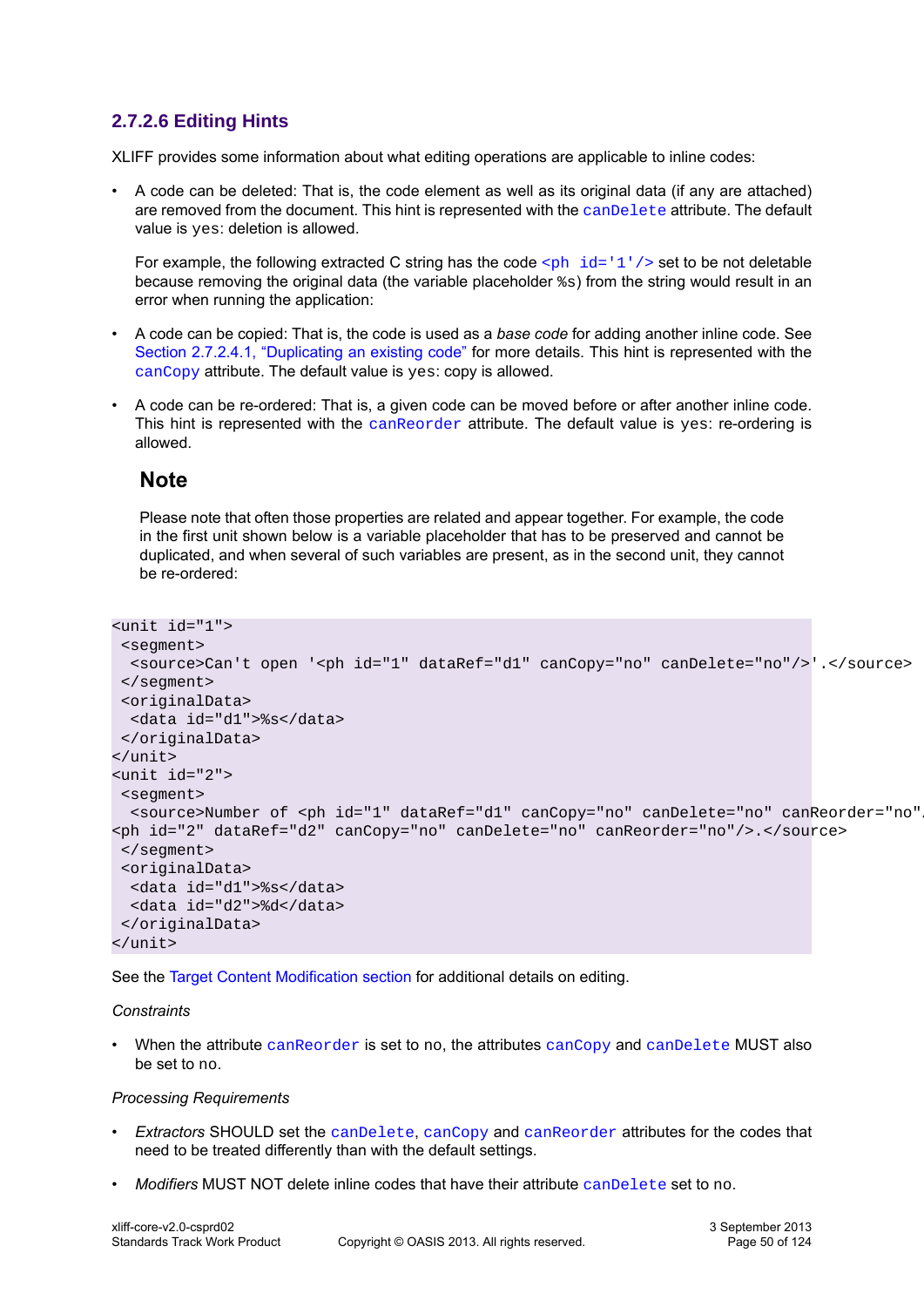• *Modifiers* SHOULD NOT replicate inline codes that have their attribute [canCopy](#page-24-0) set to no.

# <span id="page-50-1"></span>**2.7.3 Annotations**

An annotation is an element that associates a section of the content with some metadata information.

Annotations MAY be created by an *Extractor* that generated the initial *XLIFF Document*, or by any other *Modifier* or *Enricher* later in the process. For example, after an *Extractor* creates the document, an *Enricher* can annotate the source content with terminological information.

Annotations are represented using either the  $\langle m \rangle$ - element, or the pair of  $\langle s \rangle$  and  $\langle e \rangle$ - elements.

### *Processing Requirements*

• When a *Modifier* removes an <mr k> element or a pair of [<sm>](#page-23-1) / [<em>](#page-24-2) elements and the [ref](#page-33-0) attribute is present, it MUST check whether or not the URI [ref](#page-33-0)erenced by the  $r \in \mathbf{f}$  attribute is within the same [<unit>](#page-14-1) as the removed element. If it is and no other element has a reference to the referenced element, the *Modifier* MUST remove the referenced element.

### **2.7.3.1 Type of Annotations**

There are several pre-defined types of annotation and definition of [custom types](#page-52-0) is also allowed.

### **2.7.3.1.1 Translate Annotation**

This annotation is used to indicate whether a span of content is translatable or not.

Usage:

- The [id](#page-30-0) attribute is REQUIRED
- The [translate](#page-37-0) attribute is REQUIRED and set to yes or no
- The [type](#page-38-0) attribute is OPTIONAL and set to generic (this is the default value)

For example:

He saw his <mrk id="m1" translate="no">doppelgänger</mrk>.

### **Note**

This annotation overrides the [translate](#page-37-0) attribute set at the [<segment>](#page-15-0) level.

### **Note**

The [translate](#page-37-0) attribute can also be used at the same time as another type of annotation. For example:

He saw his <mrk id="m1" translate="no" type="term">doppelgänger</mrk>.

### <span id="page-50-0"></span>**2.7.3.1.2 Term Annotation**

This annotation is used to mark up a term in the content, and possibly associate information to it.

Usage:

- The [id](#page-30-0) attribute is REQUIRED
- $\cdot$  The [type](#page-38-0) attribute is REQUIRED and set to term
- The  $value$  attribute is OPTIONAL and contains a short definition of the term
- The  $ref$  attribute is OPTIONAL and contains a URI pointing to information on the term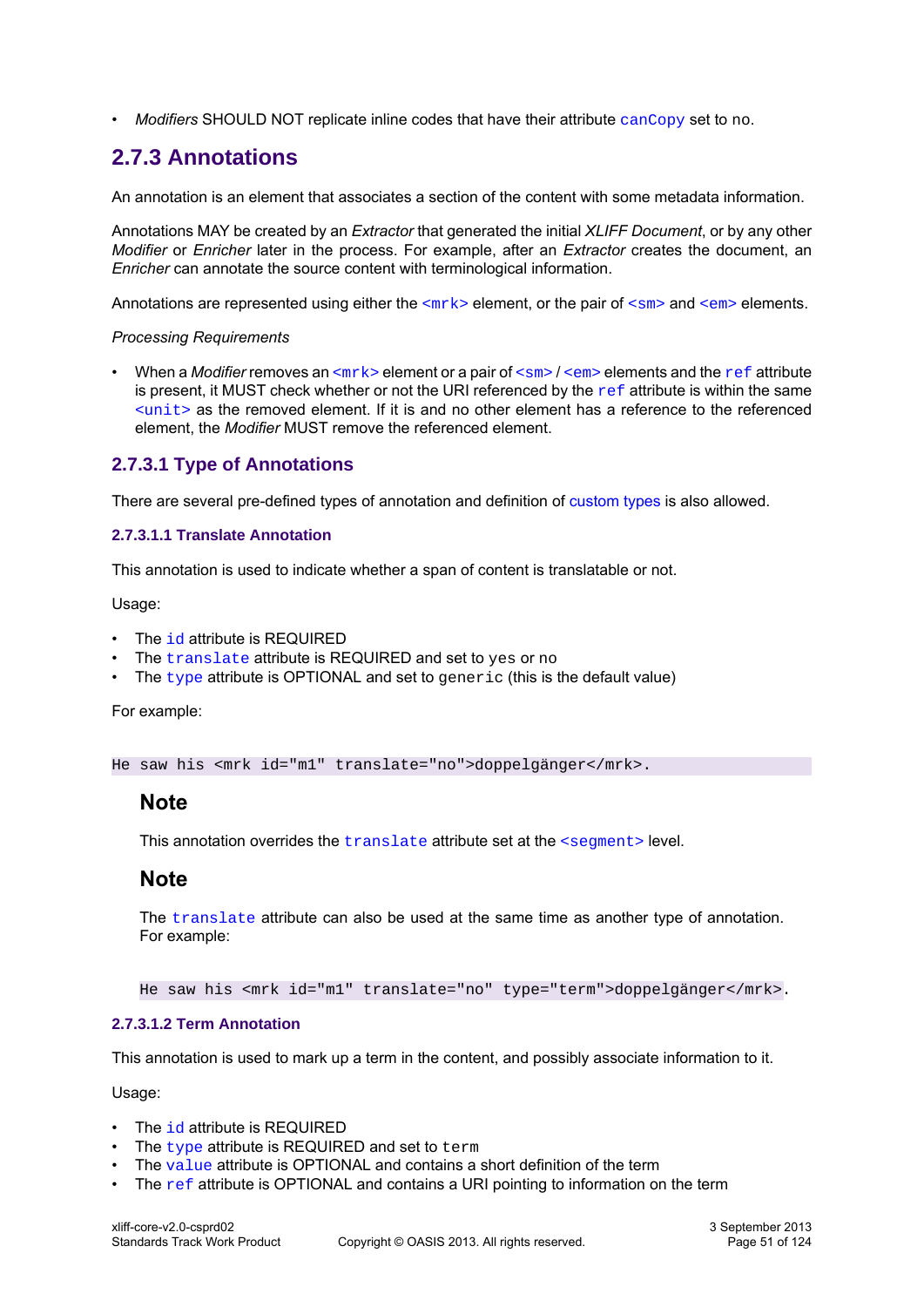• The [translate](#page-37-0) attribute is OPTIONAL and set to yes or no

For example:

```
<unit id="1">
  <segment>
     <source>He is my <mrk id="m1" type="term" ref="#g1">doppelgänger</mrk>.</source>
     <target>Il est mon <mrk id="m1" type="term" ref="#g1">alter ego</mrk>.</target>
  </segment>
  <gls:glossary>
     <gls:glossentry id="g1">
       <gls:term>doppelgänger</gls:term>
       <gls:definition source="dictionary.com">A ghostly double or counterpart of a living person.</gls:definition>
     </gls:glossentry>
  </gls:glossary>
</unit>
```
### **2.7.3.1.3 Translation Candidate Annotation**

This annotation is used to mark up the scope of a translation candidate within the content of a unit and reference a match specified for instance using the Translation Candidates module.

Usage:

- The [id](#page-30-0) attribute is REQUIRED
- The [type](#page-38-0) attribute is REQUIRED and set to match
- The [ref](#page-33-0) attribute is REQUIRED and contains a URI pointing to the translation candidate
- The [translate](#page-37-0) attribute is OPTIONAL and set to yes or no

For example:

```
<unit id="1">
  <segment>
     <source><mrk id="m1" type="match" ref="#tc1">He is my friend.</mrk></source>
   </segment>
   <segment>
     <source>Yet, I barely see him.</source>
   </segment>
   <mtc:matches>
       <mtc:match id="tc1">
       <source>He is my friend.</source>
       <target>Il est mon ami.</target>
     </mtc:match>
   </mtc:matches>
</unit>
```
#### <span id="page-51-0"></span>**2.7.3.1.4 Comment Annotation**

This annotation is used to associate a span of content with a comment.

Usage:

- The [id](#page-30-0) attribute is REQUIRED
- The [type](#page-38-0) attribute is REQUIRED and set to comment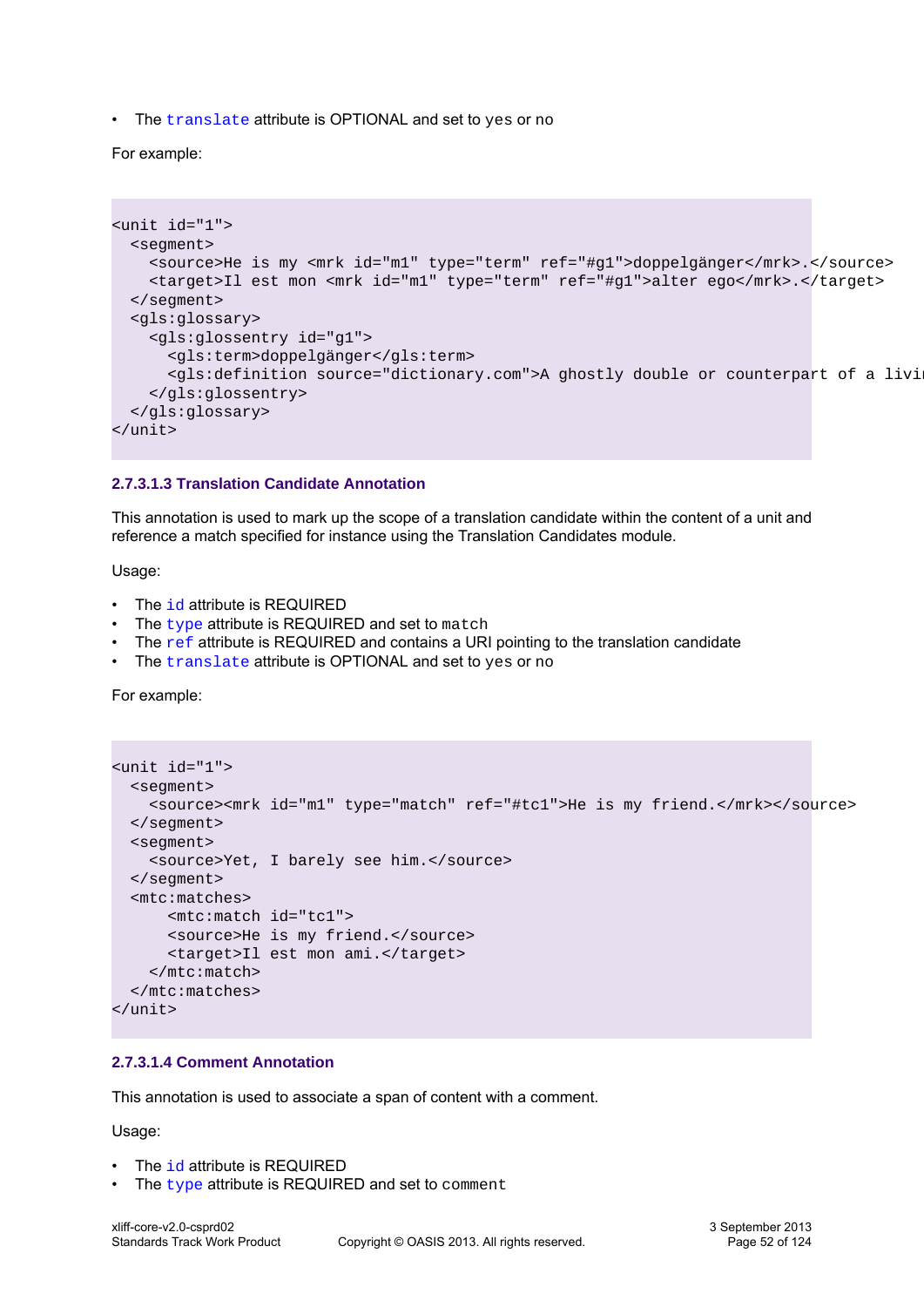- If the [value](#page-38-1) attribute is present it contains the text of the comment, otherwise the  $\text{ref}$  $\text{ref}$  $\text{ref}$  attribute MUST be present and contains the id value (in URI format) of a [<note>](#page-16-0) element that holds the comment.
- The [translate](#page-37-0) attribute is OPTIONAL and set to yes or no

For example, here with the [value](#page-38-1) attribute:

```
The <mrk id="m1" type="comment"
value="Possible values: Printer or Stacker"><ph id="1" dataRef="d1"/></mrk>
has been enabled.
```
And here using the  $ref$  attribute:

```
<unit id="1">
  <segment>
   <source>You use your own namespace.</source>
   <target>Vous pouvez utiliser votre propre <mrk id="m1"
type="comment" ref="#n1">namespace</mrk>.</target>
   <notes>
    <note id="n1" appliesTo="target">Please check the 
translation for 'namespace'. On also can use 'espace de nom',
but I think most technical manuals use the English
term.</note>
  </notes>
 </segment>
</unit>
```
#### <span id="page-52-0"></span>**2.7.3.1.5 Custom Annotation**

The  $\langle m r k \rangle$  element can be used to implement custom annotations.

A custom annotation MUST NOT provide the same functionality as a pre-defined annotation.

Usage:

- The [id](#page-30-0) attribute is REQUIRED
- The  $type$  attribute is REQUIRED and set to a unique user-defined value.
- The [translate](#page-37-0) attribute is OPTIONAL and set to yes or no
- The use and semantics of the  $value$  and  $ref$  attributes are user-defined.

For example:

```
One of the earliest surviving works of literature is
<mrk id="m1" type="myCorp:isbn" value="978-0-14-44919-8">The 
Epic of Gilgamesh</mrk>.
```
### **2.7.3.2 Splitting Annotations**

Annotations can overlap spanning inline codes or other annotations. They also can be split by segmentation. Because of this, a single annotation span can be represented using a pair of  $\langle sm \rangle$  and  $\leq$  elements instead of a single  $\leq$  m $rk$  > element.

For example, one can have the following content:

```
<unit id="1">
 <segment>
   <source>Sentence A. <mrk id="m1" type="comment"
```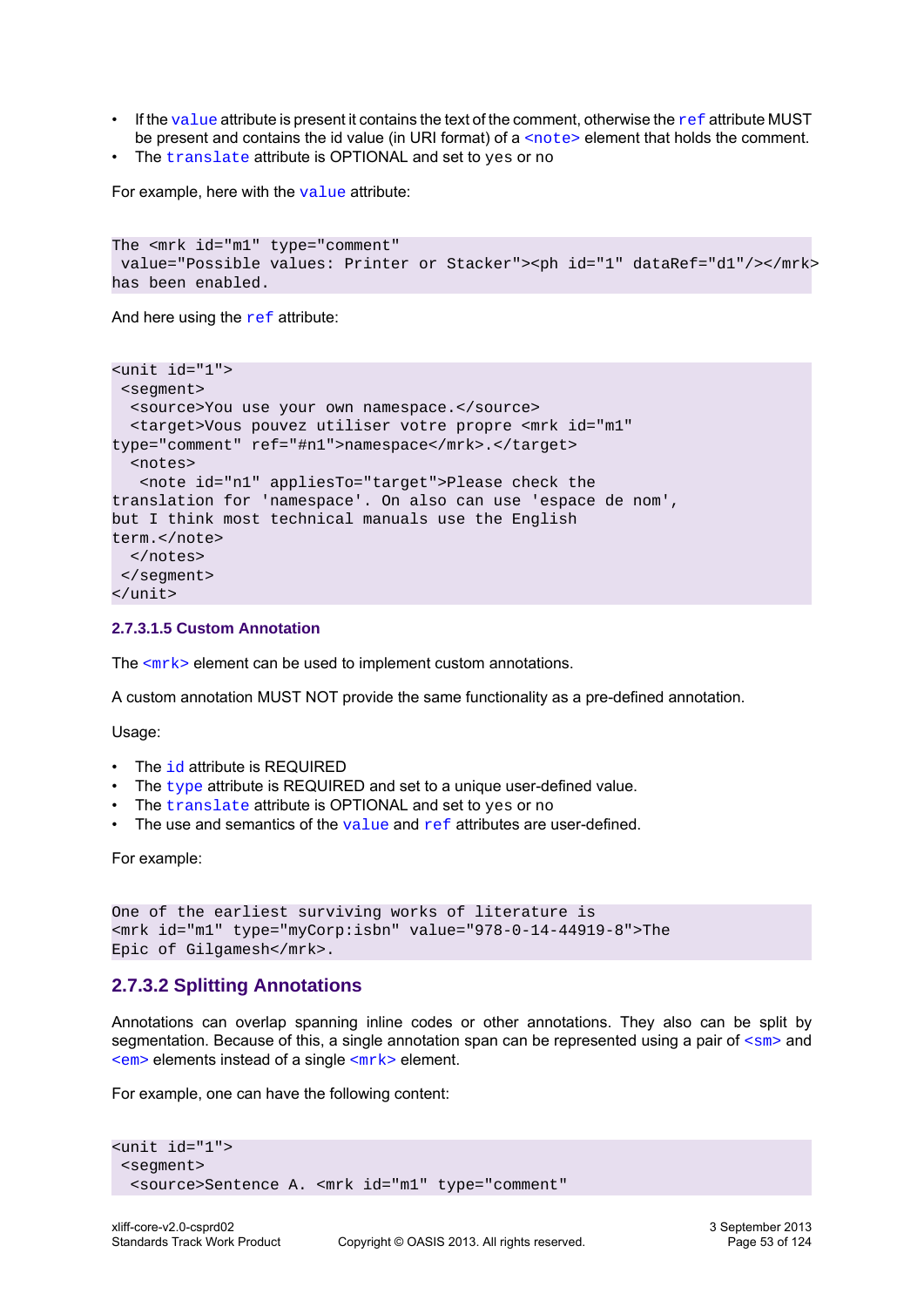```
value="Comment for B and C">Sentence B. Sentence C.</mrk></source>
  </segment>
</unit>
```
After a user agent performs segmentation, the annotation element  $\langle m \rangle$  is changed to a pair of  $\langle sm \rangle$ and [<em>](#page-24-2) elements:

```
<unit id="1">
 <segment>
  <source>Sentence A. </source>
 </segment>
 <segment>
   <source><sm id="m1" type="comment" 
value="Comment for B and C"/>Sentence B. </source>
 </segment>
 <segment>
  <source>Sentence C.<em startRef="m1"/></source>
 </segment>
</unit>
```
## **2.7.4 Sub-Flows**

A sub-flow is a section of text embedded inside an inline code, or inside another section of text.

For example, the following HTML content includes two sub-flows: The first one is the value of the title attribute ("Start button"), and the second one is the value of the alt attribute ("Click here to start!"):

```
Click to start: <img title="Start button"
 src="btnStart.png" alt="Click here to start!"/>
```
Another example is the following DITA content where the footnote "A Palouse horse is the same as an Appaloosa." is defined at the middle of a sentence:

```
Palouse horses<fn>A Palouse horse is the same as
 an Appaloosa.</fn> have spotted coats.
```
In XLIFF, each sub-flow is stored in its own [<unit>](#page-14-1) element, and the [subFlows](#page-35-1) attribute is used to indicate the location of the embedded content.

Therefore the HTML content of the example above can be represented like below:

```
<unit id="1">
 <segment>
  <source>Start button</source>
 </segment>
</unit>
<unit id="2">
 <segment>
  <source>Click here to start!</source>
 </segment>
</unit>
<unit id="3">
 <segment>
   <source>Click to start: <ph id="1" subFlows="1 2"/></source>
 </segment>
```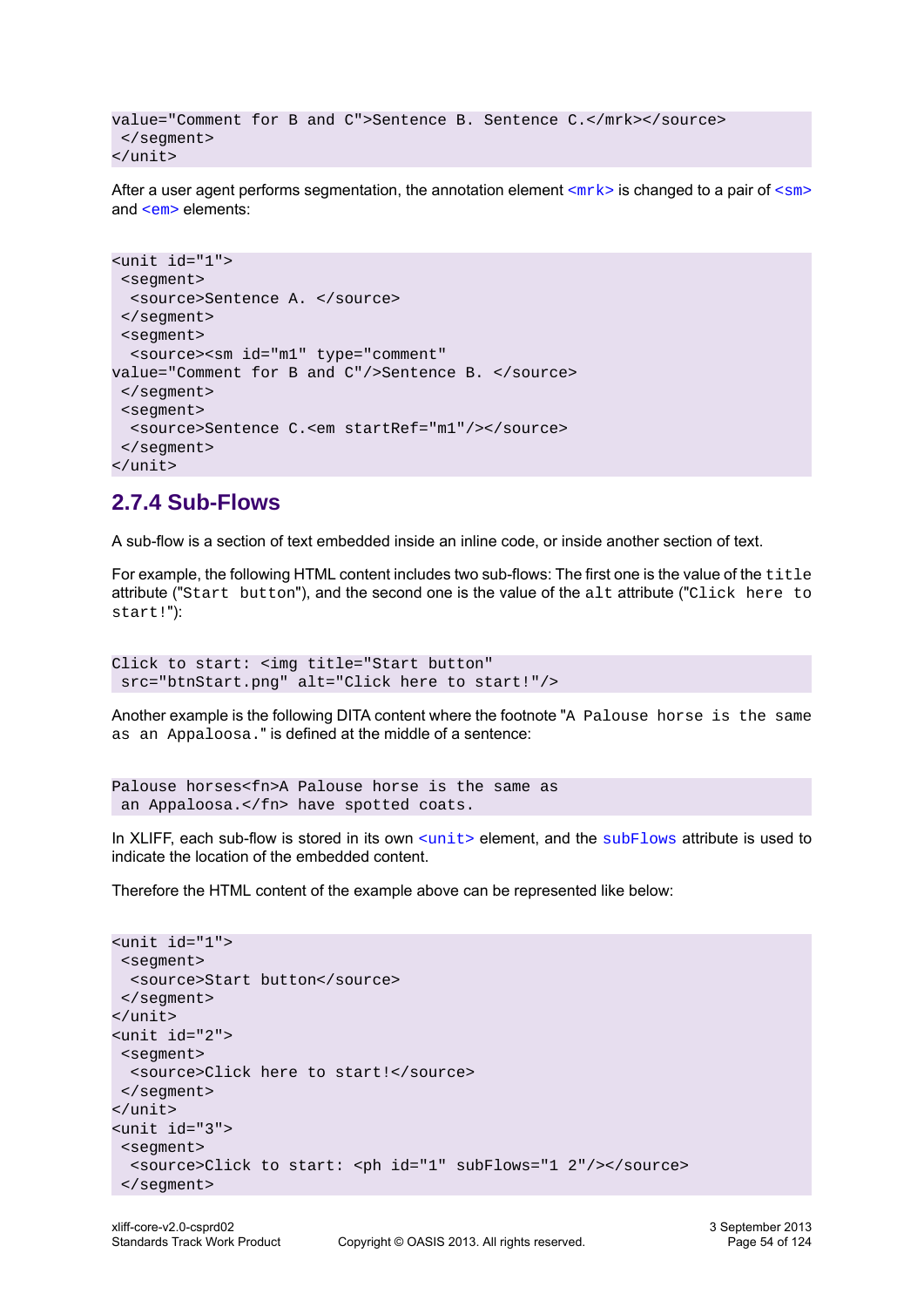#### </unit>

#### *Processing Requirements*

- The extraction tool SHOULD store each sub-flow in its own  $\leq$ unit  $\geq$  element.
- An inline code containing or delimiting one or more sub-flows MUST have an attribute [subFlows](#page-35-1) that holds a list of the identifiers of the  $\langle \text{unit} \rangle$  elements where the sub-flows are stored.
- The extraction tool MAY order the  $\langle \text{unit} \rangle$  elements of the sub-flows and the  $\langle \text{unit} \rangle$  element of their parent in any order it sees fit. User agents coming later in the process MUST keep the  $\langle$ unit $\rangle$ elements in their initial order.

# **2.7.5 White Spaces**

While white spaces can be significant or insignificant in the original format, they are always treated as significant when stored as original data in XLIFF.

*Processing Requirements*

- For the elements  $\langle \sec \rangle$ ,  $\langle \sec \rangle$ ,  $\langle \cosh \rangle$  and  $\langle \cot \omega \rangle$ . The white spaces of their content MUST be preserved in all cases, even if the value for  $xml:space$  is set or inherited as  $default$ .
- For the inline content and all other inline elements: The white spaces MUST be preserved if the value for xml: space is set to preserve, and they MAY be preserved if the value is set to default.

# **2.7.6 Bidirectional Text**

Text directionality in XLIFF content is defined by inheritance. Source and target content can have different directionality.

The initial directionality for both the source and the target content is defined in the  $\le$ file> element, using the OPTIONAL attributes  $\frac{\text{srcl}}{\text{cm}}$  for the source and  $\frac{\text{tr}}{\text{cm}}$  for the target. The default value for both attributes is  $ltr$ .

The  $\langle\text{qroup}\rangle$  and  $\langle\text{unit}\rangle$  elements also have the two OPTIONAL attributes  $\text{srcDir}$  $\text{srcDir}$  $\text{srcDir}$  and  $\text{trapir}$ . Their values MUST be either  $ltr$  or  $rtl$ . The default value of the  $srcDir$  is inherited from the value of the  $\frac{\text{srcDir}}{\text{d}t}$  $\frac{\text{srcDir}}{\text{d}t}$  $\frac{\text{srcDir}}{\text{d}t}$  attribute of the respective parent element. The default value of the  $\frac{\text{trcDir}}{\text{d}t}$  attribute is inherited from the value of the  $trgDir$  attribute of the respective parent element.

The  $\leq$ source> element has an OPTIONAL attribute  $\text{dir}$  $\text{dir}$  $\text{dir}$  with a value ltr or rtl. The default value is the same as the value of the of the  $srcDir$  attribute on the  $sunit >$  element, in which the element is located.

The  $\langle$ target> element has an OPTIONAL attribute  $\text{dir}$  $\text{dir}$  $\text{dir}$  with a value  $\text{itr}$  or  $\text{rt}$ . The default value is the same as the value of the  $\text{trapir}$  attribute of the  $\text{cunit}$ , in which the element is located.

The  $<sub>SPC</sub>$  and  $<sub>SSC</sub>$  elements have an OPTIONAL attribute  $dir$  with a value  $1tr$  or  $rt1$ . The default</sub></sub> value is inherited from the parent [<source>](#page-17-0), [<target>](#page-17-1), or [<pc>](#page-19-0) element, in which the respective element is located.

Adding bidirectional information in the text content is done using the Unicode bidirectional control characters [\[UAX #9\]](#page-9-5).

In addition, the  $\langle$ data> element has an OPTIONAL attribute  $\text{dir}$  $\text{dir}$  $\text{dir}$  with a value  $\text{Itr}$  or  $\text{rt1}$  that is not inherited. The default value is  $1 \text{tr}$ .

# <span id="page-54-0"></span>**2.7.7 Target Content Modification**

This section defines the rules *Writers* need to follow when working with the target content of a given segment in order to provide interoperability throughout the whole process.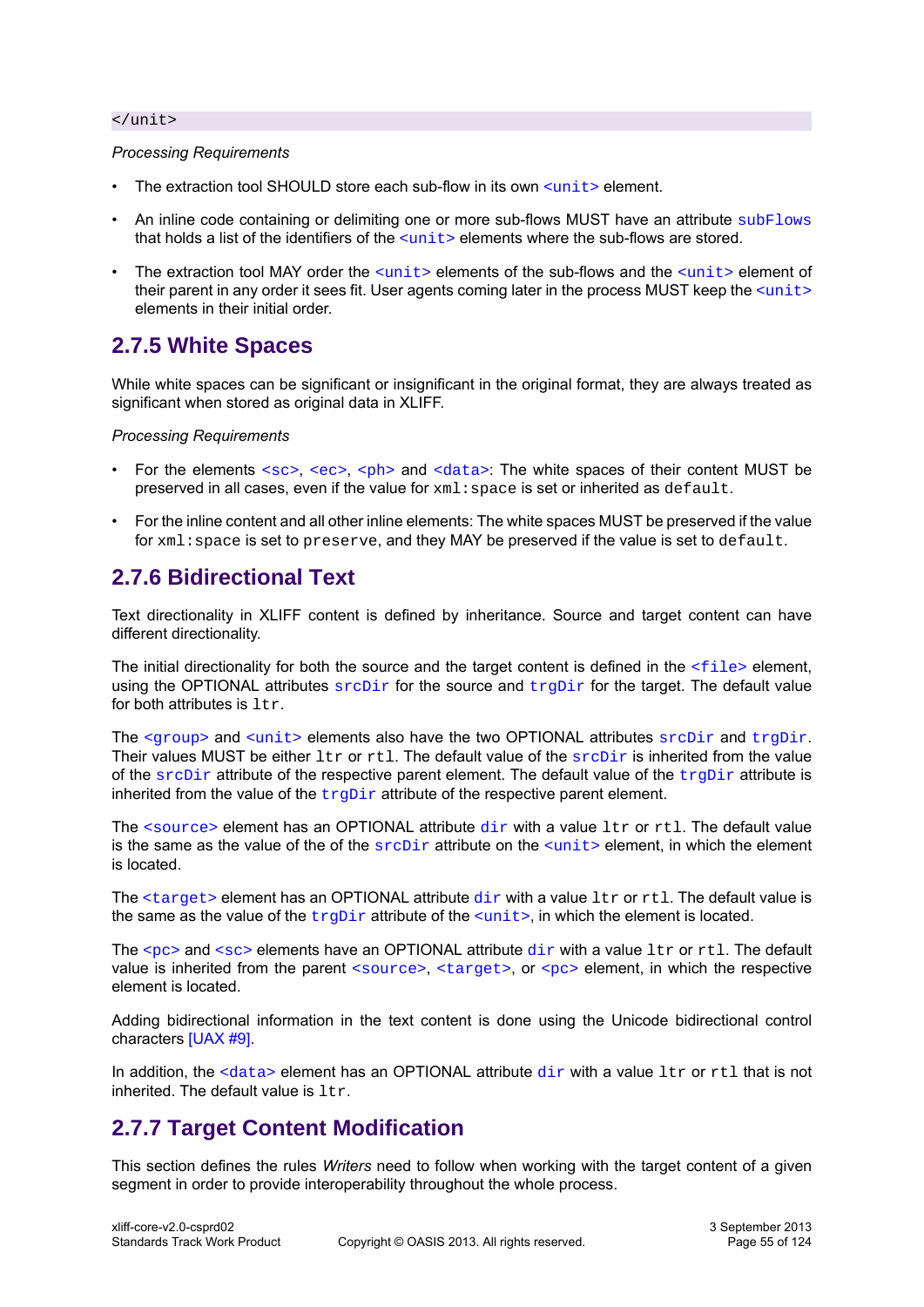The *Extractor* MAY create the initial target content as it sees fit.

The *Merger* is assumed to have the same level of processing and native format knowledge as the *Extractor*. Providing an interoperable way to convert native documents into XLIFF with one tool and back to the native format with another tool without the same level of knowledge is outside the scope of this specification.

The *Writers Modifying* the target content of an *XLIFF Document* between the *Extractor* and the *Merger* ensure interoperability by applying specific rules. These rules are separated into two cases: When there is an existing target and when there is no existing target.

### **2.7.7.1 Without an Existing Target**

When there is no existing target, the processing requirements for a given segment are the following:

### *Processing Requirements*

- *Writers* MAY leave the segment without a target.
- *Modifiers* MAY create a new target as follows:
	- *Modifiers* MAY add translatable text.
	- *Modifiers* MUST put all [non-removable](#page-49-0) inline codes in the target.
	- *Modifiers* MUST preserve the order of all the [non-reorderable](#page-49-0) inline codes.
	- *Modifiers* MAY put any [removable](#page-49-0) inline code in the target.
	- *Modifiers* MAY add inline codes.
	- *Modifiers* MAY add or remove annotations.
	- *Modifiers* MAY convert any  $<sub>PC</sub>$  element into a pair of  $<sub>SC</sub>$  and  $<sub>ec</sub>$  elements.</sub></sub></sub>
	- *Modifiers* MAY convert, if it is possible, any pair of  $\langle \sec \rangle$  and  $\langle \sec \rangle$  elements into a  $\langle \sec \rangle$  element.

### **2.7.7.2 With an Existing Target**

When working with a segment with content already in the target, *Writers* MUST choose one of the three behaviors described below:

#### *Processing Requirements*

- *Writers* MAY leave the existing target unchanged.
- *Modifiers* MAY modify the existing target as follow:
	- *Modifiers* MAY add or *Modify* translatable text.
	- *Writers* MUST preserve all [non-removable](#page-49-0) inline codes, regardless whether or not they exist in the source.
	- *Writers* MUST preserve any [non-reorderable](#page-49-0) inline codes in the existing target.
	- *Writers* MUST NOT add any [non-reorderable](#page-49-0) inline codes to the target.
	- *Modifiers* MAY remove any [removable](#page-49-0) inline codes in the target.
	- *Modifiers* MAY add inline codes (including copying any [cloneable](#page-49-0) inline codes of the existing target).
	- *Modifiers* MAY add or remove annotations.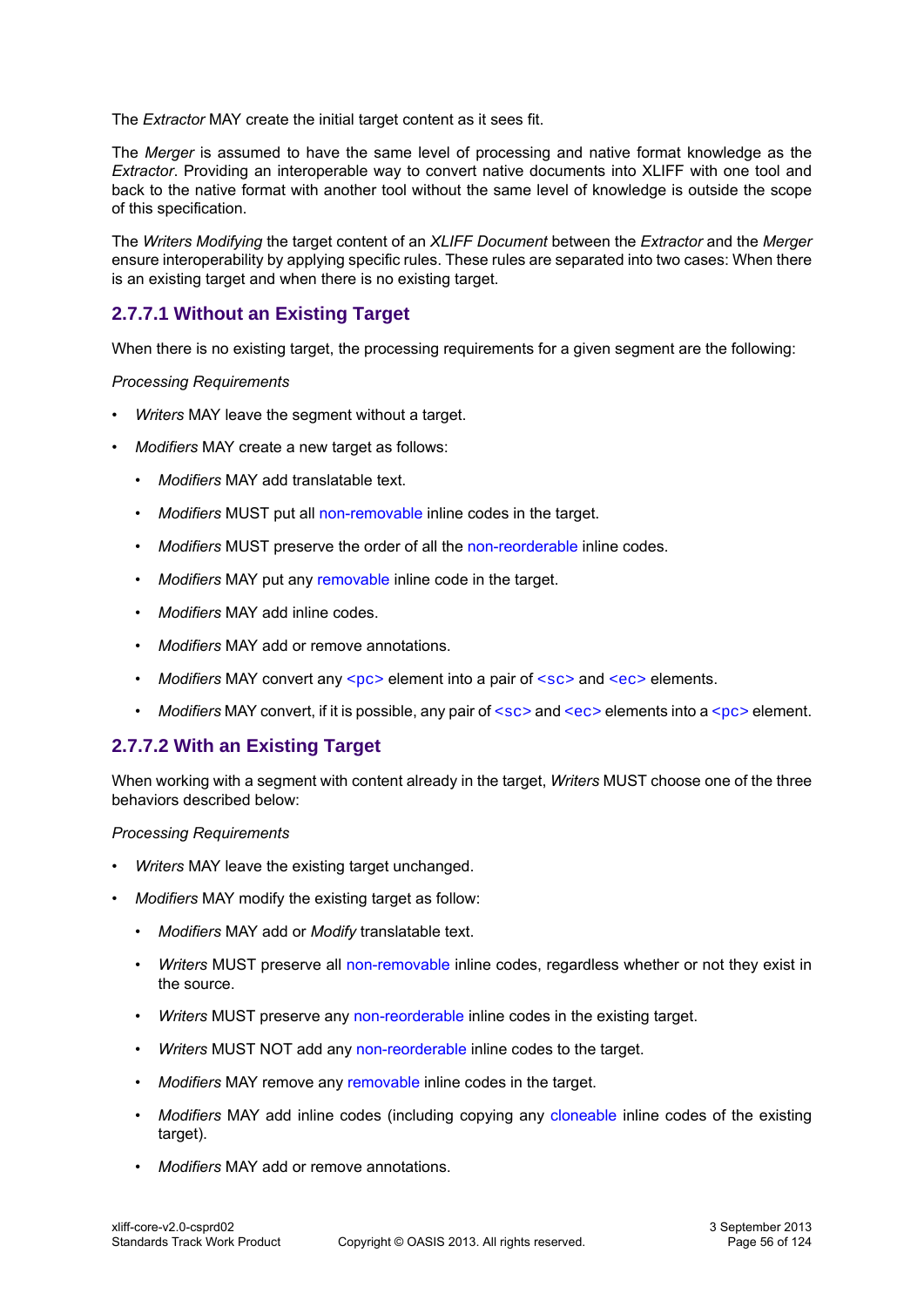- *Modifiers* MAY convert any  $<sub>pc</sub>$  element into a pair of  $<sub>sc</sub>$  and  $<sub>ec</sub>$  elements.</sub></sub></sub>
- *Modifiers* MAY convert, if it is possible, any pair of  $<$ sc> and  $<$ ec> elements into a  $<$ pc> element.
- *Modifiers* MAY delete the existing target and start over as if working without an existing target.

# **2.7.8 Content Comparison**

This specification defines two types of content equality:

- Equality type A: Two contents are equal if their normalized forms are equal.
- Equality type B: Two contents are equal if, in their normalized forms and with all inline code markers replaced by the value of their  $equiv$  attributes, the resulting strings are equal.

A content is normalized when:

- The text nodes are in Unicode Normalized Form C defined in the Unicode Annex #15: Unicode Normalization Forms [\[UAX #15\].](#page-9-6)
- All annotation markers are removed.
- All pairs of  $<sub>SC</sub>$  and  $<sub>ec</sub>$  elements that can be converted into a  $<sub>PC</sub>$  element, are converted.</sub></sub></sub>
- All adjacent text nodes are merged into a single text node.
- For all the text nodes with the white space property set to  $\det \det A$  all adjacent white spaces are collapsed into a single space.

# <span id="page-56-0"></span>**2.8 Extension Mechanisms**

XLIFF 2.0 offers two mechanisms for storing custom data in an XLIFF document:

- 1. Using the [Metadata module](#page-85-0) for storing custom data in elements defined by the official XLIFF specification.
- 2. Using the standard XML namespace mechanism for storing data in elements or attributes defined in a custom XML Schema.

Both mechanisms can be used simultaneously.

## **2.8.1 Extension Points**

The following *XLIFF Core* elements allow storing custom data in [<mda:metadata>](#page-85-1) elements or in elements from a custom XML namespace:

- [<file>](#page-13-0) - [<group>](#page-14-0) - [<unit>](#page-14-1)

*XLIFF Modules* extensibility by the [Metadata module](#page-85-0) or custom namespace elements is specified in those modules.

The following *XLIFF Core* elements accept custom attributes:

- [<file>](#page-13-0)
- [<group>](#page-14-0)
- [<unit>](#page-14-1)
- $-$  cmrks
- $\leq$  cm  $\geq$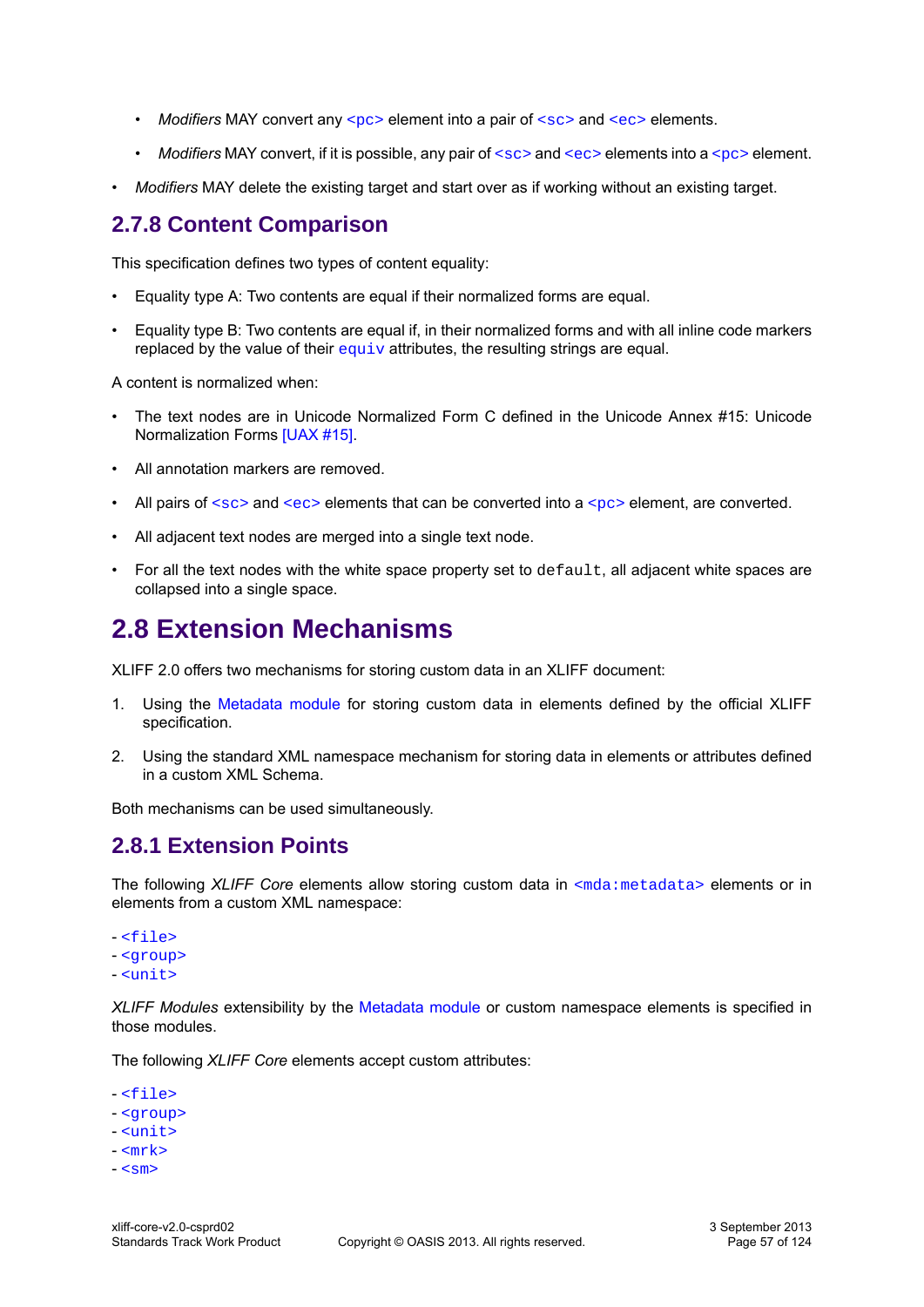*XLIFF Modules* extensibility by custom namespace attributes is specified in those modules.

## **2.8.2 Processing Requirements**

- A user extension, whether implemented using  $\leq$ mda:metadata> or using a custom namespace, MUST NOT provide the same functionality as an existing XLIFF core or module feature, however it MAY complement an extensible XLIFF core feature or module feature or provide a new funtionality at the provided extensin points.
- *Mergers* MUST NOT rely on custom namespace extensions, other than the ones possibly defined in [<skeleton>](#page-13-1), to create the *Translated* version of the original document.
- *Writers* that do not support a given custom namespace based user extension SHOULD preserve that extension without *Modification*.

# **2.9 Segmentation**

In the context of XLIFF, a segment is a content which is either a unit of extracted text, or has been created from a unit of extracted text by means of a segmentation mechanism such as sentence boundary detection. For example, a segment can be a title, the text of a menu item, a paragraph or a sentence in a paragraph.

In the context of XLIFF, other types representations sometimes called "segmentation" can be represented using annotations. For example: the terms in a segment can be identified and marked up using the [term annotation.](#page-50-0)

XLIFF does not specify how segmentation is carried out, only how to represent its result. Material provisions regarding segmentation can be found for instance in the Segmentation Rules eXchange standard [\[SRX\]](#page-9-7) or [\[UAX #29\].](#page-9-8)

## **2.9.1 Segments Representation**

In XLIFF each segment of processed content is represented by a  $\leq$  segment> element.

A [<unit>](#page-14-1) can comprise a single [<segment>](#page-15-0).

Each [<segment>](#page-15-0) element has one [<source>](#page-17-0) element that contains the source content and one OPTIONAL [<target>](#page-17-1) element that can be empty or contain the translation of the source content at a given state.

Content parts between segments are represented with the  $\langle$ ignorable> element, which has the same content model as [<segment>](#page-15-0).

For example:

```
<unit id="1">
  <segment>
  <source>First sentence.</source>
   <target>Première phrase.</target>
 </segment>
  <ignorable>
  <source> </source>
  </ignorable>
 <segment>
  <source>Second sentence.</source>
 </segment>
</unit>
```
3 September 2013 Page 58 of 124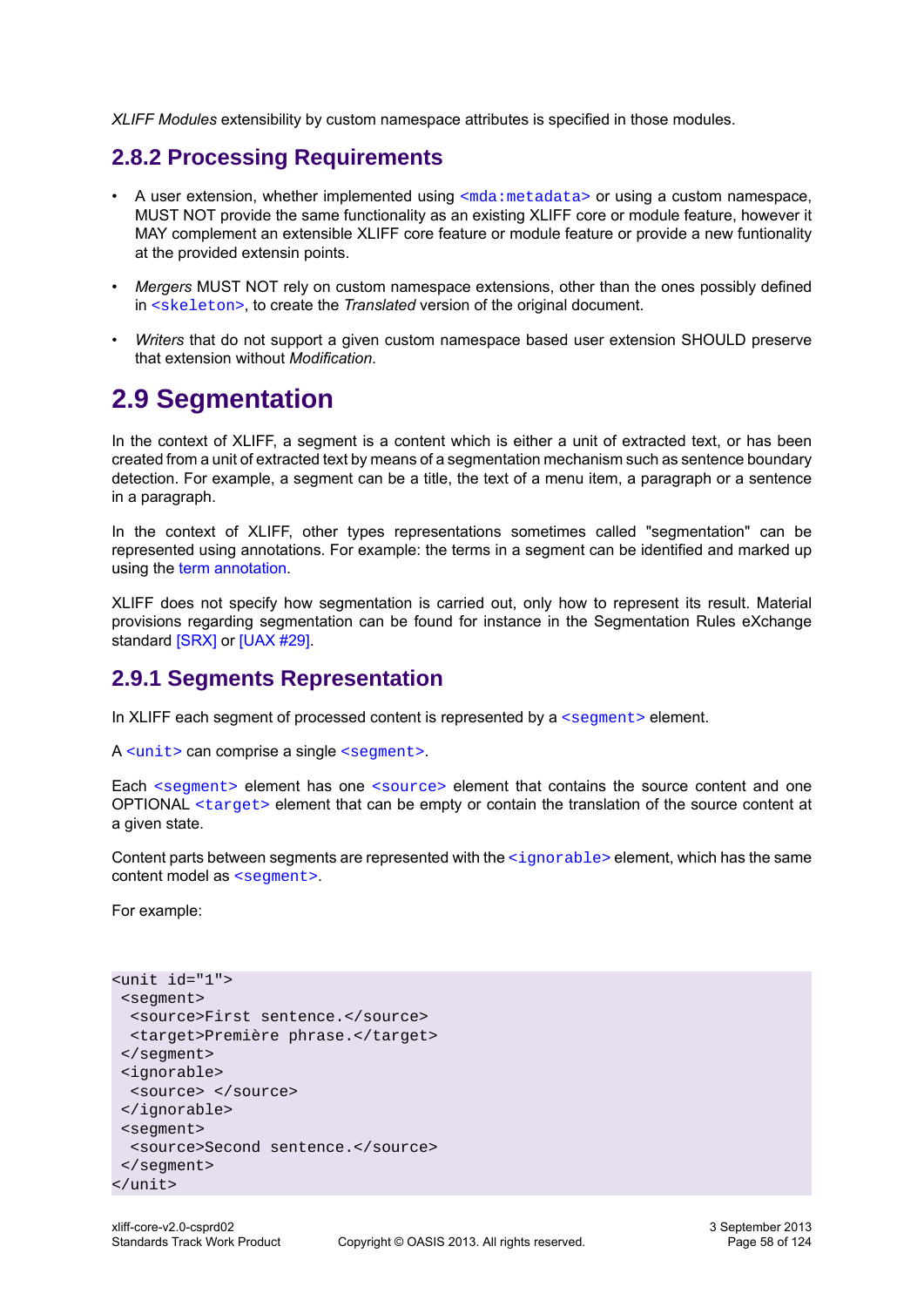# **2.9.2 Segments Order**

Some *Agents* (e.g. aligner tools) can segment content, so that the target segments are not in the same order as the source segments.

To be able to map [order](#page-33-1) differences, the  $\langle \text{target} \rangle$  element has an OPTIONAL order attribute that indicates its position in the sequence of segments (and inter-segments). Its value is an integer from 1 to N, where N is the sum of the numbers of the  $\leq$  segment and  $\leq$  ignorable  $\geq$  elements within the given enclosing [<unit>](#page-14-1) element.

For example, the following HTML documents have the same paragraph with three sentences in different order:

```
<p lang='en'>Sentence A. Sentence B. Sentence C.</p>
```

```
<p lang='fr'>Phrase B. Phrase C. Phrase A.</p>
```
The XLIFF representation of the content, after segmentation and alignment, would be:

```
<unit id="1">
  <segment id="1">
   <source>Sentence A.</source>
   <target order="5">Phrase A.</target>
 </segment>
 <ignorable>
  <source> </source>
  </ignorable>
  <segment id="2">
   <source>Sentence B.</source>
   <target order="1">Phrase B.</target>
 </segment>
 <ignorable>
  <source> </source>
 </ignorable>
  <segment id="3">
   <source>Sentence C.</source>
   <target order="3">Phrase C.</target>
 </segment>
</unit>
```
## **2.9.3 Segmentation Modification - Resegmentation**

When *Modifying* segmentation, or performing Resegmentation, *Modifiers* MUST meet the following high level Constrainst and follow the below detailed Processing Requirements:

*Constraints*

- Intergrity of the inline codes see the section on [Inline Codes](#page-41-1) for detailed requirements and the inline annotations - see the section on [Annotations](#page-50-1) for detailed requirements - MUST be prerserved.
- Integrity of *XLIFF Core* attributes on the [<segment>](#page-15-0), [<ignorable>](#page-15-1), [<source>](#page-17-0), and [<target>](#page-17-1) elements MUST be prerserved.

For example, the uniqueness of id attribute values of those elements within a unit has to be preserved.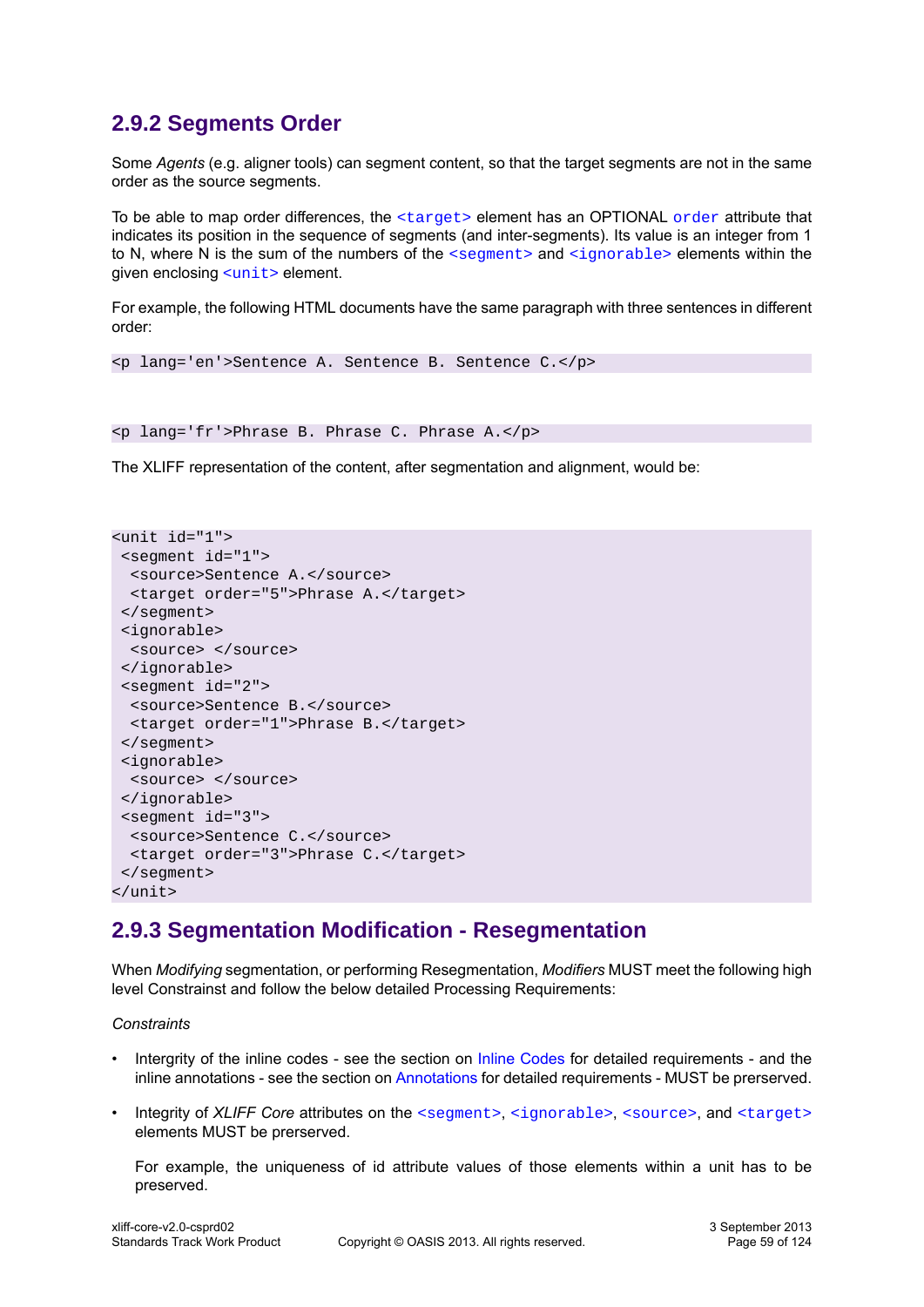The entire source content of any one [<unit>](#page-14-1) element MUST remain logically unchanged; [<segment>](#page-15-0) elements or their data MUST NOT be moved or joined across units.

# **Warning**

*Modifiers* changing segmentation have to preserve integrity of the relations between segments and the associated data.

## **Warning**

Note that when splitting or joining segments that have both source and target content it is advisable to keep the resulting segments linguistically aligned, which is likely to require human lingusistic expertise and hence manual resgmentation. If the lingusitically correct alignmnet cannot be guaranteed, discarding the target content and retranslating the resulting source segments is worth considering.

### *Processing Requirements*

- When the value of the [canResegment](#page-25-1) flag is no on all [<segment>](#page-15-0) elements within a [<unit>](#page-14-1):
	- *Modifiers* MUST NOT split or join either the [<segment>](#page-15-0), or the [<ignorable>](#page-15-1) elements within that [<unit>](#page-14-1).
	- Modifiers MAY still reorder the [<target>](#page-17-1) elements within that [<unit>](#page-14-1) using the OPTIONAL order attributes as needed.
- When the value of the [canResegment](#page-25-1) flag is no on some [<segment>](#page-15-0) elements and yes on some other [<segment>](#page-15-0) elements within a [<unit>](#page-14-1):
	- *Modifiers* MUST NOT split or join the [<segment>](#page-15-0) elements that have their [canResegment](#page-25-1) flag set to no, even not with [<ignorable>](#page-15-1) elements within that [<unit>](#page-14-1).
	- *Modifiers* MAY still split or join the [<segment>](#page-15-0) elements that have their [canResegment](#page-25-1) flag inherited or set to yes or [<ignorable>](#page-15-1) elements within that [<unit>](#page-14-1).
	- *Modifiers MAY still reorder all* [<target>](#page-17-1) elements within that [<unit>](#page-14-1) using the OPTIONAL order attributes as needed.
	- *Modifiers* splitting or joining [<segment>](#page-15-0) or [<ignorable>](#page-15-1) elements MUST update, add, or remove the order attributes of the [<target>](#page-17-1) elements as needed.
- When the value of the [canResegment](#page-25-1) flag is yes on all  $\leq$  segment  $\geq$  elements within a  $\leq$ unit  $\geq$ :
	- *Modifiers* MAY split or join all [<segment>](#page-15-0) or [<ignorable>](#page-15-1) elements within the same [<unit>](#page-14-1) as needed.
	- *Modifiers* splitting or joining [<segment>](#page-15-0) or [<ignorable>](#page-15-1) elements MUST update, add or remove the order attributes of the [<target>](#page-17-1) elements as needed to preserve the existing logical order of the target content.
	- *Modifiers* MAY reorder all [<target>](#page-17-1) elements within that [<unit>](#page-14-1) using the OPTIONAL order attributes as needed.
- Handling of content, elements, and attributes in the [<segment>](#page-15-0), [<ignorable>](#page-15-1), [<source>](#page-17-0), and [<target>](#page-17-1) elements when splitting [<segment>](#page-15-0) elements:
	- *Modifiers* MAY split the source and target content as they see fit between the split instances, except that the eventually resulting [<ignorable>](#page-15-1) element MUST NOT hold translatable content.
	- *Modifiers* MUST copy all attributes including values, except for the [id](#page-30-0) and [order](#page-33-1) attributes, from their original instances on or within the original [<segment>](#page-15-0) element onto both instances on and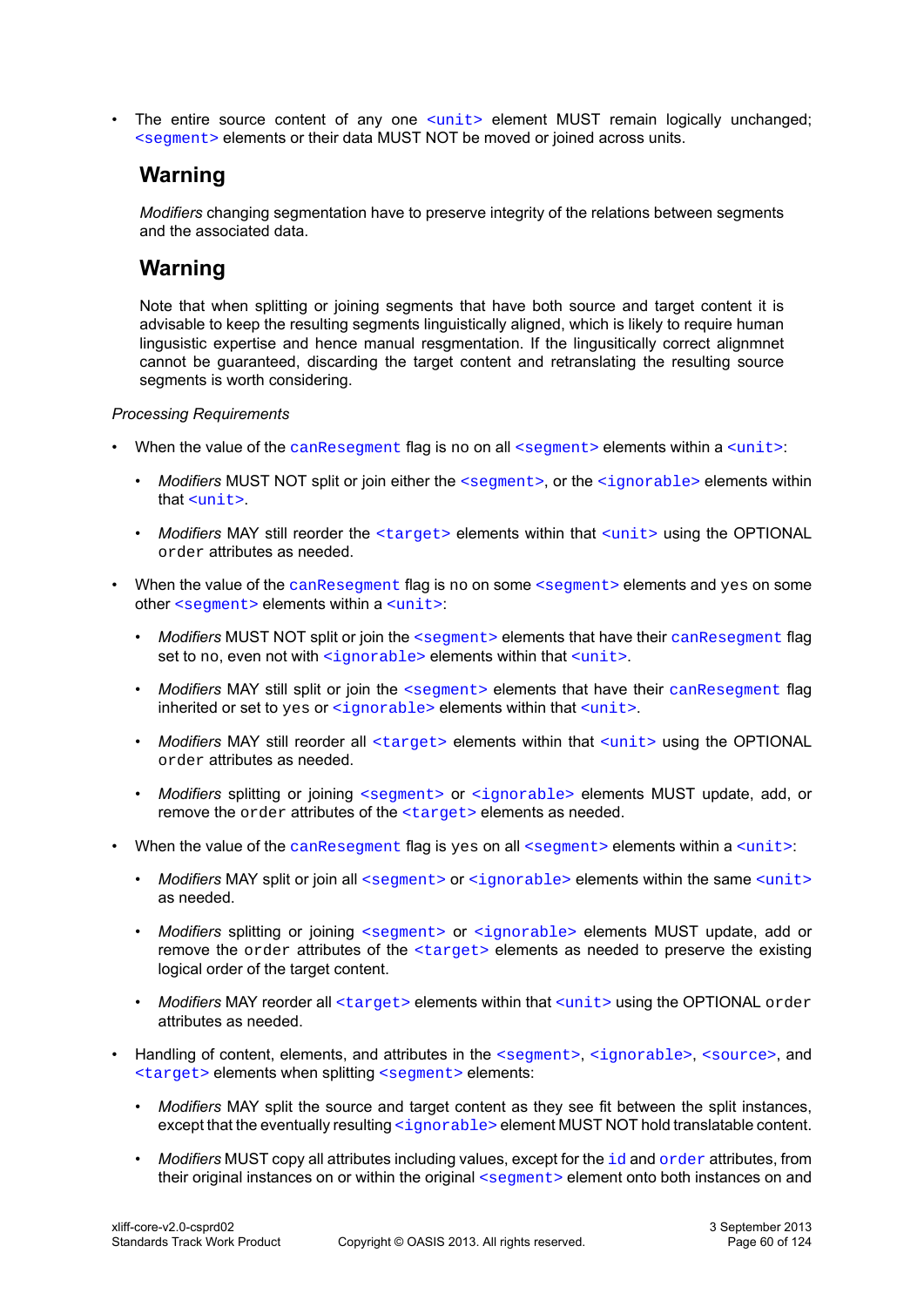within the resulting two [<segment>](#page-15-0) or [<ignorable>](#page-15-1) elements, except for attributes that do not have valid instances on the eventually resulting  $\langle$ iqnorable> element.

- New unique  $id$  values MUST be created and assigned as needed to fullfill uniqueness constraints within the enclosing [<unit>](#page-14-1) element.
- The  $\alpha$  attributes MUST be reassigned as needed within the enclosing  $\alpha$ unit  $>$  element to ensure the desired target text flow.
- *Modifiers* MUST transform spanning inline codes that start and end in different new segments into the non spanning versions according to the [rules](#page-42-0) for usage and conversion between the different inline code representations.
- Handling of content, elements and attributes in the [<segment>](#page-15-0), [<ignorable>](#page-15-1), [<source>](#page-17-0), and  $\langle$  target> elements when joining segment or  $\langle$  ignorable> elements:
	- *Modifiers* MUST join the content of the original  $\leq$  segments and  $\leq$  ignorables elements in the same order as it apeared, taking the order attribute into account. Non consecutive [<segment>](#page-15-0) or [<ignorable>](#page-15-1) elements MUST NOT be joined, again taking the order attribute into account.
	- *Modifiers* MUST put all attributes that are the same on and within all joined [<segment>](#page-15-0) elements on their valid instances on and within the resulting [<segment>](#page-15-0) element.
	- The  $\sigma$ rder attributes MUST be reassigned or removed as needed within the enclosing  $\sigma$ element to ensure the desired target text flow.
	- If attributes differ in values on the joined  $\leq$  segment  $\geq$  elements or their children elements, *Modifiers* MUST perform the following trasformations, according to which attributes actually differ.
		- If the  $xml$ : space attributes differ in values, the resulting value MUST be preserve.
		- $\bullet$  If the [translate](#page-37-0) attributes differ the resulting [<segment>](#page-15-0) element MUST have it set to yes
		- If the [state](#page-36-1) attributes differ in values, the resulting [<segment>](#page-15-0) element MUST have it set to the "earliest" value set on any of the joined segments.

"Earliest" in the above refers to the process state of the segment, the leftmost in the sequence initial, translated, reviewed, final is considered the "earliest".

- If the directionality attributes, [srcDir](#page-34-0), [trgDir](#page-37-1), or [dir](#page-26-1) differ the *Modifier* MUST insert Unicode bidirectional control characters [\[UAX #9\]](#page-9-5) to secure proper directionality in the [<segment>](#page-15-0) and its children.
- *Modifiers* MAY transform non spanning inline codes that started and ended in different segments but now start and end in the same segment into the spanning version according to the [rules](#page-42-0) for usage and conversion between the different inline code representations.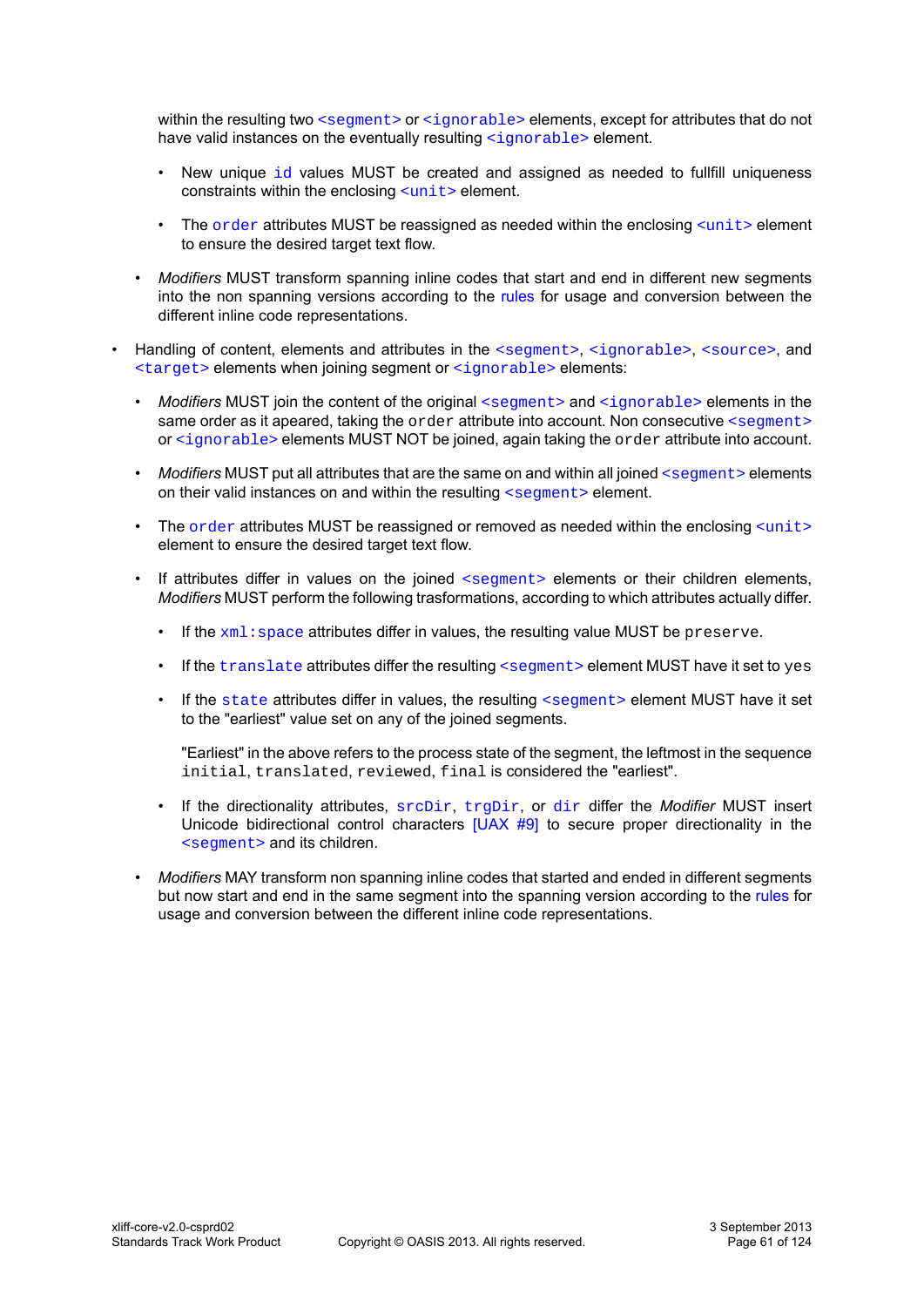# **3 Conformance**

### 1. *Document Conformance*

- a. XLIFF is an XML vocabulary, therefore conformant *XLIFF Documents* MUST be well formed and valid [\[XML\]](#page-9-2) documents.
- b. Conformant *XLIFF Documents* MUST be valid instances of the official [Core XML Schema](#page-62-0) that is part of this XLIFF specification.
- c. As not all aspects of the XLIFF specification can be expressed in terms of XML Schemas, conformant *XLIFF Documents* MUST also comply with all relevant elements and attributes definitions, normative usage descriptions, and Constraints specified in this specification document.
- d. *XLIFF Documents* MAY contain custom extensions, as defined in the [Extension Mechanisms](#page-56-0) section.

### 2. *Application Conformance*

- a. XLIFF *Writers* MUST create conformant *XLIFF Documents* to be considered XLIFF compliant.
- b. *Agents* processing conformant *XLIFF Documents* that contain custom extensions are not REQUIRED to understand and process non-XLIFF elements or attributes. However, conformant applications SHOULD preserve existing custom extensions when processing conformant *XLIFF Documents*, provided that the elements that contain custom extensions are not removed according to XLIFF Processing Requirements or the extension's own processing requirements.
- c. All *Agents* MUST comply with Processing Requirements for otherwise unspecified *Agents* or without a specifically set target *Agent*.
- d. Specialized *Agents* defined in this specification this is *Extractor*, *Merger*, *Writer*, *Modifier*, and *Enricher Agents* - MUST comply with the Processing Requirements targeting their specifically defined type of *Agent* on top of Processing Requirements targeting all *Agents* as per point 3. above.
- e. XLIFF is a format explicitly designed for exchanging data among various *Agents*. Thus, a conformant XLIFF application MUST be able to accept *XLIFF Documents* it had written after those *XLIFF Documents* were *Modified* or *Enriched* by a different application, provided that:
	- i. The processed files are conformant *XLIFF Documents*,
	- ii. in a state compliant with all relevant Processing Requirements.
- 3. *Backwards Compatibility*
	- a. Conformant applications are NOT REQUIRED to support XLIFF 1.2 or previous Versions.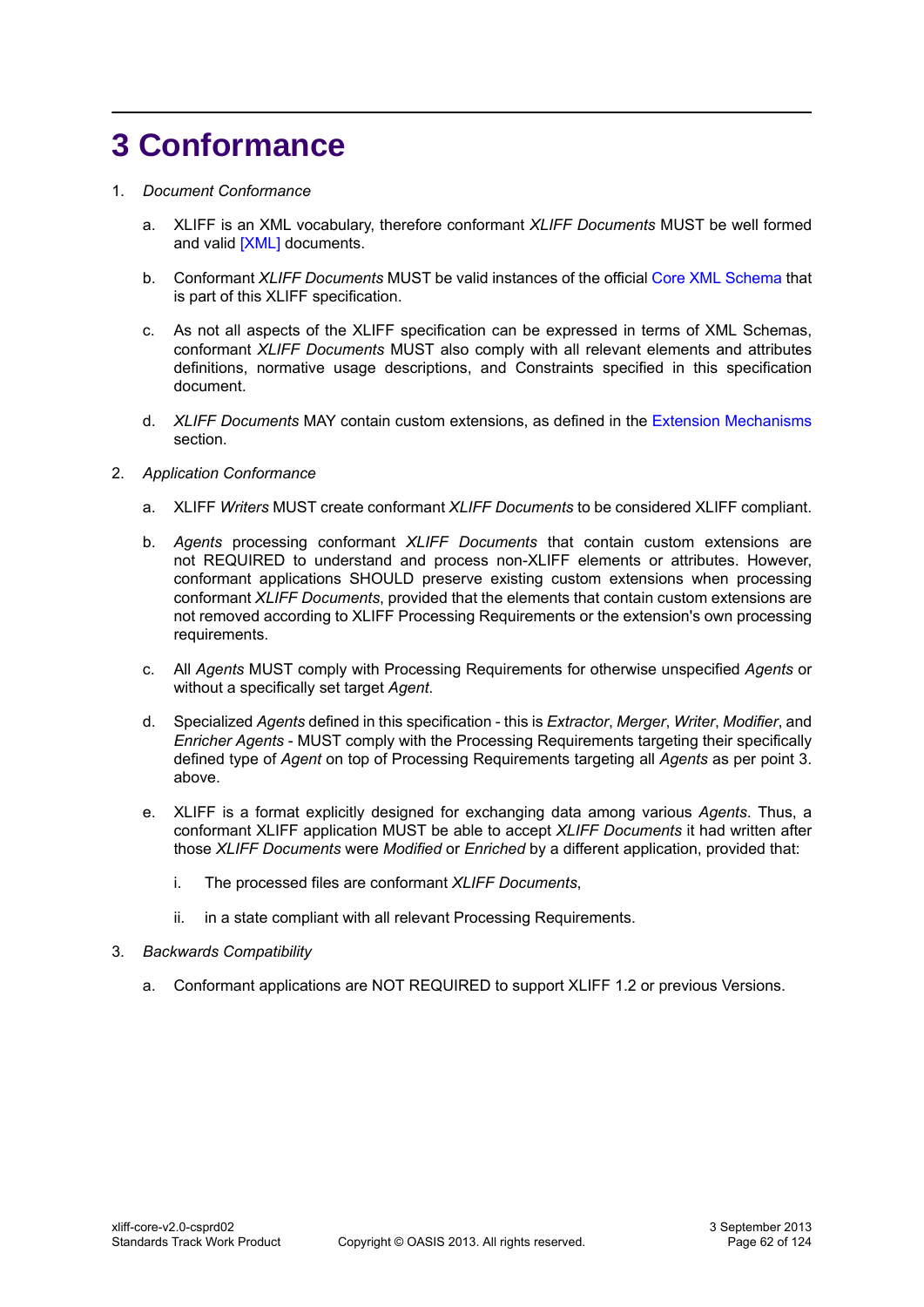# **Appendix A XML Schemas and Catalog**

The grammar of XLIFF 2.0 is defined using eight (7) XML Schemas and one (1) XML catalog. The module schemas are referenced from their respective modules.

# **A.1 XML Schemas Tree**



# **A.2 XML Catalog**

The catalog listed below for reading convenience is accessible at [http://docs.oasis-open.org/xliff/xliff](http://docs.oasis-open.org/xliff/xliff-core/v2.0/csprd02/schemas/catalog.xml)[core/v2.0/csprd02/schemas/catalog.xml.](http://docs.oasis-open.org/xliff/xliff-core/v2.0/csprd02/schemas/catalog.xml)

```
<?xml version="1.0" encoding="UTF-8"?>
<catalog xmlns="urn:oasis:names:tc:entity:xmlns:xml:catalog">
     <uri name="urn:oasis:names:tc:xliff:document:2.0" uri="xliff_core_2.0.xsd"/>
     <uri name="urn:oasis:names:tc:xliff:changetracking:2.0" uri="modules/change_tracking.xsd"/>
     <uri name="urn:oasis:names:tc:xliff:glossary:2.0" uri="modules/glossary.xsd"/>
     <uri name="urn:oasis:names:tc:xliff:matches:2.0" uri="modules/matches.xsd"/>
     <uri name="urn:oasis:names:tc:xliff:metadata:2.0" uri="modules/metadata.xsd"/>
     <uri name="urn:oasis:names:tc:xliff:resourcedata:2.0" uri="modules/resource_data.xsd"/>
     <uri name="urn:oasis:names:tc:xliff:sizerestriction:2.0" uri="modules/size_restriction.xsd"/>
     <uri name="urn:oasis:names:tc:xliff:validation:2.0" uri="modules/validation.xsd"/>
</catalog>
```
# <span id="page-62-0"></span>**A.3 Core XML Schema**

The schema listed below for reading convenience is accessible at [http://docs.oasis-open.org/xliff/xliff](http://docs.oasis-open.org/xliff/xliff-core/v2.0/csprd02/schemas/xliff_core_2.0.xsd)[core/v2.0/csprd02/schemas/xliff\\_core\\_2.0.xsd.](http://docs.oasis-open.org/xliff/xliff-core/v2.0/csprd02/schemas/xliff_core_2.0.xsd)

```
<?xml version="1.0" encoding="UTF-8"?>
<xs:schema xmlns:xs="http://www.w3.org/2001/XMLSchema" 
  elementFormDefault="qualified"
```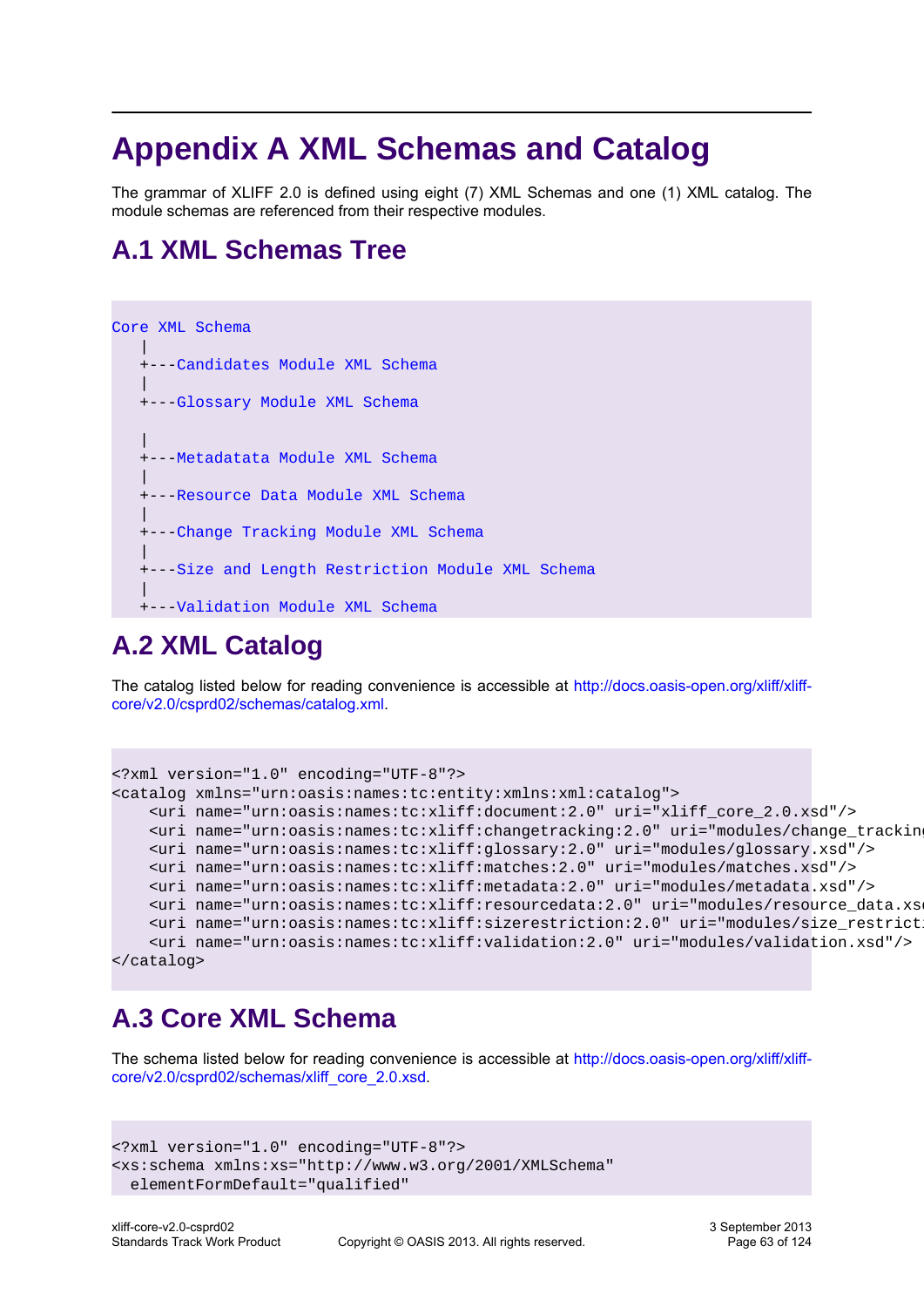```
 xmlns:xlf="urn:oasis:names:tc:xliff:document:2.0"
 xmlns:ctr="urn:oasis:names:tc:xliff:changetracking:2.0"
 xmlns:fs="urn:oasis:names:tc:xliff:fs:2.0"
 xmlns:gls="urn:oasis:names:tc:xliff:glossary:2.0"
 xmlns:mtc="urn:oasis:names:tc:xliff:matches:2.0"
 xmlns:mda="urn:oasis:names:tc:xliff:metadata:2.0"
 xmlns:res="urn:oasis:names:tc:xliff:resourcedata:2.0"
 xmlns:slr="urn:oasis:names:tc:xliff:sizerestriction:2.0" 
 xmlns:val="urn:oasis:names:tc:xliff:validation:2.0"
 targetNamespace="urn:oasis:names:tc:xliff:document:2.0">
 <xs:import namespace="http://www.w3.org/XML/1998/namespace"
   schemaLocation="http://www.w3.org/2001/xml.xsd"/>
 <xs:import namespace="urn:oasis:names:tc:xliff:changetracking:2.0"
   schemaLocation="modules/change_tracking.xsd"/>
 <xs:import namespace="urn:oasis:names:tc:xliff:glossary:2.0"
   schemaLocation="modules/glossary.xsd"/>
 <xs:import namespace="urn:oasis:names:tc:xliff:matches:2.0"
   schemaLocation="modules/matches.xsd"/>
 <xs:import namespace="urn:oasis:names:tc:xliff:metadata:2.0"
   schemaLocation="modules/metadata.xsd"/>
 <xs:import namespace="urn:oasis:names:tc:xliff:resourcedata:2.0"
   schemaLocation="modules/resource_data.xsd"/>
 <xs:import namespace="urn:oasis:names:tc:xliff:sizerestriction:2.0"
   schemaLocation="modules/size_restriction.xsd"/>
 <xs:import namespace="urn:oasis:names:tc:xliff:validation:2.0"
   schemaLocation="modules/validation.xsd"/>
 <!-- Attribute definitions -->
 <xs:simpleType name="yesNo">
   <xs:restriction base="xs:string">
     <xs:enumeration value="yes"/>
     <xs:enumeration value="no"/>
   </xs:restriction>
 </xs:simpleType>
 <xs:simpleType name="dirValue">
   <xs:restriction base="xs:string">
     <xs:enumeration value="ltr"/>
     <xs:enumeration value="rtl"/>
   </xs:restriction>
 </xs:simpleType>
 <xs:simpleType name="appliesTo">
   <xs:restriction base="xs:string">
     <xs:enumeration value="source"/>
     <xs:enumeration value="target"/>
   </xs:restriction>
 </xs:simpleType>
 <xs:simpleType name="userDefinedValue">
   <xs:restriction base="xs:string">
     <xs:pattern value="[^\s:]+:[^\s:]+"/>
   </xs:restriction>
 </xs:simpleType>
```

```
 <xs:simpleType name="attrType_type">
```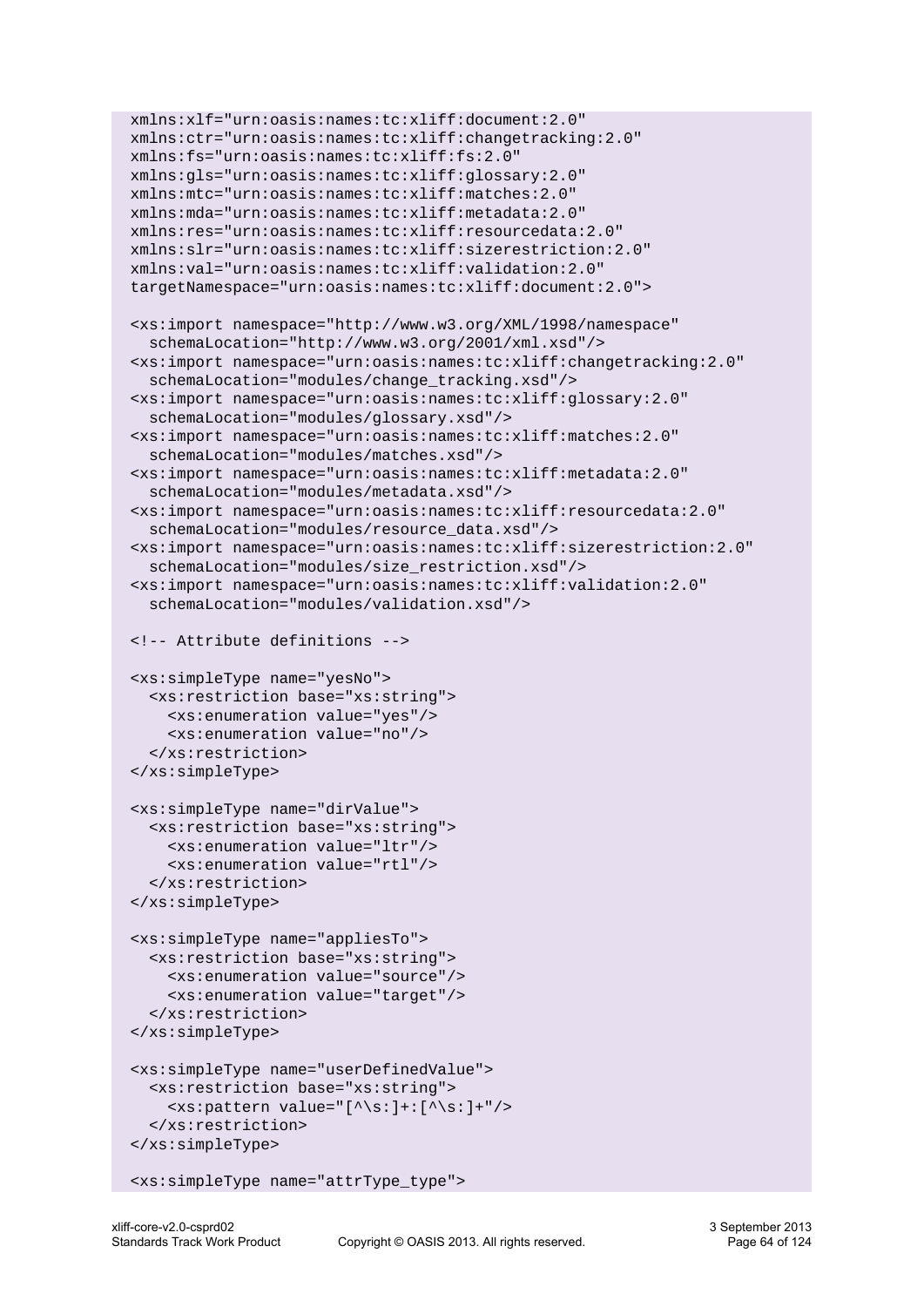```
 <xs:restriction base="xs:string">
     <xs:pattern value="(fmt|quot|link|image|other)"/>
   </xs:restriction>
 </xs:simpleType>
 <xs:simpleType name="typeForMrkValues">
   <xs:restriction base="xs:NMTOKEN">
     <xs:enumeration value="generic"/>
     <xs:enumeration value="comment"/>
     <xs:enumeration value="term"/>
   </xs:restriction>
 </xs:simpleType> 
 <xs:simpleType name="attrType_typeForMrk">
   <xs:union memberTypes="xlf:typeForMrkValues xlf:userDefinedValue"/>
 </xs:simpleType>
 <!-- Structural elements -->
 <xs:element name="xliff">
   <xs:complexType>
     <xs:sequence>
       <xs:element minOccurs="1" maxOccurs="unbounded" ref="xlf:file"/>
     </xs:sequence>
     <xs:attribute name="version" fixed="2.0" use="required"/>
     <xs:attribute name="srcLang" use="required"/>
     <xs:attribute name="trgLang" use="optional"/>
     <xs:anyAttribute namespace="##any" processContents="skip"/>
   </xs:complexType>
 </xs:element>
 <xs:element name="file">
   <xs:complexType>
     <xs:sequence>
       <xs:element minOccurs="0" maxOccurs="1" ref="xlf:skeleton"/>
       <xs:element minOccurs="0" maxOccurs="1" ref="xlf:notes"/>
       <xs:element minOccurs="0" maxOccurs="1" ref="mda:metadata"/>
       <xs:element minOccurs="0" maxOccurs="unbounded" ref="res:resourceData"/>
       <xs:element minOccurs="0" maxOccurs="1" ref="slr:profiles"/>
       <xs:element minOccurs="0" maxOccurs="1" ref="slr:data"/>
       <xs:element minOccurs="0" maxOccurs="1" ref="val:validation"/>
       <xs:choice minOccurs="1" maxOccurs="unbounded">
         <xs:element ref="xlf:unit"/>
         <xs:element ref="xlf:group"/>
       </xs:choice>
       <xs:any maxOccurs="unbounded" minOccurs="0" namespace="##other" 
         processContents="skip"/>
     </xs:sequence>
     <xs:attribute name="id" use="optional" type="xs:NMTOKEN"/>
     <xs:attribute name="canResegment" use="optional"/>
     <xs:attribute name="original" use="optional"/>
     <xs:attribute name="translate" use="optional" type="xlf:yesNo" default="yes"/>
     <xs:attribute name="approved" type="xlf:yesNo" default="no"/>
     <xs:attribute name="srcDir" use="optional" type="xlf:dirValue"/>
     <xs:attribute name="trgDir" use="optional" type="xlf:dirValue"/>
     <xs:attribute ref="fs:fs" use="optional"/>
     <xs:attribute ref="fs:subFs" use="optional"/>
     <xs:attribute ref="slr:storageRestriction" use="optional"/>
```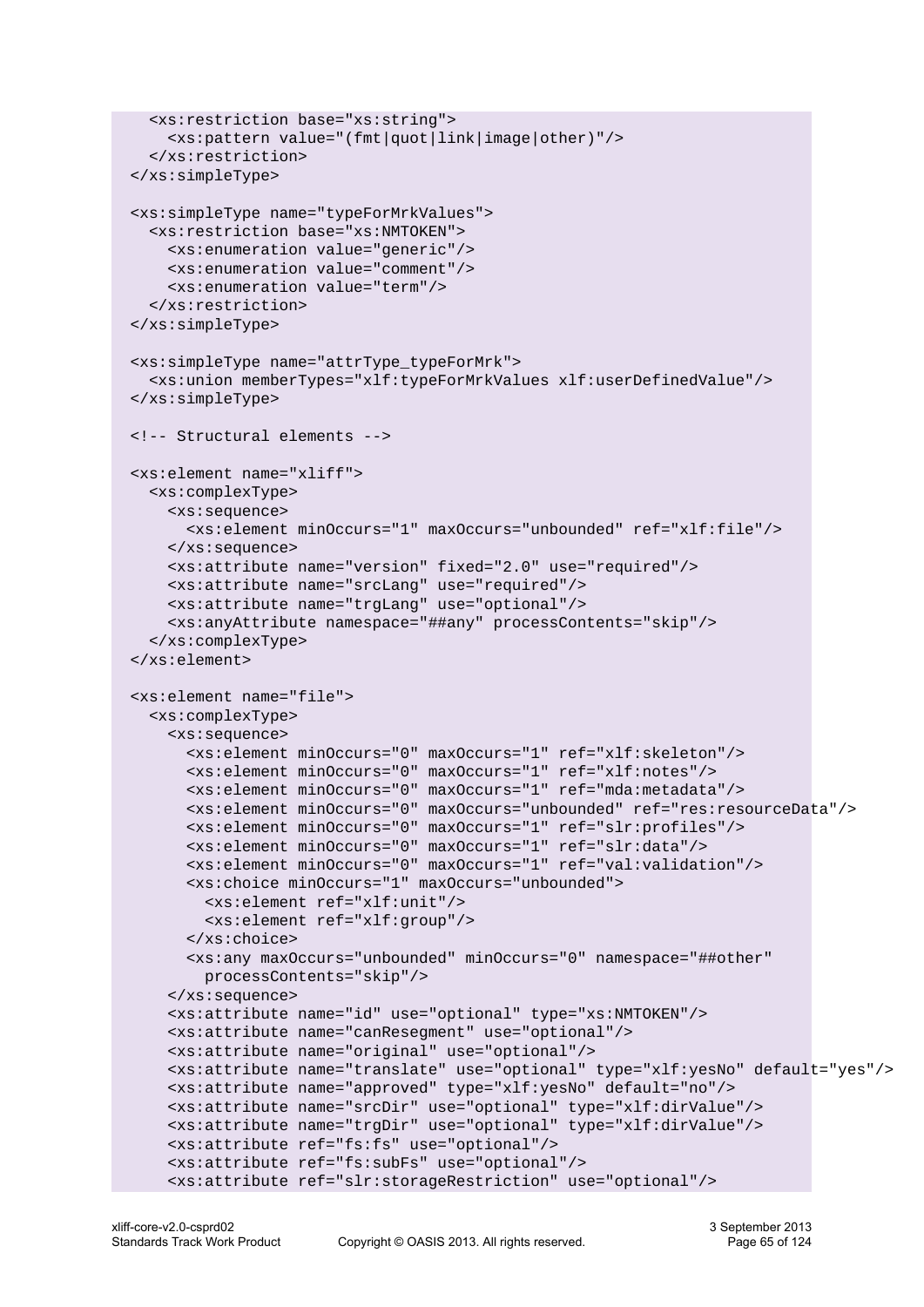```
 <xs:attribute ref="slr:sizeRestriction" use="optional"/>
     <xs:attribute ref="slr:sizeInfo" use="optional"/>
     <xs:attribute ref="slr:sizeInfoRef" use="optional"/>
     <xs:anyAttribute namespace="##any" processContents="skip"/>
   </xs:complexType>
 </xs:element>
 <xs:element name="skeleton">
   <xs:complexType mixed="true">
     <xs:sequence>
       <xs:any maxOccurs="unbounded" minOccurs="0" namespace="##other" 
         processContents="skip"/>
     </xs:sequence>
     <xs:attribute name="href" use="optional"/>
   </xs:complexType>
 </xs:element>
 <xs:element name="group">
   <xs:complexType>
     <xs:sequence>
       <xs:choice minOccurs="1" maxOccurs="unbounded">
         <xs:element ref="xlf:unit"/>
         <xs:element ref="xlf:group"/>
       </xs:choice>
       <xs:element minOccurs="0" maxOccurs="1" ref="xlf:notes"/>
       <xs:element minOccurs="0" maxOccurs="1" ref="mda:metadata"/>
       <xs:element minOccurs="0" maxOccurs="1" ref="slr:data"/>
       <xs:element minOccurs="0" maxOccurs="1" ref="val:validation"/>
       <xs:any maxOccurs="unbounded" minOccurs="0" namespace="##other" 
         processContents="skip"/>
     </xs:sequence>
     <xs:attribute name="id" use="optional" type="xs:NMTOKEN"/>
     <xs:attribute name="name" use="optional"/>
     <xs:attribute name="canResegment" use="optional"/>
     <xs:attribute name="translate" use="optional" type="xlf:yesNo" default="yes"/>
     <xs:attribute name="approved" type="xlf:yesNo" default="no"/>
     <xs:attribute name="srcDir" use="optional" type="xlf:dirValue"/>
     <xs:attribute name="trgDir" use="optional" type="xlf:dirValue"/>
     <xs:attribute ref="fs:fs" use="optional"/>
     <xs:attribute ref="fs:subFs" use="optional"/>
     <xs:attribute ref="slr:storageRestriction" use="optional"/>
     <xs:attribute ref="slr:sizeRestriction" use="optional"/>
     <xs:attribute ref="slr:sizeInfo" use="optional"/>
     <xs:attribute ref="slr:sizeInfoRef" use="optional"/>
     <xs:anyAttribute namespace="##any" processContents="skip"/>
   </xs:complexType>
 </xs:element>
 <xs:element name="unit">
   <xs:complexType>
     <xs:sequence>
       <xs:choice minOccurs="1" maxOccurs="unbounded">
         <xs:element ref="xlf:segment"/>
         <xs:element ref="xlf:ignorable"/>
       </xs:choice>
       <xs:element minOccurs="0" maxOccurs="1" ref="xlf:notes"/>
       <xs:element minOccurs="0" maxOccurs="1" ref="xlf:originalData"/>
       <xs:element minOccurs="0" maxOccurs="1" ref="mtc:matches"/>
```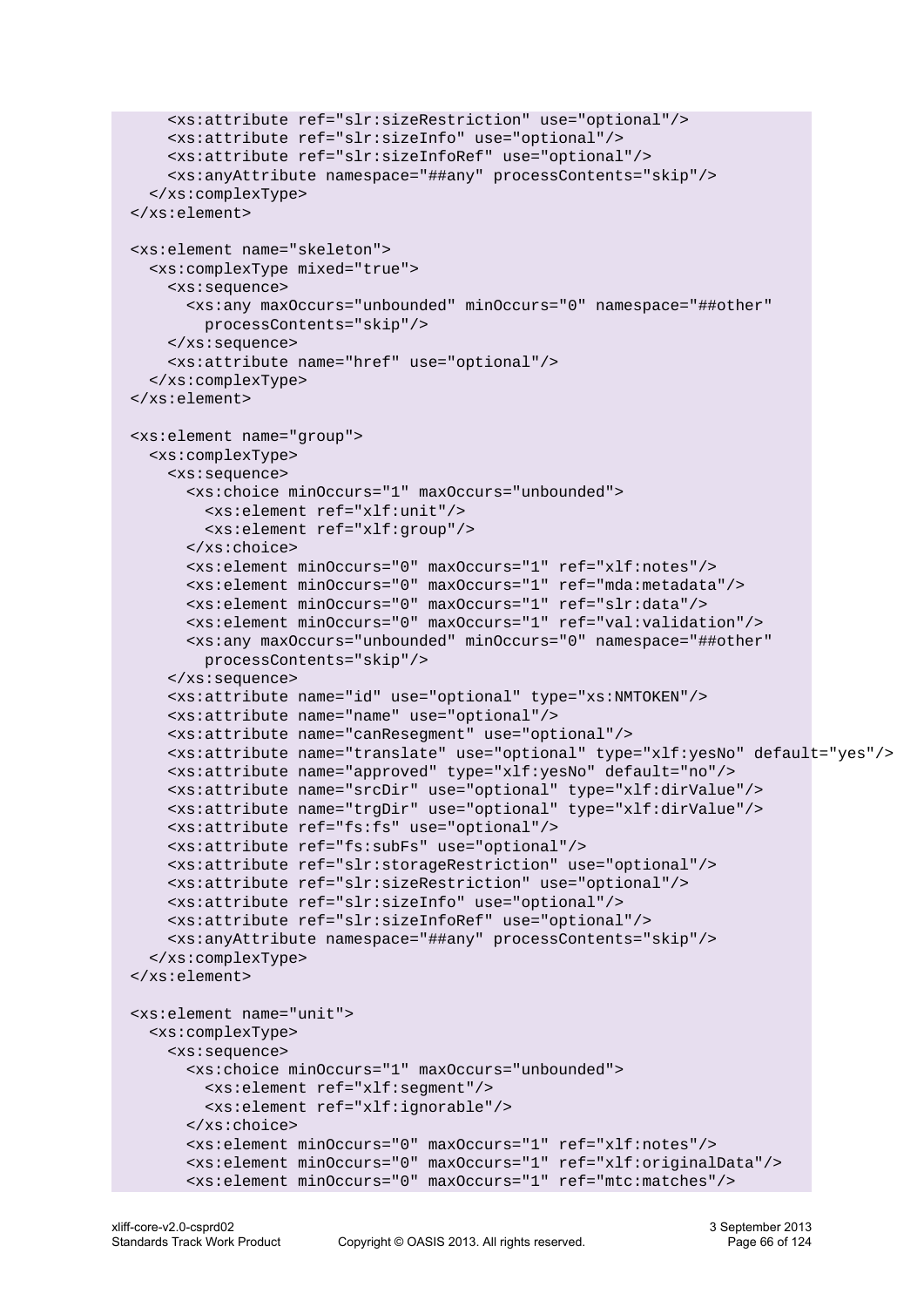```
 <xs:element minOccurs="0" maxOccurs="1" ref="gls:glossary"/>
       <xs:element minOccurs="0" maxOccurs="1" ref="mda:metadata"/>
       <xs:element minOccurs="0" maxOccurs="1" ref="slr:data"/>
       <xs:element minOccurs="0" maxOccurs="1" ref="val:validation"/>
       <xs:any maxOccurs="unbounded" minOccurs="0" namespace="##other" 
         processContents="skip"/>
     </xs:sequence>
     <xs:attribute name="id" use="required" type="xs:NMTOKEN"/>
     <xs:attribute name="name" use="optional" />
     <xs:attribute name="canResegment" use="optional"/>
     <xs:attribute name="translate" use="optional" type="xlf:yesNo" default="yes"/>
     <xs:attribute name="approved" type="xlf:yesNo" default="no"/>
     <xs:attribute name="srcDir" use="optional" type="xlf:dirValue"/>
     <xs:attribute name="trgDir" use="optional" type="xlf:dirValue"/>
     <xs:attribute ref="fs:fs" use="optional"/>
     <xs:attribute ref="fs:subFs" use="optional"/>
     <xs:attribute ref="slr:storageRestriction" use="optional"/>
     <xs:attribute ref="slr:sizeRestriction" use="optional"/>
     <xs:attribute ref="slr:sizeInfo" use="optional"/>
     <xs:attribute ref="slr:sizeInfoRef" use="optional"/>
     <xs:anyAttribute namespace="##any" processContents="skip"/>
   </xs:complexType>
 </xs:element>
 <xs:element name="segment">
   <xs:complexType>
     <xs:sequence>
       <xs:element minOccurs="1" maxOccurs="1" ref="xlf:source"/>
       <xs:element minOccurs="0" maxOccurs="1" ref="xlf:target"/>
     </xs:sequence>
     <xs:attribute name="id" use="optional" type="xs:NMTOKEN"/>
     <xs:attribute name="canResegment" use="optional"/>
     <xs:attribute name="translate" use="optional" type="xlf:yesNo" default="yes"/>
     <xs:attribute name="state" use="optional" default="initial"/>
     <xs:attribute name="subState" use="optional"/>
   </xs:complexType>
 </xs:element>
 <xs:element name="ignorable">
   <xs:complexType>
     <xs:sequence>
       <xs:element minOccurs="1" maxOccurs="1" ref="xlf:source"/>
       <xs:element minOccurs="0" maxOccurs="1" ref="xlf:target"/>
     </xs:sequence>
     <xs:attribute name="id" use="optional" type="xs:NMTOKEN"/>
   </xs:complexType>
 </xs:element>
 <xs:element name="originalData">
   <xs:complexType>
     <xs:sequence>
       <xs:element minOccurs="1" maxOccurs="unbounded" ref="xlf:data"/>
     </xs:sequence>
     <xs:attribute ref="fs:fs" use="optional"/>
     <xs:attribute ref="fs:subFs" use="optional"/>
   </xs:complexType>
 </xs:element>
```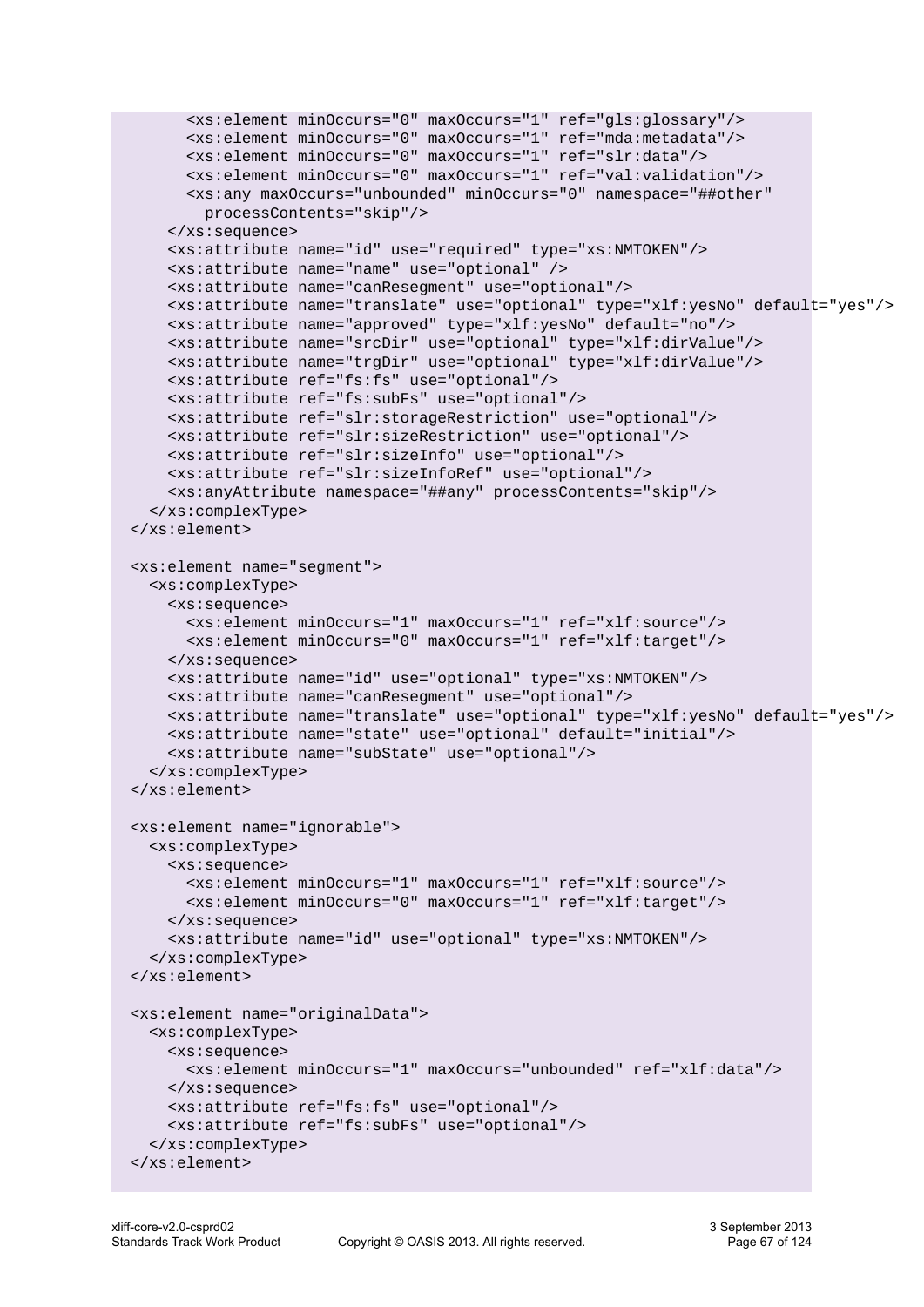```
 <xs:element name="data">
   <xs:complexType mixed="true">
     <xs:sequence>
       <xs:element minOccurs="0" maxOccurs="unbounded" ref="xlf:cp"/>
     </xs:sequence>
     <xs:attribute name="id" use="required" type="xs:NMTOKEN"/>
     <xs:attribute name="dir" use="optional" type="xlf:dirValue"/>
     <xs:attribute ref="fs:fs" use="optional"/>
     <xs:attribute ref="fs:subFs" use="optional"/>
   </xs:complexType>
 </xs:element>
 <xs:element name="notes">
   <xs:complexType>
     <xs:sequence>
       <xs:element minOccurs="1" maxOccurs="unbounded" ref="xlf:note"/>
     </xs:sequence>
     <xs:attribute ref="fs:fs" use="optional"/>
     <xs:attribute ref="fs:subFs" use="optional"/>
   </xs:complexType>
 </xs:element>
 <xs:element name="note">
   <xs:complexType mixed="true">
     <xs:attribute name="id" use="optional" type="xs:NMTOKEN"/>
     <xs:attribute name="appliesTo" use="optional" type="xlf:appliesTo"/>
     <xs:attribute name="category" use="optional"/>
     <xs:attribute name="priority" use="optional"/>
     <xs:anyAttribute namespace="##any" processContents="skip"/>
     <xs:attribute ref="fs:fs" use="optional"/>
     <xs:attribute ref="fs:subFs" use="optional"/>
   </xs:complexType>
 </xs:element>
 <xs:element name="source">
   <xs:complexType mixed="true">
     <xs:group ref="xlf:inline" minOccurs="0" maxOccurs="unbounded"/>
     <xs:attribute ref="xml:lang" use="optional"/>
     <xs:attribute ref="xml:space" use="optional"/>
     <xs:attribute name="dir" use="optional" type="xlf:dirValue"/>
   </xs:complexType>
 </xs:element>
 <xs:element name="target">
   <xs:complexType mixed="true">
     <xs:group ref="xlf:inline" minOccurs="0" maxOccurs="unbounded"/>
     <xs:attribute ref="xml:lang" use="optional"/>
     <xs:attribute ref="xml:space" use="optional"/>
     <xs:attribute name="dir" use="optional" type="xlf:dirValue"/>
     <xs:attribute name="order" use="optional"/>
   </xs:complexType>
 </xs:element>
 <!-- Inline elements -->
 <xs:group name="inline">
   <xs:choice>
     <xs:element minOccurs="0" maxOccurs="unbounded" ref="xlf:sc"/>
```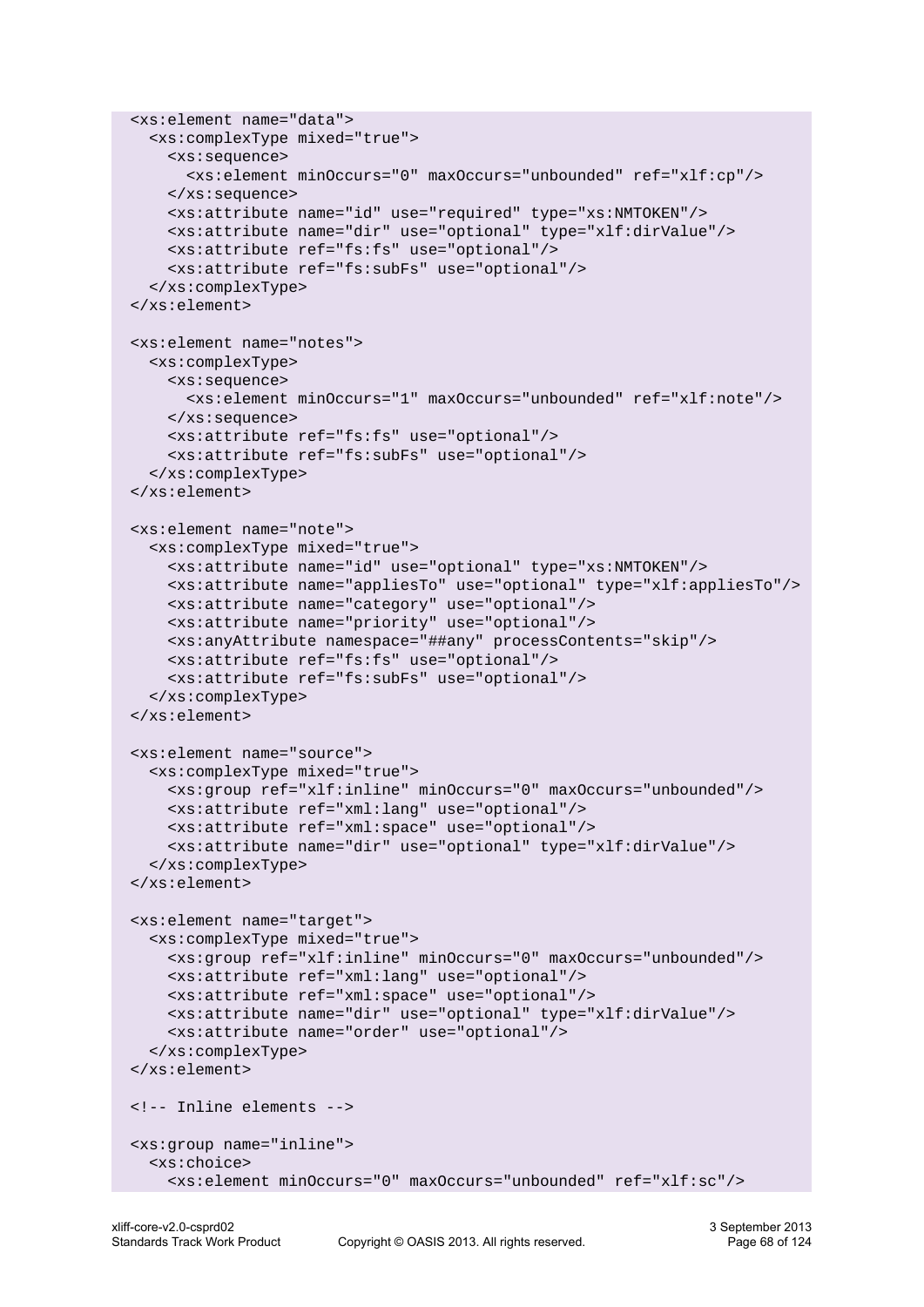```
 <xs:element minOccurs="0" maxOccurs="unbounded" ref="xlf:ec"/> 
     <xs:element minOccurs="0" maxOccurs="unbounded" ref="xlf:ph"/>
     <xs:element minOccurs="0" maxOccurs="unbounded" ref="xlf:pc"/>
     <xs:element minOccurs="0" maxOccurs="unbounded" ref="xlf:cp"/>
     <xs:element minOccurs="0" maxOccurs="unbounded" ref="xlf:mrk"/>
     <xs:element minOccurs="0" maxOccurs="unbounded" ref="xlf:sm"/>
     <xs:element minOccurs="0" maxOccurs="unbounded" ref="xlf:em"/>
   </xs:choice> 
 </xs:group>
 <xs:element name="sc">
  <!-- Start Code -->
   <xs:complexType mixed="false">
     <xs:attribute name="canCopy" use="optional" type="xlf:yesNo" default="yes"/>
     <xs:attribute name="canDelete" use="optional" type="xlf:yesNo" default="yes"/>
     <xs:attribute name="canOverlap" use="optional" type="xlf:yesNo"/>
     <xs:attribute name="canReorder" use="optional" type="xlf:yesNo" default="yes"/>
     <xs:attribute name="copyOf" use="optional" type="xs:NMTOKEN"/>
     <xs:attribute name="disp" use="optional"/>
     <xs:attribute name="equiv" use="optional"/>
     <xs:attribute name="id" use="required" type="xs:NMTOKEN"/>
     <xs:attribute name="isolated" use="optional" type="xlf:yesNo" default="no"/>
     <xs:attribute name="dataRef" use="optional"/>
     <xs:attribute name="subFlows" use="optional" type="xs:NMTOKENS"/>
     <xs:attribute name="subType" use="optional" type="xlf:userDefinedValue"/>
     <xs:attribute name="type" use="optional" type="xlf:attrType_type"/>
     <xs:attribute name="dir" use="optional" type="xlf:dirValue"/>
     <xs:attribute ref="fs:fs" use="optional"/>
     <xs:attribute ref="fs:subFs" use="optional"/>
     <xs:attribute ref="slr:storageRestriction" use="optional"/>
     <xs:attribute ref="slr:sizeRestriction" use="optional"/>
     <xs:attribute ref="slr:equivStorage" use="optional"/>
     <xs:attribute ref="slr:sizeInfo" use="optional"/>
     <xs:attribute ref="slr:sizeInfoRef" use="optional"/>
   </xs:complexType> 
 </xs:element>
 <xs:element name="ec">
  \leq !-- End Code -->
   <xs:complexType mixed="false">
     <xs:attribute name="canCopy" use="optional" type="xlf:yesNo" default="yes"/>
     <xs:attribute name="canDelete" use="optional" type="xlf:yesNo" default="yes"/>
     <xs:attribute name="canOverlap" use="optional" type="xlf:yesNo"/>
     <xs:attribute name="canReorder" use="optional" type="xlf:yesNo" default="yes"/>
     <xs:attribute name="copyOf" use="optional" type="xs:NMTOKEN"/>
     <xs:attribute name="disp" use="optional"/>
     <xs:attribute name="equiv" use="optional"/>
     <xs:attribute name="id" use="optional" type="xs:NMTOKEN"/>
     <xs:attribute name="isolated" use="optional" type="xlf:yesNo" default="no"/>
     <xs:attribute name="dataRef" use="optional"/>
     <xs:attribute name="startRef" use="optional"/>
     <xs:attribute name="subFlows" use="optional" type="xs:NMTOKENS"/>
     <xs:attribute name="subType" use="optional" type="xlf:userDefinedValue"/>
     <xs:attribute name="type" use="optional" type="xlf:attrType_type"/>
     <xs:attribute ref="fs:fs" use="optional"/>
     <xs:attribute ref="fs:subFs" use="optional"/>
     <xs:attribute ref="slr:equivStorage" use="optional"/>
     <xs:attribute ref="slr:sizeInfo" use="optional"/>
```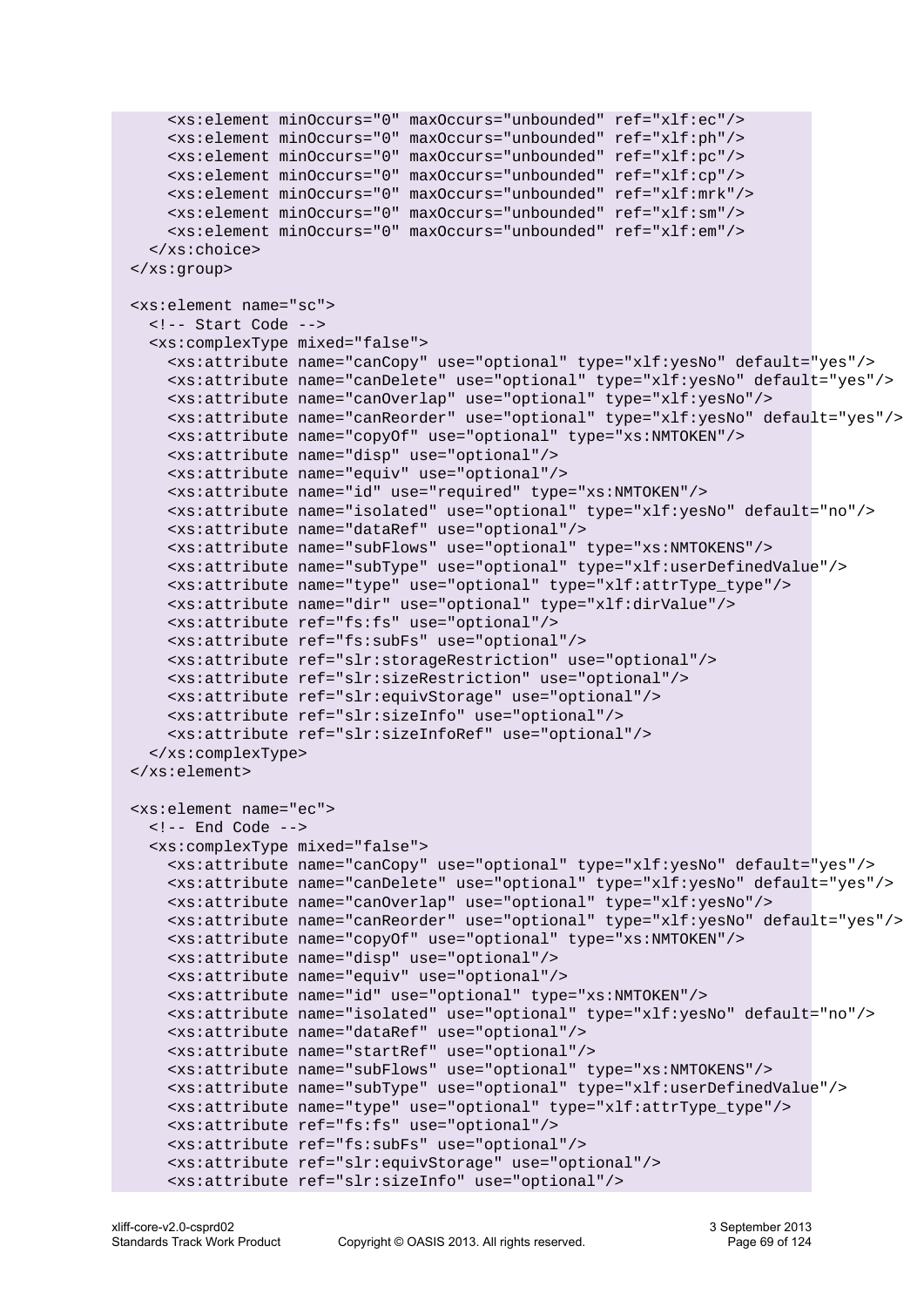```
 <xs:attribute ref="slr:sizeInfoRef" use="optional"/>
   </xs:complexType> 
 </xs:element>
 <xs:element name="ph">
  <!-- Placeholder -->
   <xs:complexType mixed="false">
     <xs:attribute name="canCopy" use="optional" type="xlf:yesNo" default="yes"/>
     <xs:attribute name="canDelete" use="optional" type="xlf:yesNo" default="yes"/>
     <xs:attribute name="canReorder" use="optional" type="xlf:yesNo" default="yes"/>
     <xs:attribute name="copyOf" use="optional" type="xs:NMTOKEN"/>
     <xs:attribute name="disp" use="optional"/>
     <xs:attribute name="equiv" use="optional"/>
     <xs:attribute name="id" use="required" type="xs:NMTOKEN"/>
     <xs:attribute name="dataRef" use="optional"/>
     <xs:attribute name="subFlows" use="optional" type="xs:NMTOKENS"/>
     <xs:attribute name="subType" use="optional" type="xlf:userDefinedValue"/>
     <xs:attribute name="type" use="optional" type="xlf:attrType_type"/>
     <xs:attribute ref="fs:fs" use="optional"/>
     <xs:attribute ref="fs:subFs" use="optional"/>
     <xs:attribute ref="slr:equivStorage" use="optional"/>
     <xs:attribute ref="slr:sizeInfo" use="optional"/>
     <xs:attribute ref="slr:sizeInfoRef" use="optional"/>
   </xs:complexType> 
 </xs:element>
 <xs:element name="pc">
   <!-- Paired Code -->
   <xs:complexType mixed="true">
     <xs:group ref="xlf:inline" minOccurs="0" maxOccurs="unbounded"/>
     <xs:attribute name="canCopy" use="optional" type="xlf:yesNo" default="yes"/>
     <xs:attribute name="canDelete" use="optional" type="xlf:yesNo" default="yes"/>
     <xs:attribute name="canOverlap" use="optional" type="xlf:yesNo"/>
     <xs:attribute name="canReorder" use="optional" type="xlf:yesNo" default="yes"/>
     <xs:attribute name="copyOf" use="optional" type="xs:NMTOKEN"/>
     <xs:attribute name="dispEnd" use="optional"/>
     <xs:attribute name="dispStart" use="optional"/>
     <xs:attribute name="equivEnd" use="optional"/>
     <xs:attribute name="equivStart" use="optional"/>
     <xs:attribute name="id" use="required" type="xs:NMTOKEN"/>
     <xs:attribute name="dataRefEnd" use="optional"/>
     <xs:attribute name="dataRefStart" use="optional"/>
     <xs:attribute name="subFlowsEnd" use="optional" type="xs:NMTOKENS"/>
     <xs:attribute name="subFlowsStart" use="optional" type="xs:NMTOKENS"/>
     <xs:attribute name="subType" use="optional" type="xlf:userDefinedValue"/>
     <xs:attribute name="type" use="optional" type="xlf:attrType_type"/>
     <xs:attribute name="dir" use="optional" type="xlf:dirValue"/>
     <xs:attribute ref="fs:fs" use="optional"/>
     <xs:attribute ref="fs:subFs" use="optional"/>
     <xs:attribute ref="slr:storageRestriction" use="optional"/>
     <xs:attribute ref="slr:sizeRestriction" use="optional"/>
     <xs:attribute ref="slr:equivStorage" use="optional"/>
     <xs:attribute ref="slr:sizeInfo" use="optional"/>
     <xs:attribute ref="slr:sizeInfoRef" use="optional"/>
   </xs:complexType> 
 </xs:element>
```

```
 <xs:element name="cp">
```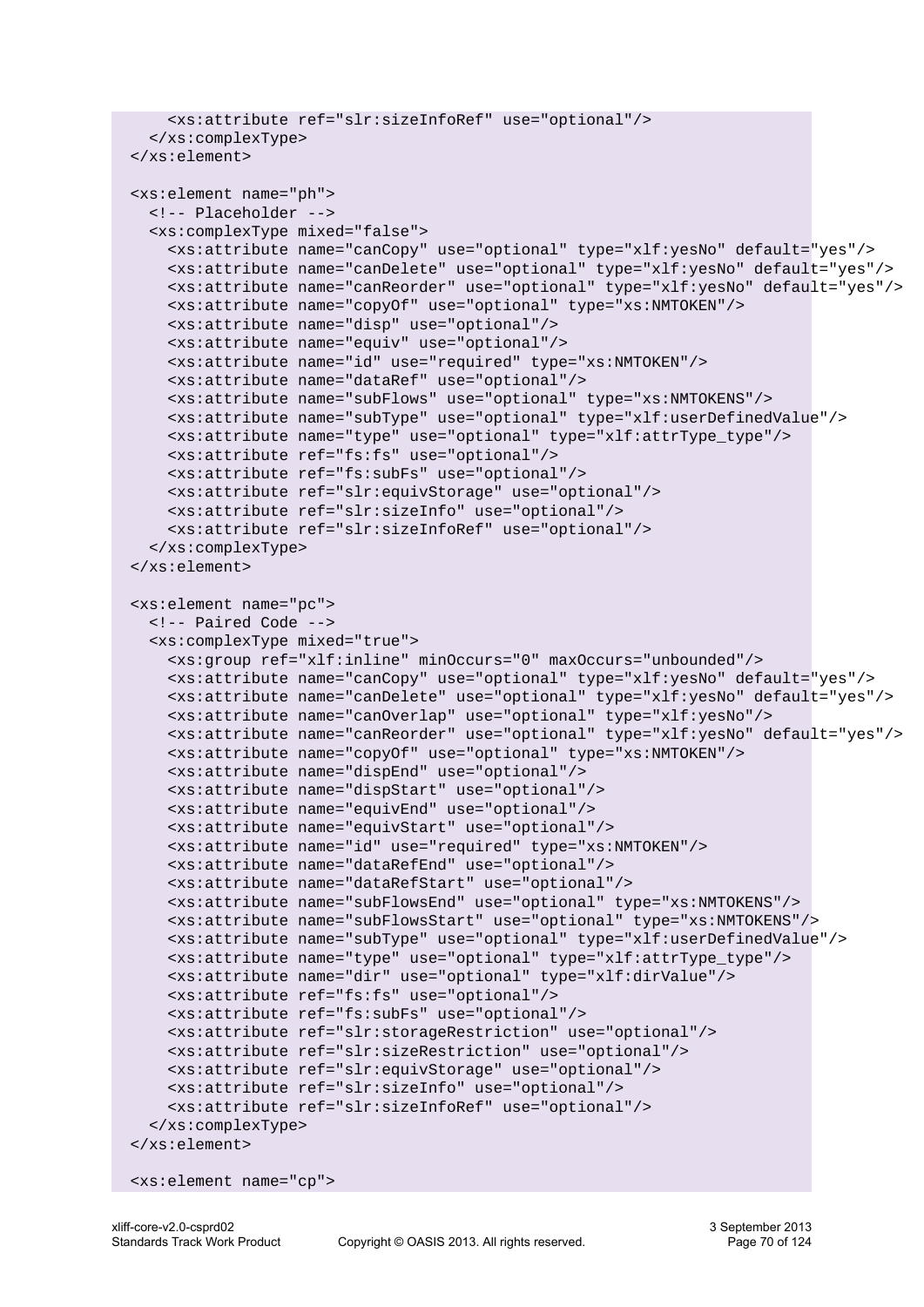```
\langle!-- Code Point -->
   <xs:complexType mixed="false">
     <xs:attribute name="hex" use="required"/>
     <xs:attribute ref="fs:fs" use="optional"/>
     <xs:attribute ref="fs:subFs" use="optional"/>
   </xs:complexType> 
 </xs:element>
 <xs:element name="mrk">
  <!-- Annotation Marker -->
  <xs:complexType mixed="true">
     <xs:group ref="xlf:inline" minOccurs="0" maxOccurs="unbounded"/>
     <xs:attribute name="id" use="required" type="xs:NMTOKEN"/>
     <xs:attribute name="translate" use="optional" type="xlf:yesNo" default="yes"/>
     <xs:attribute name="type" use="optional" type="xlf:attrType_type"/>
     <xs:attribute name="ref" use="optional" type="xs:anyURI"/>
     <xs:attribute name="value" use="optional"/>
     <xs:attribute ref="fs:fs" use="optional"/>
     <xs:attribute ref="fs:subFs" use="optional"/>
     <xs:attribute ref="slr:storageRestriction" use="optional"/>
     <xs:attribute ref="slr:sizeRestriction" use="optional"/>
     <xs:anyAttribute namespace="##any" processContents="skip"/>
   </xs:complexType> 
 </xs:element>
 <xs:element name="sm">
  <!-- Start Annotation Marker -->
  <xs:complexType mixed="false">
     <xs:attribute name="id" use="required" type="xs:NMTOKEN"/>
     <xs:attribute name="translate" use="optional" type="xlf:yesNo" default="yes"/>
     <xs:attribute name="type" use="optional" type="xlf:attrType_type"/>
     <xs:attribute name="ref" use="optional" type="xs:anyURI"/>
     <xs:attribute name="value" use="optional"/>
     <xs:attribute ref="fs:fs" use="optional"/>
     <xs:attribute ref="fs:subFs" use="optional"/>
     <xs:attribute ref="slr:storageRestriction" use="optional"/>
     <xs:attribute ref="slr:sizeRestriction" use="optional"/>
     <xs:anyAttribute namespace="##any" processContents="skip"/>
   </xs:complexType> 
 </xs:element>
 <xs:element name="em">
  <!-- End Annotation Marker -->
  <xs:complexType mixed="false">
     <xs:attribute name="startRef" use="required"/>
   </xs:complexType> 
 </xs:element>
```

```
</xs:schema>
```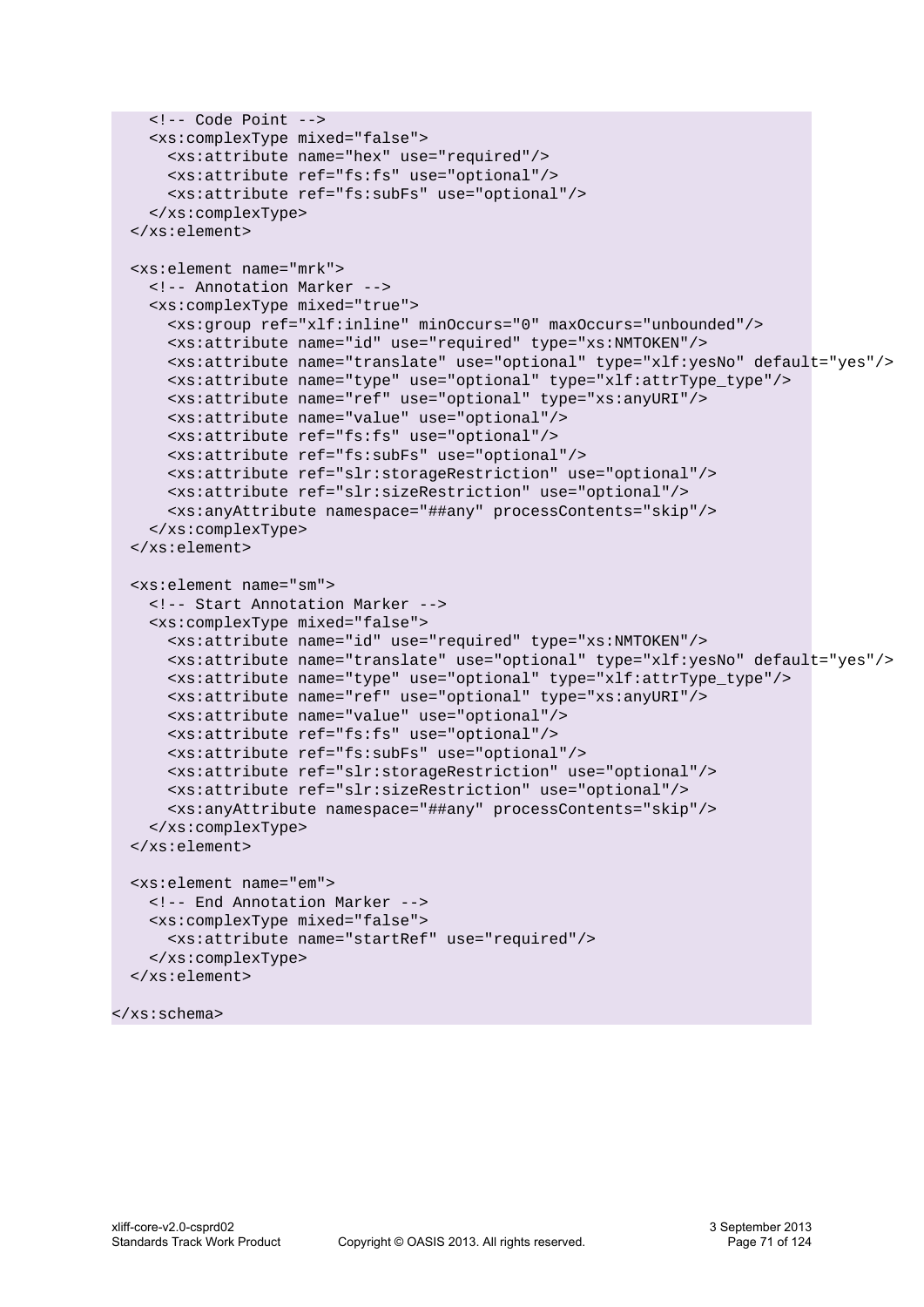# **Appendix B Translation Candidates Module**

The source text of a document can be pre-processed against various translation resources (TM, MT, etc.) to provide translation candidates. This module provides an XLIFF capability to store lists of possible translations along with information about the similarity of the match, the quality of the translation, its provenance, etc.

# **B.1 Module Specification**

# **B.1.1 Module Namespace**

```
The namespace for the Translation Candidates module is:
urn:oasis:names:tc:xliff:matches:2.0
```
# **B.1.2 Module Elements**

The elements defined in the Translation Candidates module are: [<matches>](#page-71-0) and [<match>](#page-71-1).

### **B.1.2.1 Tree Structure**

Legend:

 $1 = one$ 

- $+$  = one or more
- ? = zero or one
- \* = zero, one or more

```
<matches>
\overline{\phantom{a}}+---<match> +
   |
   +---<xlf:source> 1
\blacksquare +---<xlf:target> 1
 |
   +---<xlf:originalData> ?
 |
   +---<mda:metadata> ?
 |
   +---<any> *
```
### <span id="page-71-0"></span>**B.1.2.2 matches**

Collection of matches retrieved from any leveraging system (MT, TM, etc.)

*Contains:*

- One or more [<match>](#page-71-1) elements

### <span id="page-71-1"></span>**B.1.2.3 match**

A potential translation suggested for a part of the source content of the enclosing  $\langle$ unit> element.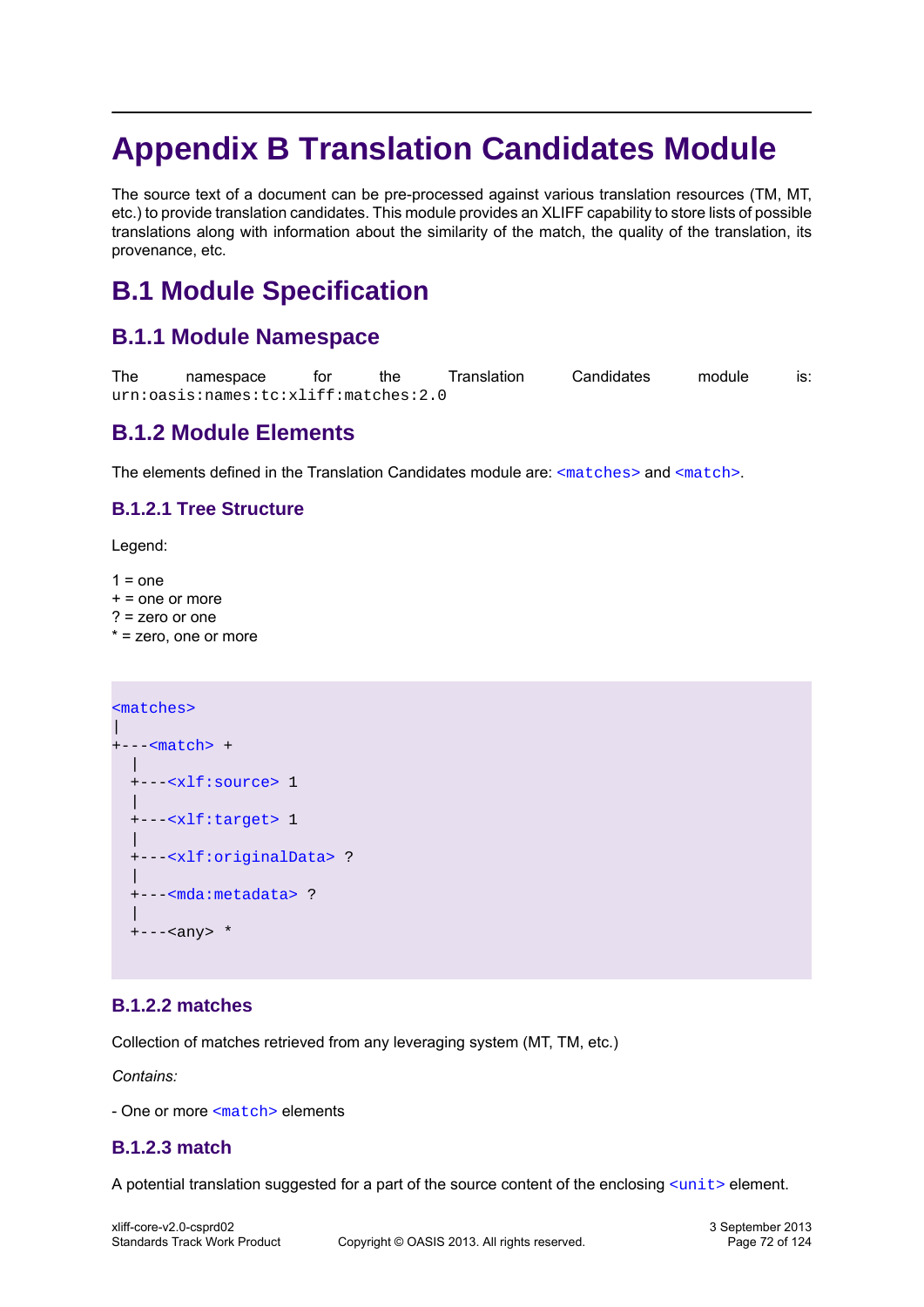#### *Contains:*

- One [<source>](#page-17-0) element followed by
- One [<target>](#page-17-1) element followed by
- Zero or one [<originalData>](#page-16-0) element followed by
- Zero or one [<mda:metadata>](#page-85-0) element.
- Zero, one or more elements from any namespace.

#### *Attributes:*

- [id](#page-72-0), REQUIRED
- [origin](#page-73-0), OPTIONAL
- [similarity](#page-72-1), OPTIONAL
- [matchQuality](#page-72-2), OPTIONAL
- [matchSuitability](#page-73-1), OPTIONAL
- [type](#page-73-2), OPTIONAL
- [subTtype](#page-74-0), OPTIONAL
- [reference](#page-75-0), OPTIONAL
- attributes from any namespace, OPTIONAL

#### *Constraints*

• When a  $\langle$  target> element is a child of  $\langle$ match> and the [reference](#page-75-0) attribute is set to yes, the OPTIONAL  $xml:$ lang attribute's value is not REQUIRED to be equal to the value of the [trgLang](#page-37-0) attribute of the enclosing  $\langle \times 1 \text{ if } f \rangle$  element.

# **B.1.3 Module Attributes**

The attributes defined in the Translation Cand[id](#page-72-0)ates module are: id, [similarity](#page-72-1), [matchQuality](#page-72-1), [matchSuitability](#page-72-1), [origin](#page-73-0), [type](#page-73-2), [subtype](#page-74-0) and [reference](#page-75-0).

## <span id="page-72-0"></span>**B.1.3.1 id**

Identifier - a character string used to identify a [<match>](#page-71-0) element.

*Value description:* NMTOKEN.

*Default value:* undefined

*Used in:* [<match>](#page-71-0).

*Constraints*

• The  $id$  value MUST be unique within the enclosing  $\epsilon_{\text{matches}}$  element.

## <span id="page-72-1"></span>**B.1.3.2 similarity**

Similarity - indicates the similarity level between the content of the [<source>](#page-17-0) child of a [<match>](#page-71-0) element and the translatable text being matched.

*Value description:* a decimal number between 0.0 and 100.0.

*Default value:* undefined

Used in: [<match>](#page-71-0).

## <span id="page-72-2"></span>**B.1.3.3 matchQuality**

Match quality - indicates the quality of the  $\langle \text{target} \rangle$  child of a  $\langle \text{match} \rangle$  element based on an external benchmark or metric.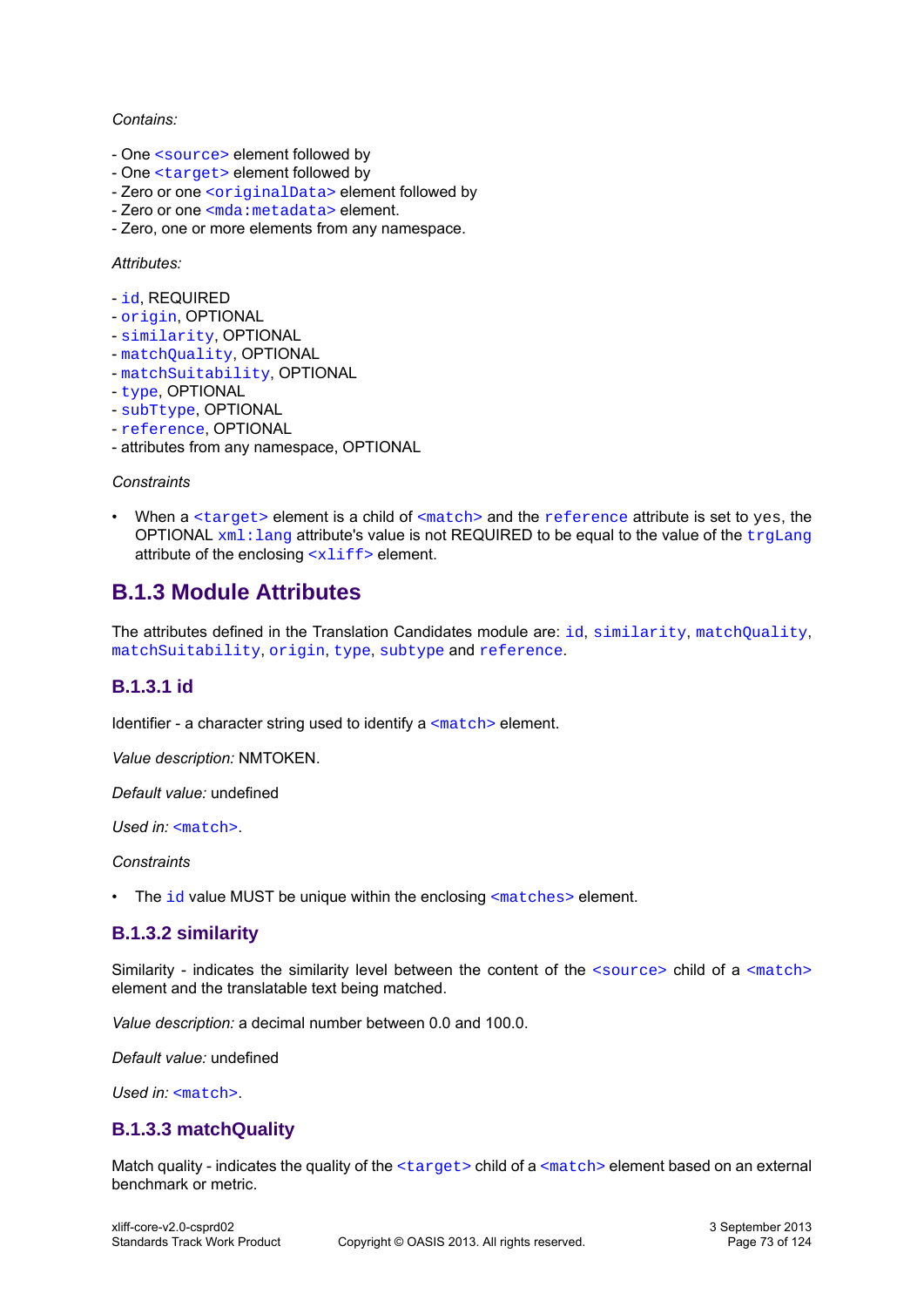*Value description:* a decimal number between 0.0 and 100.0.

*Default value:* undefined

Used in: [<match>](#page-71-0).

## **Note**

This attribute can carry a human review based metrics score, a Machine Translation selfreported confidence score etc.

## <span id="page-73-1"></span>**B.1.3.4 matchSuitability**

Match suitability - indicates the general suitability and relevance of its [<match>](#page-71-0) element based on various external benchmarks or metrics pertaining to both the [<source>](#page-17-0) and the [<target>](#page-17-1) children of the [<match>](#page-71-0).

This attribute is intended to carry a value that can be combined from values provided in [similarity](#page-72-1) and [matchQuality](#page-72-2) attributes based on an externally provided algorithm.

*Value description:* a decimal number between 0.0 and 100.0.

*Default value:* undefined

*Used in:* [<match>](#page-71-0).

## **Note**

This attribute is also useful for mapping match-quality as specified in XLIFF 1.2 becuase 1.2 is not capable of discerning between the source similarity and the target quality.

#### *Processing Requirements*

• *Agents* processing this module MUST make use of [matchSuitability](#page-73-1) for match ordering purposes if the attribute is specified.

## <span id="page-73-0"></span>**B.1.3.5 origin**

Match origin - indicates the tool, system or repository that generated a  $\alpha$   $\alpha$  element. This is a free text short informative description. For example, 'Microsoft Translator Hub' or 'tm-client123-v456', or 'MSTH (52217d25-d9e7-54a2-af44-3d4e4341d112\_healthc).'

*Value description:* Text.

*Default value:* undefined

<span id="page-73-2"></span>*Used in:* [<match>](#page-71-0).

## **B.1.3.6 type**

Type - indicates the type of a  $\frac{1}{2}$  element, it gives the value providing additional information on how the match was generated or qualifying further the relevance of the match. The list of pre-defined values is general and user-specific information can be added using the [subtype](#page-74-0) attribute.

*Value description:*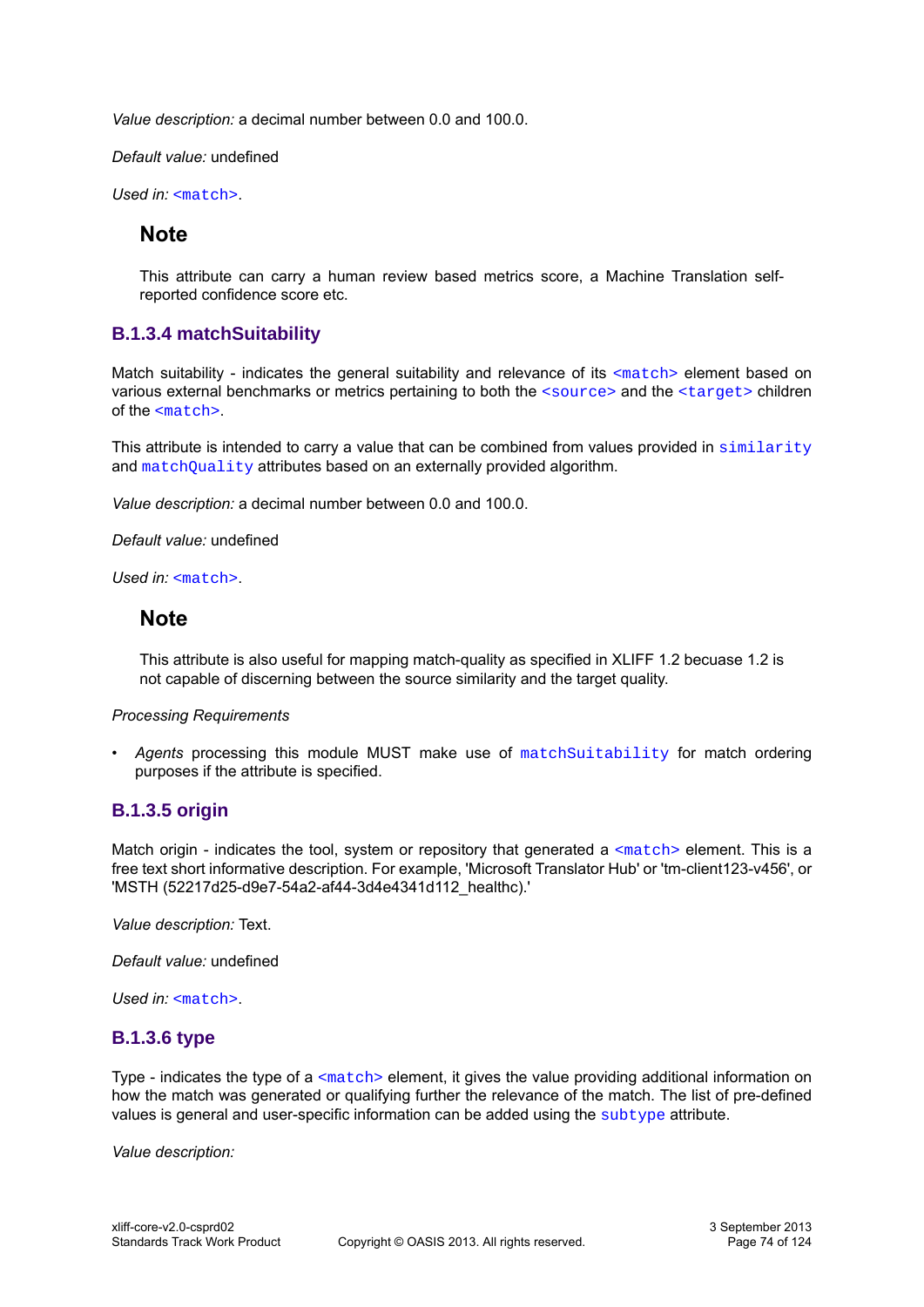| Value | <b>Description</b>                                                                                                                                                                                                                                                                                  |
|-------|-----------------------------------------------------------------------------------------------------------------------------------------------------------------------------------------------------------------------------------------------------------------------------------------------------|
| am    | Assembled<br>Match: candidate generated<br>by<br>assembling parts of different translations. For<br>example: constructing a candidate by using the<br>known translations of various spans of content of<br>the source.                                                                              |
| mt    | Machine Translation: candidate generated by a<br>machine translation system.                                                                                                                                                                                                                        |
| icm   | In Context Match: candidate for which the content<br>context of the translation was the same as the one<br>of the current source. For example: the source text<br>for both contents is also preceded and/or followed<br>by an identical source segment, or both appear as<br>e.g. level 2 headings. |
| idm   | Identifier-based Match: candidate that has an<br>identifier identical to the one of the source content.<br>For example: the previous translation of a given UI<br>component with the same ID. match that has an<br>identifier identical to the source content.                                      |
| tb    | candidate<br>Term<br>obtained<br>from<br>Base:<br>a<br>terminological database, i.e. the whole source<br>segment matches with a source term base entry.                                                                                                                                             |
| tm    | Translation Memory: candidate based on a simple<br>match of the source content.                                                                                                                                                                                                                     |
| other | Candidate of a top level type not covered by any of<br>the above definitions.                                                                                                                                                                                                                       |

#### *Table B.1. Standard Values*

• *Default value:* tm

*Used in:* [<match>](#page-71-0)

*Processing Requirements*

• *Writers* updating the attribute [type](#page-73-2) MUST also update or delete [subType](#page-74-0) .

## <span id="page-74-0"></span>**B.1.3.7 subType**

Sub-type - indicates the sub-type, i.e. a secondary level type, of a [<match>](#page-71-0) element.

#### *Value description:*

The value is composed of a prefix and a sub-value separated by a character : (U+003A). The prefix is a string uniquely identifying a collection of values for a specific authority. The sub-value is any string value defined by an authority.

The prefix  $x1f$  is reserved for this specification, but no sub-values are defined for it at this time. Other prefixes and sub-values MAY be defined by the users.

• *Default value:* undefined

### *Used in:*  $\langle \text{match} \rangle$

#### *Constraints*

 $\cdot$  If the attribute [subtype](#page-74-0) is used, the attribute [type](#page-73-2) MUST be specified as well.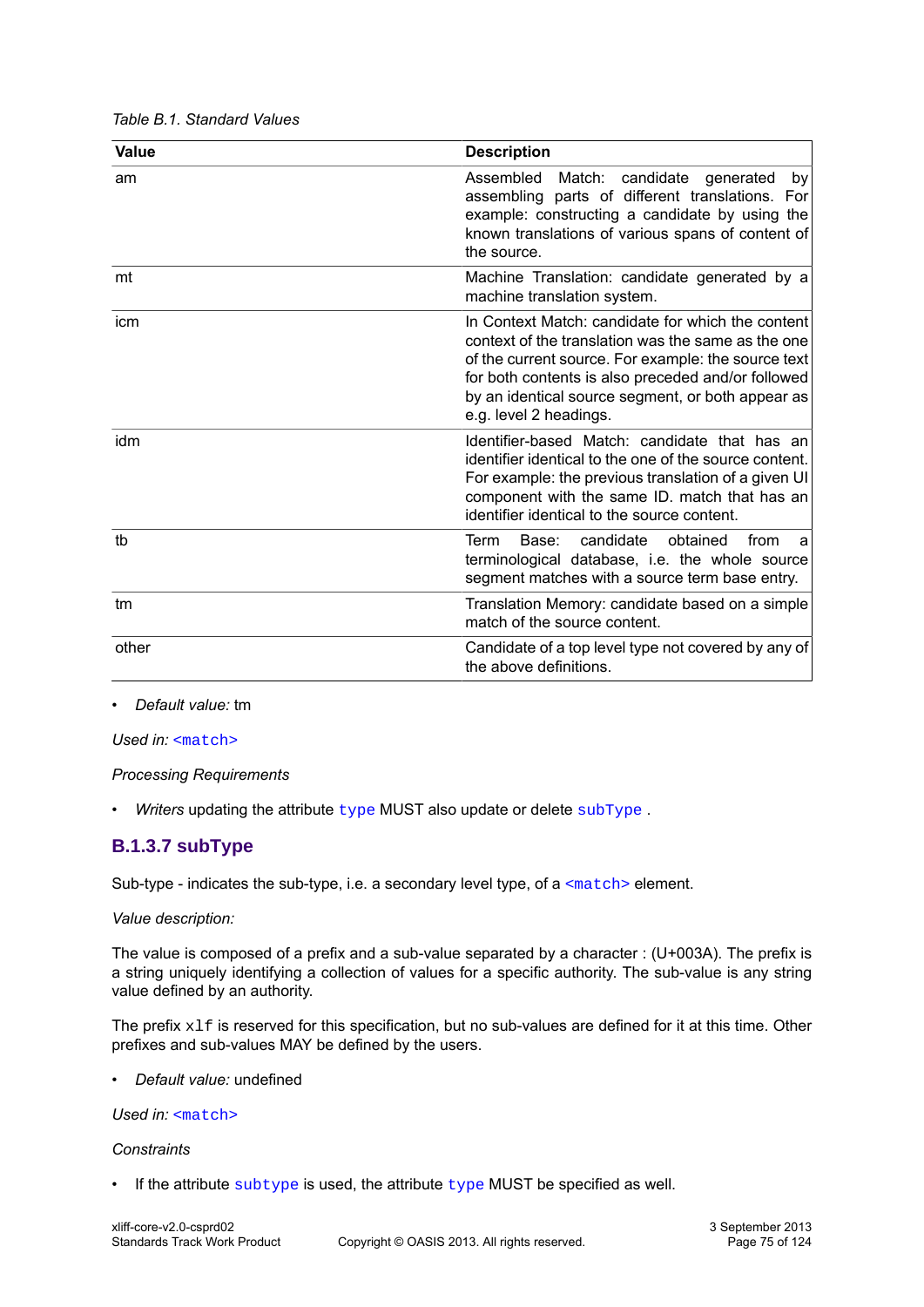#### *Processing Requirements*

• *Writers* updating the attribute  $type$  MUST also update or delete [subType](#page-74-0).

## <span id="page-75-0"></span>**B.1.3.8 reference**

Reference - indicates that the [<target>](#page-17-1) child of the [<match>](#page-71-0) element contains a *Translation* into a reference language rather than into the target langauge. For example, a German translation can be used as reference by a Luxembourgish translator.

*Value description: Yes or No.*

*Default value:* No.

*Used in:* [<match>](#page-71-0)

# **B.1.4 Example:**

```
<mtc:matches>
    <mtc:match id="[NMTOKEN]">
       <xlf:source>
          <!-- text data -->
       </xlf:source>
       <xlf:target>
          <!-- text data -->
       </xlf:target>
       <xlf:originalData>
          <xlf:data id="[NMTOKEN]">
             <xlf:cp hex="[required]">
                <!-- text data -->
             </xlf:cp>
          </xlf:data>
       </xlf:originalData>
       <mda:metadata>
          <mda:metagroup>
             <!-- One or more of mda:metagroup or mda:meta -->
          </mda:metagroup>
       </mda:metadata>
       <!-- Zero, one or more elements from any namespace -->
    </mtc:match>
</mtc:matches>
```
# **B.1.5 XML Schema**

The schema listed below for reading convenience is accessible at [http://docs.oasis-open.org/xliff/xliff](http://docs.oasis-open.org/xliff/xliff-core/v2.0/csprd02/schemas/modules/matches.xsd)[core/v2.0/csprd02/schemas/modules/matches.xsd.](http://docs.oasis-open.org/xliff/xliff-core/v2.0/csprd02/schemas/modules/matches.xsd)

```
<?xml version="1.0" encoding="UTF-8"?>
<xs:schema xmlns:xs="http://www.w3.org/2001/XMLSchema" 
    elementFormDefault="qualified"
    xmlns:mtc="urn:oasis:names:tc:xliff:matches:2.0"
    xmlns:mda="urn:oasis:names:tc:xliff:metadata:2.0"
    xmlns:xlf="urn:oasis:names:tc:xliff:document:2.0"
     targetNamespace="urn:oasis:names:tc:xliff:matches:2.0">
```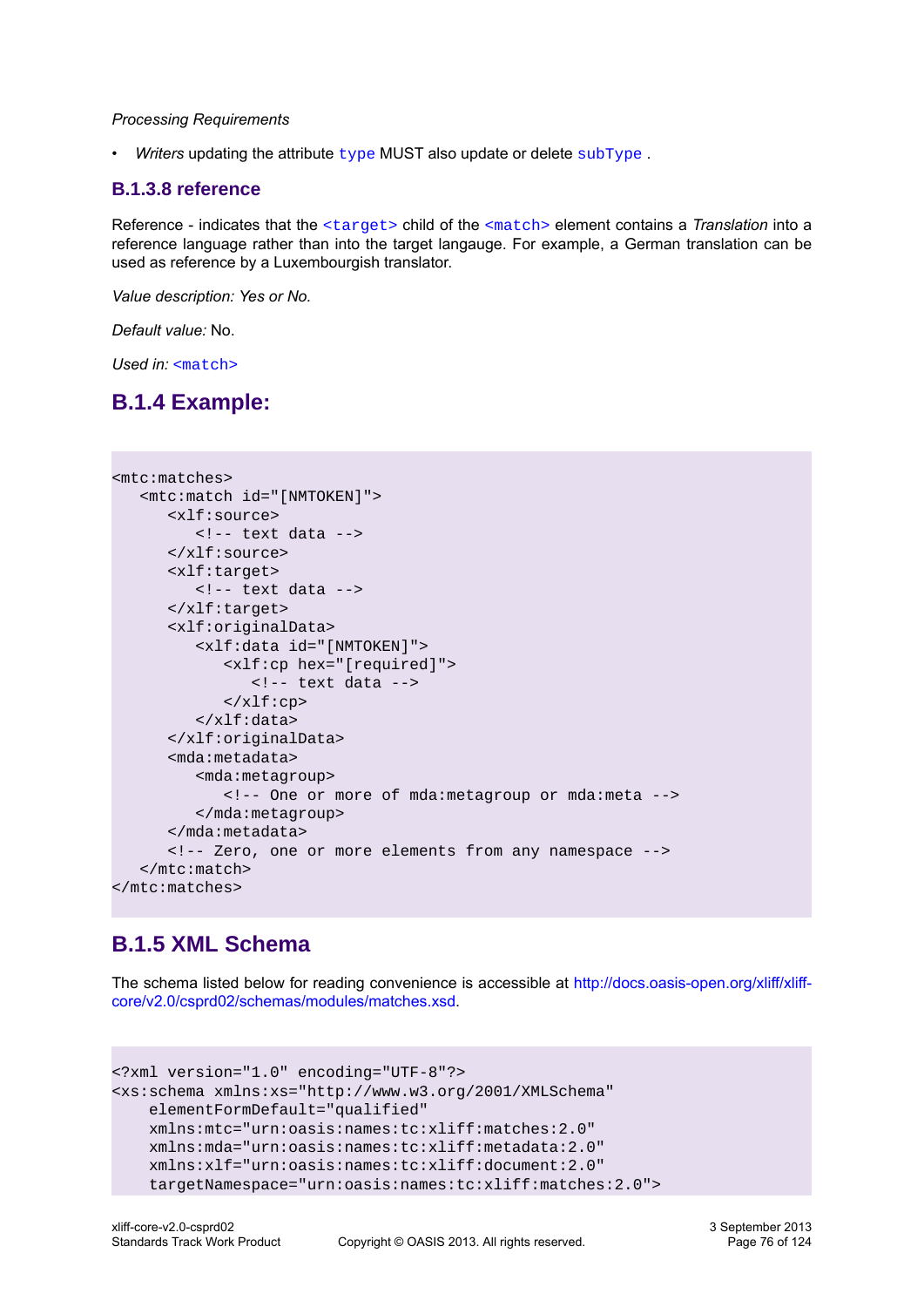```
 <xs:import namespace="urn:oasis:names:tc:xliff:document:2.0"
     schemaLocation="../xliff_core_2.0.xsd"/>
 <xs:import namespace="urn:oasis:names:tc:xliff:metadata:2.0"
     schemaLocation="metadata.xsd"/>
 <xs:simpleType name="similarity">
     <xs:restriction base="xs:decimal">
         <xs:minInclusive value="0.0"/>
         <xs:maxInclusive value="100.0"/>
     </xs:restriction>
 </xs:simpleType>
 <xs:simpleType name="typeValues">
     <xs:restriction base="xs:string">
         <xs:enumeration value="am"/>
         <xs:enumeration value="ebm"/>
         <xs:enumeration value="idm"/>
         <xs:enumeration value="ice"/>
         <xs:enumeration value="mt"/>
         <xs:enumeration value="tm"/>
     </xs:restriction>
 </xs:simpleType>
 <!-- Elements for holding translaton candidates -->
 <xs:element name="matches">
     <xs:complexType>
         <xs:sequence>
             <xs:element minOccurs="1" maxOccurs="unbounded" 
                 ref="mtc:match"/>
         </xs:sequence>
     </xs:complexType>
 </xs:element>
 <xs:element name="match">
     <xs:complexType>
         <xs:sequence>
             <xs:element minOccurs="1" maxOccurs="1" ref="xlf:source"/>
             <xs:element minOccurs="1" maxOccurs="1" ref="xlf:target"/>
             <xs:element minOccurs="0" maxOccurs="1" ref="xlf:originalData"/>
             <xs:element minOccurs="0" maxOccurs="1" ref="mda:metadata"/>
             <xs:any maxOccurs="unbounded" minOccurs="0" namespace="##other" processContents="skip"/>
         </xs:sequence>
         <xs:attribute name="id" use="required" type="xs:NMTOKEN"/>
         <xs:attribute name="origin" use="optional"/>
         <xs:attribute name="similarity" use="optional" type="mtc:similarity"/>
         <xs:attribute name="matchQuality" use="optional"/>
         <xs:attribute name="matchSuitability" use="optional"/>
         <xs:attribute name="type" use="optional" type="xlf:attrType_type"/>
         <xs:attribute name="subTtype" use="optional"/>
         <xs:attribute name="reference" use="optional"/>
         <xs:anyAttribute namespace="##any" processContents="skip"/>
     </xs:complexType>
 </xs:element>
```

```
</xs:schema>
```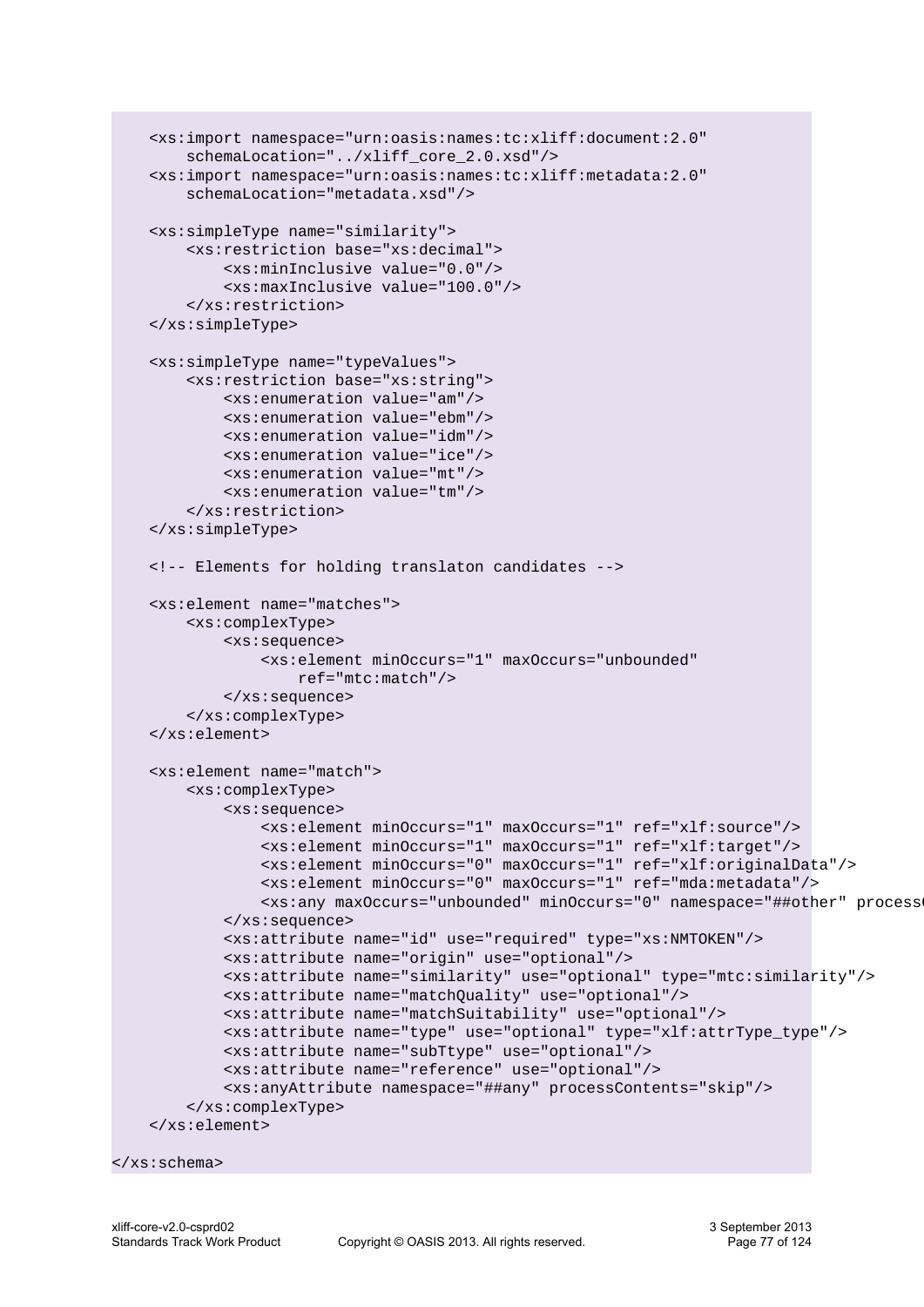# **Appendix C Glossary Module**

Simple glossaries, consisting of a list of terms with a definition or translation, can be optionally embedded in an XLIFF document using the namespace mechanism to include elements from the Glossary module.

# **C.1 Module Specification**

# **C.1.1 Module Namespace**

The namespace for the Glossary module is:  $urn:oasis:name:tc: xlift: glossary:2.0$ 

# **C.1.2 Module Elements**

The elements defined in the Glossary module are: [<glossary>](#page-77-0), [<glossentry>](#page-77-1), [<term>](#page-78-0), [<translation>](#page-78-1) and [<definition>](#page-78-2).

## **C.1.2.1 Tree Structure**

Legend:

- $1 = one$
- $+$  = one or more
- ? = zero or one
- \* = zero, one or more

```
<glossary>
\blacksquare+---<glossentry> +
  |
  +---<term> 1
 |
  +---<translation> *
 |
  +---<definition> ?
 |
  +---<any> *
```
## <span id="page-77-0"></span>**C.1.2.2 glossary**

Container for a list of glossary terms.

*Contains:*

- One or more [<glossentry>](#page-77-1) elements.

## <span id="page-77-1"></span>**C.1.2.3 glossentry**

Glossary entry.

*Contains:*

One [<term>](#page-78-0) element followed by Zero, one, or more [<translation>](#page-78-1) elements followed by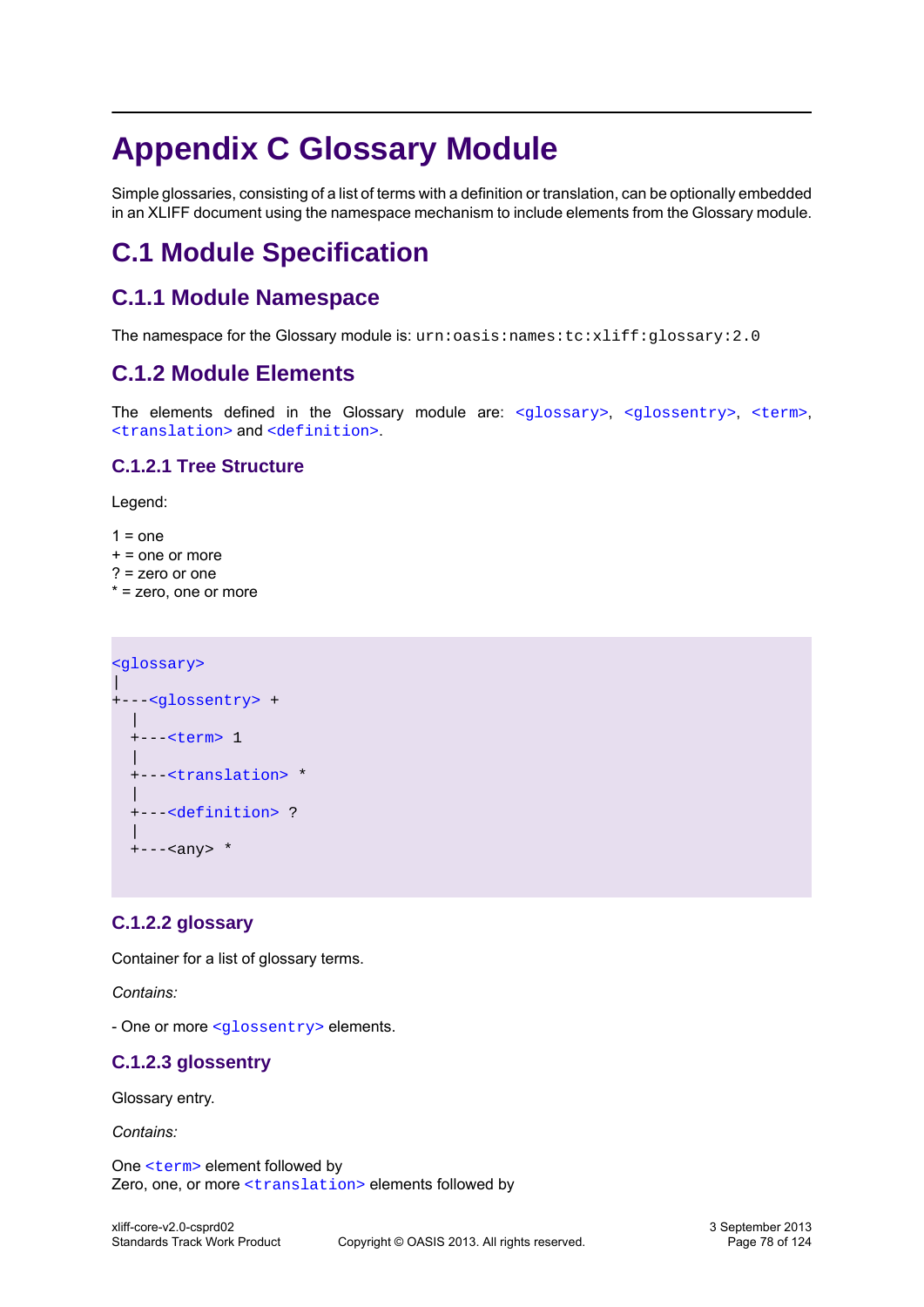Zero or one [<definition>](#page-78-2) element followed by Zero, one, or more elements from any namespace.

*Attributes:*

- [id](#page-78-3) , OPTIONAL
- attributes from any namespace, OPTIONAL

#### *Constraints*

• A [<glossentry>](#page-77-1) element MUST contain a [<translation>](#page-78-1) or a [<definition>](#page-78-2) element to be valid.

## <span id="page-78-0"></span>**C.1.2.4 term**

A term in the glossary, expressed in the source language of the enclosing  $\langle \times 1 \text{if } f \rangle$  element.

*Contains:*

Plain text.

*Attributes:*

```
- source , OPTIONAL
- attributes from any namespace, OPTIONAL
```
## <span id="page-78-1"></span>**C.1.2.5 translation**

A translation of the sibling  $\langle \text{term} \rangle$  element expressed in the target language of the enclosing  $\langle \text{xlift} \rangle$ element. Multiple translations can be specified as synonyms.

*Contains:*

Plain text.

*Attributes:*

```
- id, OPTIONAL
```
- [source](#page-79-0), OPTIONAL
- attributes from any namespace, OPTIONAL

## <span id="page-78-2"></span>**C.1.2.6 definition**

Optional definition in plain text for the term stored in the sibling [<term>](#page-78-0) element.

*Contains:*

- Plain text.

*Attributes:*

```
- source , OPTIONAL
- attributes from any namespace, OPTIONAL
```
# **C.1.3 Module Attributes**

The attribues defined in the Glossary module are: [id](#page-78-3), and [source](#page-79-0)

## <span id="page-78-3"></span>**C.1.3.1 id**

Identifier - a character string used to identify a <qlossentry> or [<translation>](#page-78-1) element.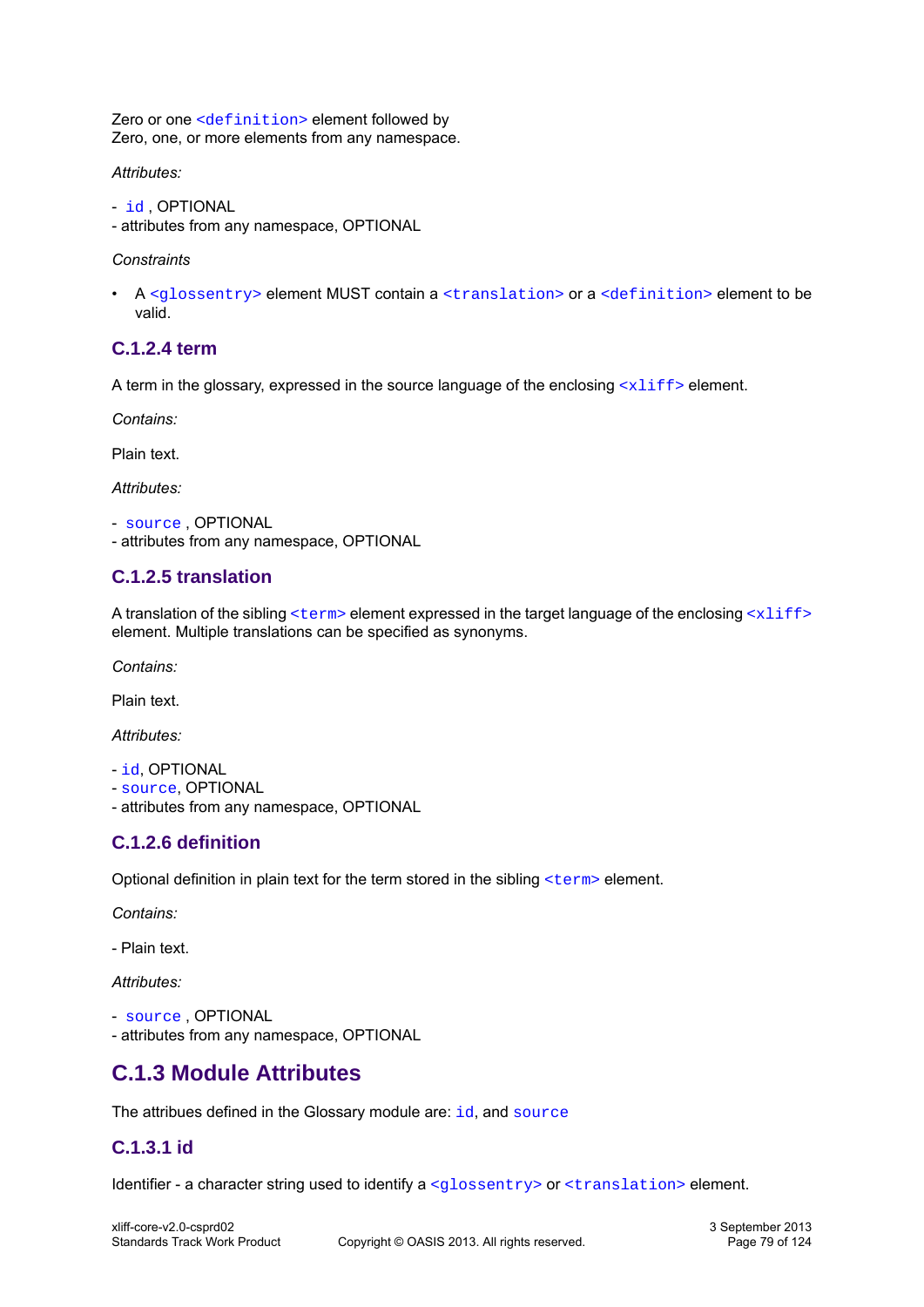*Value description:* NMTOKEN

*Default value:* undefined

Used in:[<glossentry>](#page-77-1) and [<translation>](#page-78-1)

### <span id="page-79-0"></span>**C.1.3.2 source**

Source - indicates the source of the content for the enclosing element.

*Value description:* Text.

*Default value:* undefined

Used in:[<term>](#page-78-0), [<translation>](#page-78-1), and [<definition>](#page-78-2).

# **C.1.4 Example:**

```
<unit id="1">
  <segment>
     <source>Press the <mrk id="m1" type="term" ref="#g1">TAB key</mrk>.</source>
  </segment>
  <gls:glossary>
     <gls:glossentry id="g1">
       <gls:term source="publicTermbase">TAB key</gls:term>
       <gls:translation id="1" source="myTermbase">Tabstopptaste</gls:translation>
       <gls:translation id="2" source="myTermbase">TAB-TASTE</gls:translation>
      <gls:definition source="publicTermbase">A keyboard key that is traditionally used
     </gls:glossentry>
   </gls:glossary> 
</unit>
```
## **C.1.5 XML Schema**

The schema listed below for reading convenience is accessible at [http://docs.oasis-open.org/xliff/xliff](http://docs.oasis-open.org/xliff/xliff-core/v2.0/csprd02/schemas/modules/glossary.xsd)[core/v2.0/csprd02/schemas/modules/glossary.xsd](http://docs.oasis-open.org/xliff/xliff-core/v2.0/csprd02/schemas/modules/glossary.xsd).

```
<?xml version="1.0" encoding="UTF-8"?>
<xs:schema xmlns:xs="http://www.w3.org/2001/XMLSchema" elementFormDefault="qualified"
     xmlns:gls="urn:oasis:names:tc:xliff:glossary:2.0"
     targetNamespace="urn:oasis:names:tc:xliff:glossary:2.0">
     <xs:import namespace="http://www.w3.org/XML/1998/namespace"
         schemaLocation="http://www.w3.org/2001/xml.xsd"/>
     <!-- Elements for holding simple glossary data -->
     <xs:element name="glossary">
         <xs:complexType mixed="false">
             <xs:sequence>
                 <xs:element minOccurs="1" maxOccurs="unbounded" ref="gls:glossentry" />
             </xs:sequence>
         </xs:complexType>
     </xs:element>
```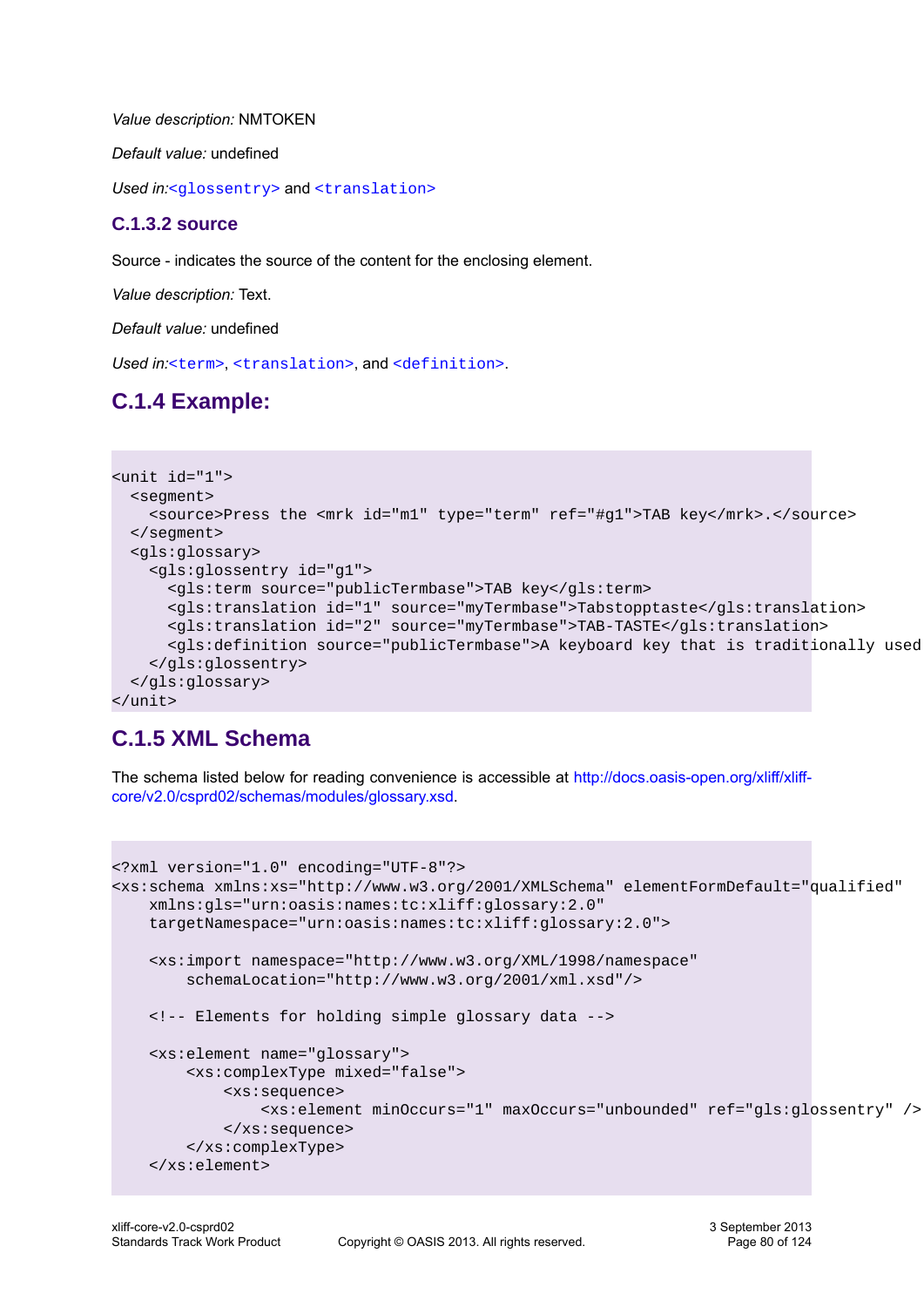```
 <xs:element name="glossentry">
     <xs:complexType>
         <xs:sequence>
             <xs:element minOccurs="1" maxOccurs="1" ref="gls:term"/>
             <xs:element minOccurs="0" maxOccurs="unbounded" ref="gls:translation" />
             <xs:element minOccurs="0" maxOccurs="1" ref="gls:definition" />
             <xs:any maxOccurs="unbounded" minOccurs="0" namespace="##other" processContents="skip"/>
         </xs:sequence>
         <xs:attribute name="id" use="optional" type="xs:NMTOKEN"/>
         <xs:anyAttribute namespace="##any" processContents="skip"/>
     </xs:complexType>
 </xs:element>
 <xs:element name="term">
     <xs:complexType mixed="true">
         <xs:attribute name="source" use="optional"/>
         <xs:anyAttribute namespace="##any" processContents="skip"/>
     </xs:complexType>
 </xs:element>
 <xs:element name="translation">
     <xs:complexType mixed="true">
         <xs:attribute name="id" use="optional" type="xs:NMTOKEN"/>
         <xs:attribute name="source" use="optional"/>
         <xs:anyAttribute namespace="##any" processContents="skip"/>
     </xs:complexType>
 </xs:element>
 <xs:element name="definition">
     <xs:complexType mixed="true">
         <xs:attribute name="source" use="optional"/>
         <xs:anyAttribute namespace="##any" processContents="skip"/>
     </xs:complexType>
 </xs:element>
```

```
</xs:schema>
```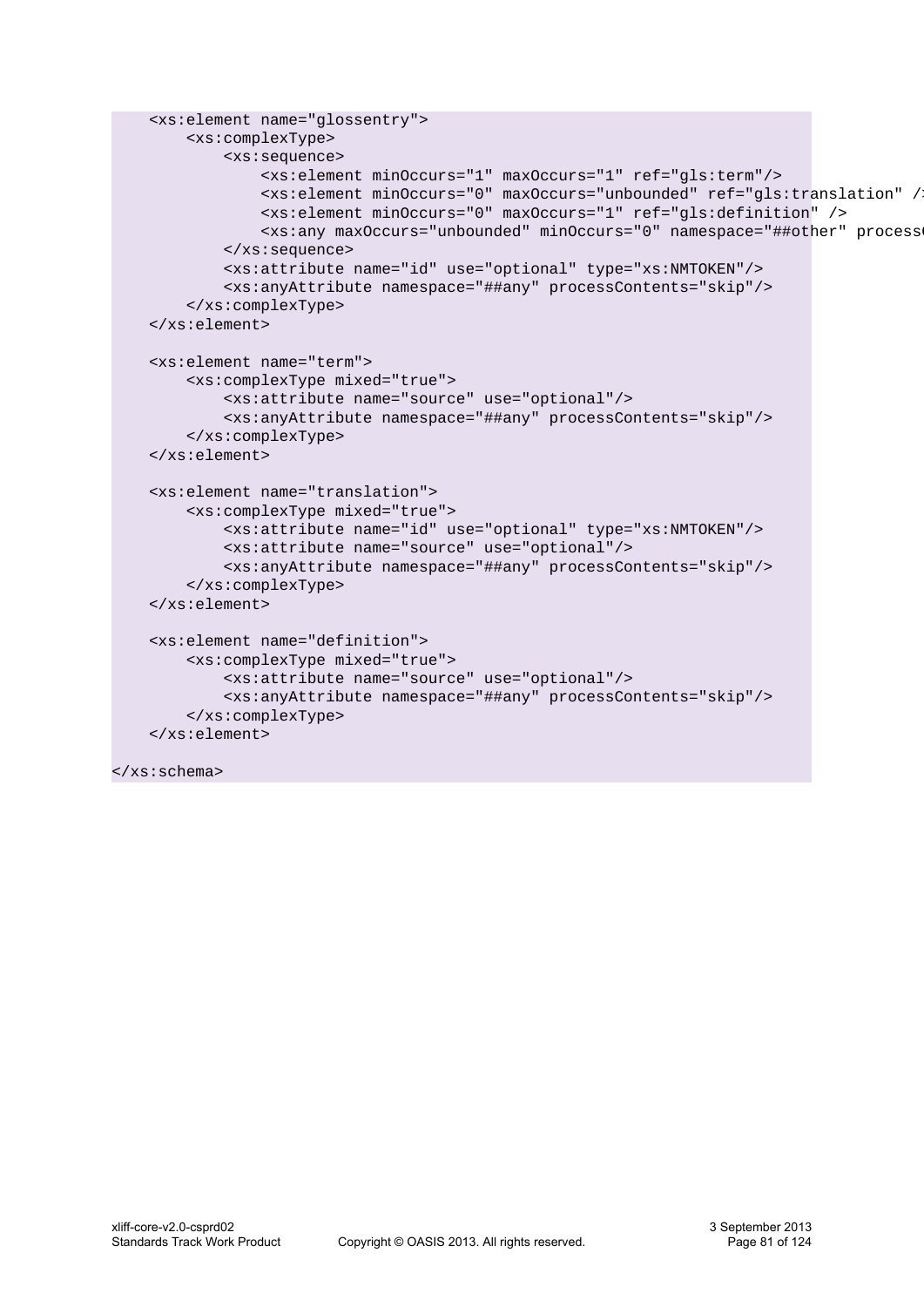# **Appendix D Format Style Module**

This is intended as a namespace mechanism to carry inside an XLIFF document information needed for generating a quick at a glance html preview of XLIFF content using a predefined set of simple html formatting elements.

# <span id="page-81-1"></span>**D.1 Module Specification**

Format Style module consists of just two attributes:  $fs$  and [subFs](#page-84-0). It does not specify any elements.

Format Style allows most structural and inline XLIFF core elements to convey basic formatting information using a predefined subset of HTML formatting elements. It primarily enables the generation of HTML pages or snippets for preview and review purposes. It MUST NOT be used to prescibe a roundtrip to a source document format.

The  $f_s$  attribute holds the name of an HTML formatting element. If additional style information is needed, the OPTIONAL [subFs](#page-84-0) attribute is provided.

#### *Constraints*

The Format Style attributes MUST be configured in such a way that the HTML [\[HTML5\]](#page-9-0) snippet resulting at the  $\leq$  file > level is valid.

#### *Processing Requiremenets*

- *Extractors* and *Enrichers* SHOULD use the following method to validate their HTML snippets:
	- 1. Parse the snippet with the [\[HTML5\]](#page-9-0) fragment parsing algorithm, see [http://www.w3.org/TR/](http://www.w3.org/TR/html5/syntax.html#parsing-html-fragments) [html5/syntax.html#parsing-html-fragments](http://www.w3.org/TR/html5/syntax.html#parsing-html-fragments).
	- 2. the result MUST be a valid DOM tree as per [\[HTML5\],](#page-9-0) see [http://www.w3.org/TR/html5/](http://www.w3.org/TR/html5/infrastructure.html#tree-order) [infrastructure.html#tree-order](http://www.w3.org/TR/html5/infrastructure.html#tree-order).

## **Note**

The above constraint and validation method will make sure that the snippets are renderable by standard HTML browsers.

## **D.1.1 Module Namespace**

The namespace for the Format style module is: urn: oasis: names: tc: xliff: fs: 2.0

# **D.1.2 Module Attributes**

<span id="page-81-0"></span>The attributes defined in the [Format Style](#page-81-1) module are: [fs](#page-81-0), [subFs](#page-84-0).

## **D.1.2.1 fs**

Format style attribute, fs - allows most structural and inline XLIFF core elements to convey basic formatting information using a predefined subset of HTML formatting elements (for example, HTML elements names like <script> are not included). It enables the generation of HTML pages or snippets for preview and review purposes. If additional style information is needed, the OPTIONAL [subFs](#page-84-0) attribute is provided.

*Value description:*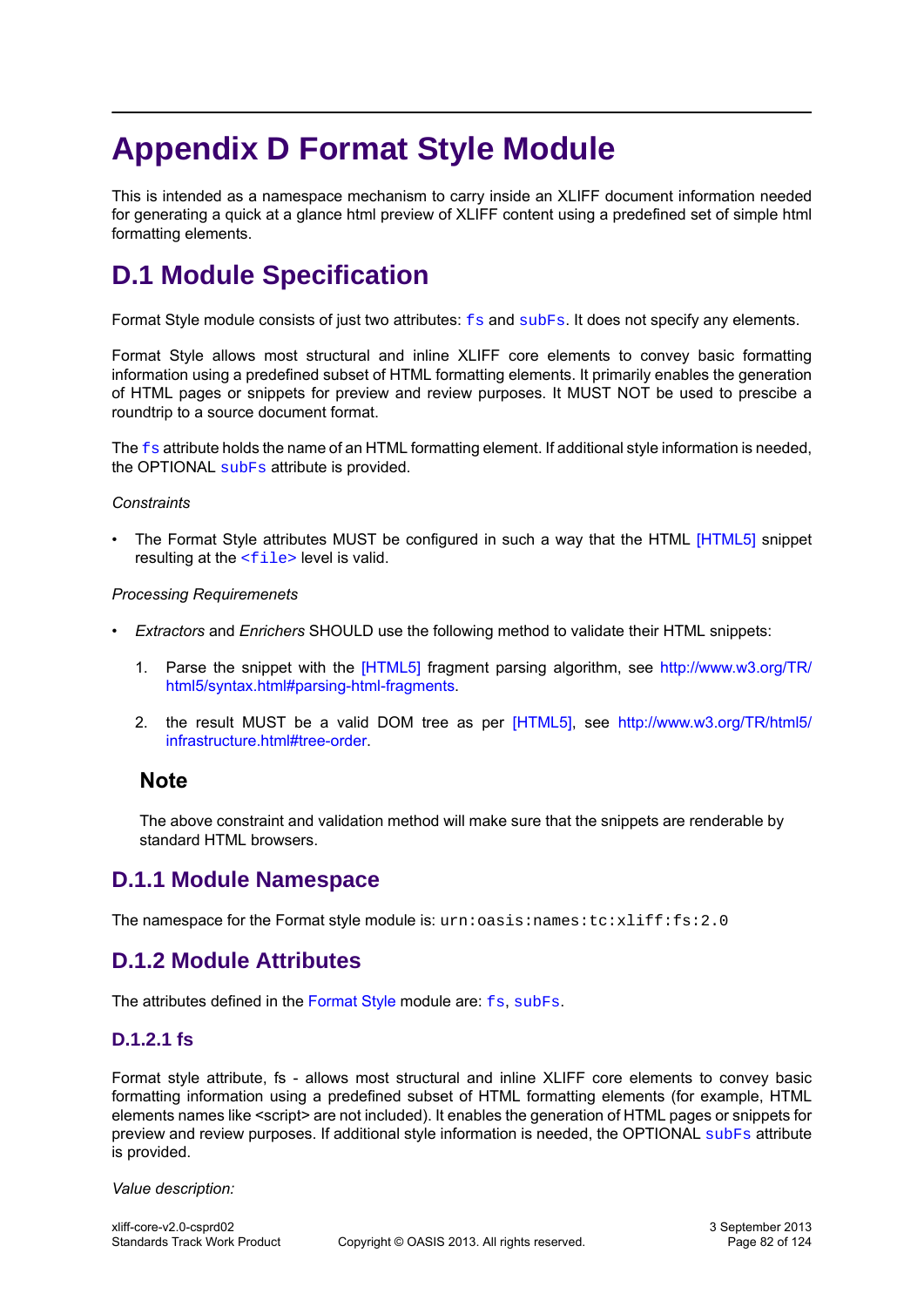| code                                             | computer code tragment               |
|--------------------------------------------------|--------------------------------------|
| col                                              | table column                         |
| colgroup                                         | table column group                   |
| dd                                               | definition description               |
| del                                              | deleted text                         |
| <del>Table D.1. fs attribute values</del><br>div | generic language/style container     |
| dl                                               | definition list                      |
| dt                                               | definition term                      |
| em                                               | emphasis                             |
| h1                                               | heading                              |
| h2                                               | heading                              |
| h3                                               | heading                              |
| h4                                               | heading                              |
| h <sub>5</sub>                                   | heading                              |
| h <sub>6</sub>                                   | heading                              |
| head                                             | document head                        |
| hr                                               | horizontal rule                      |
| html                                             | document root element                |
| Ť                                                | italic text style                    |
| img                                              | image                                |
| label                                            | form field label text                |
| legend                                           | fieldset legend                      |
| li                                               | list item                            |
| ol                                               | ordered list                         |
| p                                                | paragraph                            |
| pre                                              | preformatted text                    |
| q                                                | short inline quotation               |
| S                                                | strike-through text style            |
| samp                                             | sample program output, scripts, etc. |
| select                                           | option selector                      |
| small                                            | small text style                     |
| span                                             | generic language/style container     |
| strike                                           | strike-through text                  |
| strong                                           | strong emphasis                      |
| sub                                              | subscript                            |
| sup                                              | superscript                          |
| table                                            |                                      |
| tbody                                            | table body                           |
| td                                               | table data cell                      |
| tfoot                                            | table footer                         |
| th                                               | table header cell                    |
| thead                                            | table header                         |
| title                                            | document title                       |
| tr                                               | table row                            |
| tt                                               | teletype or monospaced text style    |
| u                                                | underlined text style                |
| ul                                               | unordered list                       |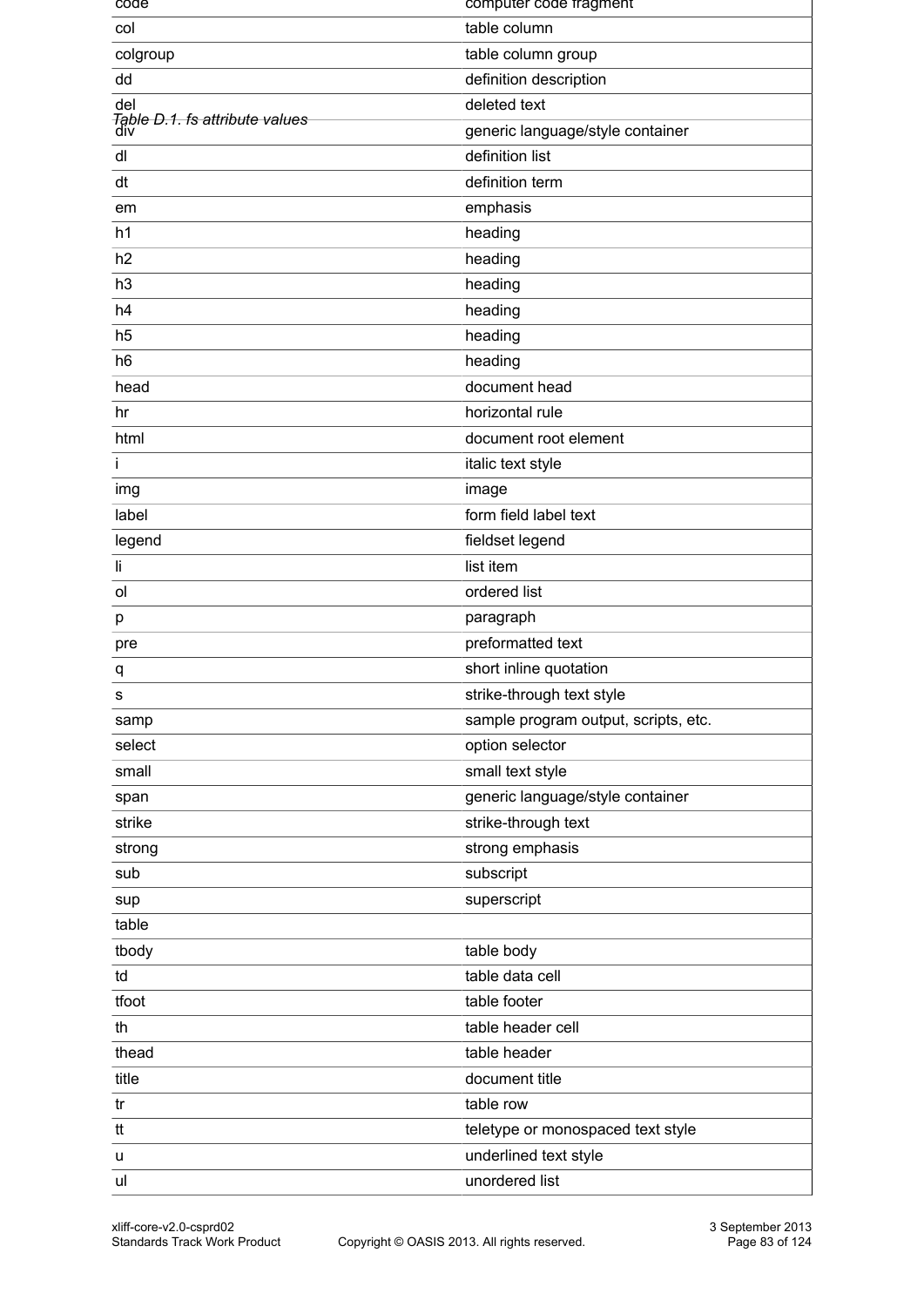*Default value:* undefined.

```
<file><unit><ignorable><notes><note><originalData><data><cp>,
<sc>, <ec>, <ph>, <pc>, <m<k>, <sm> and <em>.
```
## **Warning**

The f<sub>s</sub> attribute is not intended to facilitate *Merging* back into the original format.

*Processing Requirements*

*Writers* updating the attribute  $f_s$  MUST also update or delete [subFs](#page-84-0).

*Example:*To facilitate HTML preview, [fs](#page-81-0) can be applied to XLIFF like this like:

```
<xliff>
  <file fs:fs="html"> 
   <unit id="1" fs:fs="p">
   <segment>
    <source>Mick Jones renewed his interest in the Vintage <pc id="1" fs:fs="strong">'
   </segment>
   </unit>
 </file>
</xliff>
```
With an XSL stylesheet like this:

```
<xsl:template match="*" priority="2">
  <xsl:choose>
   <xsl:when test="@fs:fs">
    <xsl:element name="{@fs:fs}">
     <xsl:if test="@fs:subFs">
   <xsl:variable name="att_name" select="substring-before(@fs:subFs,',')" />
   <xsl:variable name="att_val" select="substring-after(@fs:subFs,',')" />
   <xsl:attribute name="{$att_name}">
    <xsl:value-of select="$att_val" />
   </xsl:attribute>
 \langle xsl:if>
     <xsl:apply-templates />
   </xsl:element>
   </xsl:when>
   <xsl:otherwise>
   <xsl:apply-templates /> 
   </xsl:otherwise> 
 </xsl:choose>
</xsl:template>
```
You can generate a an HTML page like this:

```
<html>
   <p>Mick Jones renewed his interest in the Vintage <strong>'72 Telecaster Thinline <
       <img src="smileface.png"/>
   \langle/p>
</html>
```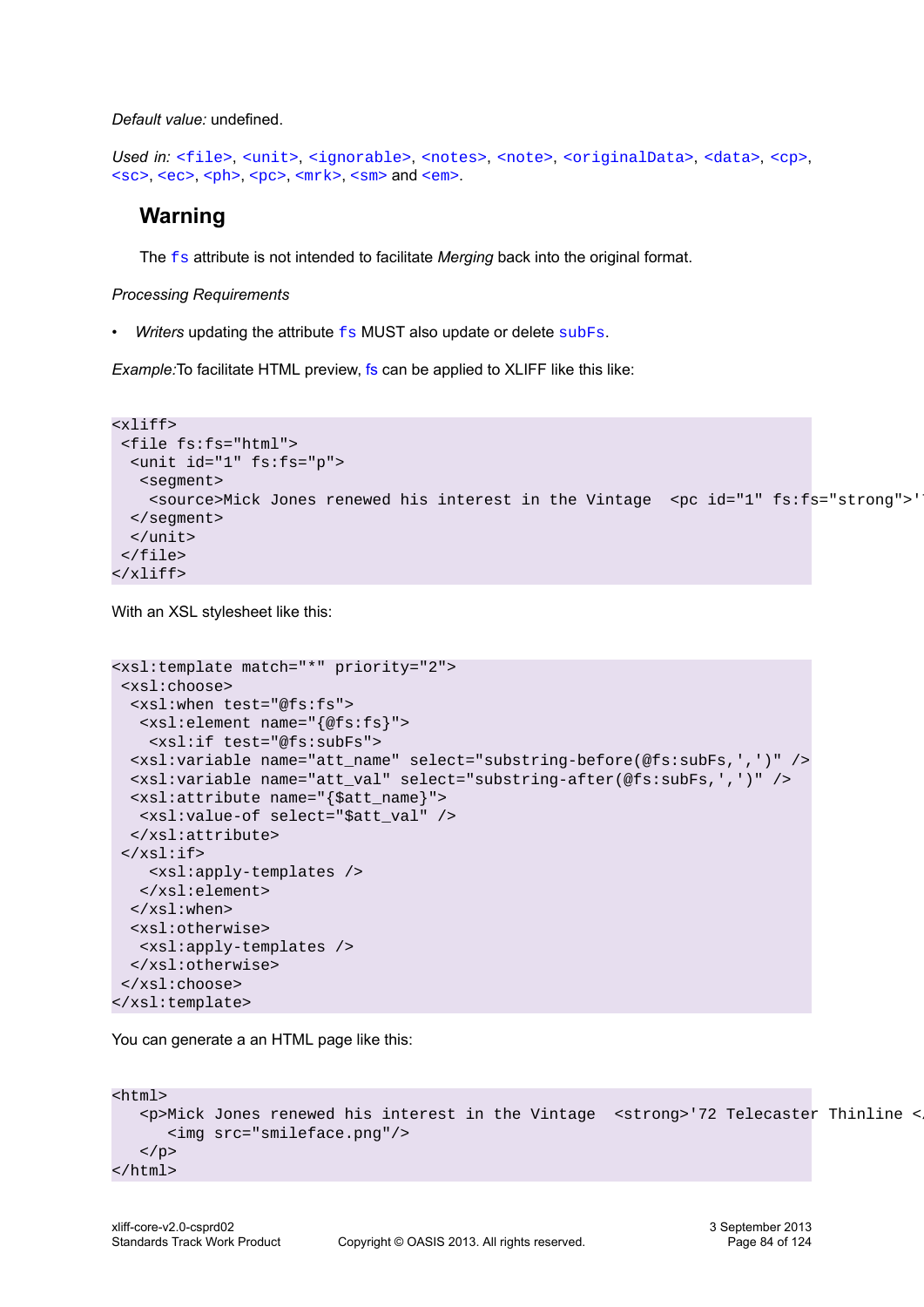## <span id="page-84-0"></span>**D.1.2.2 subFs**

Sub-format style, subFs - allows extra metadata, like URL for example, to be added in concert with the [fs](#page-81-0) attribute.

*Value description:* The subFs MUST only be used to carry attribute name/value comma-delimited pairs for attributes that are valid for the HTML element identified by the accompanied  $f_s$  attribute.

Example: fs:fs="img" fs:subFs="src,smileface.png".

*Default value:* undefined.

```
<file><unit><ignorable><notes><note><originalData>,
<data><source><target><cp><sc><ph><pc><mrk><sm><em>.
```
# **Warning**

The [subFs](#page-84-0) attribute is not intended to facilitate *Merging* back into the original format.

#### *Constraints*

- Commas (, ) and backslashes  $(\cdot)$  in the value parts of the  $\frac{\text{subFs}}{\text{MUST}}$  $\frac{\text{subFs}}{\text{MUST}}$  $\frac{\text{subFs}}{\text{MUST}}$  be escaped with a backslash  $(\setminus).$
- If the attribute  $subFs$  is used, the attribute  $fs$  MUST be specified as well.

#### *Processing Requirements*

• *Writers* updating the attribute  $f_s$  MUST also update or delete [subFs](#page-84-0).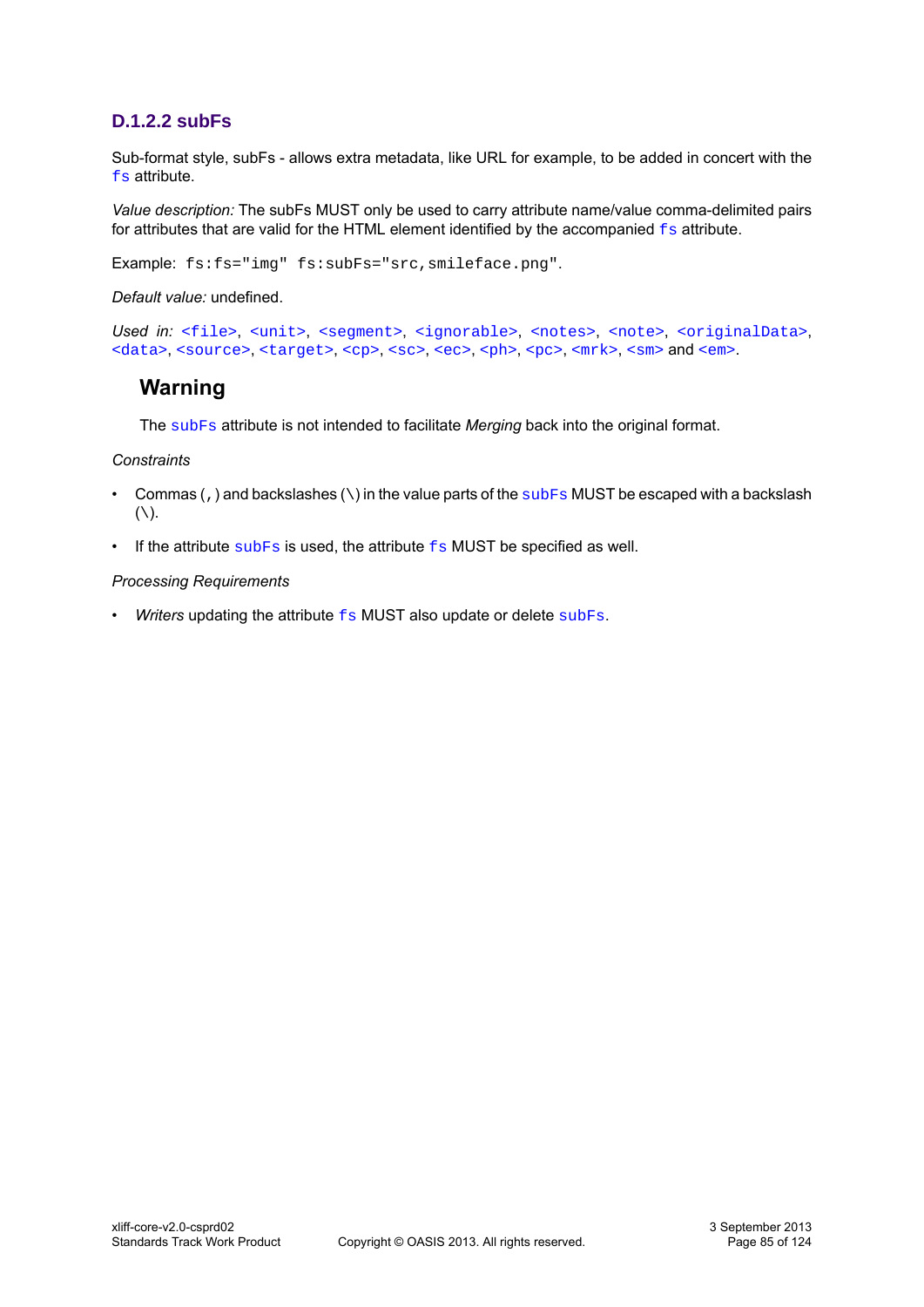# **Appendix E Metadata Module**

The Metadata module provides a mechanism for storing custom metadata using elements that are part of the official XLIFF specification.

# **E.1 Module Specification**

# **E.1.1 Module Namespace**

The namespace for the Metadata module is: urn:oasis:names:tc:xliff:metadata:2.0

# **E.1.2 Module Elements**

The elements defined in the Metadata module are: [<metadata>](#page-85-0), [<metagroup>](#page-87-0), and [<meta>](#page-87-1).

## **E.1.2.1 Tree Structure**

Legend:

 $+$  = one or more

```
<_metadata>
\overline{\phantom{a}}+---<metagroup> +
 |
   +---At least one of (<metagroup> or <meta>)
 |
   +---<meta>
```
## <span id="page-85-0"></span>**E.1.2.2 metadata**

Container for metadata associated with the enclosing element.

*Contains:*

- One or more [<metagroup>](#page-87-0) elements

*Example:* Metadata can be used to store XML attribute names and values for *XLIFF Documents* that do not use a skeleton. The following XML sample contains attributes on the <document> and <row> elements.

```
<document version="3" phase="draft">
    <table>
     <row style="head"><cell>Name</cell><cell>Position</cell></row>
 <row><cell>Patrick K.</cell><cell>Right Wing</cell></row>
  <row><cell>Bryan B.</cell><cell>Left Wing</cell></row>
    </table>
</document>
```
The Metadata module can be used to preserve these attributes for a round trip without using a skeleton: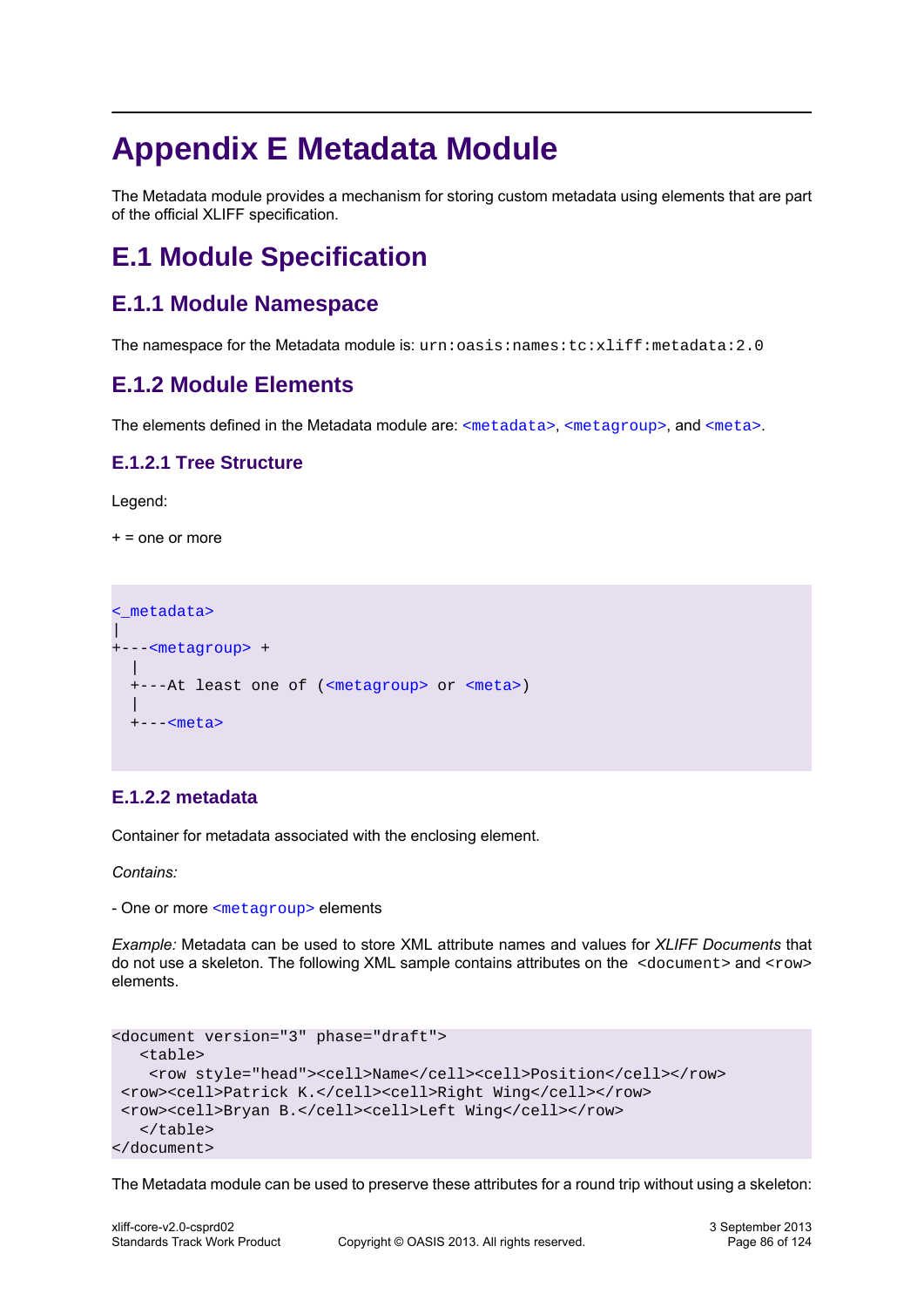```
<?xml version="1.0" encoding="utf-8"?>
<xliff xmlns:fs="urn:oasis:names:tc:xliff:fs:2.0"
        xmlns:mda="urn:oasis:names:tc:xliff:metadata:2.0"
        version="2.0"
        srcLang="en">
    <file>
       <group name="document">
          <group name="table">
              <group name="row">
                 <unit id="u1" name="cell">
                    <segment>
                        <source>Name</source>
                    </segment>
                 </unit>
                 <unit id="u2" name="cell">
                    <segment>
                       <source>Position</source>
                    </segment>
                 </unit>
                 <mda:metadata>
                    <mda:metagroup category="row_xml_attribute">
                        <mda:meta type="style">head</mda:meta>
                    </mda:metagroup>
                 </mda:metadata>
              </group>
              <group name="row">
                 <unit id="u3" name="cell">
                    <segment>
                        <source>Patrick K.</source>
                    </segment>
                \langle/unit>
                 <unit id="u4" name="cell">
                    <segment>
                       <source>Right Wing</source>
                    </segment>
                 </unit>
              </group>
              <group name="row">
                 <unit id="u5" name="cell">
                    <segment>
                        <source>Bryan B.</source>
                    </segment>
                \langle/unit>
                 <unit id="u6" name="cell">
                    <segment>
                       <source>Left Wing</source>
                    </segment>
                 </unit>
              </group>
          </group>
          <mda:metadata>
              <mda:metagroup category="document_xml_attribute">
                 <mda:meta type="version">3</mda:meta>
                 <mda:meta type="phase">draft</mda:meta>
              </mda:metagroup>
          </mda:metadata>
```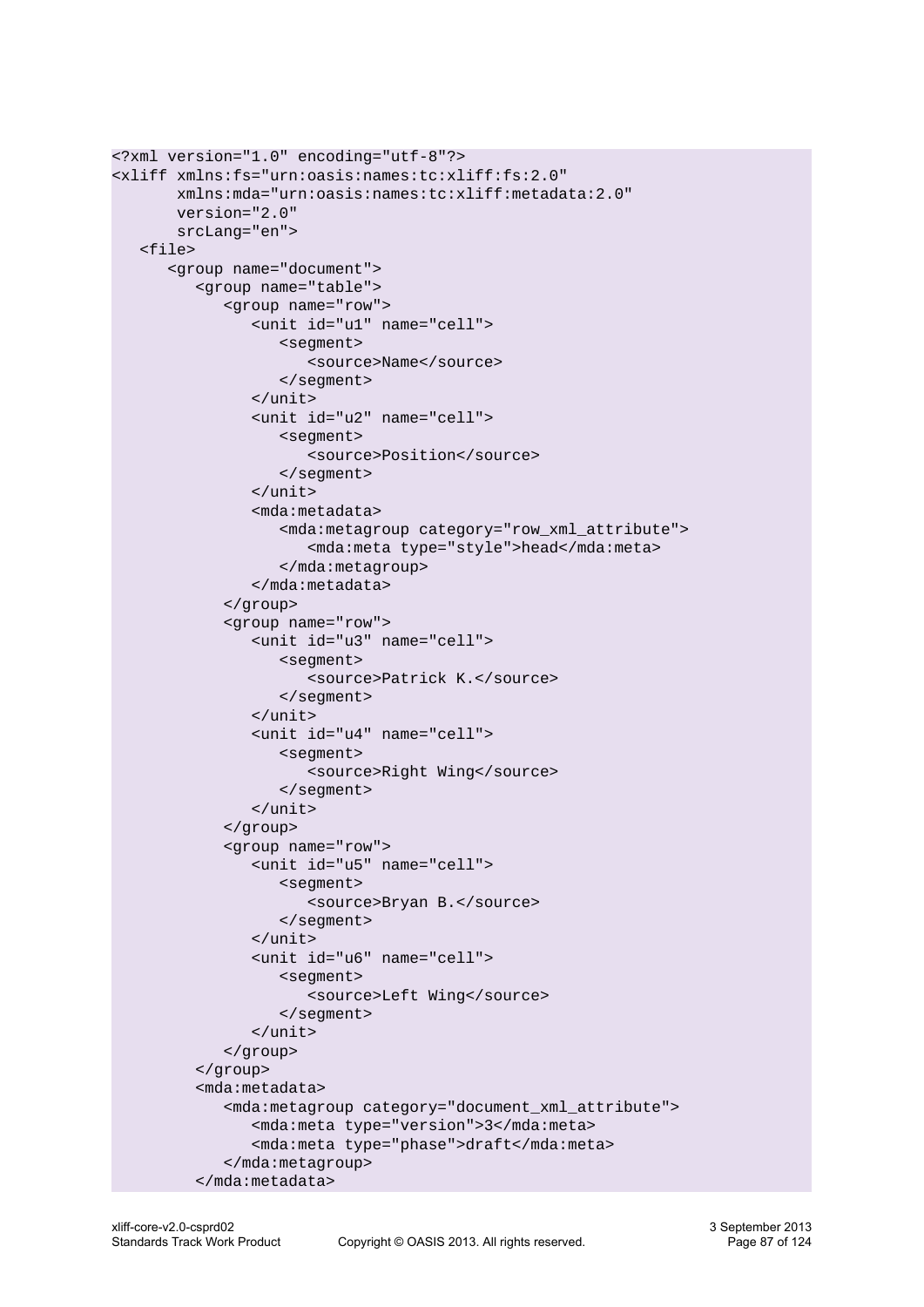```
 </group>
    </file>
</xliff>
```
## <span id="page-87-0"></span>**E.1.2.3 metagroup**

Provides a way to organize metadata into a structured hierarchy.

*Contains:*

- One or more [<metagroup>](#page-87-0) or [<meta>](#page-87-1) elements in any order.

*Attributes*

- [category](#page-87-2), OPTIONAL - [appliesTo](#page-87-3), OPTIONAL

## <span id="page-87-1"></span>**E.1.2.4 meta**

*Contains:*

- Untranslatable text

*Attributes*

- [type](#page-87-4), REQUIRED

# **E.1.3 Module Attributes**

The attribues defined in the Metadata module are: [category](#page-87-4), [type](#page-87-4), and [appliesTo](#page-87-3).

## <span id="page-87-2"></span>**E.1.3.1 category**

category - indicates a category for metadata contained in the enclosing [<metagroup>](#page-87-0) element.

*Default value:* undefined

<span id="page-87-4"></span>Used in: [<metagroup>](#page-87-0).

## **E.1.3.2 type**

type - indicates the type of metadata contained by the enclosing element.

*Default value:* undefined

*Used in:* [<meta>](#page-87-1).

## <span id="page-87-3"></span>**E.1.3.3 appliesTo**

Indicates the element to whom the content of the matagroup applies.

*Value description:* source, target, or ignorable.

*Default value:* undefined.

*Used in:* [<metagroup>](#page-87-0).

# **E.1.4 Example:**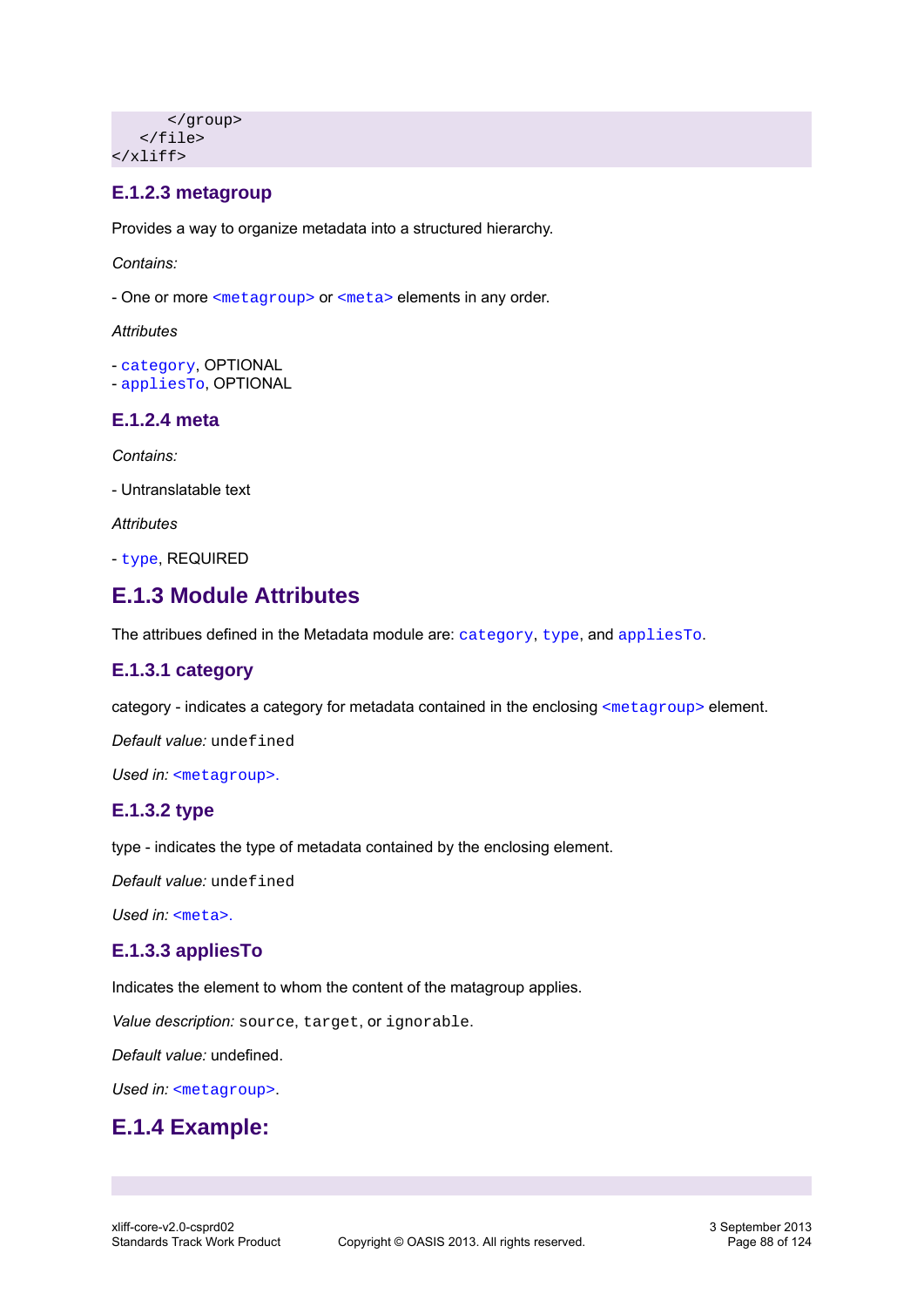```
<mda:metadata>
    <mda:metagroup>
       <!-- One or more of mda:metagroup or mda:meta -->
    </mda:metagroup>
</mda:metadata>
```
# **E.1.5 XML Schema**

The schema listed below for reading convenience is accessible at [http://docs.oasis-open.org/xliff/xliff](http://docs.oasis-open.org/xliff/xliff-core/v2.0/csprd02/schemas/modules/metadata.xsd)[core/v2.0/csprd02/schemas/modules/metadata.xsd.](http://docs.oasis-open.org/xliff/xliff-core/v2.0/csprd02/schemas/modules/metadata.xsd)

```
<?xml version="1.0" encoding="UTF-8"?>
<xs:schema xmlns:xs="http://www.w3.org/2001/XMLSchema" elementFormDefault="qualified"
         xmlns:mda="urn:oasis:names:tc:xliff:metadata:2.0"
         targetNamespace="urn:oasis:names:tc:xliff:metadata:2.0">
     <xs:import namespace="http://www.w3.org/XML/1998/namespace"
             schemaLocation="http://www.w3.org/2001/xml.xsd"/>
     <!-- Elements for holding custom metadata -->
     <xs:element name="metadata">
         <xs:complexType mixed="false">
             <xs:sequence>
                 <xs:element minOccurs="1" maxOccurs="unbounded" ref="mda:metagroup" />
             </xs:sequence>
         </xs:complexType>
     </xs:element>
     <xs:element name="metagroup">
         <xs:complexType>
             <xs:sequence>
               <xs:choice minOccurs="1" maxOccurs="unbounded">
                 <xs:element ref="mda:metagroup"/>
                 <xs:element ref="mda:meta"/>
               </xs:choice>
             </xs:sequence>
             <xs:attribute name="category" use="optional"/>
             <xs:attribute name="appliesTo" use="optional" type="xlf:appliesTo"/>
         </xs:complexType>
     </xs:element>
     <xs:element name="meta">
         <xs:complexType mixed="true">
             <xs:attribute name="type" use="required" type="xlf:attrType_type"/>
         </xs:complexType>
     </xs:element>
```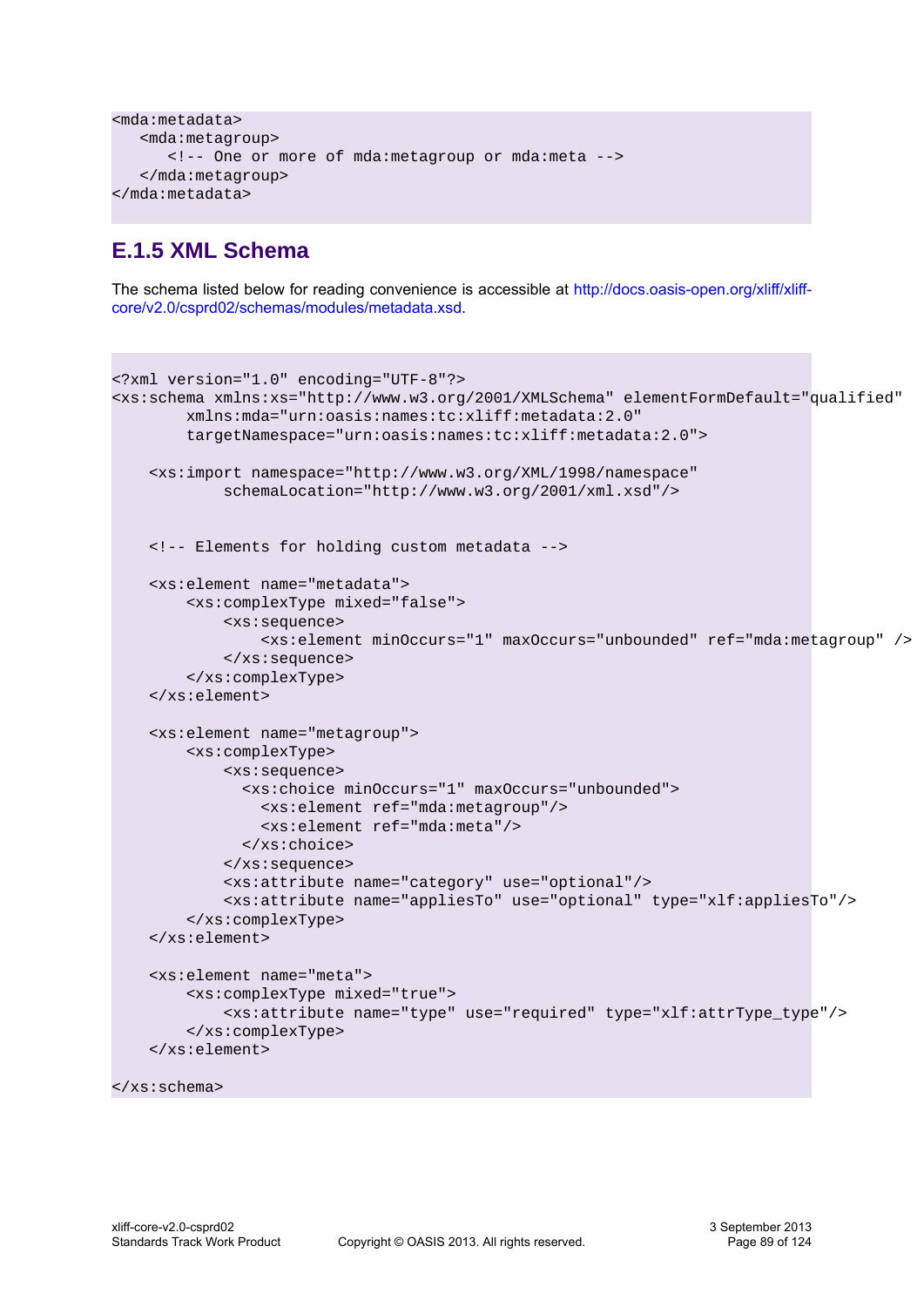# **Appendix F Resource Data Module**

The Resource Data module provides a mechanism for referencing external resource data that MAY need to be modified or used as contextual reference during translation.

# **F.1 Module Specification**

# **F.1.1 Module Namespace**

| The | namespace                                 | tor | the | Resource | Data | module | IS: |
|-----|-------------------------------------------|-----|-----|----------|------|--------|-----|
|     | urn:oasis:names:tc:xliff:resourceData:2.0 |     |     |          |      |        |     |

# **F.1.2 Module Elements**

The elements defined in the Resource Data module are: [<resourceData>](#page-89-0), [<resourceItemRef>](#page-89-1), [<resourceItem>](#page-90-0), [<source>](#page-91-0), [<target>](#page-91-1), and [<reference>](#page-92-0).

## **F.1.2.1 Tree Structure**

Legend:

? = zero or one \* = zero, one or more

```
<resourceData>
\overline{\phantom{a}}+---<resourceItemRef> *
\overline{\phantom{a}}+---<resourceItem> *
   \mathbf{I} +---<source> ?
    | |
   | +---<any> *\blacksquare +---<target> ?
     | |
     | +---<any> *
 |
   +---<reference> *
```
## <span id="page-89-0"></span>**F.1.2.2 resourceData**

Parent container for resource data associated with the enclosing element.

*Contains:*

At least one of the following

- Zero, one or more [<resourceItemRef>](#page-89-1) elements.
- Zero, one or more [<resourceItem>](#page-90-0) elements.

## <span id="page-89-1"></span>**F.1.2.3 resourceItemRef**

Specifies a reference to an associated  $\le$ resourceItem> element located at the  $\le$ file> level.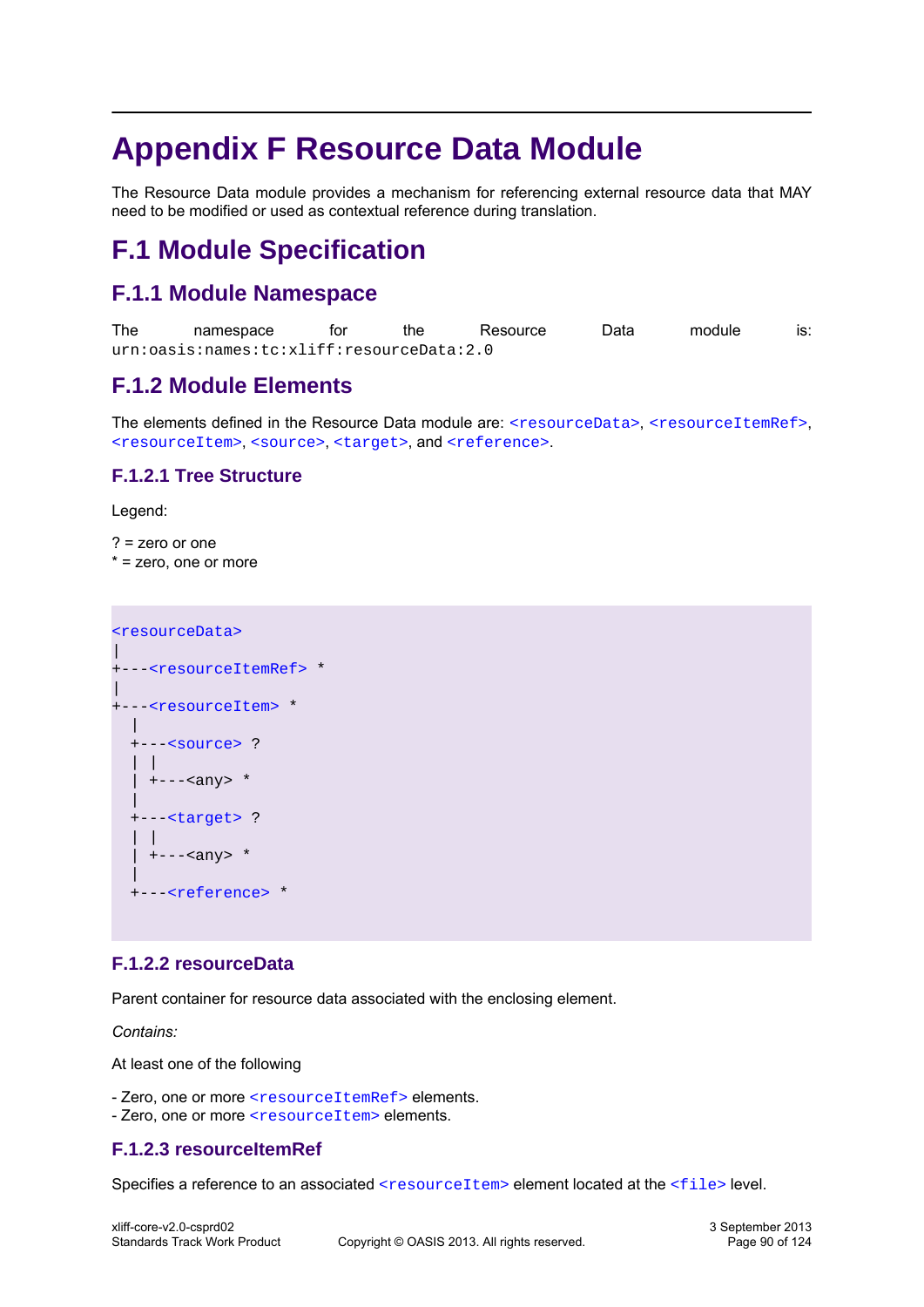#### *Contains:*

This element is always empty.

#### *Attributes:*

- [id](#page-93-0), OPTIONAL
- [ref](#page-94-0), REQUIRED
- attributes from any namespace, OPTIONAL

### *Constraints*

The value of the OPTIONAL [id](#page-93-0) attribute MUST be unique among all [<resourceItemRef>](#page-89-1) children of the enclosing element.

### *Processing Requirements*

• *Modifiers* MUST remove [<resourceItemRef>](#page-89-1) when removing the referenced [<resourceItem>](#page-90-0).

## <span id="page-90-0"></span>**F.1.2.4 resourceItem**

Container for specific resource data that is either intended for *Modification*, or to be used as contextual reference during *Translation*.

#### *Contains:*

At least one of the following

- Zero or One [<source>](#page-91-0) element followed by
- Zero or One [<target>](#page-91-1) element followed by
- Zero, one, or more [<reference>](#page-92-0) elements

#### *Attributes:*

- [mimeType](#page-93-1), OPTIONAL
- [id](#page-93-0), OPTIONAL
- [context](#page-93-2), OPTIONAL
- attributes from any namespace, OPTIONAL

#### *Constraints*

- The [mimeType](#page-93-1) attribute is REQUIRED if [<target>](#page-91-1) and [<source>](#page-91-0) child elements are empty, otherwise it is OPTIONAL.
- The value of the OPTIONAL [id](#page-93-0) attribute MUST be unique among all [<resourceItem>](#page-90-0) children of the enclosing element.

#### *Processing Requirements*

- If a *Modifier* does not understand how to process the [mimeType](#page-93-1) attirbute, or the file it references, the [<resourceItem>](#page-90-0) element MAY be ignored, but still MUST be preserved.
- The [mimeType](#page-93-1) attribute SHOULD only be modified or removed if the referenced files are modified or removed.
- For each instance of [<resourceItem>](#page-90-0) containing only [<source>](#page-91-0):
	- *Modifiers* MAY leave [<resourceItem>](#page-90-0) unchanged, i.e. they are not REQUIRED to create [<target>](#page-91-1) or [<reference>](#page-92-0).
	- Modifiers MAY create [<target>](#page-91-1) or [<reference>](#page-92-0) as a siblings of [<source>](#page-91-0).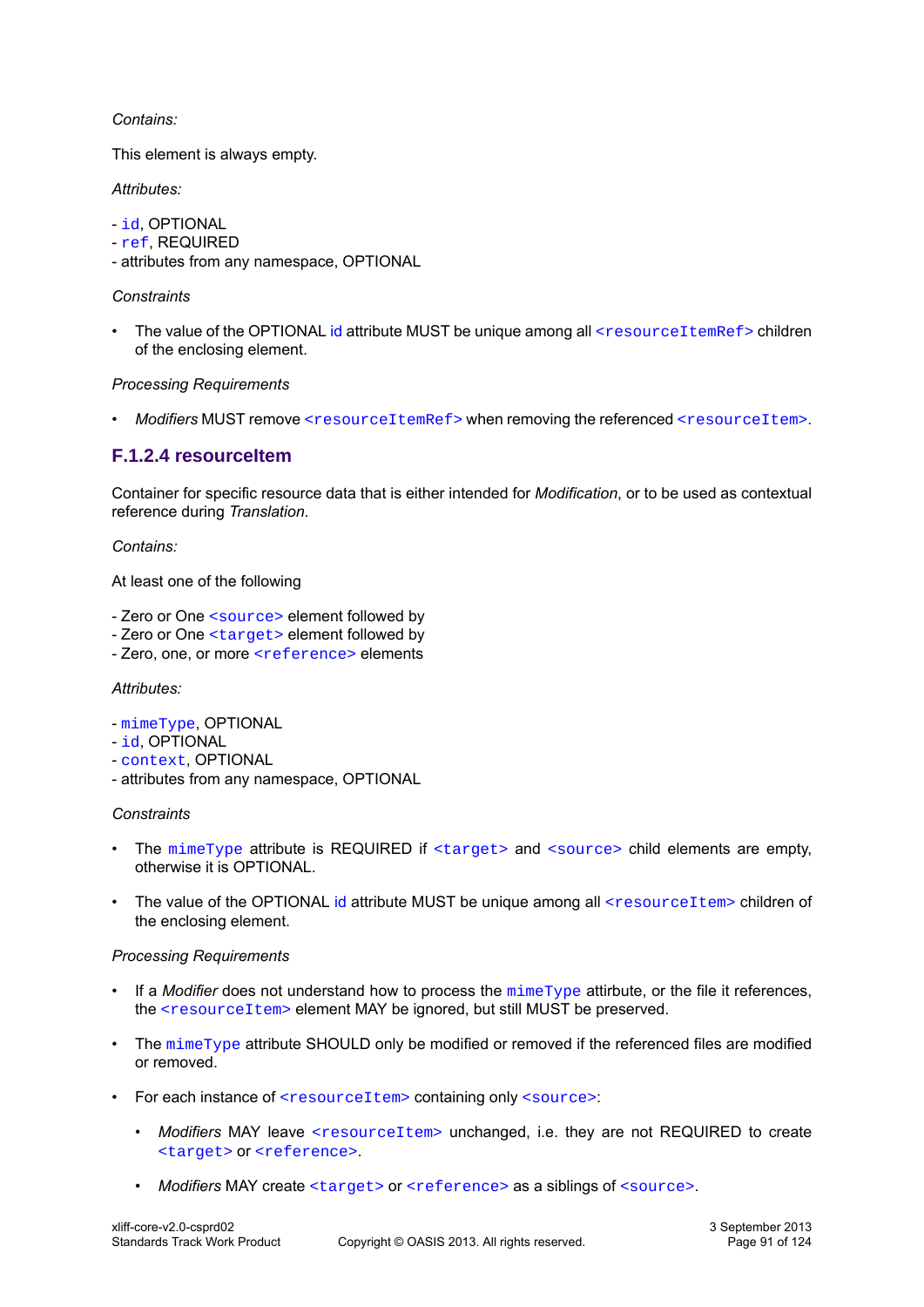## <span id="page-91-0"></span>**F.1.2.5 source**

References the actual resource data that is either intended for *Modification*, or to be used as contextual reference during *Translation*.

*Contains:*

Either

- XML elements from any namespace

or

- is empty.

*Attributes:*

- [href](#page-93-3), OPTIONAL
- [xml:lang](#page-93-4), OPTIONAL
- attributes from any namespace, OPTIONAL

#### *Constraints*

- The attribute  $href$  is REQUIRED if and only if  $\langle source \rangle$  is empty.
- When the OPTIONAL  $xml:$  lang attribute is present, its value MUST be equal to the value of the [srcLang](#page-35-0) attribute of the enclosing [<xliff>](#page-12-0) element.

#### *Processing Requirements*

- When the [context](#page-93-2) attribute of [<resourceItem>](#page-90-0) is set to yes:
	- Modifiers MAY create [<source>](#page-91-0) if not already present.
	- *Modifiers* SHOULD NOT change [<source>](#page-91-0).
	- *Modifiers* MAY remove [<source>](#page-91-0).
- When the [context](#page-93-2) attribute of [<resourceItem>](#page-90-0) is set to no:
	- [<source>](#page-91-0) MUST be present.
	- *Modifiers* MUST NOT change [<source>](#page-91-0).
	- *Modifiers* MUST NOT remove [<source>](#page-91-0).

## <span id="page-91-1"></span>**F.1.2.6 target**

References the localized counterpart of the sibling [<source>](#page-91-0) element.

*Contains:*

Either

- XML elements from any namespace

or

- is empty.

*Attributes:*

- [href](#page-93-3), OPTIONAL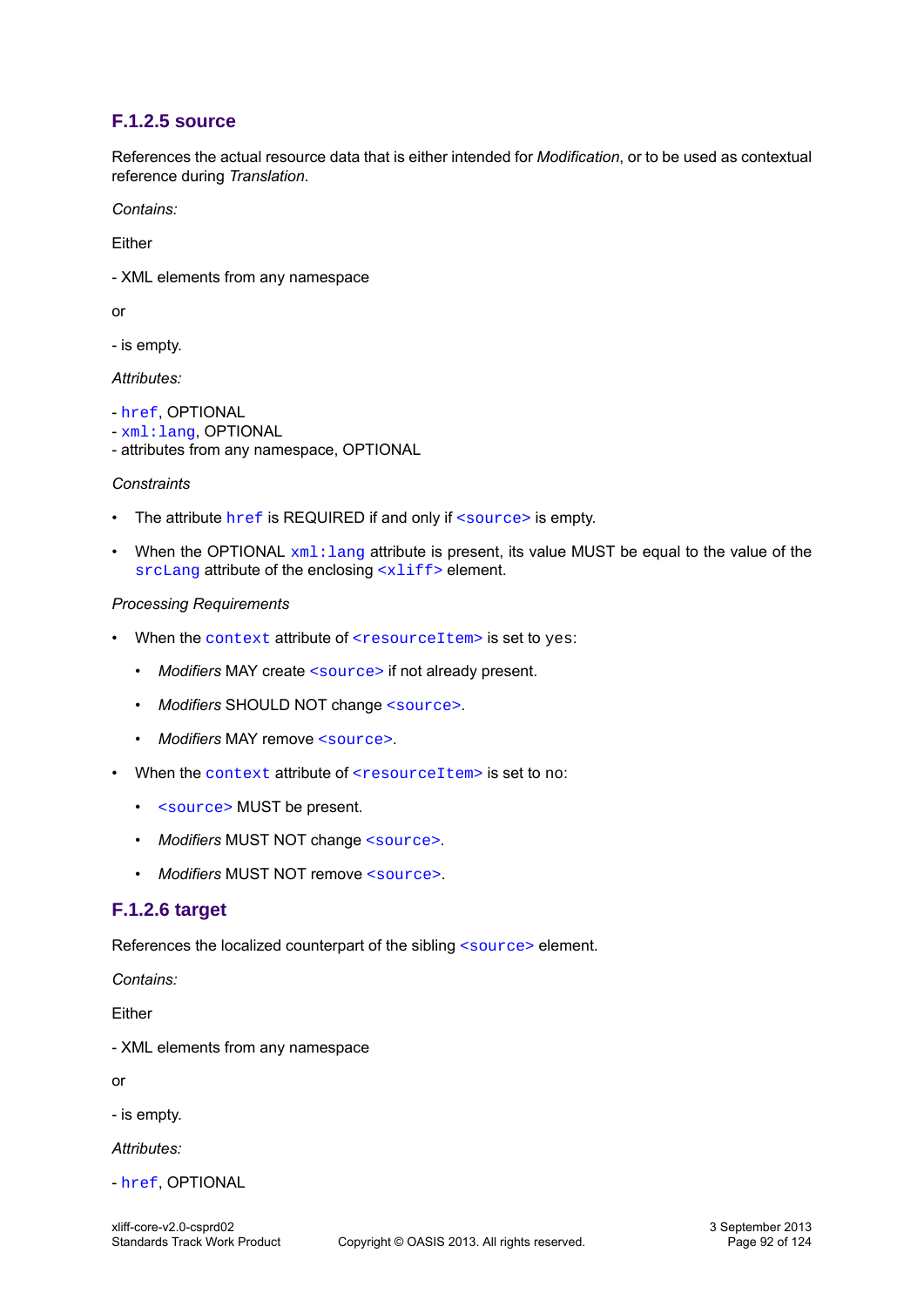- [xml:lang](#page-93-4), OPTIONAL

- attributes from any namespace, OPTIONAL

#### *Constraints*

- The attribute  $\text{href{a)}+ \text{if}+ \text{if}+ \text{if}+ \text{if}+ \text{if}+ \text{if}+ \text{if}+ \text{if}+ \text{if}+ \text{if}+ \text{if}+ \text{if}+ \text{if}+ \text{if}+ \text{if}+ \text{if}+ \text{if}+ \text{if}+ \text{if}+ \text{if}+ \text{if}+ \text{if}+ \text{if}+ \text{if}+ \text{if}+ \text{if}+ \text{if}+ \text{if}+ \text{if}+ \text{if}+ \text{if}+ \text{if}+ \text{if$  $\text{href{a)}+ \text{if}+ \text{if}+ \text{if}+ \text{if}+ \text{if}+ \text{if}+ \text{if}+ \text{if}+ \text{if}+ \text{if}+ \text{if}+ \text{if}+ \text{if}+ \text{if}+ \text{if}+ \text{if}+ \text{if}+ \text{if}+ \text{if}+ \text{if}+ \text{if}+ \text{if}+ \text{if}+ \text{if}+ \text{if}+ \text{if}+ \text{if}+ \text{if}+ \text{if}+ \text{if}+ \text{if}+ \text{if}+ \text{if$  $\text{href{a)}+ \text{if}+ \text{if}+ \text{if}+ \text{if}+ \text{if}+ \text{if}+ \text{if}+ \text{if}+ \text{if}+ \text{if}+ \text{if}+ \text{if}+ \text{if}+ \text{if}+ \text{if}+ \text{if}+ \text{if}+ \text{if}+ \text{if}+ \text{if}+ \text{if}+ \text{if}+ \text{if}+ \text{if}+ \text{if}+ \text{if}+ \text{if}+ \text{if}+ \text{if}+ \text{if}+ \text{if}+ \text{if}+ \text{if$
- When the OPTIONAL  $xml:$  lang attribute is present, its value MUST be equal to the value of the [trgLang](#page-37-0) attribute of the enclosing [<xliff>](#page-12-0) element.

#### *Processing Requirements*

- When the [context](#page-93-2) attribute of [<resourceItem>](#page-90-0) is set to yes:
	- Modifiers MAY create [<target>](#page-91-1) if not already present.
	- *Modifiers* SHOULD NOT change [<target>](#page-91-1).
	- *Modifiers* MAY remove [<target>](#page-91-1).
- When the [context](#page-93-2) attribute of [<resourceItem>](#page-90-0) is set to no:
	- *Modifiers* MAY create [<target>](#page-91-1) if not already present.
	- Modifiers MAY leave [<target>](#page-91-1) unchanged.
	- *Modifiers* MAY change [<target>](#page-91-1).
	- *Modifiers* MAY replace an existing [<target>](#page-91-1), i.e. the previously populated [<target>](#page-91-1) MUST NOT be left blank.

## <span id="page-92-0"></span>**F.1.2.7 reference**

References contextual data relating to the sibling [<source>](#page-91-0) and [<target>](#page-91-1) elements, such as a German screenshot for a Luxembourgish translator.

*Contains:*

- This element is always empty.

#### *Attributes:*

- [href](#page-93-3), REQUIRED
- [xml:lang](#page-93-4), OPTIONAL
- attributes from any namespace, OPTIONAL

#### *Constraints*

• When the OPTIONAL  $xml:$  lang attribute is present, its value does not need to be equal to the value of the  $srcLang$  or  $trglang$  attribute of the enclosing  $\langle x1\text{if} f \rangle$  element.

#### *Processing Requirements*

- Writers MAY create [<reference>](#page-92-0) if not already present.
- *Modifiers* SHOULD NOT change [<reference>](#page-92-0).
- *Modifiers* MAY remove [<reference>](#page-92-0).

# **F.1.3 Module Attributes**

The attributes defined in the Resource Data module are: [id](#page-93-0), xml: lang, [mimeType](#page-93-1), [context](#page-93-2), [href](#page-93-3), and [ref](#page-94-0).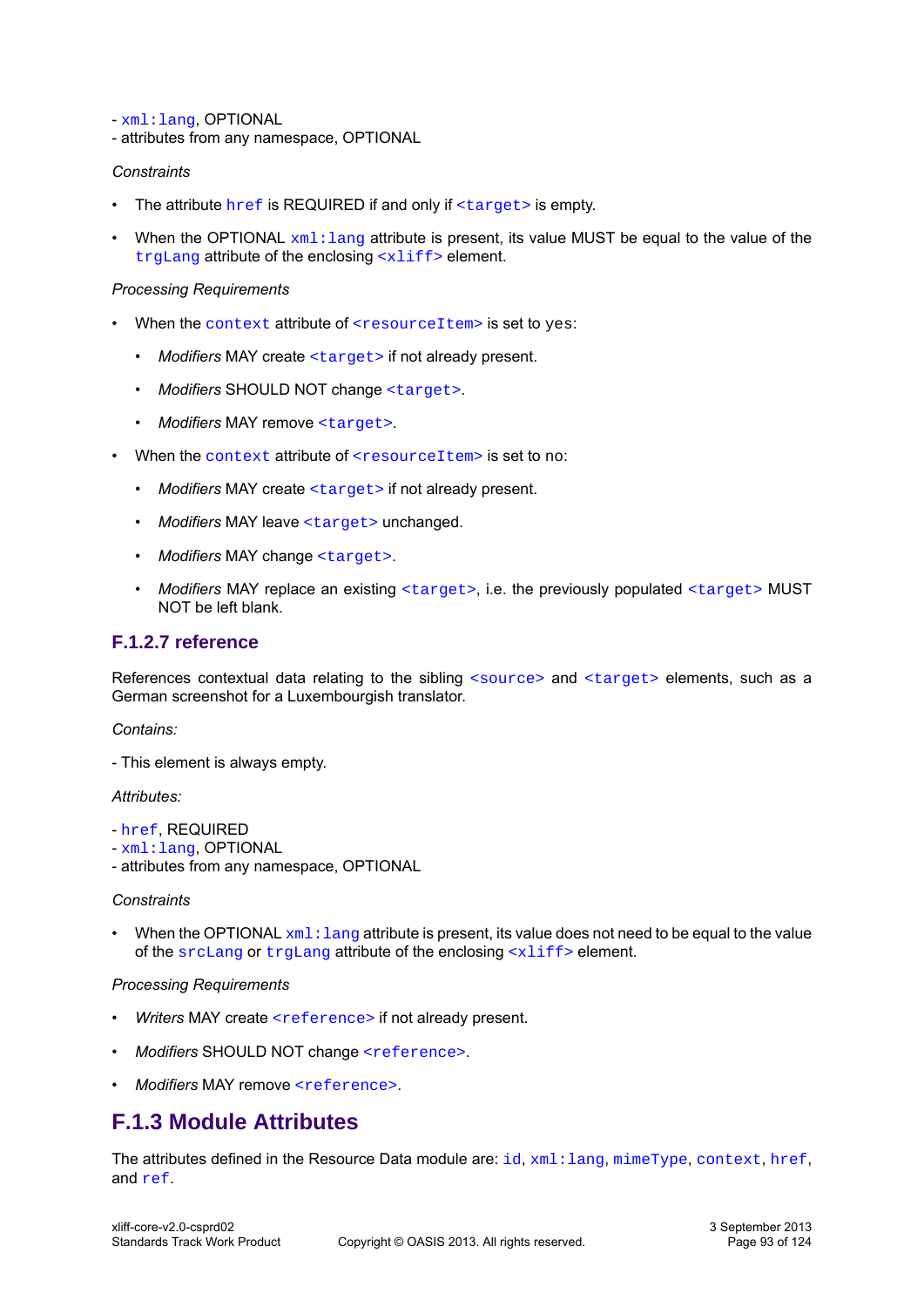## <span id="page-93-0"></span>**F.1.3.1 id**

Identifier - A character string used to identify a [<resourceData>](#page-89-0) element.

*Value description:* NMTOKEN

*Default value:* undefined

Used in:[<resourceItem>](#page-90-0) and [<resourceItemRef>](#page-89-1)

## <span id="page-93-4"></span>**F.1.3.2 xml:lang**

Language - The xml:lang attribute specifies the language variant of the text of a given element. For example: xml: lang="fr-FR" indicates the French language as spoken in France.

*Value description:* A language code as described in [\[BCP 47\].](#page-9-1)

*Default value:* undefined

Used in: [<source>](#page-91-0), [<target>](#page-91-1), and [<reference>](#page-92-0).

## <span id="page-93-1"></span>**F.1.3.3 mimeType**

MIME type, mimeType - indicates the type of a resource object. This generally corresponds to the content type of [\[RFC 2045\]](http://tools.ietf.org/rfc/rfc2045.txt) [http://tools.ietf.org/rfc/rfc2045.txt], the MIME specification; e.g. mimeType="text/ xml" indicates the resource data is a text file of XML format.

*Value description:* A MIME type. An existing MIME type MUST be used from a [list of standard values](http://www.iana.org/assignments/media-types) [http://www.iana.org/assignments/media-types].

#### *Default value:* undefined

Used in:[<resourceItem>](#page-90-0)

## **Note**

If you cannot use any of the standard MIME type values as specified above, a new MIME type can be registered according to [\[RFC 2048\]](http://tools.ietf.org/rfc/rfc2048.txt) [http://tools.ietf.org/rfc/rfc2048.txt].

## <span id="page-93-2"></span>**F.1.3.4 context**

Contextual Information - Indicates whether an external resource is to be used for context only and not modified.

*Value description:* yes or no

*Default value:* yes

*Used in:*[<resourceItem>](#page-90-0)

## <span id="page-93-3"></span>**F.1.3.5 href**

Hypertext Reference, href - IRI referencing an external resource.

*Value description:* IRI.

*Default value:* undefined

Used in:[<source>](#page-91-0), [<target>](#page-91-1), and [<reference>](#page-92-0)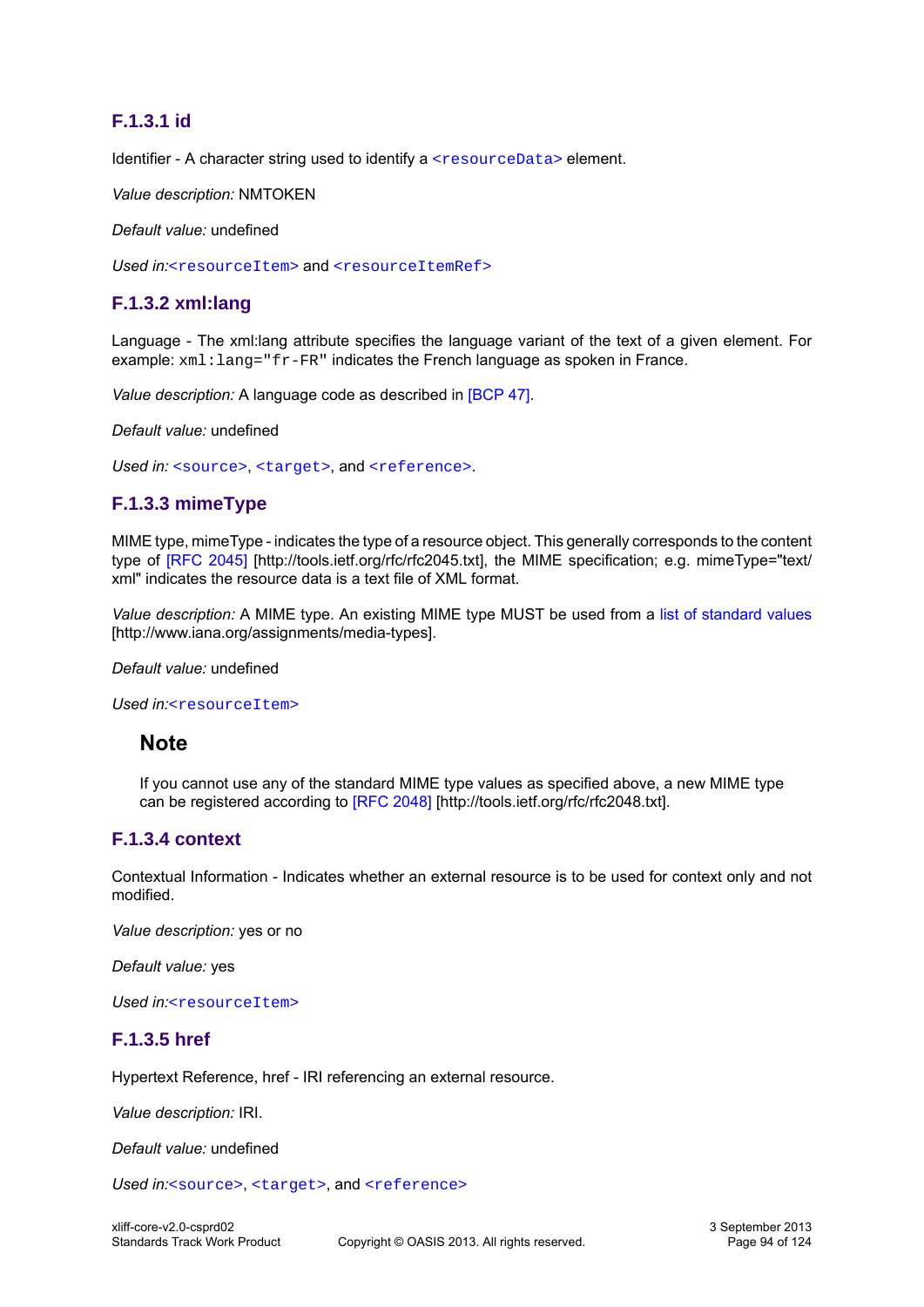## <span id="page-94-0"></span>**F.1.3.6 ref**

Resource Item Reference - holds a reference to an associated [<resourceItem>](#page-90-0) element located at the [<file>](#page-13-0) level.

*Value description:* An [\[XML Schema Datatypes\]](#page-9-2) NMTOKEN

*Default value:* undefined

*Used in:*[<resourceItemRef>](#page-89-1)

#### *Constraints*

The [ref](#page-94-0) attribute value MUST be the value of the  $id$  attribute of the  $\leq$ resourceItem> element being referenced.

## **F.1.4 Examples:**

In this example, the [<resourceData>](#page-89-0) module at [<file>](#page-13-0) level references external XML that contains resource data for a user interface control. The control is the container for the text "Load Registry Config" and needs to be resized to accommodate the increased length of the string due to translation. The [<resourceItemRef>](#page-89-0) element contained in the [<resourceData>](#page-89-0) module at [<unit>](#page-14-0) level provides the reference between them. The name attribute of the  $\langle$ unit> element could serve as the key for an editor to associate [<source>](#page-91-0) and [<target>](#page-91-1) text with the resource data contained in the referenced XML and display it for modification.

```
<file>
   <res:resourceData>
     <res:resourceItem id="r1" mimeType="text/xml" context="no">
       <res:source href="resources\en\registryconfig.resources.xml" />
       <res:target href="resources\de\registryconfig.resources.xml" />
     </res:resourceItem> 
   </res:resourceData>
   <unit id="1" name="130;WIN_DLG_CTRL_">
     <segment id="1" state="translated">
       <source>Load Registry Config</source>
       <target>Registrierungskonfiguration laden</target>
     </segment>
     <res:resourceData>
       <res:resourceItemRef ref="r1" />
     </res:resourceData> 
   </unit>
\langlefile>
```
In this example, the  $\langle$ resourceData> module at the  $\langle$ unit> level contains elements from another namespace (abc), which could be displayed for modification in an editor that understands how to process the namespace.

```
<file>
  <unit id="1">
    <segment id="1" state="translated">
       <source>Load Registry Config</source>
       <target>Registrierungskonfiguration laden</target>
     </segment>
     <res:resourceData>
```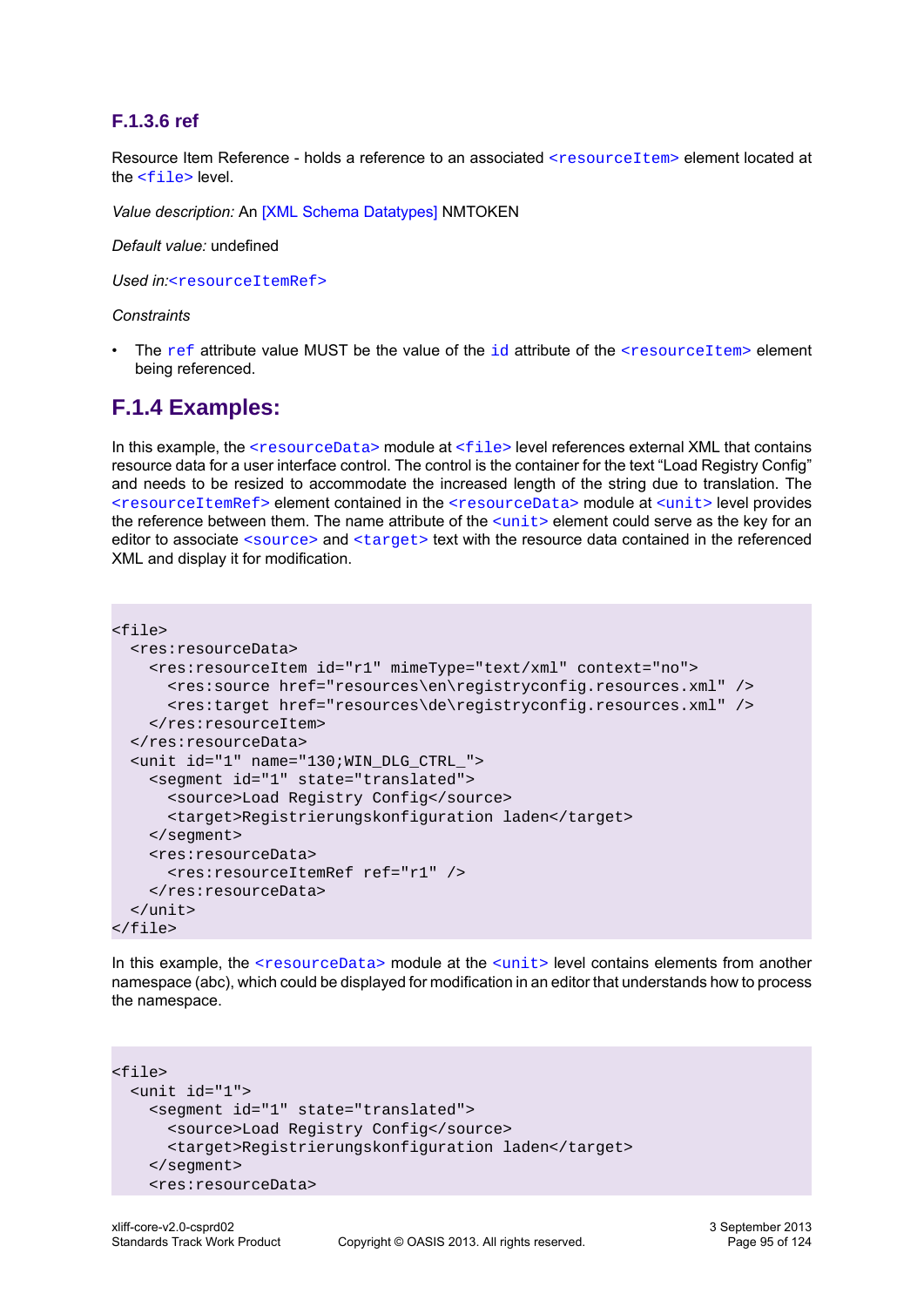```
 <res:resourceItem id="r1" context="no">
         <res:source>
           <abc:resourceType>button</abc:resourceType>
           <abc:resourceHeight>40</abc:resourceHeight>
           <abc:resourceWidth>75</abc:resourceWidth>
         </res:source>
         <res:target>
           <abc:resourceType>button</abc:resourceType>
           <abc:resourceHeight>40</abc:resourceHeight>
           <abc:resourceWidth>150</abc:resourceWidth>
         </res:target>
      </res:resourceItem>
     </res:resourceData>
  \langle/unit>
</file>
```
In this example, the [<resourceData>](#page-89-0) module references multiple static images that an editor can make use of as context while translating or reviewing.

```
<file>
   <res:resourceData>
     <res:resourceItem id="r1" mimeType="image/jpeg" context="yes">
       <res:source xml:lang="en-us" href="resources\en\registryconfig1.resources.jpg" />
       <res:target xml:lang="lb-lu" href="resources\lb\registryconfig1.resources.jpg" />
       <res:reference xml:lang="de-de" href="resources\de\registryconfig1.resources.jpg" />
     </res:resourceItem> 
     <res:resourceItem id="r2" mimeType="image/jpeg" context="yes">
       <res:source xml:lang="en-us" href="resources\en\registryconfig2.resources.jpg" />
       <res:target xml:lang="lb-lu" href="resources\lb\registryconfig2.resources.jpg" />
     </res:resourceItem> 
   </res:resourceData>
   <unit id="1">
     <segment id="1" state="translated">
       <source>Remove Registry Config</source>
       <target>Registrierungskonfiguration entfernen</target>
     </segment>
     <res:resourceData>
       <res:resourceItemRef ref="r1" />
       <res:resourceItemRef ref="r2" />
     </res:resourceData> 
   </unit>
\langlefile>
```
# **F.1.5 XML Schema**

The schema listed below for reading convenience is accessible at [http://docs.oasis-open.org/xliff/xliff](http://docs.oasis-open.org/xliff/xliff-core/v2.0/csprd02/schemas/modules/resource_data.xsd)[core/v2.0/csprd02/schemas/modules/resource\\_data.xsd.](http://docs.oasis-open.org/xliff/xliff-core/v2.0/csprd02/schemas/modules/resource_data.xsd)

```
<?xml version="1.0" encoding="UTF-8"?>
<xs:schema xmlns:xs="http://www.w3.org/2001/XMLSchema" elementFormDefault="qualified"
    xmlns:res="urn:oasis:names:tc:xliff:resourcedata:2.0"
    targetNamespace="urn:oasis:names:tc:xliff:resourcedata:2.0">
     <xs:import namespace="http://www.w3.org/XML/1998/namespace"
         schemaLocation="http://www.w3.org/2001/xml.xsd"/>
```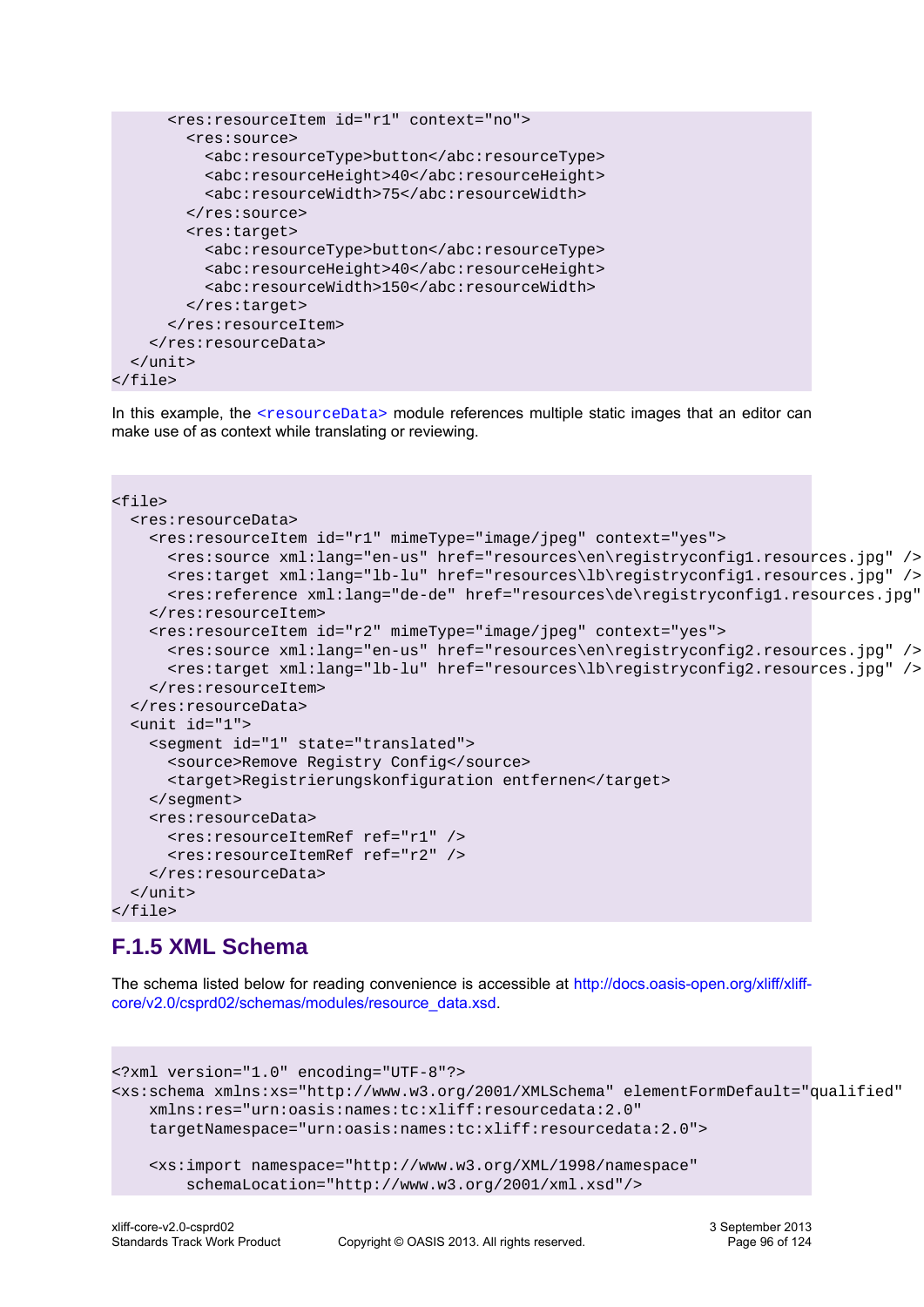```
 <xs:element name="resourceItemRef">
  <xs:complexType mixed="false">
     <xs:attribute name="id" use="optional" type="xs:NMTOKEN"/>
     <xs:attribute name="ref" use="required" type="xs:anyURI"/>
     <xs:anyAttribute namespace="##any" processContents="skip"/>
   </xs:complexType>
 </xs:element>
 <xs:element name="resourceData">
   <xs:complexType>
     <xs:sequence>
       <xs:element minOccurs="0" maxOccurs="1" ref="res:source"/>
       <xs:element minOccurs="0" maxOccurs="1" ref="res:target"/>
       <xs:element minOccurs="0" maxOccurs="unbounded" ref="res:reference"/>
     </xs:sequence>
     <xs:attribute name="id" use="optional" type="xs:NMTOKEN"/>
     <xs:attribute name="mimeType" use="required"/>
     <xs:attribute name="context" use="optional"/>
     <xs:anyAttribute namespace="##any" processContents="skip"/>
  </xs:complexType>
 </xs:element>
 <xs:element name="source">
  <xs:complexType mixed="false">
     <xs:sequence>
      <xs:any maxOccurs="unbounded" minOccurs="0" namespace="##other" processConten
     </xs:sequence>
     <xs:attribute name="href" use="optional"/>
     <xs:attribute ref="xml:lang" use="optional"/>
     <xs:anyAttribute namespace="##any" processContents="skip"/>
   </xs:complexType>
 </xs:element>
 <xs:element name="target">
  <xs:complexType mixed="false">
     <xs:sequence>
       <xs:any maxOccurs="unbounded" minOccurs="0" namespace="##other" processContents="skip"/>
     </xs:sequence>
     <xs:attribute name="href" use="optional"/>
     <xs:attribute ref="xml:lang" use="optional"/>
     <xs:anyAttribute namespace="##any" processContents="skip"/>
  </xs:complexType>
 </xs:element>
 <xs:element name="reference">
  <xs:complexType mixed="false">
     <xs:attribute name="href" use="required"/>
     <xs:attribute ref="xml:lang" use="optional"/>
     <xs:anyAttribute namespace="##any" processContents="skip"/>
   </xs:complexType>
 </xs:element>
```

```
</xs:schema>
```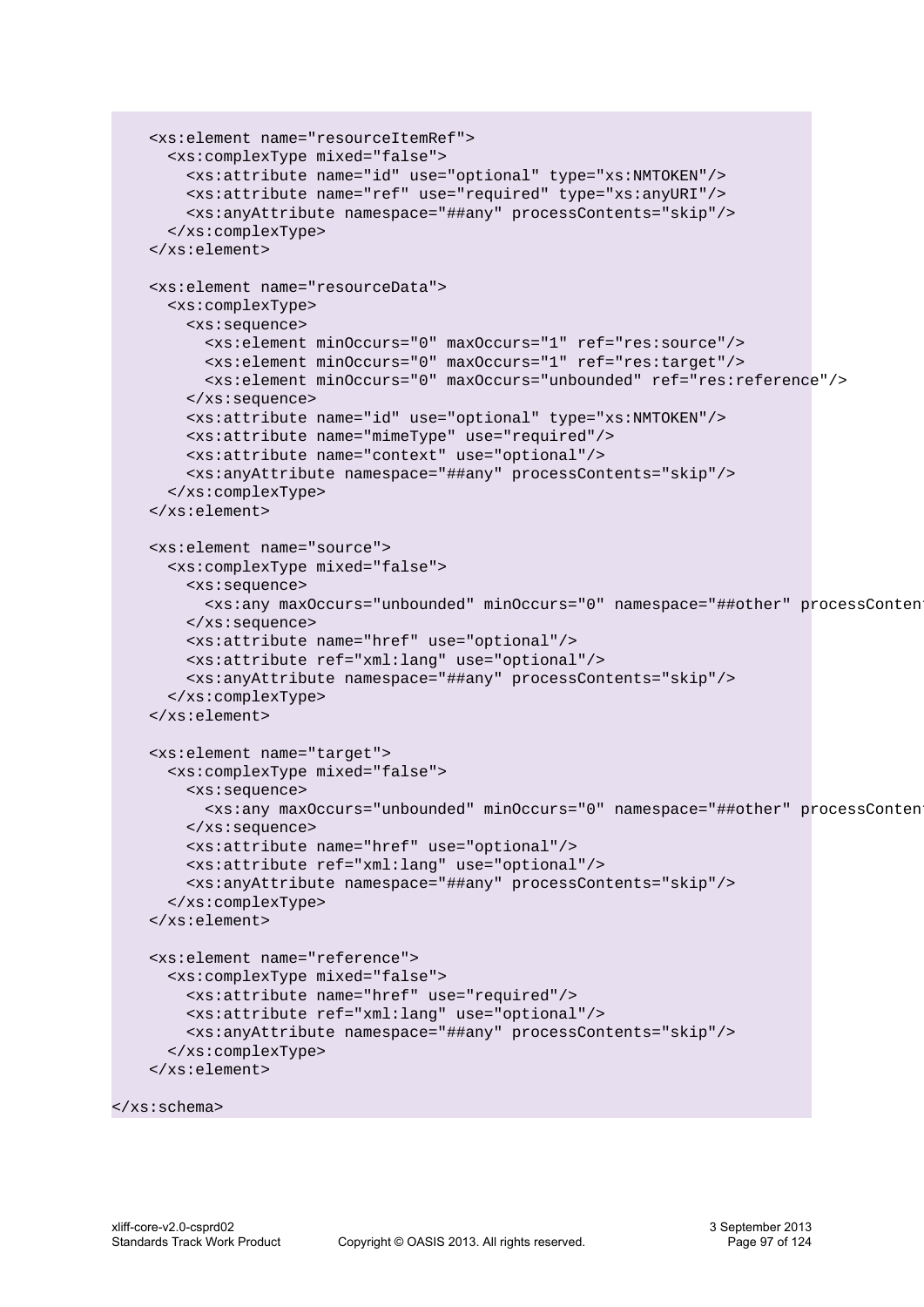# **Appendix G Change Tracking Module**

The Change Tracking module is used to store revision information for XLIFF elements and attributes.

# **G.1 Module Specification**

# **G.1.1 Module Namespace**

The namespace for the Change Tracking module is: urn:oasis:names:tc:xliff:changeTracking:2.0

# **G.1.2 Module Elements**

The elements defined in the Change Tracking module are: [<changeTrack>](#page-97-0), [<revisions>](#page-97-1), [<revision>](#page-98-0), and [<item>](#page-98-1).

## **G.1.2.1 Tree Structure**

Legend:

 $+$  = one or more

[<changeTrack>](#page-97-0)  $\overline{\phantom{a}}$ +---[<revisions>](#page-97-1) + | +---[<revision>](#page-98-0) + | +---[<item>](#page-98-1) +

## <span id="page-97-0"></span>**G.1.2.2 changeTrack**

Parent container for change tracking information associated with a sibling element, or a child of a sibling element, to the change track module within the scope of the enclosing element.

*Contains:*

- One or more [<revisions>](#page-97-1) elements.

## <span id="page-97-1"></span>**G.1.2.3 revisions**

Container for logical groups of revisions associated with a sibling element, or a child of a sibling element, to the change track module within the scope of the enclosing element.

*Contains:*

- One or more [<revision>](#page-98-0) elements.

*Attributes:*

- [appliesTo](#page-99-0), REQUIRED
- [ref](#page-100-0), OPTIONAL
- [currentVersion](#page-99-1), OPTIONAL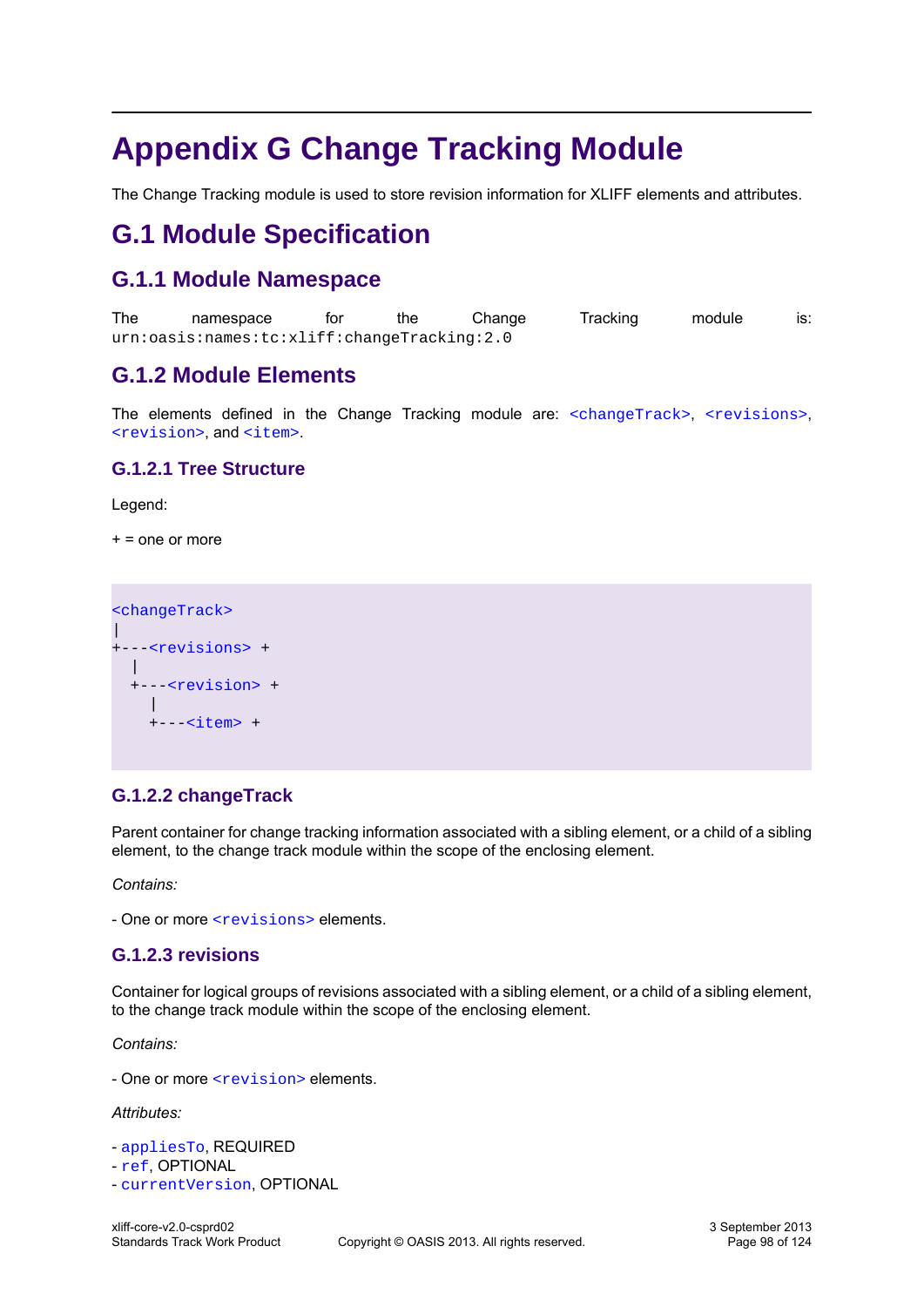- attributes from any namespace, OPTIONAL

#### *Processing Requirements*

- Modifying agents MAY create [<revisions>](#page-97-1) elements with attributes.
- Modifying agents SHOULD NOT modify [<revisions>](#page-97-1) and its attributes defined in this module, except in the case where the current Version attribute is used. This attribute SHOULD be updated when a new revision becomes the most current.
- Modifying agents SHOULD NOT remove [<revisions>](#page-97-1) and its attributes defined in this module.
- When the  $\alpha$  and  $\alpha$  attribute refers to an element that is a multiple instance within the enclosing element, the  $ref$  attribute MUST be used to reference an individual instance if and only if the referenced instance has an id. Using [<notes>](#page-16-1) as an example:

```
 <notes>
   <note id="n1">new note</note>
   <note id="n2">another note</note> 
 </notes>
 <ctr:changeTrack>
   <ctr:revisions appliesTo="note" ref="n1">
     <ctr:revision>
       <ctr:item property="content">old note</item>
     </ctr:revision>
   </ctr:revisions>
 </ctr:changeTrack>
```
## <span id="page-98-0"></span>**G.1.2.4 revision**

Container for specific revisions associated with a sibling element, or a child of a sibling element, to the change track module within the scope of the enclosing element.

*Contains:*

- One or more [<item>](#page-98-1) elements.

*Attributes:*

- [author](#page-99-2), OPTIONAL
- [datetime](#page-100-1), OPTIONAL
- [version](#page-100-2), OPTIONAL

- attributes from any namespace, OPTIONAL

#### *Processing Requirements*

- Modifying agents MAY create [<revision>](#page-98-0) elements with attributes.
- Modifying agents SHOULD NOT modify [<revision>](#page-98-0) and its attributes defined in this module.
- Modifying agents MAY remove [<revision>](#page-98-0) and its attributes defined in this module if and only if there is more than one instance of  $\langle$ revision> present. For example, a user agent can decide to preserve only the most current revision.

## <span id="page-98-1"></span>**G.1.2.5 item**

Container for a specific revision associated with a sibling element, or a child of a sibling element, to the change track module within the scope of the enclosing element.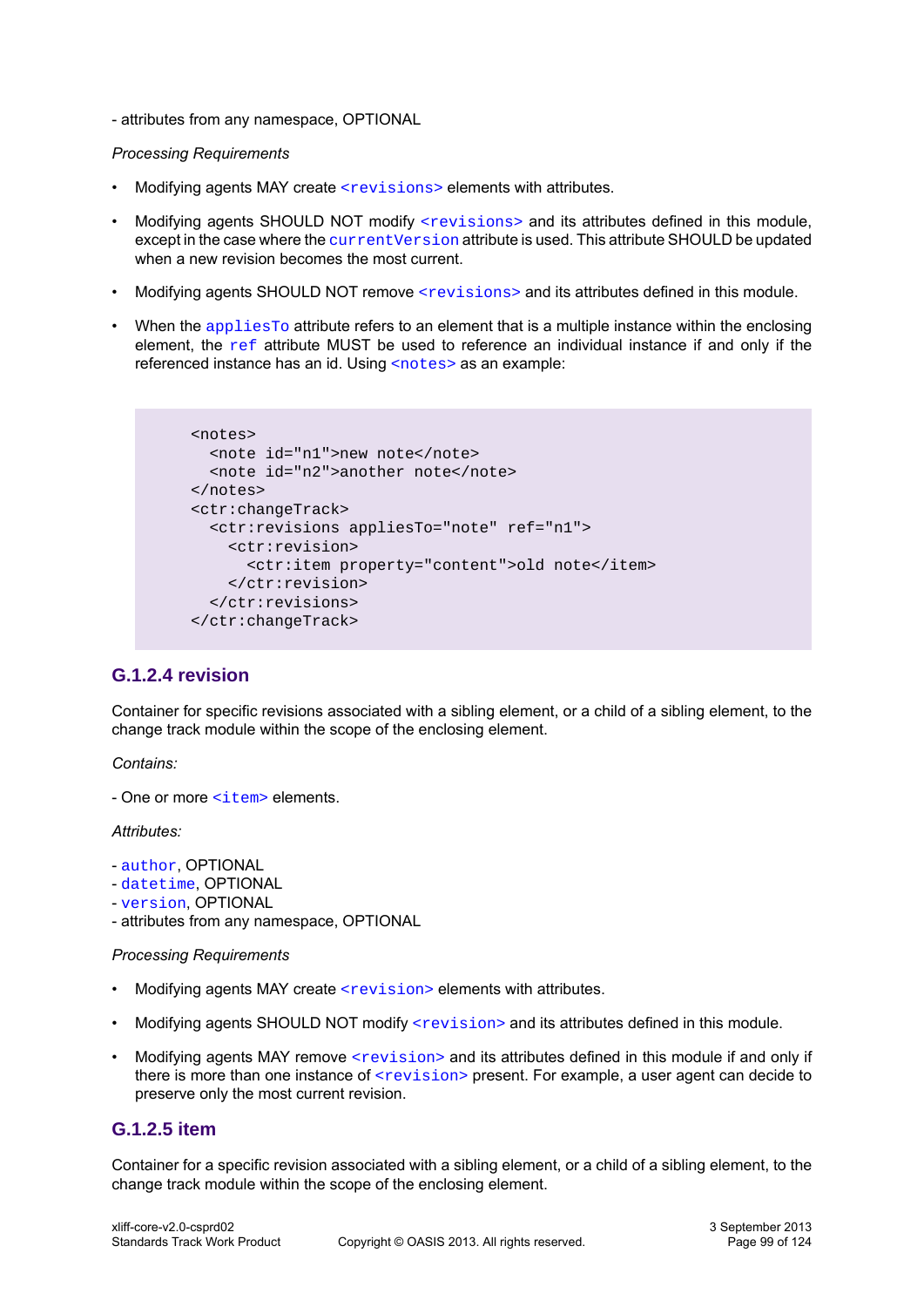*Contains:*

- Text.

*Attributes:*

- [property](#page-100-3), REQUIRED

- attributes from any namespace, OPTIONAL

#### *Processing Requirements*

- Modifying agents MAY create  $\leq$ item> elements with attributes.
- Modifying agents SHOULD NOT modify  $\leq$  items and its attribute defined in this module.
- Modifying agents SHOULD NOT remove [<item>](#page-98-1) and its attribute defined in this module, unless they are removed as part of a  $\langle$ revision> elemnent removed according to its own processing requirements.

## **G.1.3 Module Attributes**

The attributes defined in the Change Tracking module are: [appliesTo](#page-99-0), [author](#page-99-2), [currentVersion](#page-99-1), [datetime](#page-100-1), [ref](#page-100-0), [property](#page-100-3), and [version](#page-100-2).

## <span id="page-99-0"></span>**G.1.3.1 appliesTo**

appliesTo – Indicates a specific XLIFF element which is a sibling, or a child of a sibling element, to the change track module within the scope of the enclosing element.

*Value description:* Any valid XLIFF element which is a sibling, or a child of a sibling element, to the change track module within the scope of the enclosing element.

*Default value:* undefined

*Used in:*[<revisions>](#page-97-1)

## <span id="page-99-2"></span>**G.1.3.2 author**

author - Indicates the user or agent that created or modified the referenced element or its attributes.

*Value description:* Text.

*Default value:* undefined

*Used in:*[<revision>](#page-98-0).

## <span id="page-99-1"></span>**G.1.3.3 currentVersion**

currentVersion - holds a reference to the most current version of a revision.

*Value description:* An [\[XML Schema Datatypes\]](#page-9-2) NMTOKEN

*Default value:* none

*Used in:*[<revisions>](#page-97-1).

#### *Constraints*

The value of the current Version attribute MUST be the value of the [version](#page-100-2) attribute of one of the  $\langle$ revision> elements listed in the same  $\langle$ revisions> element.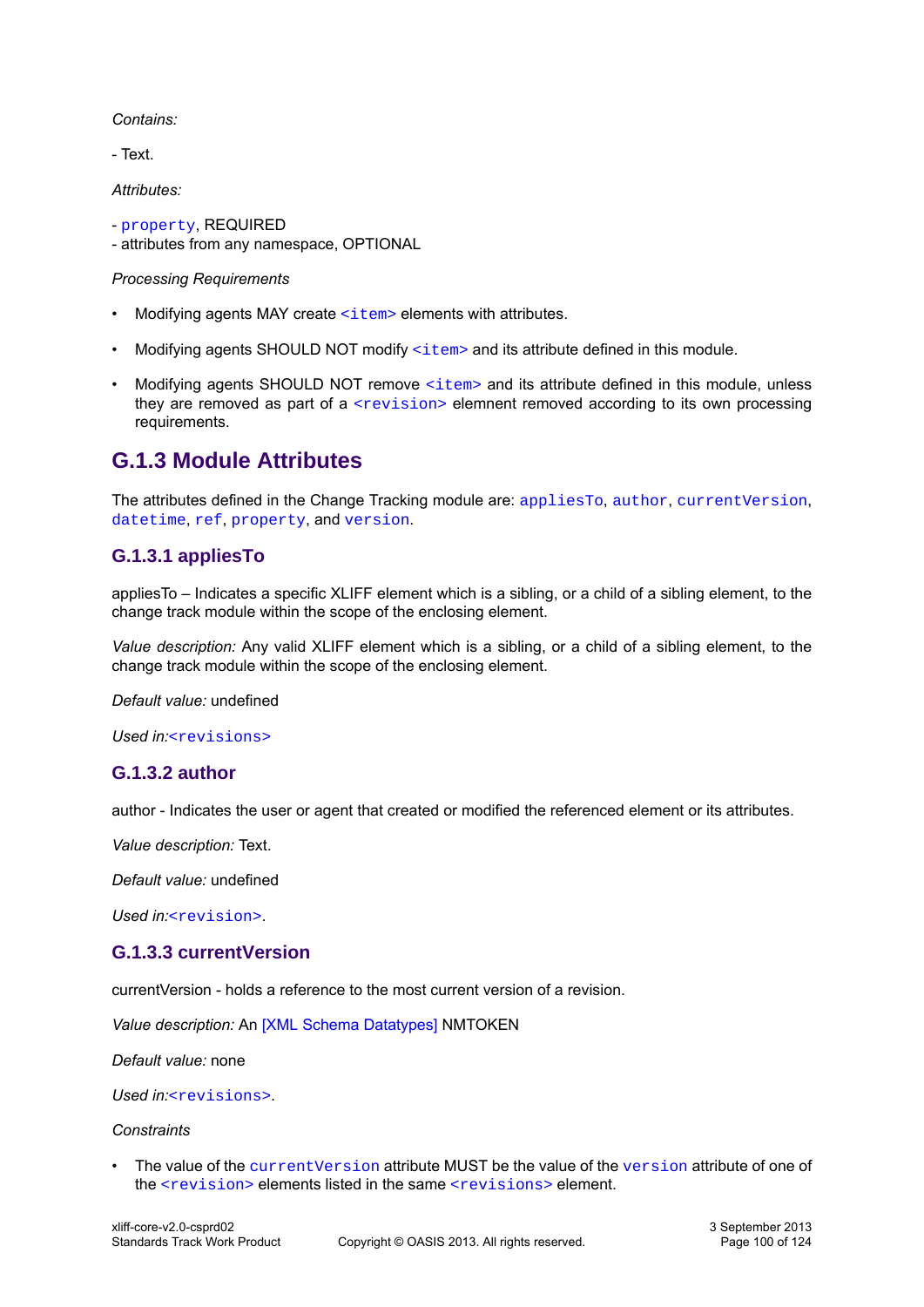## <span id="page-100-1"></span>**G.1.3.4 datetime**

Date and Time, datetime - Indicates the date and time the referenced element or its attributes were created or modified.

*Value description:* Date in one of the formats defined in [\[NOTE-datetime\].](#page-9-3)

*Default value:* undefined

*Used in:*[<revision>](#page-98-0).

### <span id="page-100-0"></span>**G.1.3.5 ref**

Reference - Holds a reference to a single instance of an element that has multiple instances within the enclosing element.

*Value description:* An [\[XML Schema Datatypes\]](#page-9-2) NMTOKEN

*Default value:* undefined

*Used in:*[<revisions>](#page-97-1)

*Constraints*

The value of the  $ref$  attribute MUST be the value of the  $id$  attribute of a single instance of an element that is a multiple instance within the enclosing element.

### <span id="page-100-3"></span>**G.1.3.6 property**

property – Indicates the type of revision data.

*Value description:* The value MUST be either content to signify the content of an element, or the name of the attribute relating to the revision data.

*Default value:* none

*Used in:*[<item>](#page-98-1).

### <span id="page-100-2"></span>**G.1.3.7 version**

version - Indicates the version of the referenced element or its attributes that were created or modified.

*Value description:* NMTOKEN.

*Default value:* undefined

*Used in:*[<revision>](#page-98-0).

## **G.1.4 Example:**

The following example shows change tracking for [<source>](#page-17-0), [<target>](#page-17-1), and [<notes>](#page-16-1). Current and previous versions are both stored in the Change Tracking module.

```
<unit id="1">
     <segment>
       <source>Hello World</source>
       <target>Guten Tag Welt</target> 
     </segment>
     <notes>
```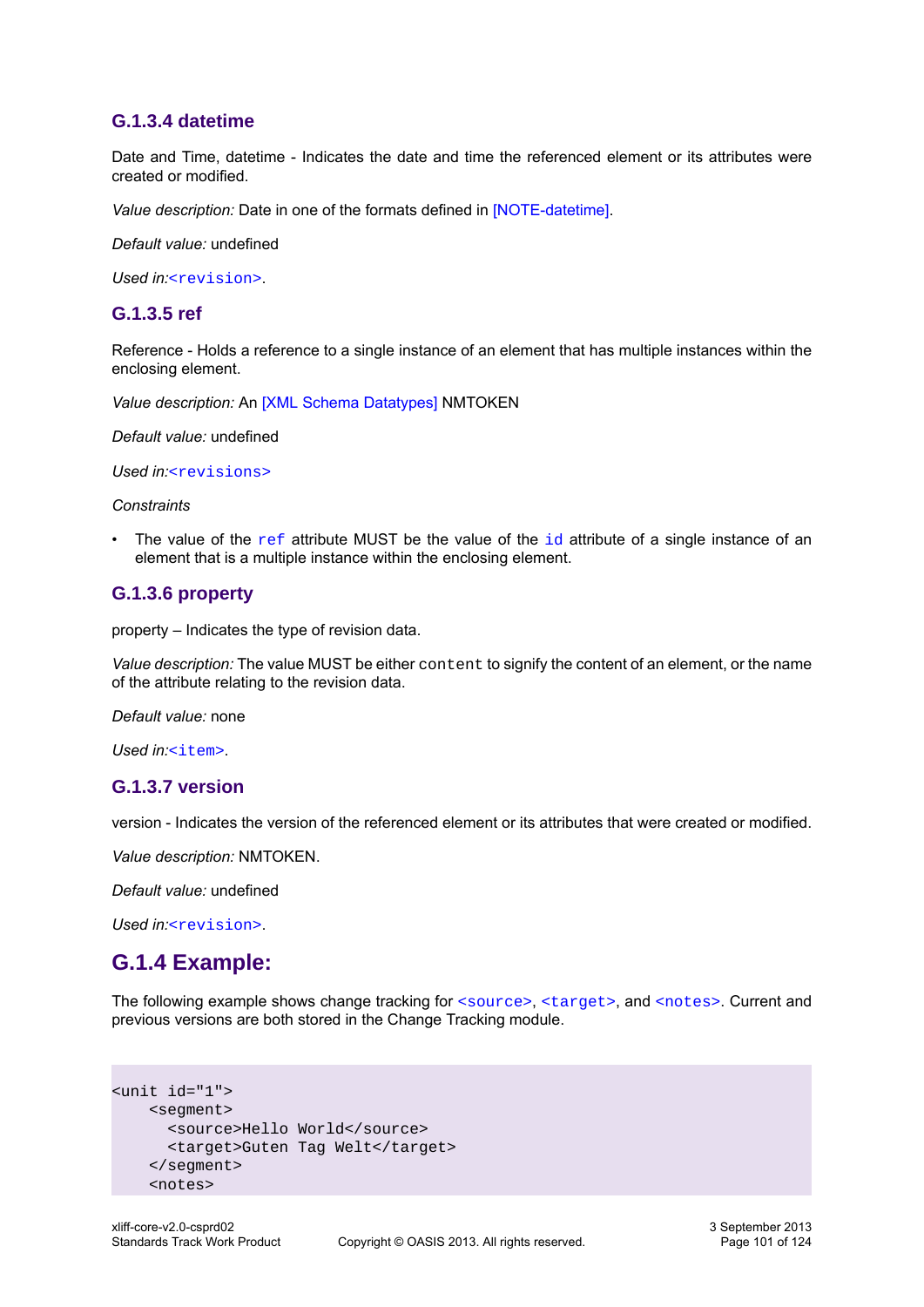```
 <note category="instruction" id="n1">The translation should be formal</note>
      <note category="comment" id="n2">Please Review my translation</note>
    </notes>
    <changeTrack>
      <revisions appliesTo="source" currentVersion="r1">
        <revision author="system" datetime="2013-07-15T10:00:00+8:00" version="r1">
          <item property="content">Hello World</item>>
        </revision>
        <revision author="system" datetime="2013-06-15T10:00:00+8:00" version="r2">
          <item property="content">Hello</item>>
        </revision>
        <revision author="system" datetime="2013-05-15T10:00:00+8:00" version="r3">
          <item property="content">Hi</item>
        </revision>
      </revisions>
      <revisions appliesTo="target" currentVersion="r1">
       <revision author="Frank" datetime="2013-07-17T11:00:00+8:00" version="r1">
          <item property="content">Guten Tag Welt</item>
        </revision>
        <revision author="Frank" datetime="2013-06-17T11:00:00+8:00" version="r2">
          <item property="content">Hallo</item>
        </revision>
        <revision author="Frank" datetime="2013-05-17T11:00:00+8:00" version="r3">
          <item property="content">Grüsse</item>
        </revision>
      </revisions>
      <revisions appliesTo="note" nid="n1" currentVersion="r1">
        <revision author="Bob" datetime="2013-07-16T10:30:00+8:00" version="r1">
          <item property="content">The translation should be formal</item>
          <item property="category">instruction</item>
        </revision>
        <revision author="Bob" datetime="2013-05-16T10:30:00+8:00" version="r2">
          <item property="content">The translation should be informal</item>
          <item property="category">comment</item>
        </revision>
      </revisions>
      <revisions appliesTo="note" nid="n2" currentVersion="r1">
        <revision author="Bob" datetime="2013-07-18T10:30:00+8:00" version="r1">
          <item property="content">Please Review my translation</item>
        </revision>
      </revisions>
    </changeTrack>
 </unit>
```
# **G.1.5 XML Schema**

The schema listed below for reading convenience is accessible at [http://docs.oasis-open.org/xliff/xliff](http://docs.oasis-open.org/xliff/xliff-core/v2.0/csprd02/schemas/modules/change_tracking.xsd)[core/v2.0/csprd02/schemas/modules/change\\_tracking.xsd](http://docs.oasis-open.org/xliff/xliff-core/v2.0/csprd02/schemas/modules/change_tracking.xsd).

```
<?xml version="1.0" encoding="UTF-8"?>
<xs:schema xmlns:xs="http://www.w3.org/2001/XMLSchema" elementFormDefault="qualified"
    xmlns:ctr="urn:oasis:names:tc:xliff:changetracking:2.0"
    targetNamespace="urn:oasis:names:tc:xliff:changetracking:2.0">
     <xs:import namespace="http://www.w3.org/XML/1998/namespace"
         schemaLocation="http://www.w3.org/2001/xml.xsd"/>
```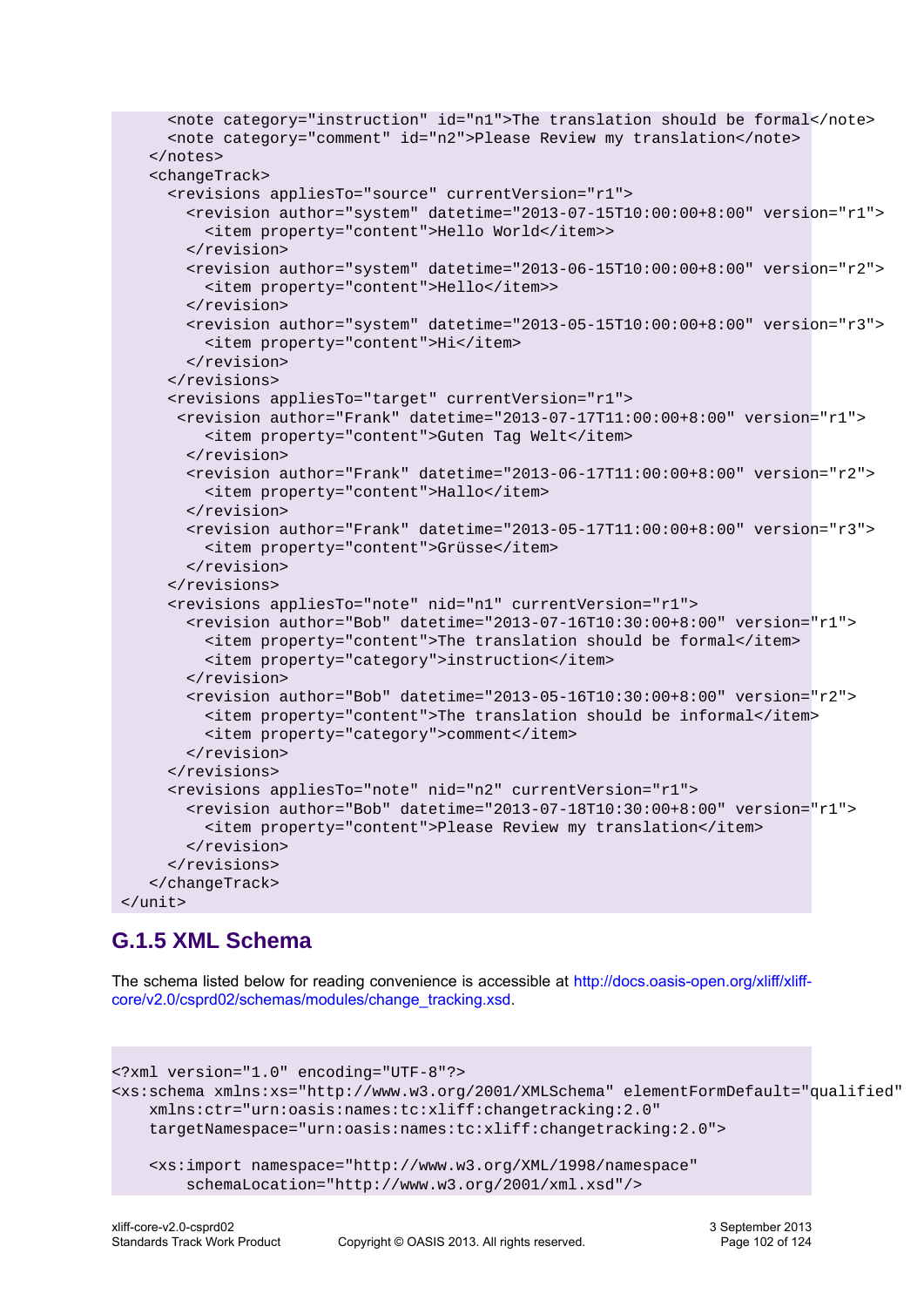```
 <xs:element name="changeTrack">
   <xs:complexType>
     <xs:sequence>
       <xs:element minOccurs="1" maxOccurs="unbounded" ref="ctr:revisions"/>
     </xs:sequence>
   </xs:complexType>
 </xs:element>
 <xs:element name="revisions">
   <xs:complexType>
     <xs:sequence>
       <xs:element minOccurs="1" maxOccurs="unbounded" ref="ctr:revision"/>
     </xs:sequence>
     <xs:attribute name="appliesTo" use="required" type="xlf:appliesTo"/>
     <xs:attribute name="ref" use="optional" type="xs:anyURI"/>
     <xs:attribute name="currentVersion" use="optional"/>
     <xs:anyAttribute namespace="##any" processContents="skip"/>
   </xs:complexType>
 </xs:element>
 <xs:element name="revision">
   <xs:complexType>
     <xs:sequence>
       <xs:element minOccurs="1" maxOccurs="unbounded" ref="ctr:item"/>
     </xs:sequence>
     <xs:attribute name="author" use="optional"/>
     <xs:attribute name="datetime" use="optional"/>
     <xs:attribute name="version" fixed="2.0" use="required"/>
     <xs:anyAttribute namespace="##any" processContents="skip"/>
   </xs:complexType>
 </xs:element>
 <xs:element name="item">
   <xs:complexType mixed="true">
     <xs:attribute name="property" use="required"/>
     <xs:anyAttribute namespace="##any" processContents="skip"/>
   </xs:complexType>
 </xs:element>
```

```
</xs:schema>
```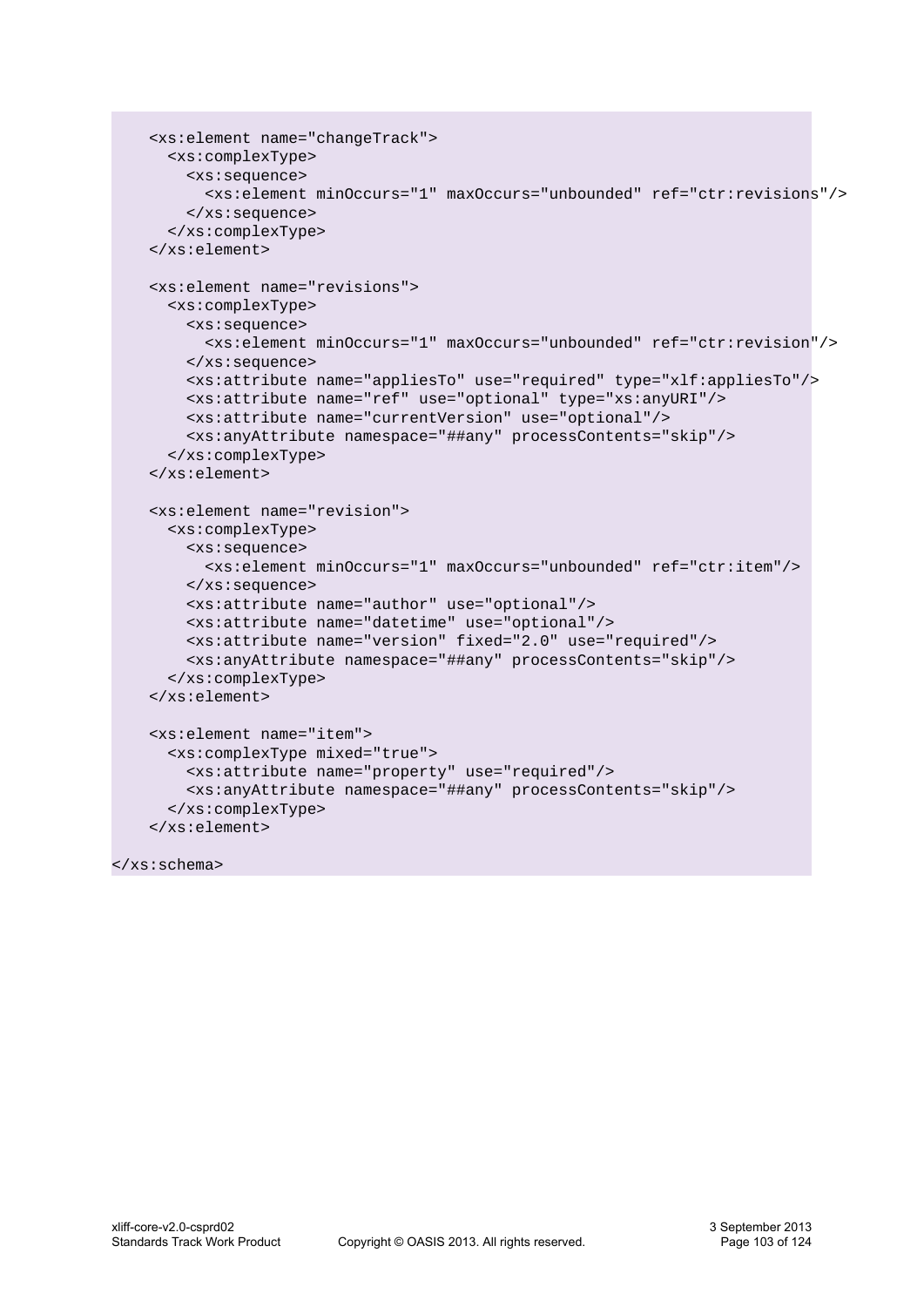# **Appendix H Size Restriction Module**

The Size Restriction module provides a mechanism to annotate the XLIFF content with information on storage and general size restrictions.

# **H.1 Module Specification**

# **H.1.1 Introduction**

The restriction framework has support for two distinct types of restrictions; storage size restrictions and general size restriction. The reason for this is that it is often common to have separate restrictions between storage and display / physical representation of data. Since it would be impossible to define all restrictions here a concept of restriction profile is introduced. The profiles for storage size and general size are independent. The information related to restriction profiles are stored in the processing invariant part of the XLIFF file like the  $\langle x1f:file\rangle$ ,  $\langle x1f:qroup\rangle$  and  $\langle x1f:unit\rangle$  elements and contained within elements defined in this module. The information regarding the specific restrictions are stored on the processing invariant parts and on the inline elements as attributes or attributes referencing data in the elements defined in this module. To avoid issues with segmentation no information regarding size restrictions is present on  $\langle x1f:segment\rangle$ ,  $\langle x1f:source\rangle$  and  $\langle x1f:square\rangle$  elements. The module defines a namespace for all the elements and attributes it introduces, in the rest of the module specification elements and atributes are in this namespace unless stated otherwise. In other parts of the XLIFF specification the prefix "slr" is used to refer to this module's namespace. For clarity the prefix "xlf" will be used for *XLIFF Core* elements and attributes. Profile names use the same namespacelike naming convention as user defined values in the *XLIFF Core* specification. The names SHOULD be composed of two components separated by a colon. <authority>:<name>. The authority "xliff" is reserved for profiles defined by the OASIS XLIFF Technical Committee.

# **H.1.2 Module Namespace**

The namespace for the Size and Length restriction module is: urn:oasis:names:tc:xliff:sizerestriction:2.0

# **H.1.3 Module Elements**

The elements defined in the Size and Length restriction module are:  $\langle$ profiles>,  $\langle$ normalization> and [<data>](#page-104-1).

## **H.1.3.1 Tree Structure**

Legend:

```
? = zero or one
* = zero, one or more
```

```
<profiles>
\overline{\phantom{a}}+---<normalization> ?
\overline{\phantom{a}}+---<any> *
```
## <span id="page-103-0"></span>**H.1.3.2 profiles**

This element selects the restriction profiles to use in the document. If no storage or general profile is specified the default values (empty) of those elements will disable restriction checking in the file.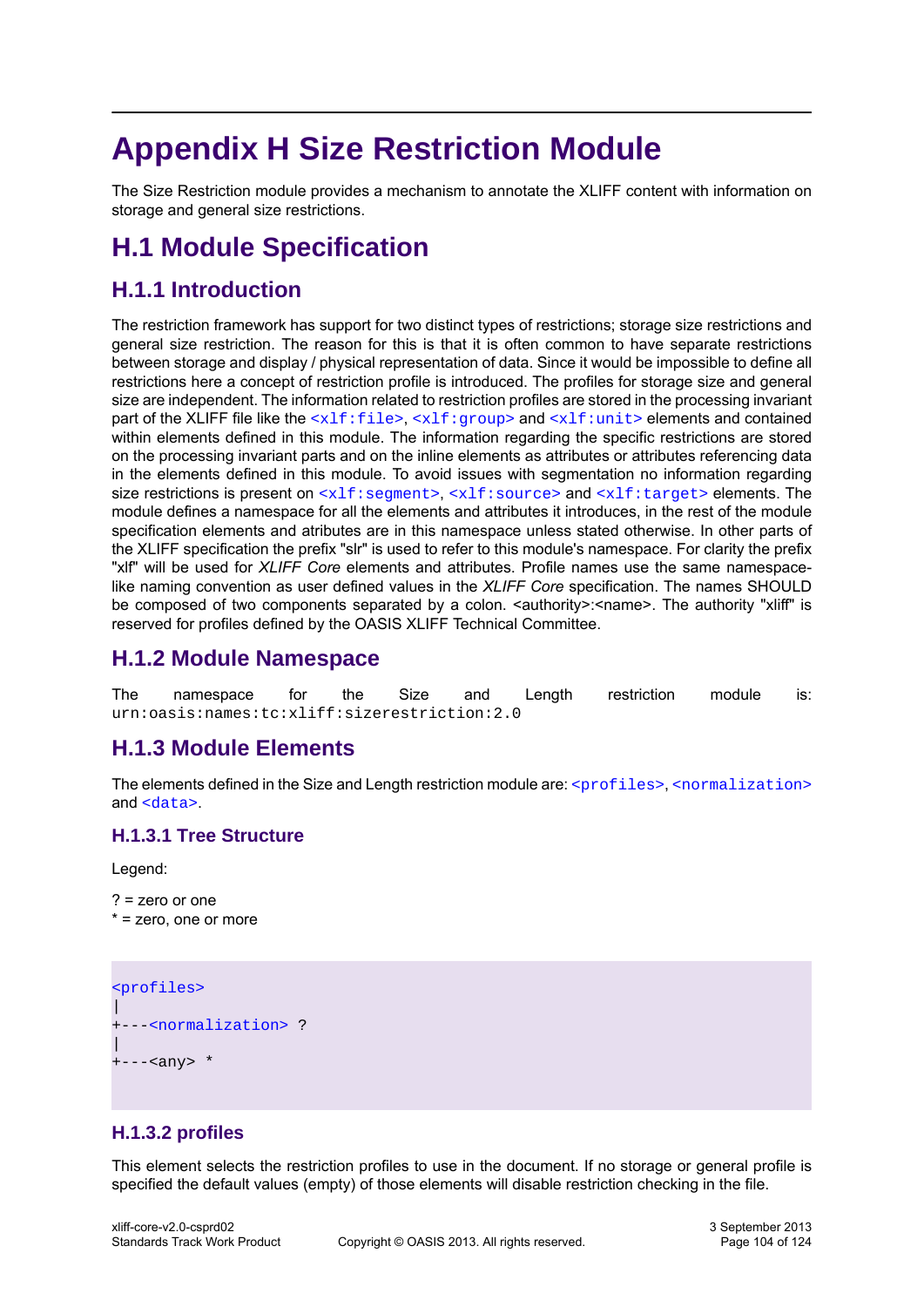#### *Contains:*

- Zero or one [<normalization>](#page-104-0) element followed by
- elements from any namespace, OPTIONAL

#### *Attributes:*

- [generalProfile](#page-105-0), OPTIONAL
- [storageProfile](#page-105-1), OPTIONAL

#### *Processing Requirements*

- Any overall configuration or settings related to the selected profile MUST be placed in child elements of this element.
- Data not related to the configuration of the selected profiles MUST NOT be placed in this element.

## <span id="page-104-0"></span>**H.1.3.3 normalization**

This element is used to hold the attributes specifying the normalization form to apply to storage and size restrictions defined in the standard profiles.

*Contains:*

- empty element

*Attributes:*

```
- general, OPTIONAL
```
- [storage](#page-105-3), OPTIONAL

#### *Processing Requirements*

- If this element is not present no normalization SHOULD be performed for the standard profiles.
- Other profiles MAY use this element in its specified form but MUST NOT add new extensions to it.

## <span id="page-104-1"></span>**H.1.3.4 data**

This elements act as a container for data needed by the specified profile to check the part of the XLIFF document that is a sibling or descendant of a sibling of this element. It is not used by the default profiles.

*Contains:*

- elements from any namespace, OPTIONAL

*Attributes:*

- [profile](#page-106-0), REQUIRED

- attributes from any namespace, OPTIONAL

#### *Processing Requirements*

- Third party profiles MUST place all data in this element instead of using other extension points if the data serves no other purpose in the processing of the document.
- Data not used by the specified profile MUST NOT be placed in this element.

## **H.1.4 Module Attributes**

The attributes defined in the Size and Length restriction module are: [storageProfile](#page-105-1), [generalProfile](#page-105-0), [storage](#page-105-3), [general](#page-105-2), [profile](#page-106-0), [storageRestriction](#page-106-1), [sizeRestriction](#page-106-2), [equivStorage](#page-106-3) , [sizeInfo](#page-107-0) and [sizeInfoRef](#page-107-1).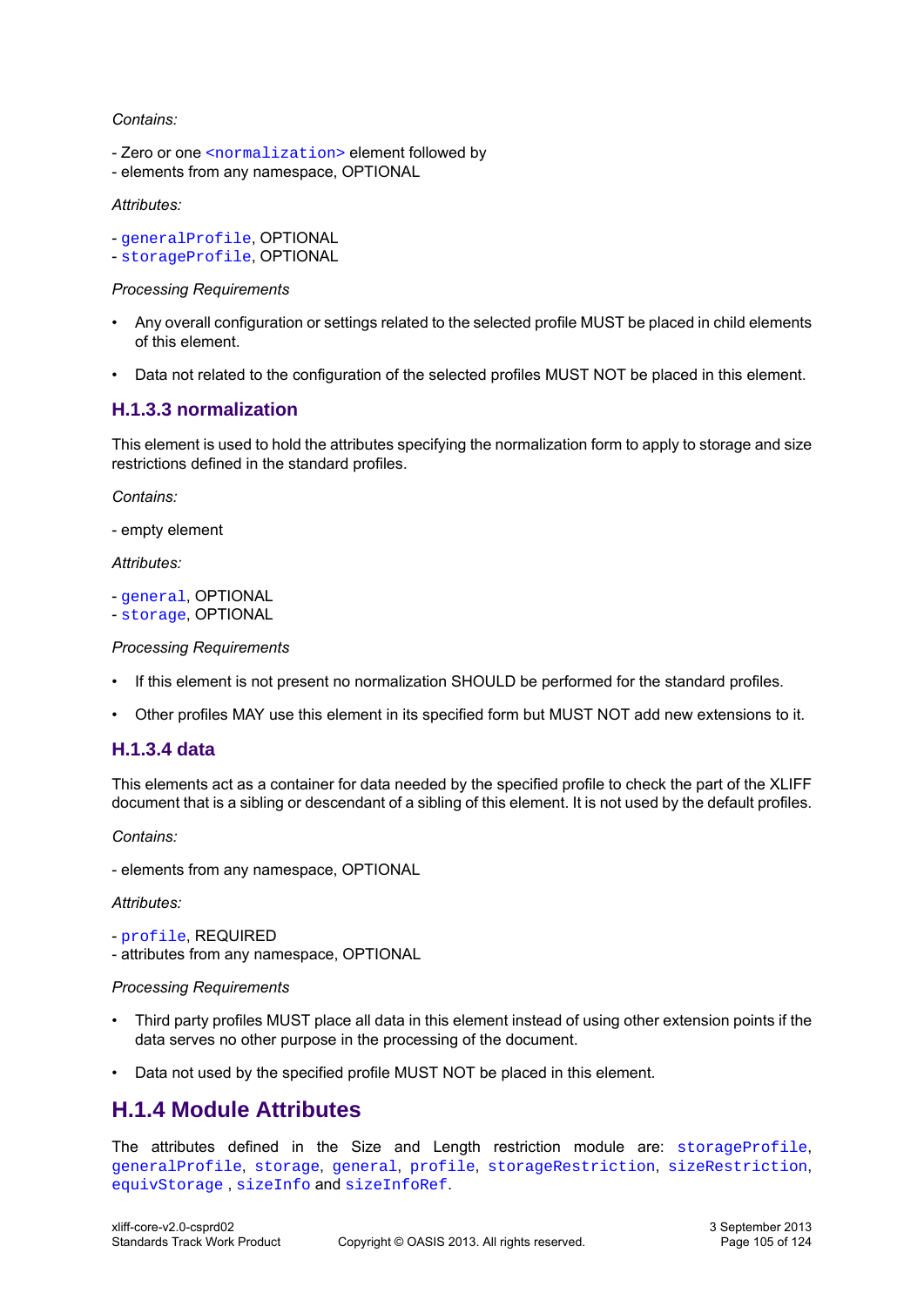## <span id="page-105-1"></span>**H.1.4.1 storageProfile**

This attribute specifies, which profile to use while checking storage size restrictions. Empty string means that no restrictions are applied.

*Value description:* Name of restriction profile to use for storage size restrictions.

*Default value:* empty string

<span id="page-105-0"></span>Used in:[<profiles>](#page-103-0).

## **H.1.4.2 generalProfile**

This attribute specifies, which profile to use while checking the general size restrictions. Empty string means that no restrictions apply.

*Value description:* Name of restriction profile to use for general size restrictions.

*Default value:* empty string

<span id="page-105-3"></span>*Used in:*[<profiles>](#page-103-0).

#### **H.1.4.3 storage**

This attribute specifies the normalization form to apply for storage size restrictions. Only the normalization forms C and D as specified by the Unicode Consortium are supported, see [Unicode](http://unicode.org/reports/tr15/) [Standard Annex #15](http://unicode.org/reports/tr15/) [http://unicode.org/reports/tr15/].

*Value description:* normalization to apply.

*Table H.1. Values*

| Value | <b>Description</b>                                                                                                                                                                                                                                                                                                                                                                   |
|-------|--------------------------------------------------------------------------------------------------------------------------------------------------------------------------------------------------------------------------------------------------------------------------------------------------------------------------------------------------------------------------------------|
| none  | No additional normalization SHOULD be done,<br>content SHOULD be used as represented in the<br>document. It is possible that other Agents have<br>already done some type of normalization when<br>Modifying content. This means that this setting<br>could give different results depending on what<br>Agents are used to preform a specific action on the<br><b>XLIFF Document.</b> |
| nfc   | Normalization Form C MUST be used                                                                                                                                                                                                                                                                                                                                                    |
| nfd   | Normalization Form D MUST be used                                                                                                                                                                                                                                                                                                                                                    |

*Default value:* "none"

<span id="page-105-2"></span>*Used in:* [<normalization>](#page-104-0).

## **H.1.4.4 general**

This attribute specifies the normalization to apply for general size restrictions. Only the normalization forms C and D as specified by the Unicode Consortium are supported, see [Unicode Standard Annex](http://unicode.org/reports/tr15/) [#15](http://unicode.org/reports/tr15/) [http://unicode.org/reports/tr15/].

*Value description:* normalization to apply.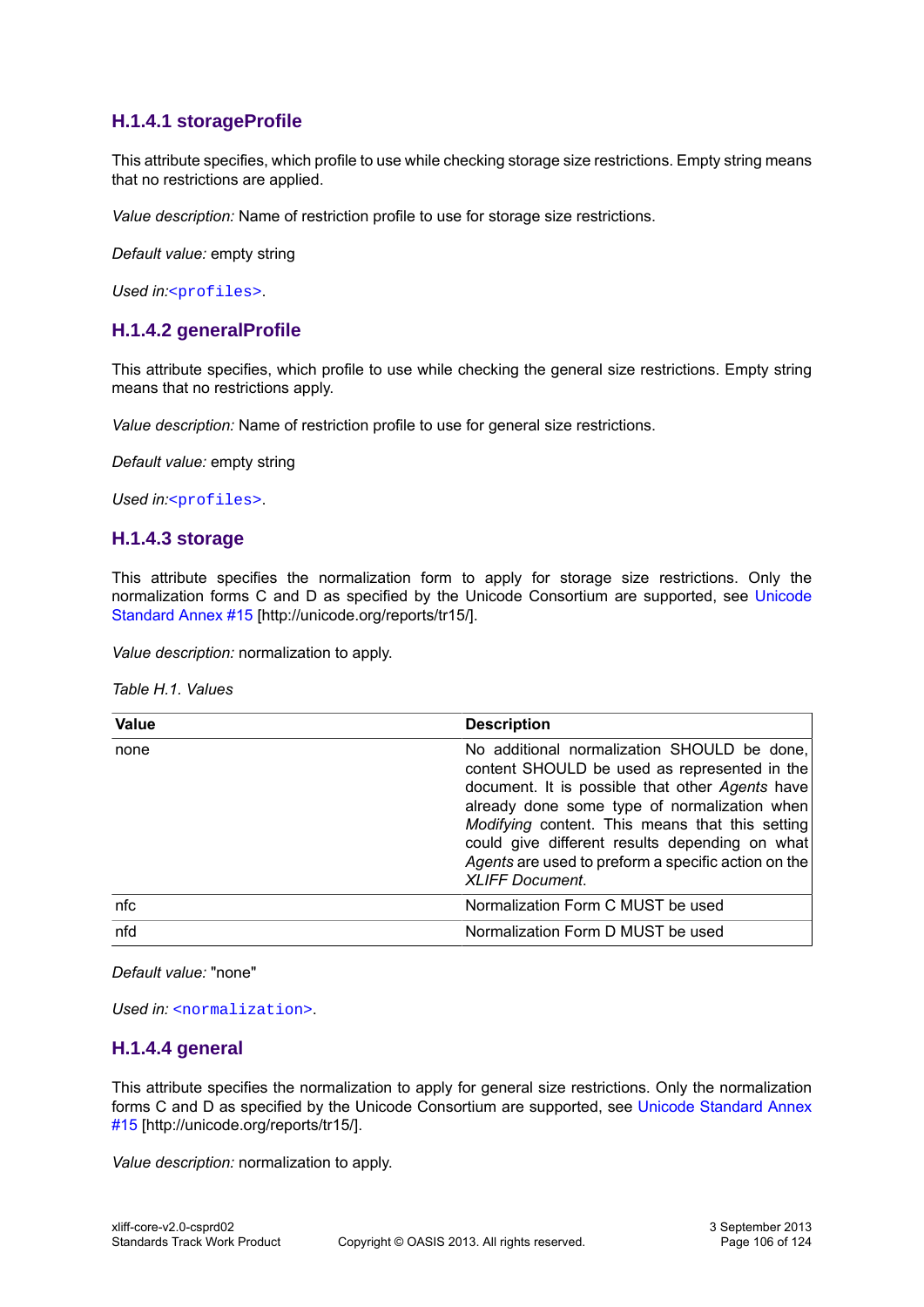|  |  | Table H.2. Values |
|--|--|-------------------|
|--|--|-------------------|

| <b>Value</b> | <b>Description</b>                                                                                                                                                                                                                                                                                                                                                                   |
|--------------|--------------------------------------------------------------------------------------------------------------------------------------------------------------------------------------------------------------------------------------------------------------------------------------------------------------------------------------------------------------------------------------|
| none         | No additional normalization SHOULD be done,<br>content SHOULD be used as represented in the<br>document. It is possible that other Agents have<br>already done some type of normalization when<br>Modifying content. This means that this setting<br>could give different results depending on what<br>Agents are used to preform a specific action on the<br><b>XLIFF Document.</b> |
| nfc          | Normalization Form C MUST be used                                                                                                                                                                                                                                                                                                                                                    |
| nfd          | Normalization Form D MUST be used                                                                                                                                                                                                                                                                                                                                                    |

*Default value:* "none"

*Used in:*[<normalization>](#page-104-0).

## <span id="page-106-0"></span>**H.1.4.5 profile**

This attribute is used on the <data> element to indicate what profile the contents of that element apply to.

*Value description:* Name of a restriction profile

*Default value:* undefined

*Used in:*[<data>](#page-104-1).

## <span id="page-106-1"></span>**H.1.4.6 storageRestriction**

This attribute specifies the storage restriction to apply to the collection descendants of the element it is defined on.

*Value description:* Interpretation of the value is dependent on selected [storageProfile](#page-105-1). It MUST represent the restriction to apply to the indicated sub part of the document.

*Default value:* undefined

Used in: [<file>](#page-13-0), [<group>](#page-14-1), [<unit>](#page-14-0), [<mrk>](#page-23-0), [<sm>](#page-23-1), [<pc>](#page-19-1) and [<sc>](#page-20-0).

## <span id="page-106-2"></span>**H.1.4.7 sizeRestriction**

This attribute specifies the size restriction to apply to the collection descendants of the element it is defined on.

*Value description:* Interpretation of the value is dependent on selected [generalProfile](#page-105-0). It MUST represent the restriction to apply to the indicated sub part of the document.

*Default value:* undefined

Used in: [<file>](#page-13-0), [<group>](#page-14-1), [<unit>](#page-14-0), [<mrk>](#page-23-0), [<sm>](#page-23-1), [<pc>](#page-19-1) and [<sc>](#page-20-0).

## <span id="page-106-3"></span>**H.1.4.8 equivStorage**

This attribute provide a means to specify how much storaqge space an inline element will use in the native format. This size contribution is then added to the size contributed by the textual parts. This attribute is only allowed on the [<ec>](#page-21-0) element if that element has the [isolated](#page-30-1) attribute set to yes. Otherwise the attribute on the paired  $<sub>SC</sub>$  element also cover its partner  $<sub>EC</sub>$  element.</sub></sub>

*Value description:* Interpretation of the value is dependent on selected [storageProfile](#page-105-1). It MUST represent the equivalent storage size represented by the inline element.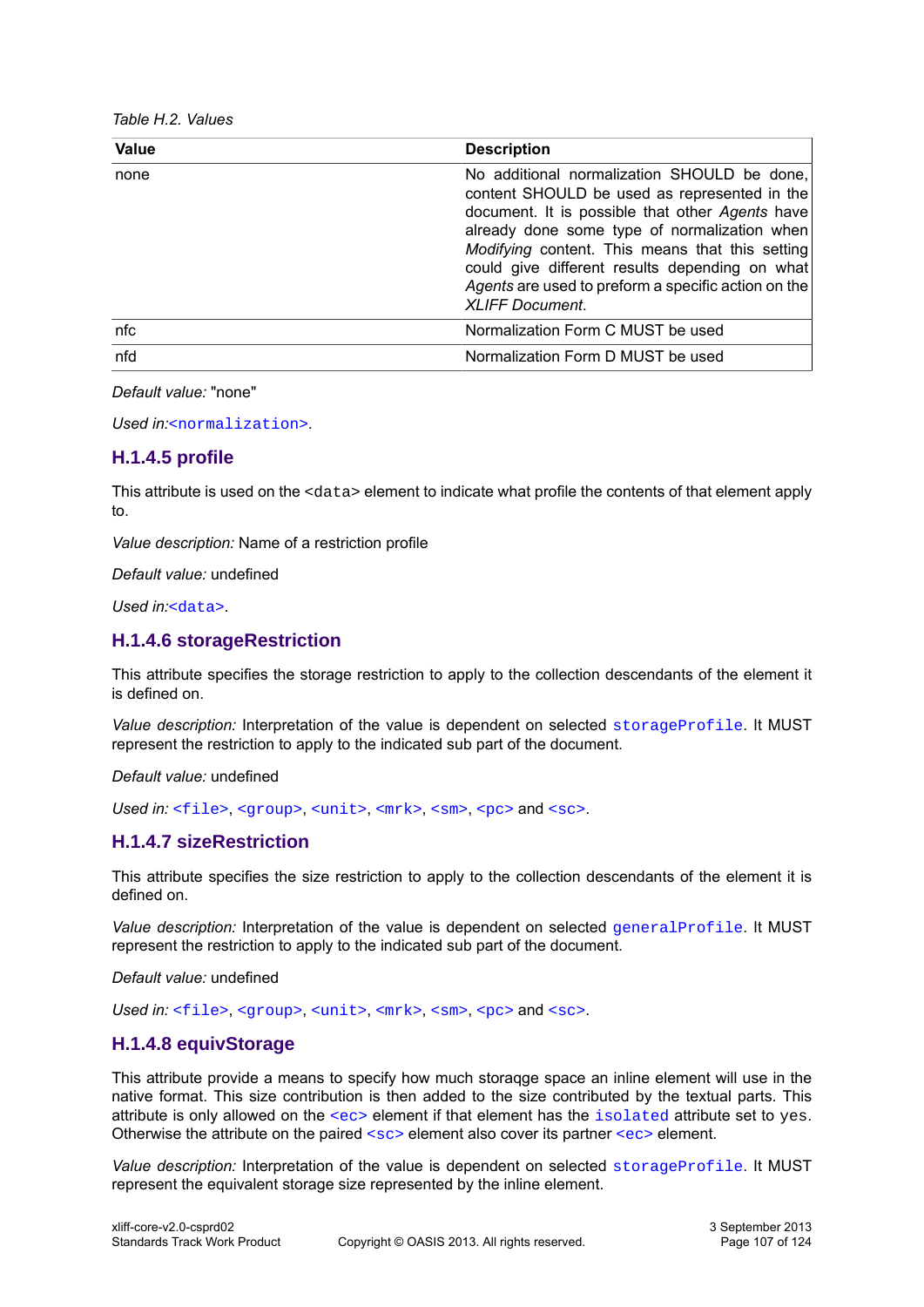#### *Default value:* undefined

*Used in:* [<pc>](#page-19-1), [<sc>](#page-20-0), [<ec>](#page-21-0), [<ph>](#page-19-0) and

## <span id="page-107-0"></span>**H.1.4.9 sizeInfo**

This attribute is used to associate profile specific information to inline elements so that size information can be decoupled from the native format or represented when the native data is not available in the XLIFF document. It can be used on both inline elements and structural elements to provide information on things like GUI dialog or control sizes, expected padding or margins to consider for size, what font is used for contained text and so on. This attribute is only allowed on the  $\langle e \rangle$  element if that elemnt has the [isolated](#page-30-1) attribute set to yes. Otherwise the attribute on the paired [<sc>](#page-20-0) element also cover its partner [<ec>](#page-21-0) element.

*Value description:* Interpretation of the value is dependent on selected [generalProfile](#page-105-0). It MUST represent information related to how the element it is attached to contributes to the size of the text or entity in which it occurs or represents.

#### *Default value:* undefined

Used in: [<file>](#page-13-0), [<group>](#page-14-1), [<unit>](#page-14-0), [<pc>](#page-19-1), [<sc>](#page-20-0), [<ec>](#page-21-0), and [<ph>](#page-19-0).

#### *Constraints*

This attribute MUST NOT be specified if and only if  $sizeInfoRef$  is used. They MUST NOT be specified at the same time.

### <span id="page-107-1"></span>**H.1.4.10 sizeInfoRef**

This attribute is used to point to data that provide the same function as the  $\frac{\sinh(\theta)}{\sinh(\theta)}$  attribute does, but with the data stored outside the inline content of the XLIFF segment. This attribute is only allowed on the [<ec>](#page-21-0) element if that elemnt has the [isolated](#page-30-1) attribute set to yes. Otherwise the attribute on the paired  $\langle \sec \rangle$  element also cover its partner  $\langle \sec \rangle$  element.

*Value description:* a reference to data that provide the same information that could be otherwise put in a [sizeInfo](#page-107-0) attribute. The reference MUST point to an element in a  $\langle \text{data} \rangle$  element that is a sibling to the element this attribute is attached to or a sibling to one of its ancestors.

#### *Default value:* undefined

Used in: [<file>](#page-13-0), [<group>](#page-14-1), [<unit>](#page-14-0), [<pc>](#page-19-1), [<sc>](#page-20-0), [<ec>](#page-21-0), and [<ph>](#page-19-0),

#### *Constraints*

This attribute MUST NOT be specified if and only if  $sizeInfo$  is used. They MUST NOT be specified at the same time.

## **H.1.5 Standard profiles**

## **H.1.5.1 General restriction profile "xliff:codepoints"**

This profile implements a simple string length restriction based on the number of Unicode code points. It is OPTIONAL to specify if normalization is to be applied using the [<normalization>](#page-104-0) element and the [general](#page-105-2) attribute. This profile makes use of the following attributes from this module:

#### **H.1.5.1.1 sizeRestriction**

The value of this attribute holds the "maximum" or "minimum and maximum" size of the string. Either size MUST be an integer. The maximum size MAY also be '\*' to denote that there is no maximum restriction. If only a maximum is specified it is implied that the minimum is 0 (empty string). The format of the value is the OPTIONAL minimum size and a coma followed by a maximum size ("[minsize,]maxsize"). The default value is '\*' which evaluates to a string with unbounded size.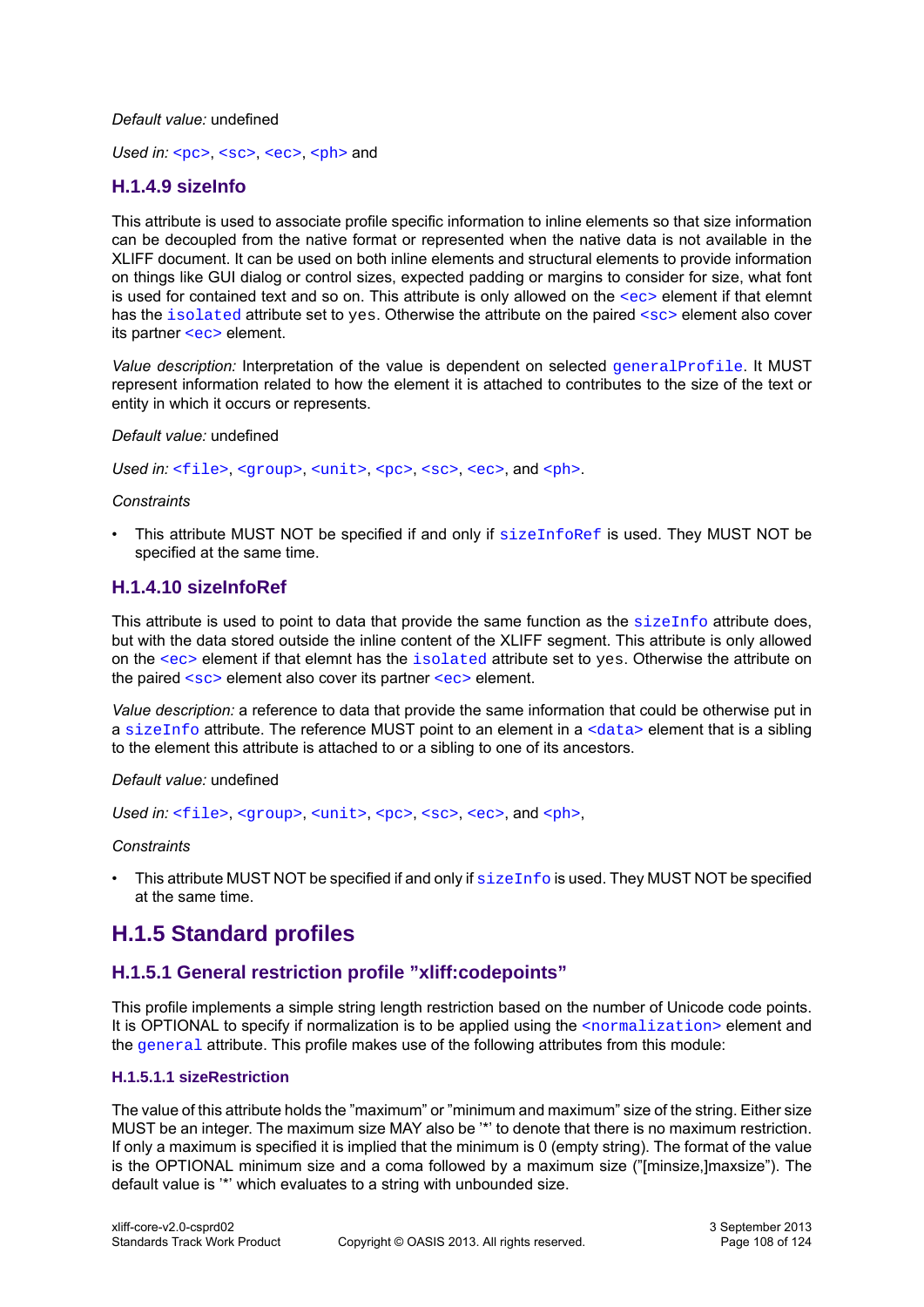#### **H.1.5.1.2 sizeInfo**

The value of this attribute is an integer representing how many code points the element it is set on is considered to contribute to the total size. If empty, the default for all elements is 0.

#### **H.1.5.2 Storage restriction profiles "xliff:utf8", "xliff:utf16" and "xliff:utf32"**

These three profiles define the standard size restriction profiles for the common Unicode character encoding schemes. It is OPTIONAL to specify if normalization is to be applied using the [<normalization>](#page-104-0)element and the [storage](#page-105-0). All sizes are represented in 8bit bytes. The size of text for these profiles is the size of the text converted to the selected encoding without any byte order marks attached. The encodings are specified by the Unicode Consortium in [chapter 2.5 of the Unicode](http://www.unicode.org/versions/Unicode6.2.0/ch02.pdf) [Standard](http://www.unicode.org/versions/Unicode6.2.0/ch02.pdf) [http://www.unicode.org/versions/Unicode6.2.0/ch02.pdf] [\[Unicode\].](#page-9-0)

*Table H.3. Profiles*

| <b>Name</b> | <b>Description</b>                                                                                                      |
|-------------|-------------------------------------------------------------------------------------------------------------------------|
| xliff:utf8  | The number of 8bit bytes needed to represent<br>the string encoded as UTF-8 as specified by the<br>Unicode consortium.  |
| xliff:utf16 | The number of 8bit bytes needed to represent<br>the string encoded as UTF-16 as specified by the<br>Unicode consortium. |
| xliff:utf32 | The number of 8bit bytes needed to represent<br>the string encoded as UTF-32 as specified by the<br>Unicode consortium. |

These profiles make use of the following attributes from this module:

#### **H.1.5.2.1 storageRestriction**

The value of this attribute holds the "maximum" or "minimum and maximum" size of the string. Either size MUST be an integer. The maximum size MAY also be '\*' to denote that there is no maximum restriction. If only a maximum is specified it is implied that the minimum is 0 (empty string). The format of the value is the OPTIONAL minimum size and a coma followed by a maximum size ("[minsize,]maxsize"). The default value is '\*' which evaluates to a string with unbounded size.

#### **H.1.5.2.2 equivStorage**

The value of this attribute is an integer representing how many bytes the element it is set on is considered to contribute to the total size. If empty the default is 0. The  $\langle$  cp> is always converted to its representation in the profiles encoding and the size of that representation is used as the size contributed by the  $\langle cp \rangle$ .

## **H.1.6 Third party profiles**

The general structure of this module together with the extensibility mechanisms provided has been designed with the goal to cater for all practically thinkable size restriction schemes. For example, to represent two dimensional data, a profile can adopt a coordinate style for the values of the general restriction attributes. For instance  $\{x,y\}$  to represent width and height, or  $\{\{x1,y1\},\{x2,y2\}\}$  to represent a bounding box. It is also possible to embed information necessary to drive for instance a display simulator and attach that data to text in order to be able to perform device specific checking. Providing font information and checking glyph based general size are other feasible options.

## **H.1.7 Conformance**

To claim conformance to the XLIFF size and length restriction module an *Agent* MUST meet the following criteria: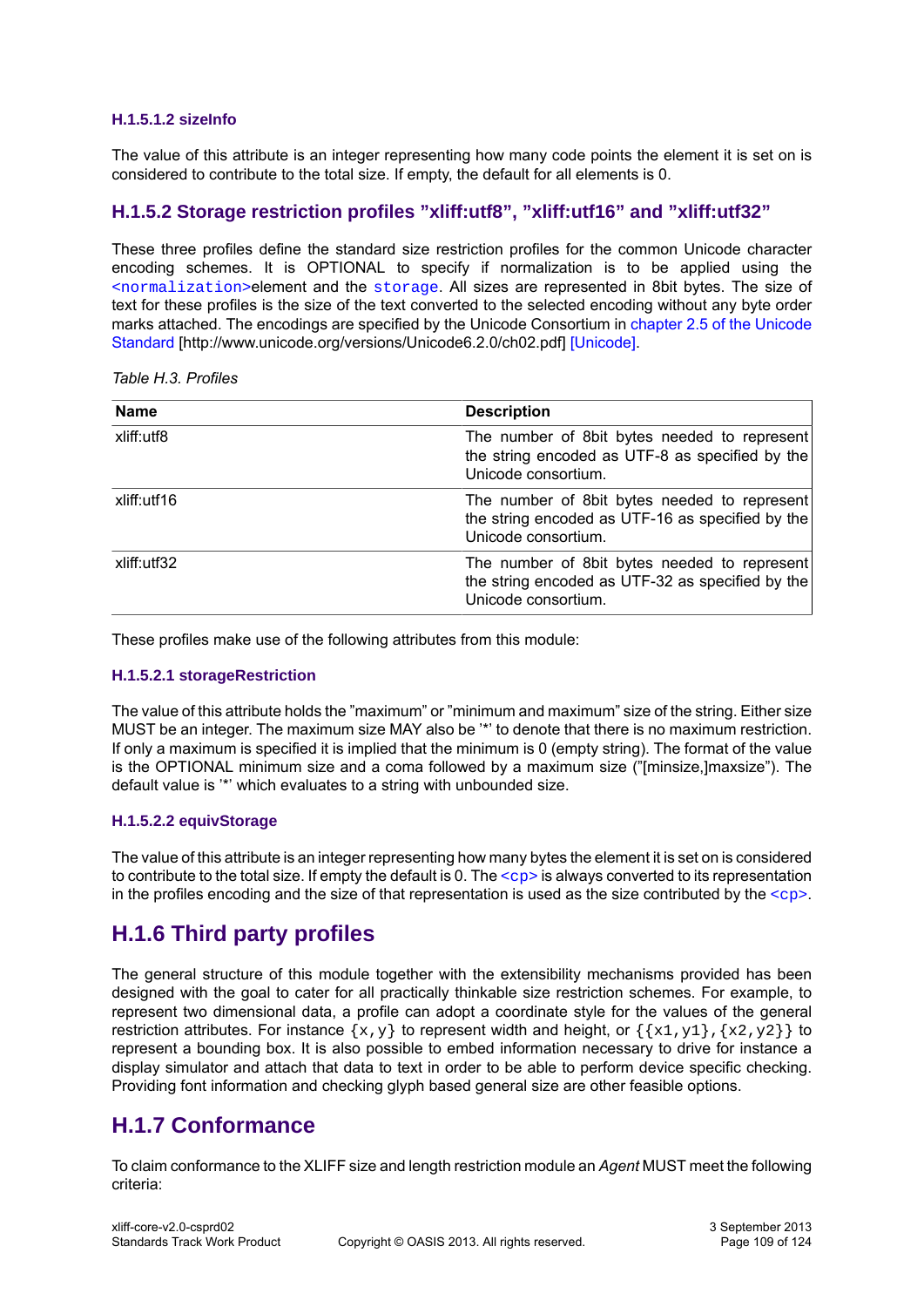- MUST be compliant with the schema of the *XLIFF Core* specification and its extensions provided in this module.
- MUST follow all processing requirements set forth in this module specification regarding the general use of elements and attributes.
- MUST support all standard profiles with normalization set to none.
- SHOULD support all standard profiles with all modes of normalization.
- MAY support additional third party profiles for storage or general restrictions.
- MUST provide at least one of the following:
	- add size and length restriction information to an *XLIFF Document*
	- if it supports the profile(s) specified in the *XLIFF Document* it MUST provide a way to check if the size and length restrictions in the document are met according to the profile(s) requirements.

## **H.1.8 Example**

A short example on how this modulecan be used is provided here with inline XML comments explaining the usage of the module features.

```
<xliff version="2.0" srcLang="en-us" xmlns="urn:oasis:names:tc:xliff:document:2.0" xml
     <file id="f1">
          <slr:profiles generalProfile="xliff:codepoints" storageProfile="xliff:utf8">
              <!-- Select standard UTF-8 storage encoding and standard codepoint size restriction both with NFC normalization-->
              <slr:normalization general="nfc" storage="nfc" />
         </slr:profiles>
         <!-- The group should not require more than 255 bytes of storage
              And have at most 90 codepoints. Note that the sum of the unit sizes are la
               the total content of the group must still be at most 90 codepoints. -->
         <group id="g1" slr:storageRestriction="255" slr:sizeRestriction="90">
              <!-- This unit must not contain more than 60 code points -->
              <unit id="u1" slr:sizeRestriction="60">
                  <segment>
                      \langle -1 \rangle -- The spanning \langlepc> element require 7 bytes of storage in the na
                          It's content must not have more than 25 codepoints -->
                  <source>This is a small <pc equivStorage="7" slr:sizeRestriction="25">size restriction</pc> example.</source>
                  </segment>
              </unit>
              <!-- This unit must not have more than 35 codepoints -->
              <unit id="u2" slr:sizeRestriction="35">
                  <segment>
                       <source>With a group structure.</source>
                  </segment>
              </unit>
         </group>
     </file>
</xliff>
```
## **H.1.9 XML Schema**

The schema listed below for reading convenience is accessible at [http://docs.oasis-open.org/xliff/xliff](http://docs.oasis-open.org/xliff/xliff-core/v2.0/csprd02/schemas/modules/size_restriction.xsd)[core/v2.0/csprd02/schemas/modules/size\\_restriction.xsd.](http://docs.oasis-open.org/xliff/xliff-core/v2.0/csprd02/schemas/modules/size_restriction.xsd)

```
<?xml version="1.0" encoding="UTF-8"?>
<xs:schema xmlns:xs="http://www.w3.org/2001/XMLSchema" elementFormDefault="qualified"
         xmlns:slr="urn:oasis:names:tc:xliff:sizerestriction:2.0"
         targetNamespace="urn:oasis:names:tc:xliff:sizerestriction:2.0">
```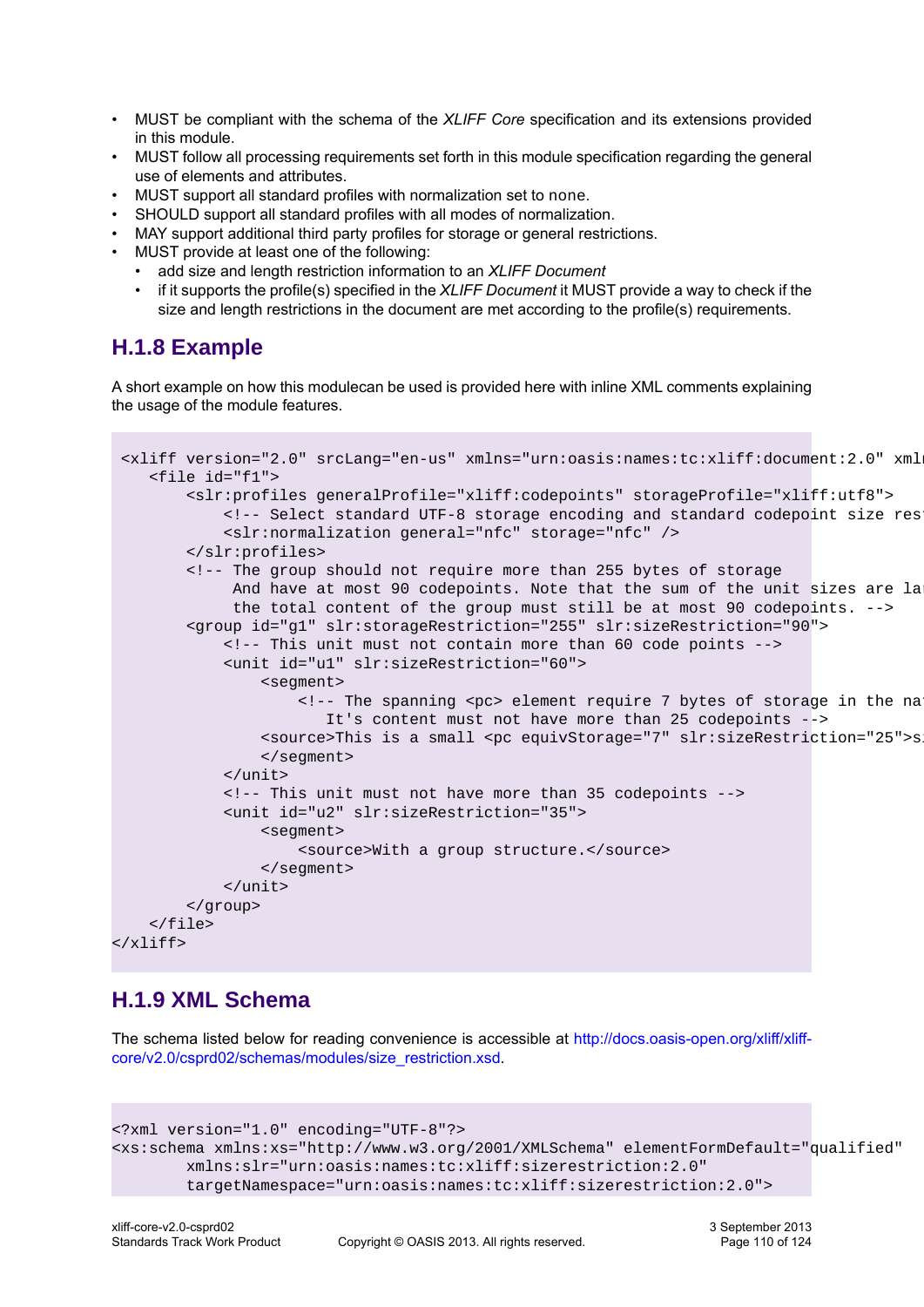```
 <xs:import namespace="http://www.w3.org/XML/1998/namespace"
          schemaLocation="http://www.w3.org/2001/xml.xsd"/>
  <!-- Attributes for size and length restriction used on core elements--> 
 <xs:attribute name="equiv-storage" type="xs:string"/>
 <xs:attribute name="size-info" type="xs:string"/>
  <xs:attribute name="size-info-ref" type="xs:NMTOKEN"/>
  <xs:attribute name="size-restriction" type="xs:string"/>
  <xs:attribute name="storage-restriction" type="xs:string"/>
  <!-- Elements for size and length restriction -->
 <xs:element name="profiles">
      <xs:complexType mixed="false">
          <xs:sequence>
              <xs:element minOccurs="0" maxOccurs="1" ref="slr:normalization" />
              <xs:any maxOccurs="unbounded" minOccurs="0" namespace="##other" processContents="skip"/>
          </xs:sequence>
          <xs:attribute name="generalProfile" use="optional"/>
          <xs:attribute name="storageProfile" use="optional"/>
      </xs:complexType>
  </xs:element>
  <xs:element name="normalization">
      <xs:complexType mixed="false">
          <xs:attribute name="general" use="optional"/>
 <xs:attribute name="storage" use="optional"/>
      </xs:complexType>
  </xs:element>
  <xs:element name="data">
      <xs:complexType mixed="false">
          <xs:sequence>
              <xs:any maxOccurs="unbounded" minOccurs="0" namespace="##other" processContents="skip"/>
          </xs:sequence>
          <xs:attribute name="profile" use="required"/>
          <xs:anyAttribute namespace="##any" processContents="skip"/>
      </xs:complexType>
  </xs:element>
```

```
</xs:schema>
```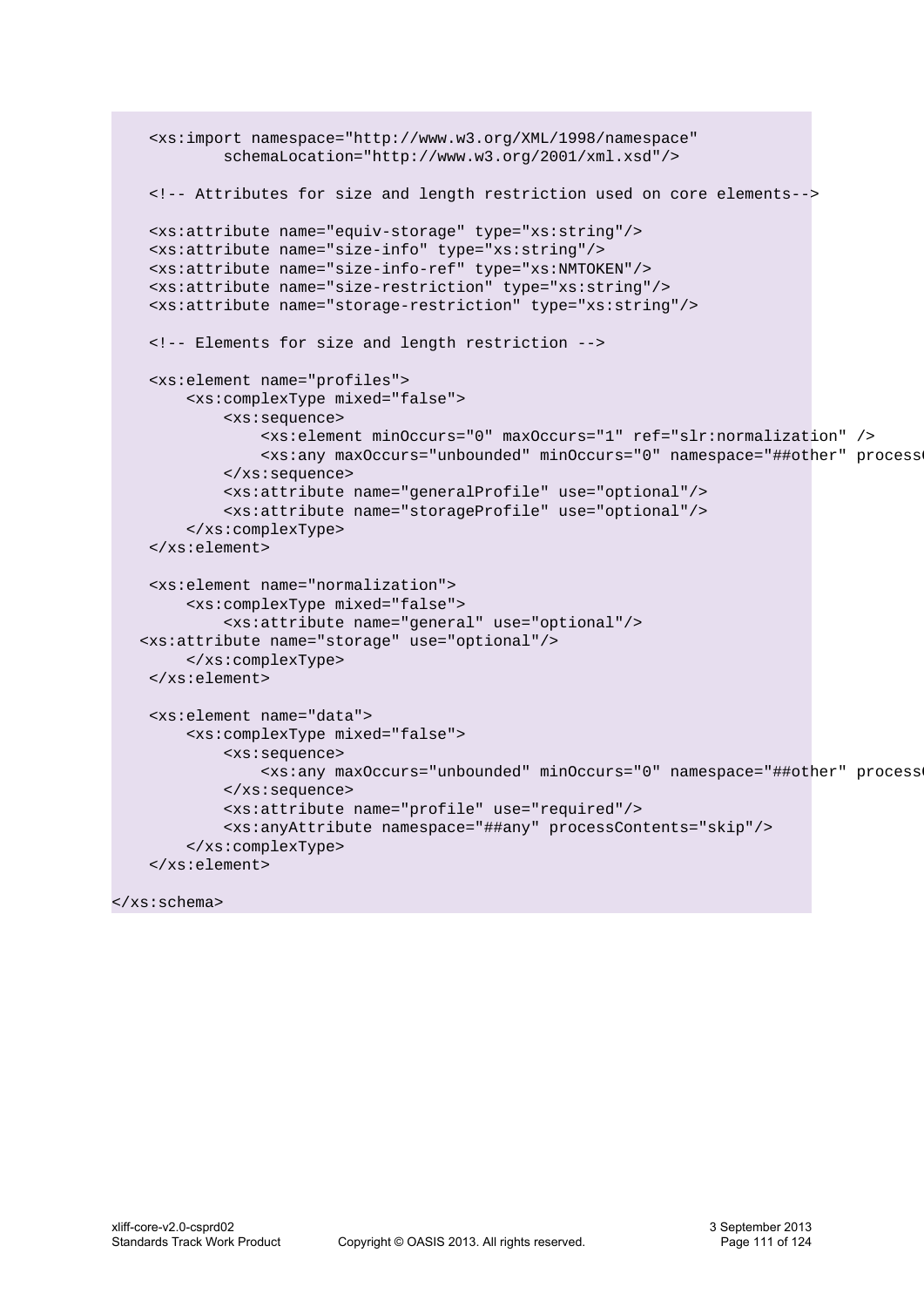# **Appendix I Validation Module**

This module defines a specific set of validation rules that can be applied to target text both globally and locally. Further constraints can be defined that allow rules to be applied to target text based on conditions in the source text or disabled to override a global scope.

## **I.1 Module Specification**

## **I.1.1 Module Namespace**

The namespace for the Validation Module is: urn:oasis:names:tc:xliff:validation:2.0

## **I.1.2 Module Elements**

The elements defined in the Validation module are:  $\langle \text{validation} \rangle$  and  $\langle \text{null} \rangle$ .

### **I.1.2.1 Tree Structure**

Legend:

 $+$  = one or more

[<validation>](#page-111-0)  $\overline{\phantom{a}}$ +---[<rule>](#page-111-1) +

### <span id="page-111-0"></span>**I.1.2.2 validation**

Parent container for a list of rules and constraints to apply to the target text of the enclosing element.

*Contains:*

- One or more [<rule>](#page-111-1) elements.

*Attributes:*

- attributes from any namespace, OPTIONAL

#### *Processing Requirements*

- When the [<validation>](#page-111-0) element occurs at the [<file>](#page-13-0) level, rules MUST be applied to all  $\langle$  target> elements within the scope of that  $\langle$  f i le> element, except where overrides are specified at the [<group>](#page-14-0) or [<unit>](#page-14-1) level.
- When  $\alpha$  -validation > occurs at the  $\alpha$  or level, rules MUST be applied to all  $\alpha$  target > elements within the scope of that <qroup>, except where overrides are specified in a nested [<group>](#page-14-0) element, or at the [<unit>](#page-14-1) level.
- When [<validation>](#page-111-0) occurs at the [<unit>](#page-14-1) level, rules MUST be applied to all [<target>](#page-17-0) elements within the scope of that  $\langle \text{unit}\rangle$ .

#### <span id="page-111-1"></span>**I.1.2.3 rule**

A specific rule and constraint to apply to the target text of the enclosing element.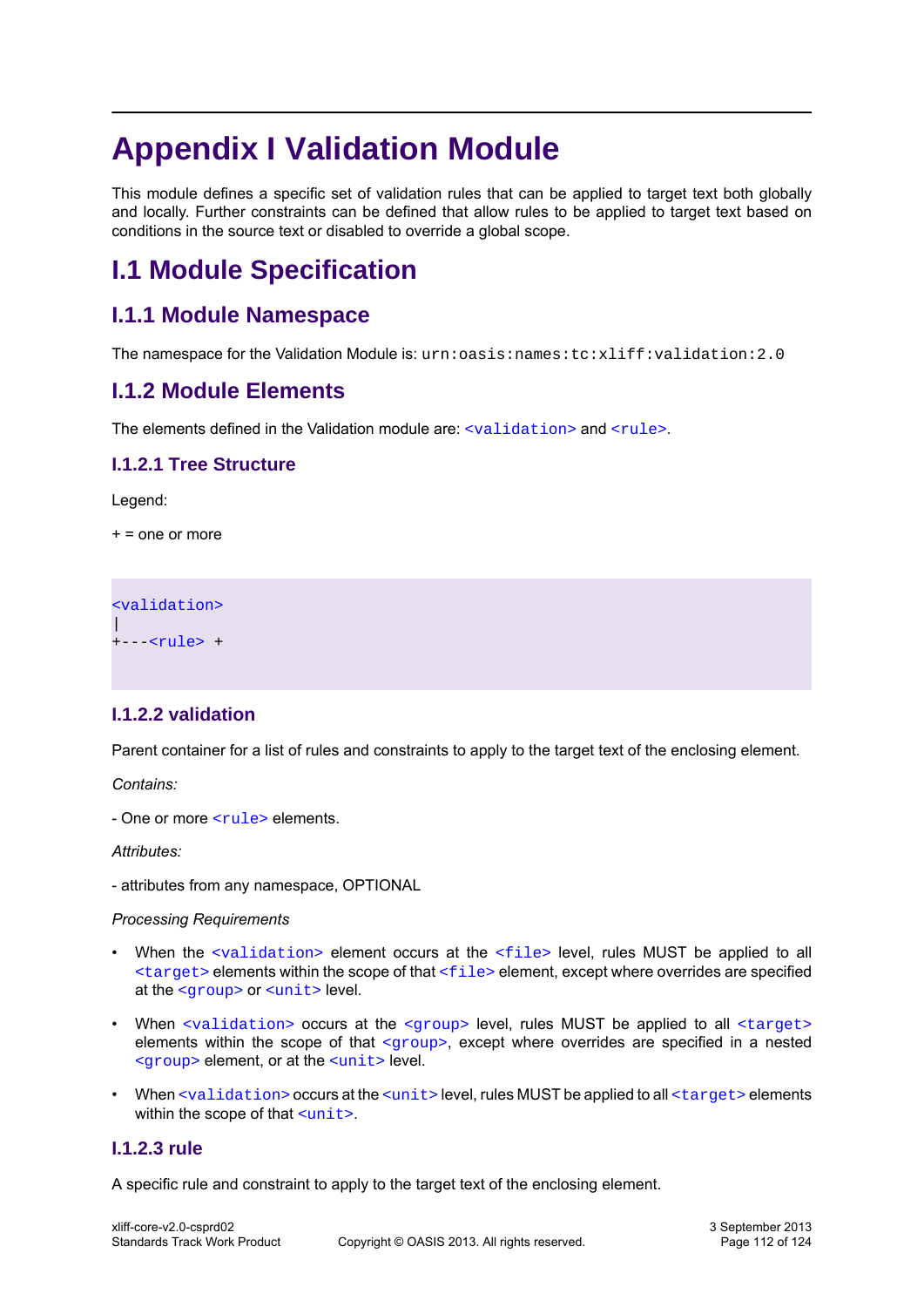#### *Contains:*

- This element is always empty.

*Attributes:*

- [isPresent](#page-112-0), OPTIONAL
- [occurs](#page-113-0), OPTIONAL
- [isNotPresent](#page-114-0), OPTIONAL
- [startsWith](#page-114-1), OPTIONAL
- [endsWith](#page-115-0), OPTIONAL
- [existsInSource](#page-116-0), OPTIONAL
- [caseSensitive](#page-118-0), OPTIONAL
- [normalization](#page-118-1), OPTIONAL
- [disabled](#page-118-2), OPTIONAL
- attributes from any namespace, OPTIONAL

#### *Constraints*

- Exactly one of the following attributes:
	- [isPresent](#page-112-0)
	- [isNotPresent](#page-114-0)
	- [startsWith](#page-114-1)
	- [endsWith](#page-115-0)
	- a custom rule defined by attributes from any namespace is REQUIRED in any one  $\langle \text{rule} \rangle$  element.

#### *Processing Requirements*

- *Writers* MAY create and add new [<rule>](#page-111-1) elements, provided that the new rules do not contradict rules already present.
- *Modifiers* MUST NOT change attributes defined in this module that are already present in any [<rule>](#page-111-1) element.
- *Modifiers* MUST NOT remove either  $\langle \text{rule} \rangle$  elements or their attributes defined in this module.

## **I.1.3 Module Attributes**

The attributes defined in the Validation module are: [isPresent](#page-112-0), [occurs](#page-113-0), [isNotPresent](#page-114-0), [startsWith](#page-114-1), [endsWith](#page-115-0), [existsInSource](#page-116-0), [mustLoc](#page-117-0), [noLoc](#page-117-1), [caseSensitive](#page-118-0), [normalization](#page-118-1), and [disabled](#page-118-2).

#### <span id="page-112-0"></span>**I.1.3.1 isPresent**

This rule attribute specifies that a string MUST be present in the target text *at least once*.

For example, the following is valid:

```
<unit id="1">
  <segment id="1">
    <source>Choose an option in the online store.</source>
     <target>Escolha uma opção na loja online.</target>
  </segment>
```
3 September 2013 Page 113 of 124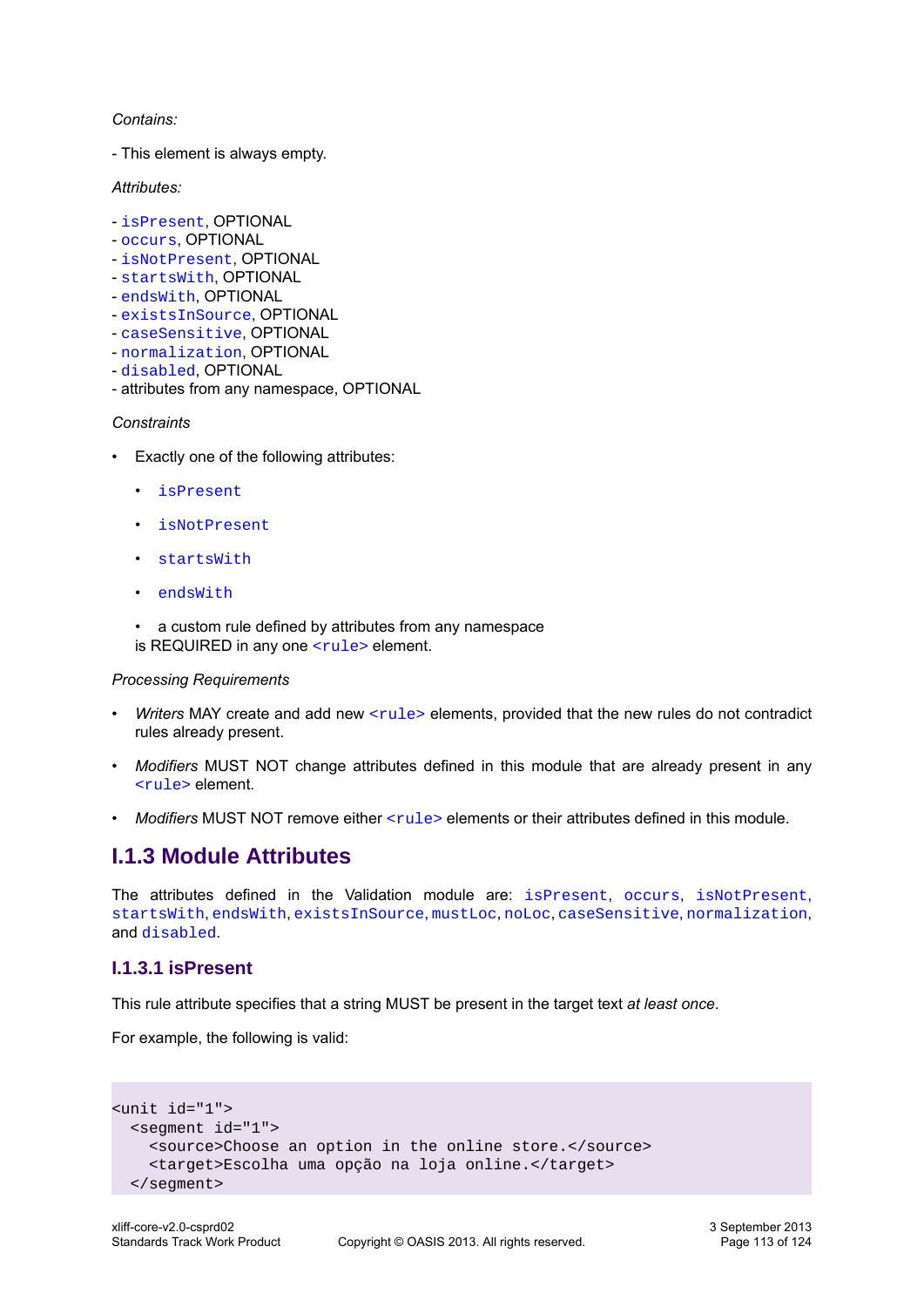```
 <validation>
     <rule isPresent="online" />
   </validation>
</unit>
```
Whereas the following is invalid:

```
<unit id="1">
  <segment id="1">
    <source>Choose an option in the online store.</source>
    <target>Escolha uma opção na online store.</target>
  </segment>
  <validation>
     <rule isPresent="loja" />
   </validation>
</unit>
```
Other rule attributes can be combined with [<isPresent>](#page-112-0) to produce the following results:

isPresent="loja" - loja is found in the target text at least once.

isPresent="loja" occurs="1" - loja is found in the target text exactly once.

isPresent="loja" existsInSource="yes" - loja is found in both source and target text the same number of times.

isPresent="loja" existsInSource="yes" occurs="1" - loja is found in both source and target text and occurs in target text exactly once.

*Value description:* Text

*Default value:* none

*Used in:*[<rule>](#page-111-1)

#### <span id="page-113-0"></span>**I.1.3.2 occurs**

This rule attribute is used with the  $\langle$ isPresent> rule attribute to specify the exact number of times a string MUST be present in the target text. When this rule attribute is not used, then the string MUST be present in the target text *at least once*.

For example, the following is valid:

```
<unit id="1">
  <segment id="1">
    <source>Choose a store option in the online store.</source>
    <target>Escolha uma opção de loja na loja online.</target>
  </segment>
  <validation>
     <rule isPresent="loja" occurs="2" />
  </validation>
</unit>
```
Whereas the following is invalid:

```
<unit id="1">
  <segment id="1">
```
3 September 2013 Page 114 of 124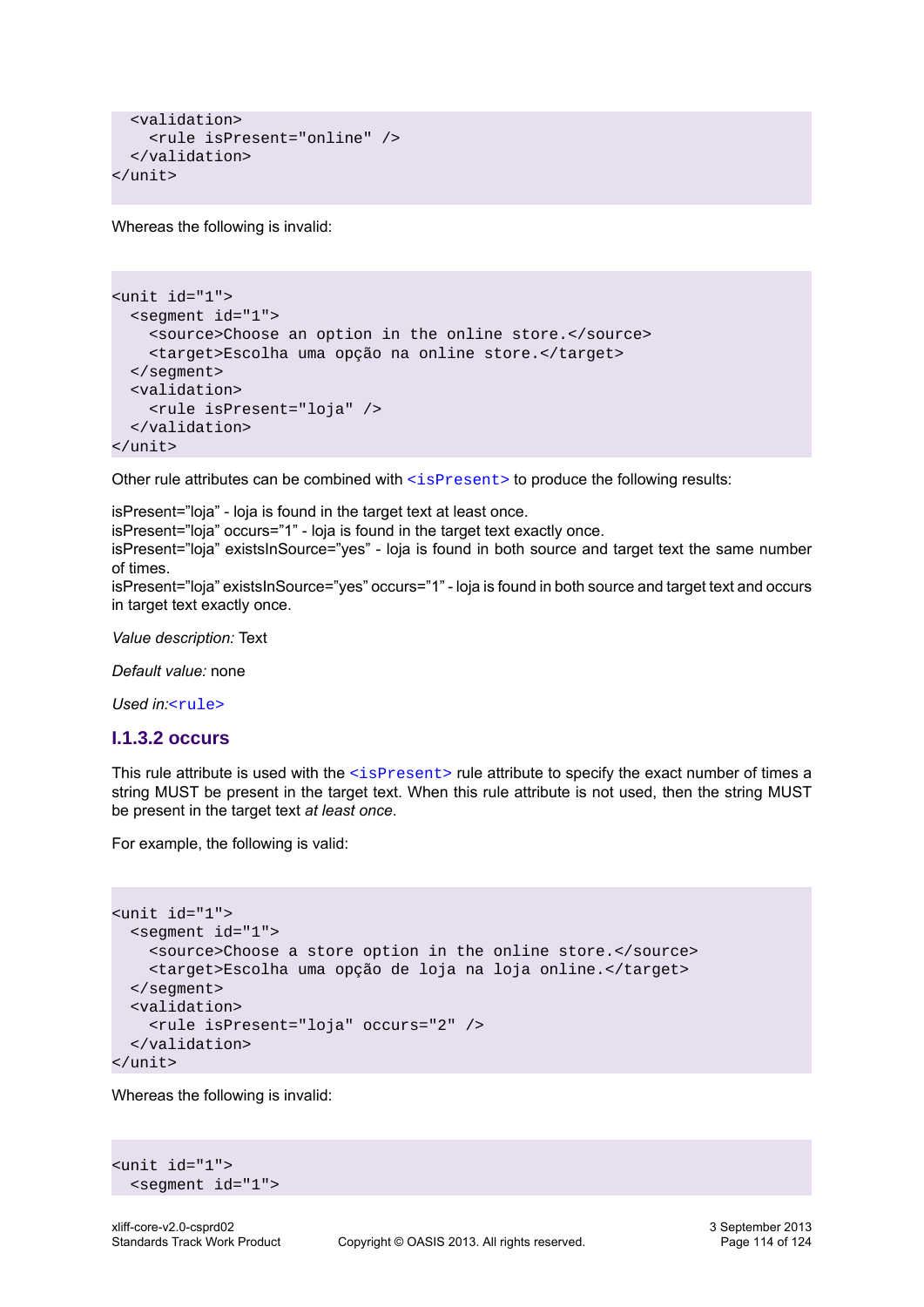```
 <source>Choose a store option in the online store.</source>
     <target>Escolha uma opção de loja na online store.</target>
  </segment>
  <validation>
     <rule isPresent="loja" occurs="2" />
  </validation>
</unit>
```
*Value description:* A number of 1 or greater.

*Default value:* none

*Used in:*[<rule>](#page-111-1)

#### <span id="page-114-0"></span>**I.1.3.3 isNotPresent**

This rule attribute specifies that a string MUST NOT be present in the target text.

For example, the following is valid:

```
<unit id="1">
  <segment id="1">
    <source>Choose an option in the online store.</source>
    <target>Escolha uma opção na loja online.</target>
  </segment>
   <validation>
     <rule isNotPresent="store" />
  </validation>
</unit>
```
Whereas the following is invalid:

```
 <unit id="1">
  <segment id="1">
    <source>Choose an option in the online store.</source>
     <target>Escolha uma opção na online store.</target>
  </segment>
   <validation>
     <rule isNotPresent="store" />
  </validation>
</unit>
```
*Value description:* Text.

*Default value:* none

*Used in:*[<rule>](#page-111-1)

#### <span id="page-114-1"></span>**I.1.3.4 startsWith**

This rule attribute specifies that a string MUST start with a specific value.

For example, the following is valid:

```
<unit id="1">
```
3 September 2013 Page 115 of 124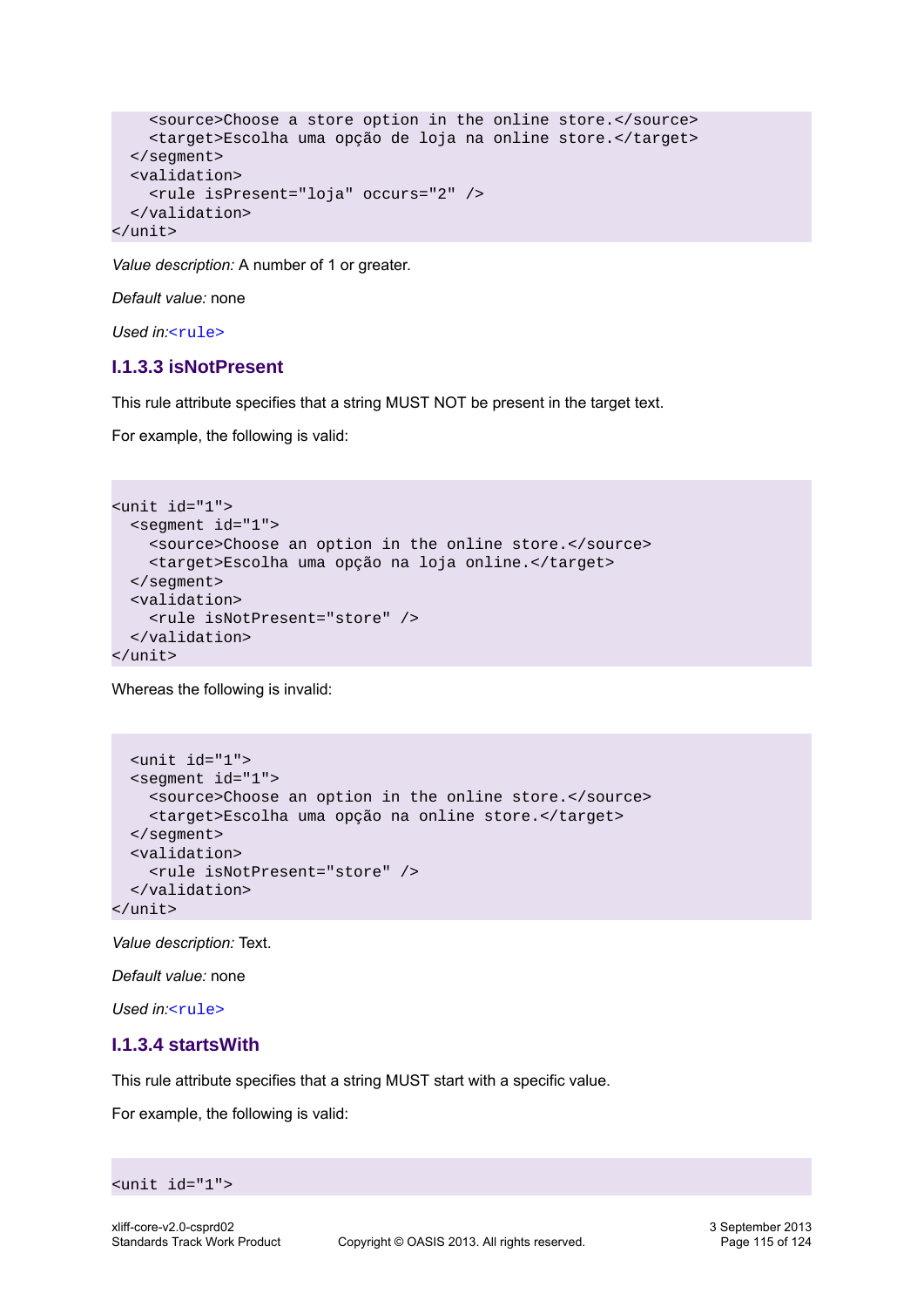```
 <segment id="1">
     <source>*Choose an option in the online store.</source>
     <target>*Escolha uma opção na loja online.</target>
  </segment>
  <validation>
    <rule startsWith="*" />
   </validation>
</unit>
```
Whereas the following is invalid:

```
<unit id="1">
  <segment id="1">
     <source>*Choose an option in the online store.</source>
     <target>Escolha uma opção na loja online.</target>
  </segment>
  <validation>
     <rule startsWith="*" />
  </validation>
</unit>
```
*Value description:* Text.

*Default value:* none

*Used in:* [<rule>](#page-111-1)

#### <span id="page-115-0"></span>**I.1.3.5 endsWith**

This rule attribute specifies that a string MUST end with a specific value.

For example, the following is valid:

```
<unit id="1">
  <segment id="1">
    <source>Choose an option in the online store:</source>
    <target>Escolha uma opção na loja online:</target>
  </segment>
  <validation>
     <rule endsWith=":" />
  </validation>
</unit>
```
Whereas the following is invalid:

```
<unit id="1">
  <segment id="1">
    <source>Choose an option in the online store:</source>
     <target>Escolha uma opção na online store.</target>
  </segment>
   <validation>
```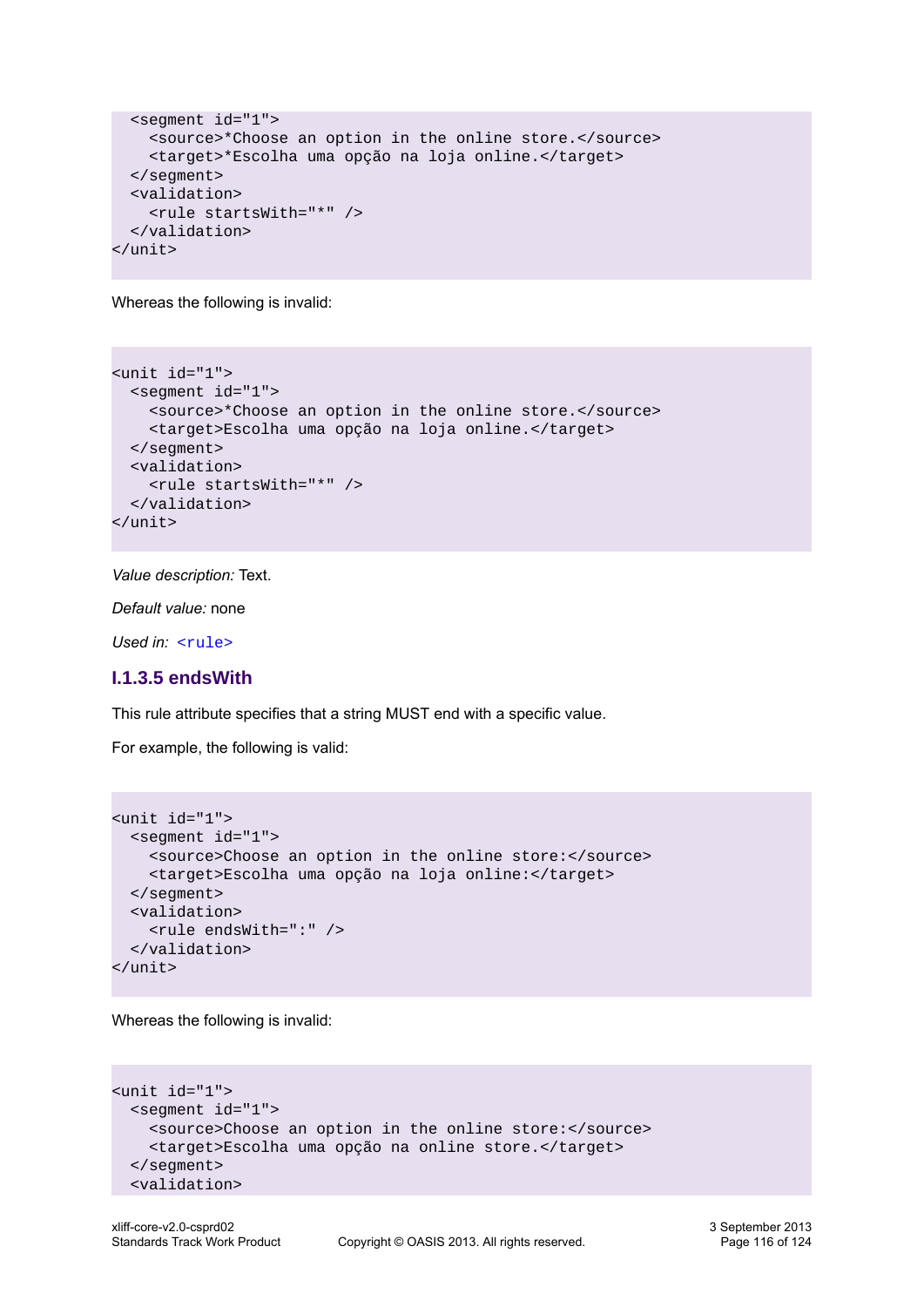```
 <rule endsWith=":" />
   </validation>
</unit>
```
*Value description:* Text

*Default value:* none

<span id="page-116-0"></span>*Used in:*[<rule>](#page-111-1)

#### **I.1.3.6 existsInSource**

When this rule attribute is used with another rule attribute and is set to yes, it specifies that for the rule to succeed, the condition MUST be satisfied in both source and target text. This rule attribute is valid only when used with one of the following rule attributes: [isPresent](#page-112-0), [startsWith](#page-114-1), or [endsWith](#page-115-0).

When [existsInSource](#page-116-0) is set to no, it will have no impact on execution of rules, except for overriding rules where [existsInSource](#page-116-0) is set to yes on a higher level.

For example, the following are valid:

```
<unit id="1">
  <segment id="1">
     <source>Choose an option in the online store:</source>
     <target>Escolha uma opção na loja online:</target>
  </segment>
   <validation>
     <rule endsWith=":" existsInSource="yes" />
  </validation>
</unit>
<unit id="1">
   <segment id="1">
     <source>Choose an option in the online store.</source>
     <target>Escolha uma opção na loja online:</target>
  </segment>
  <validation>
     <rule endsWith=":" existsInSource="no" />
   </validation>
</unit>
```
Whereas the following is invalid:

```
<unit id="1">
   <segment id="1">
     <source>Choose an option in the online store.</source>
     <target>Escolha uma opção na loja online:</target>
  </segment>
   <validation>
     <rule endsWith=":" existsInSource="yes" />
  </validation>
</unit>
```
#### *Value description:* yes or no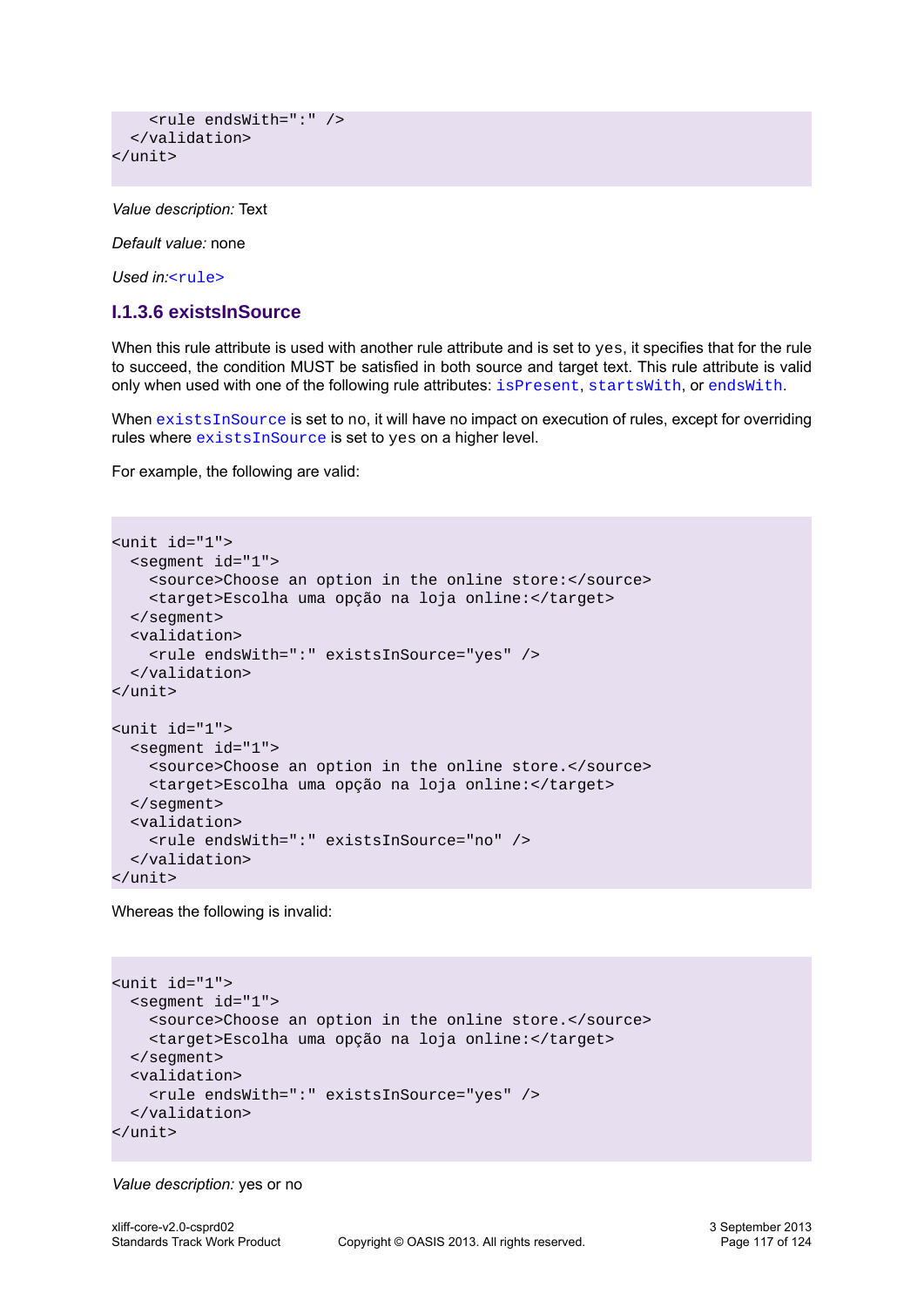#### *Default value:* no

#### *Used in:*[<rule>](#page-111-1)

#### *Constraints*

- When [existsInSource](#page-116-0) is specified, exactly one of
	- [isPresent](#page-112-0)
	- [startsWith](#page-114-1)

```
• endsWith
is REQUIRED in the same \langle \text{rule} \rangle element.
```
- When one of the following:
	- [mustLoc](#page-117-0)
	- [noLoc](#page-117-1)

is specified, the attribute [existsInSource](#page-116-0) MUST NOT occur in the same [<rule>](#page-111-1) element.

### <span id="page-117-0"></span>**I.1.3.7 mustLoc**

Must localize, mustLoc - is a test for the presence of a string (substring) in the source text and a verification that it does not exist in the target text. Alternatively it can be used to verify presence of a prescribed replacement string in the target text.

#### *Value description:* Text.

Characters left parenthesis ( (U+0028), right parenthesis ) (U+0029), and quotation mark " (U+0022) MUST be escaped by enclosing within a pair of quotation marks, " (U+0022). The value MUST follow one of two patterns: either mustLoc="string" or mustLoc="(string)(string)", where the prescribed replacement string is enclosed within the second pair of parentheses.

#### *Default value:* none

*Used in:*[<rule>](#page-111-1)

#### *Processing Requirements*

- When [mustLoc](#page-117-0) contains only one string from the source text, for example: mustLoc="hello world"; the target text MUST NOT contain that string.
- When  $mustLoc$  contains a string from the source text and a replacement string for the target text, for example: mustLoc="(Hello world)(Hallo Welt)"; the target text MUST contain that replacement string.

#### <span id="page-117-1"></span>**I.1.3.8 noLoc**

Not to localize, noLoc - is a test for the presence of a string (substring) in the source text and verification that it exists also in the target text.

*Value description:* Text

*Default value:* none

*Used in:*[<rule>](#page-111-1)

#### *Processing Requirements*

The target text MUST contain the string specified by the value of [noLoc](#page-117-1).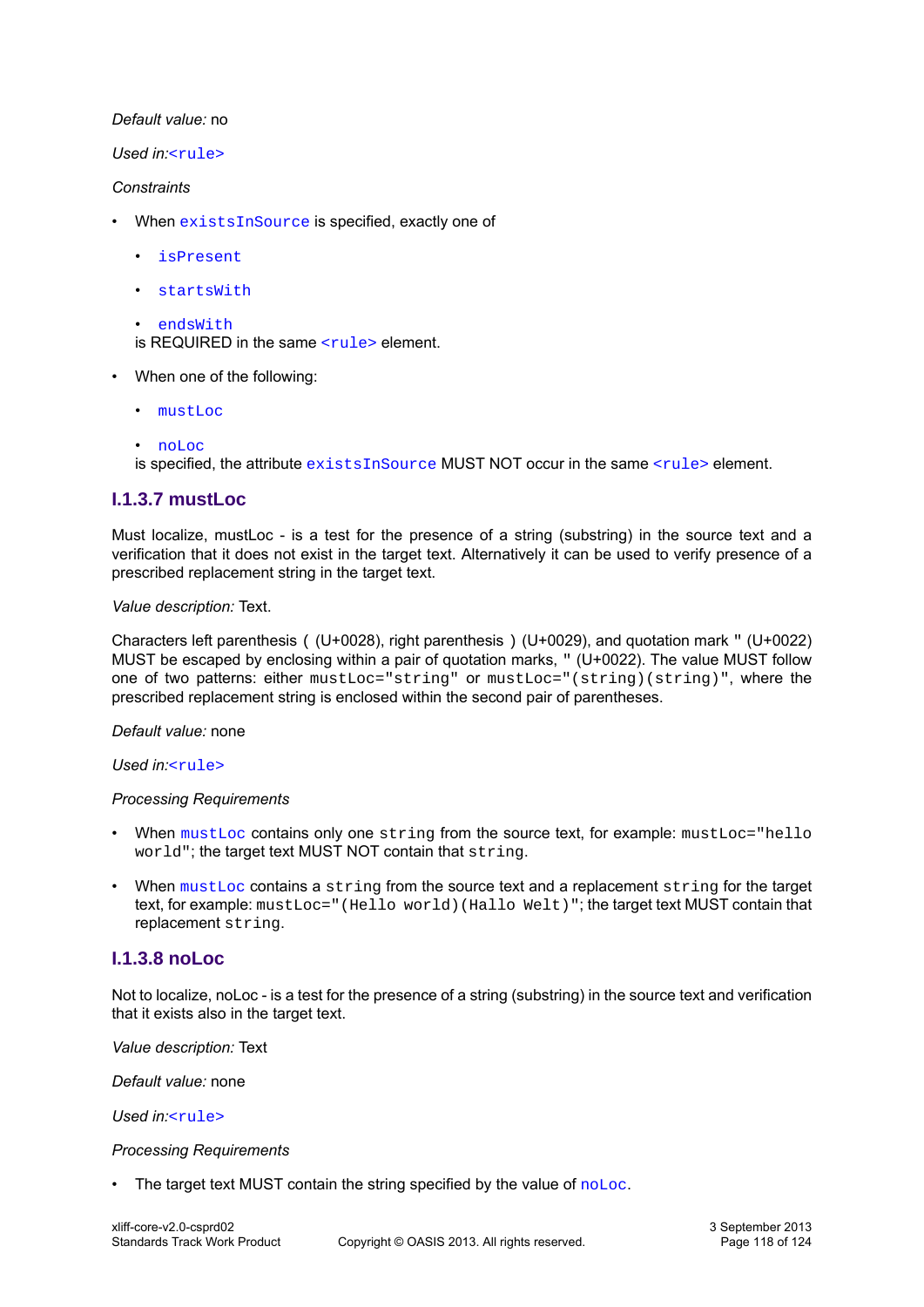#### <span id="page-118-0"></span>**I.1.3.9 caseSensitive**

This rule attribute specifies whether the test defined within that rule is case sensitive or not.

*Value description:* yes if the test is case sensitive, no if the test is case insensitive.

*Default value:* yes.

*Used in:*[<rule>](#page-111-1)

#### <span id="page-118-1"></span>**I.1.3.10 normalization**

This rule attribute specifies the normalization type to apply when validating a rule. Only the normalization forms C and D as specified in [\[UAX #15\].](#page-9-1)

*Value description:* The allowed values are are listed in the table below along with their corresponding types of normalization to be applied.

*Table I.1. Values*

| <b>Value</b>   | Description                        |
|----------------|------------------------------------|
| ⊺none          | No normalization SHOULD be done.   |
| $ n$ f $\rm c$ | Normalization Form C MUST be used. |
| nfd            | Normalization Form D MUST be used. |

*Default value:* nfc

<span id="page-118-2"></span>*Used in:*[<rule>](#page-111-1)

#### **I.1.3.11 disabled**

This rule attribute determines whether a rule MUST or MUST NOT be applied within the scope of its enclosing element. For example, a rule defined at the  $\leq$  file  $>$  level can be disabled at the  $\leq$ unit  $>$  level.

This attribute is provided to allow for overriding execution of rules set at higher levels, see [<validation>](#page-111-0).

In the following example, the isNotPresent rule is applied in its entirety to the first unit, but not to the second.

```
<file>
  <validation>
     <rule isPresent="store" />
 </validation>
  <unit id="1">
    <segment id="1">
      <source>Choose an option in the online store:</source>
      <target>Escolha uma opção na loja online:</target>
    </segment>
  </unit>
  <unit id="2">
     <segment id="1">
       <source>Choose an option in the application store:</source>
       <target>Escolha uma opção na application store:</target>
     </segment>
     <validation>
       <rule isPresent="store" disabled="yes" />
```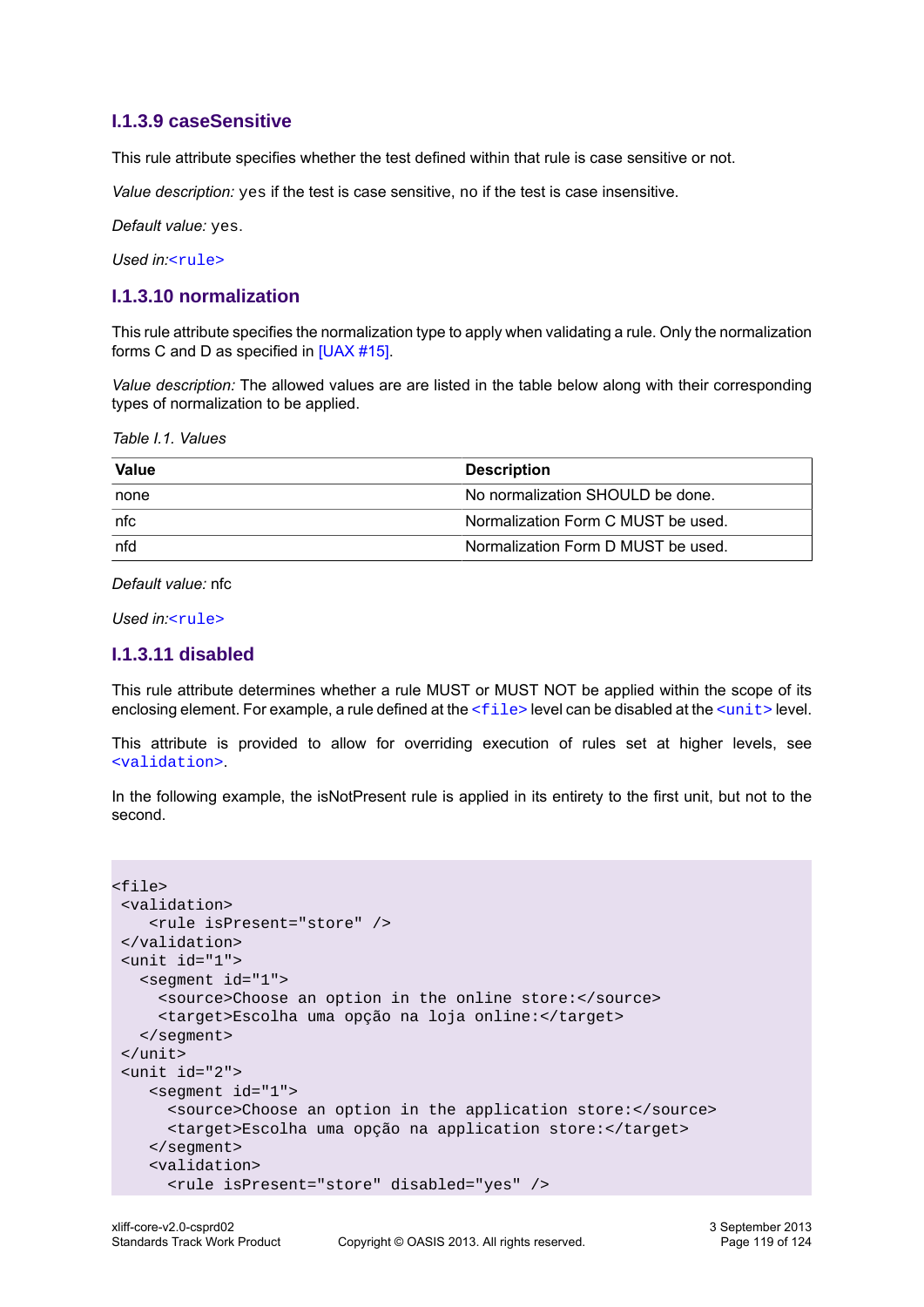```
 </validation>
   </unit>
<file>
```
*Value description:* yes or no

*Default value:* no

*Used in:*[<rule>](#page-111-1)

## **I.1.4 Example:**

```
<val:validation>
     <val:rule>
         \left\langle -\right\rangle text data \left\langle -\right\rangle </val:rule>
</val:validation>
```
## **I.1.5 XML Schema**

The schema listed below for reading convenience is accessible at [http://docs.oasis-open.org/xliff/xliff](http://docs.oasis-open.org/xliff/xliff-core/v2.0/csprd02/schemas/modules/validation.xsd)[core/v2.0/csprd02/schemas/modules/validation.xsd](http://docs.oasis-open.org/xliff/xliff-core/v2.0/csprd02/schemas/modules/validation.xsd).

```
<?xml version="1.0" encoding="UTF-8"?>
<xs:schema xmlns:xs="http://www.w3.org/2001/XMLSchema" elementFormDefault="qualified"
     xmlns:xlf="urn:oasis:names:tc:xliff:document:2.0"
     xmlns:val="urn:oasis:names:tc:xliff:validation:2.0"
     targetNamespace="urn:oasis:names:tc:xliff:validation:2.0">
     <xs:import namespace="urn:oasis:names:tc:xliff:document:2.0"
     schemaLocation="../xliff_core_2.0.xsd"/>
     <xs:import namespace="http://www.w3.org/XML/1998/namespace"
         schemaLocation="http://www.w3.org/2001/xml.xsd"/>
     <xs:element name="validation">
       <xs:complexType>
         <xs:sequence>
           <xs:element minOccurs="1" maxOccurs="unbounded" ref="val:rule"/>
         </xs:sequence>
         <xs:anyAttribute namespace="##any" processContents="skip"/>
       </xs:complexType>
     </xs:element>
     <xs:element name="rule">
         <xs:complexType mixed="false">
         <xs:attribute name="isPresent" use="optional"/>
         <xs:attribute name="occurs" use="optional"/>
         <xs:attribute name="isNotPresent" use="optional"/>
         <xs:attribute name="startsWith" use="optional"/>
         <xs:attribute name="endsWith" use="optional"/>
         <xs:attribute name="existsInSource" use="optional"/>
         <xs:attribute name="caseSensitive" use="optional" type="xlf:yesNo" default="yes"/>
         <xs:attribute name="normalization" use="optional"/>
         <xs:attribute name="disabled" use="optional" type="xlf:yesNo" default="no"/> 
         <xs:anyAttribute namespace="##any" processContents="skip"/>
```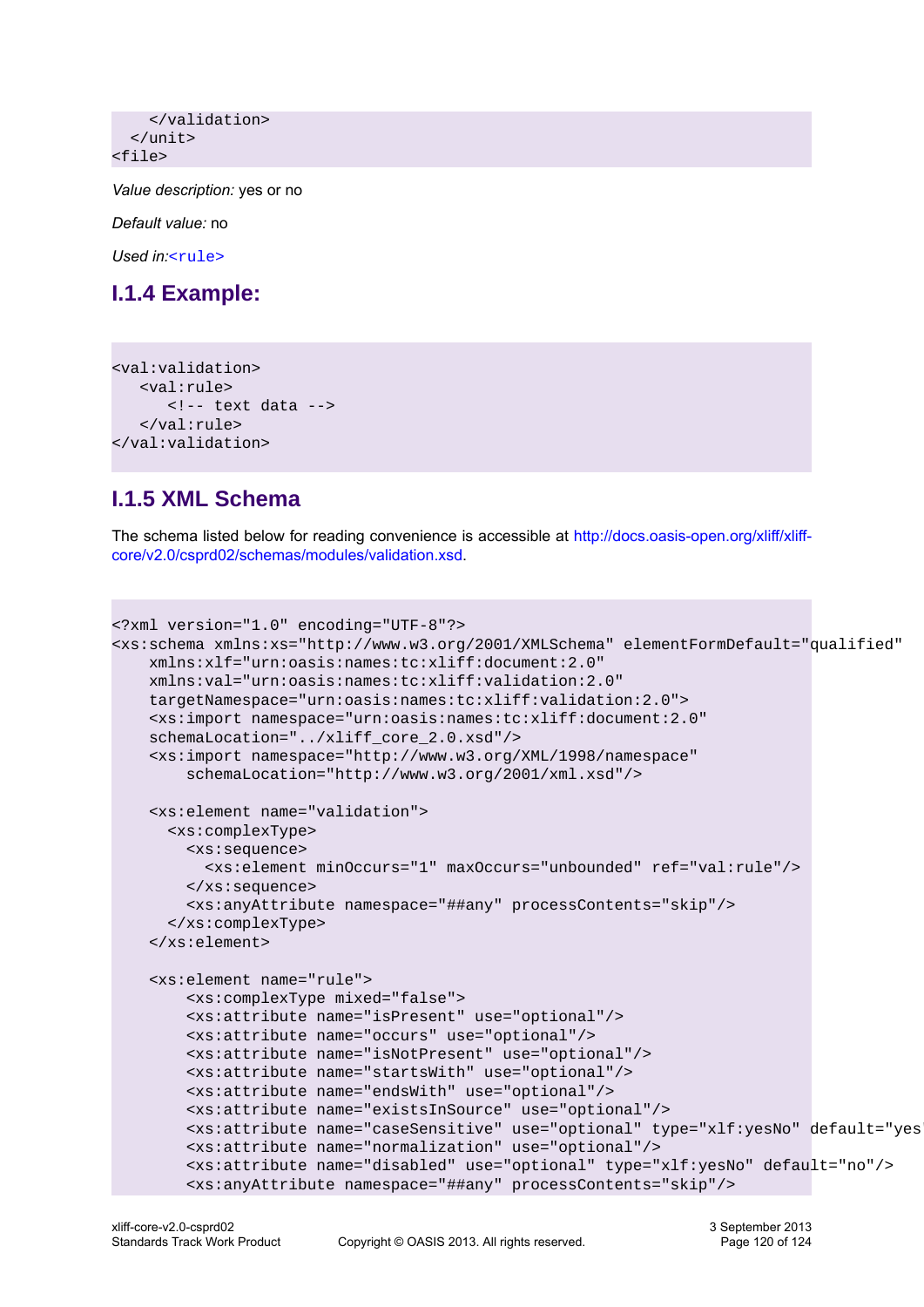```
 </xs:complexType>
 </xs:element>
```
</xs:schema>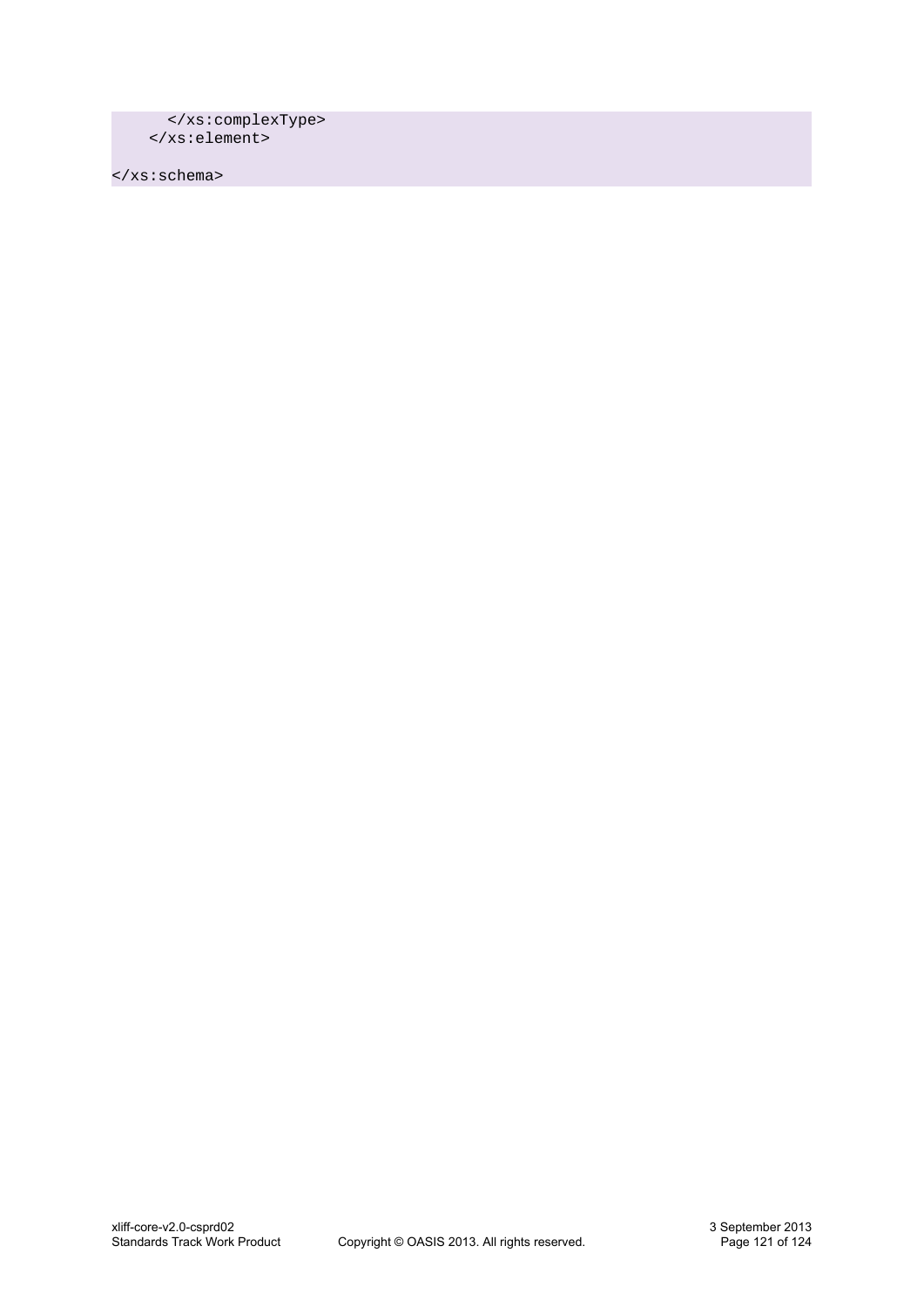## **Appendix J Specification Change Tracking (Non-Normative)**

## **J.1 Tracking of changes made in response to Public Reviews**

This is to facilitate human tracking of changes in the specification made since the first Public Review publication on 16th April 2013.

## **J.1.1 Tracking of changes in response to the 1st Public Review**

This section tracks major changes made to this specification compared to the Committee Specification Drat 01 / Public Review Draft 01 [http://docs.oasis-open.org/xliff/xliff-core/v2.0/csprd01/xliff-core-v2.0](http://docs.oasis-open.org/xliff/xliff-core/v2.0/csprd01/xliff-core-v2.0-csprd01.html) [csprd01.html](http://docs.oasis-open.org/xliff/xliff-core/v2.0/csprd01/xliff-core-v2.0-csprd01.html). The initial Public Review took place from 29th April 2013 until 29th May 2013.

- 1. This change tracking appendix has been added.
- 2. In response to comments 007 and 008, the skeleton attribute has been removed from the <file> element and the whole specification. Pointing to an external skeleton is now solely through the href attribute on the <skeleton> element.
- 3. In response to comment 005, front matter language about not uppercasing normative keywords has been removed and keywords uppercased via html and fo xsl stylesheets.
- 4. In response to comments 001 and 025, fs now requires to form valid HTML5 snippets that can be rendered by a browser. Example how to use images through fs has been added.
- 5. In response to comments 033 and 061, val module syntax has been symplified, no special escaping mechanism is needed, also a flag to indicate case insensitivity has been added.
- 6. In response to comments 027, and 028, res module is now allowed on both  $\leq$  file > and  $\leq$ unit > levels, it now also has an internal option analogical to <skeleton>.
- 7. In response to comments 024, 036, and 050, gls module has been enhanced by adding of an id and by allowing for extensibility.
- 8. In response to comments 018, 024, and 028, markers of the type  $term$ , can now point to gls entries.
- 9. In response to comment 006, required order of core, module, and custom elments has been harmonized on all structural levels.
- 10. In response to comment 038, modules, <notes>, and extesnions have been prohibited on <segment> and lower structural levels. This also caused some changes in modules previously allowed on these levels, notably fs and mtc. Markres now allow pointing to <match> elements and the resegmentation flag canResegment has been introduced on all structural levels. Detailed processing requirements for resegmentation have been added. Extensibility section had to be updated due to removing many extension points, the extensibility section now lists only core extension points and refers to modules for modules' extensibility.
- 11. In response to comments 012 and 020, the attribute prefixes "trg" and "tgt" have been harmonized to "trg".
- 12. In response to comment 014, mda module can be now used for roundtripping purposes, provide that it does not compete with core or other modules features.
- 13. In response to comment 002, normative refernces to the Unicode Standard (latest), to the Unicode Bidirectional Algorithm (latest), to the W3C datetime NOTE, to HTML5, XML Schema Datatypes,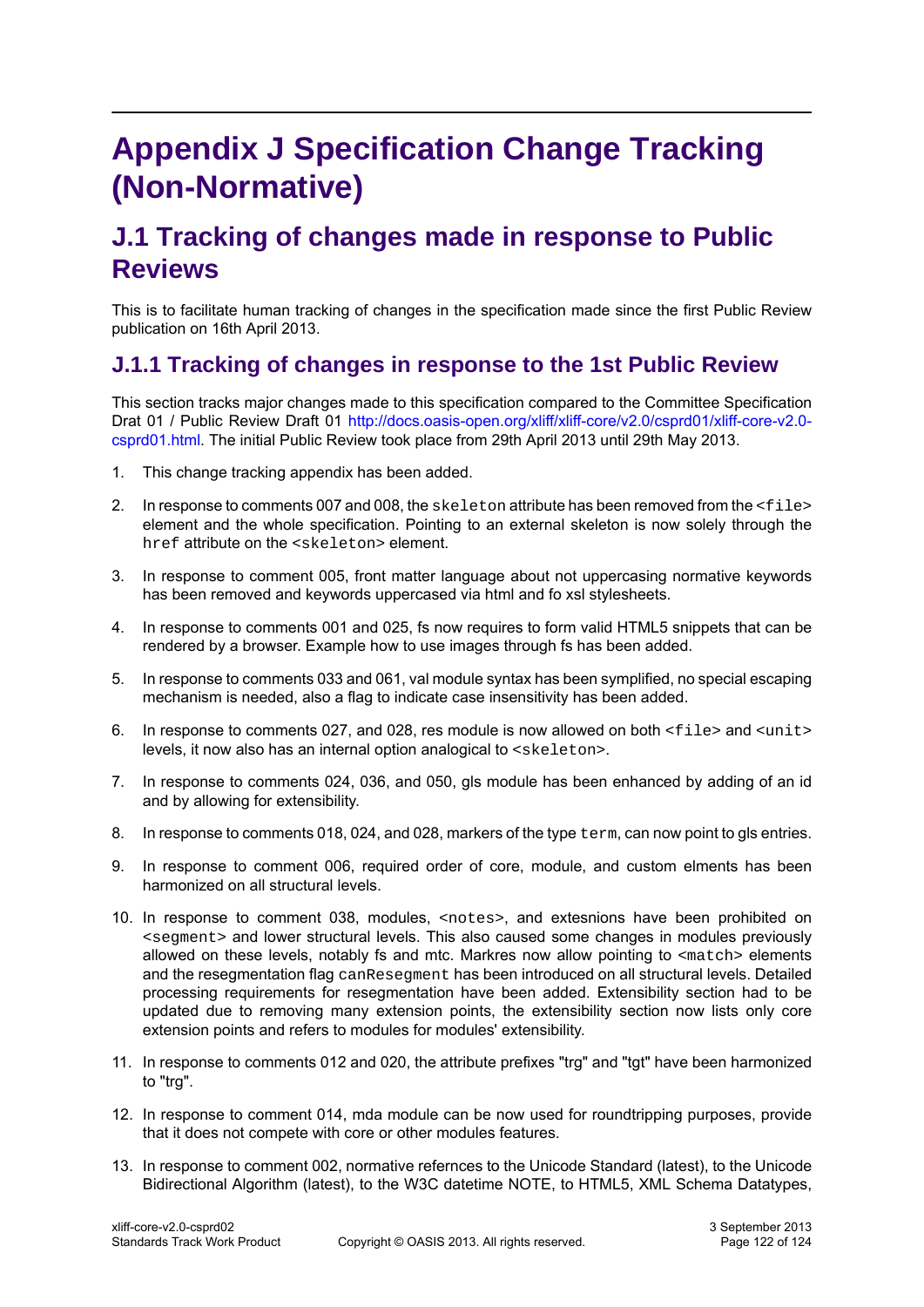and to the XML Receommendation have been explicitly added. Also conformance clauses in the Conformance section have been numbered.

- 14. In response to comment 002, the specifcation now clearly indicates that backwards compatibility with XLIFF 1.2 is not required.
- 15. In response to comments 013 and 015, the specifcation now defines the use of XML Processing Instructions in XLIFF.
- 16. In response to comments 021 and 053, Processing Requirements of sub\* attributes were unified, all now require update or deletion upon update of their master attribute.
- 17. In response to comments 011 and 041, the attribute approved has been removed from the specification including all related Constraints and Processing Requirements.
- 18. In response to comment 009, fully recursive inheritance on structural elements and markers has been introduced for the following attributes translate, canResegment, srcDir, and trgDir.
- 19. In response to comment 039, normative language throughout the spec and the conformance section has been reworked with the use of process and agent defintions. Many Processing Requirements have been also reclassified as Constraints that in fact target documents rather than applications.
- 20. In response to comment 010, the primary description of the segment element has been clarified and a reference to the Segmentation section has been added.
- 21. In response to comment 030, the primary descriptions of the  $file$  and  $group$  elements have been clarified.
- 22. Examples of core and module features have been added in reponse to comments 026, 033, 048, 051, and 058.